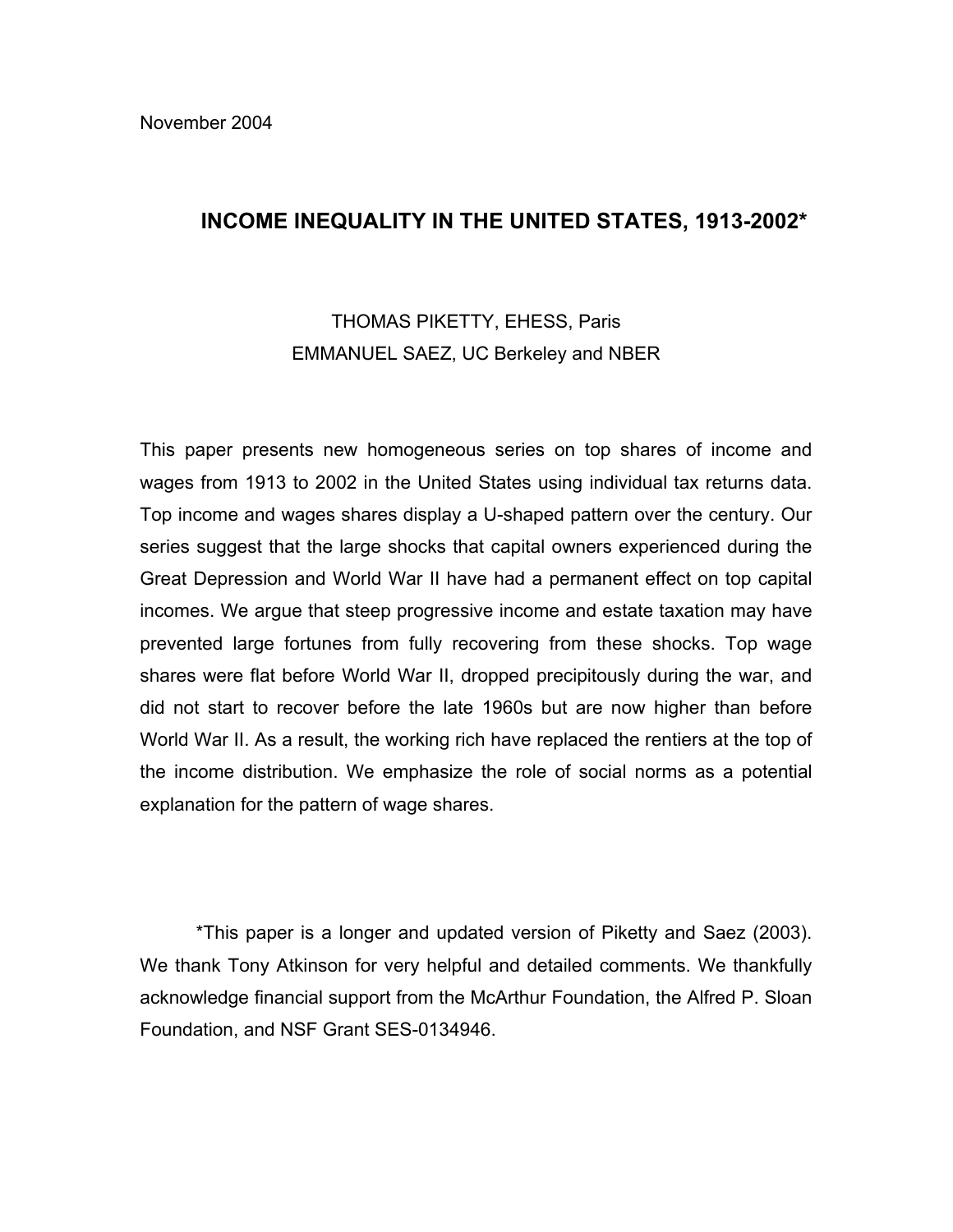# **1. INTRODUCTION**

 $\overline{a}$ 

According to Kuznets' influential hypothesis, income inequality should follow an inverse-U shape along the development process, first rising with industrialization and then declining, as more and more workers join the highproductivity sectors of the economy [Kuznets 1955]. Today, the Kuznets curve is widely held to have doubled back on itself, especially in the United States, with the period of falling inequality observed during the first half of the  $20<sup>th</sup>$  century being succeeded by a very sharp reversal of the trend since the 1970s. This does not imply however that Kuznets' hypothesis is no longer of interest. One could indeed argue that what has been happening since the 1970s is just a remake of the previous inverse-U curve: a new industrial revolution has taken place, thereby leading to increasing inequality, and inequality will decline again at some point, as more and more workers benefit from the new innovations.

To cast light on this central issue, we build new homogeneous series on top shares of pre-tax income and wages in the United States covering the 1913 to 2002 period. These new series are based primarily on tax returns data published annually by the Internal Revenue Service (IRS) since the income tax was instituted in 1913, as well as on the large micro-files of tax returns released by the IRS since 1960.

First, we have constructed annual series of shares of total income accruing to various upper income groups fractiles within the top decile of the income distribution. For each of these fractiles, we also present the shares of each source of income such as wages, business income, and capital income. Kuznets [1953] did produce a number of top income shares series covering the 1913 to 1948 period, but tended to underestimate top income shares, and the highest group analyzed by Kuznets is the top percentile.<sup>1</sup> Most importantly, nobody has attempted to estimate, as we do here, homogeneous series covering

<sup>&</sup>lt;sup>1</sup>Analyzing smaller groups within the top percentile is critical because capital income is extremely concentrated.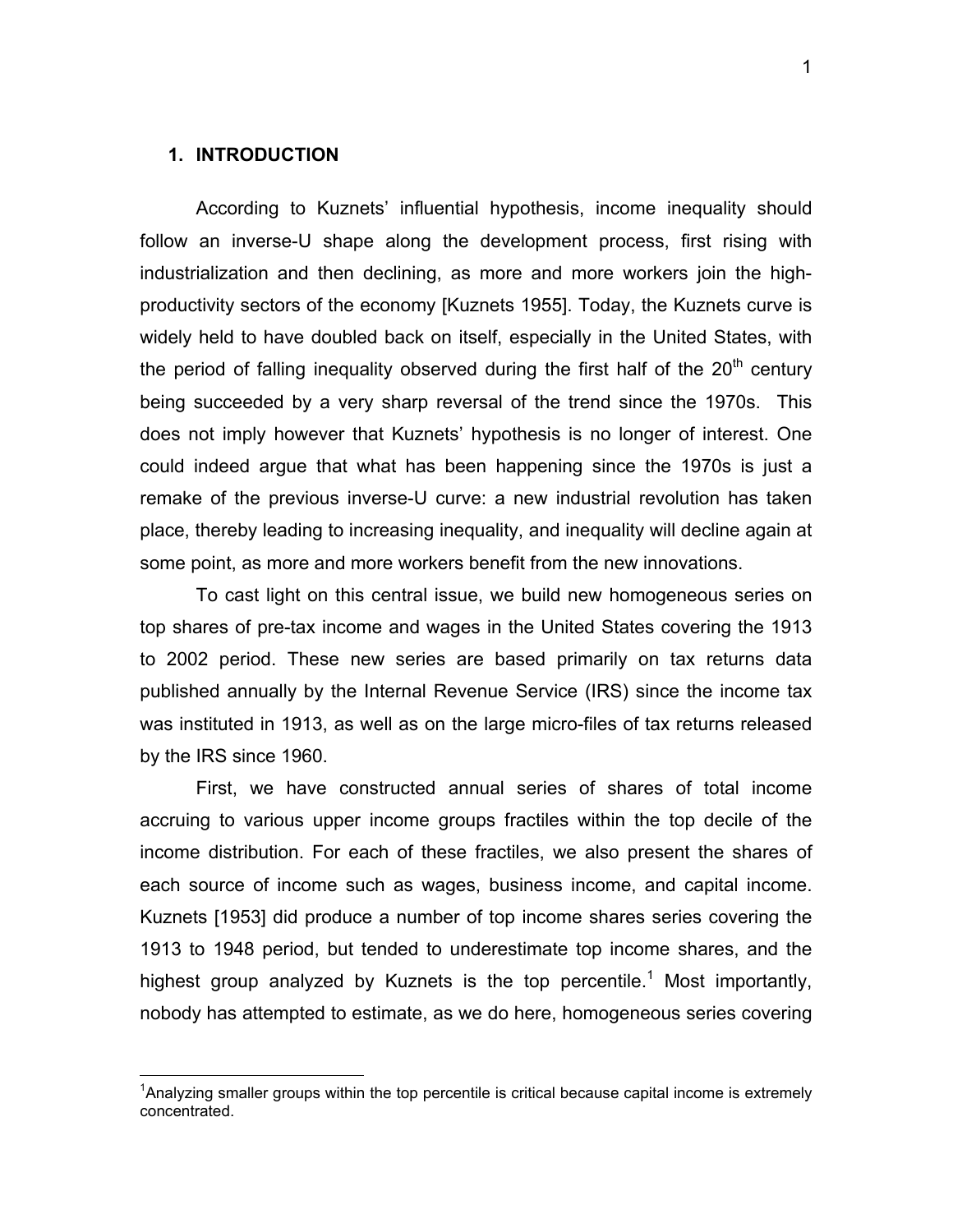the entire century.<sup>2</sup> Second, we have constructed annual 1927 to 2002 series of top shares of salaries for the top fractiles of the wage income distribution, based on tax returns tabulations by size of salaries compiled by the IRS since 1927. To our knowledge, this is the first time that a homogeneous annual series of top wage shares starting before the 1950s for the United States has been produced.<sup>3</sup>

Our estimated top shares series display a U-shaped over the century and suggest that a pure Kuznets mechanism cannot account fully for the facts. We find that top capital incomes were severely hit by major shocks in the first part of the century. The post World War I depression and the Great Depression destroyed many businesses and thus reduced significantly top capital incomes. The wars generated large fiscal shocks, especially in the corporate sector that mechanically reduced distributions to stockholders. We argue that top capital incomes were never able to fully recover from these shocks, probably because of the dynamic effects of progressive taxation on capital accumulation and wealth inequality. We also show that top wage shares were flat from the 1920s until 1940 and dropped precipitously during the war. Top wage shares have started to recover from the World War II shock in the late 1960s, and they are now higher than before World War II. Thus the increase in top income shares in the last three decades is the direct consequence of the surge in top wages. As a result, the composition of income in the top income groups has shifted dramatically over the century: the working rich have now replaced the coupon-clipping rentiers. We argue that both the downturn and the upturn of top wage shares seem too sudden to be accounted for by technical change alone. Our series suggest that other factors, such as changes in labor market institutions, fiscal policy, or more generally social norms regarding pay inequality may have played important roles in the determination of the wage structure. Although our proposed interpretation for the observed trends seems plausible to us, we stress that we cannot prove

1

 $2$  Feenberg and Poterba [1993, 2000] have constructed top income share series covering the 1951-1995 period, but their series are not homogeneous with those of Kuznets. Moreover, they provide income shares series only for the top 0.5 percent, and not for other fractiles.

Previous studies on wage inequality before 1945 in the United States rely mostly on occupational pay ratios [Williamson and Lindert 1980, Goldin and Margo 1992, and Goldin and Katz 1999].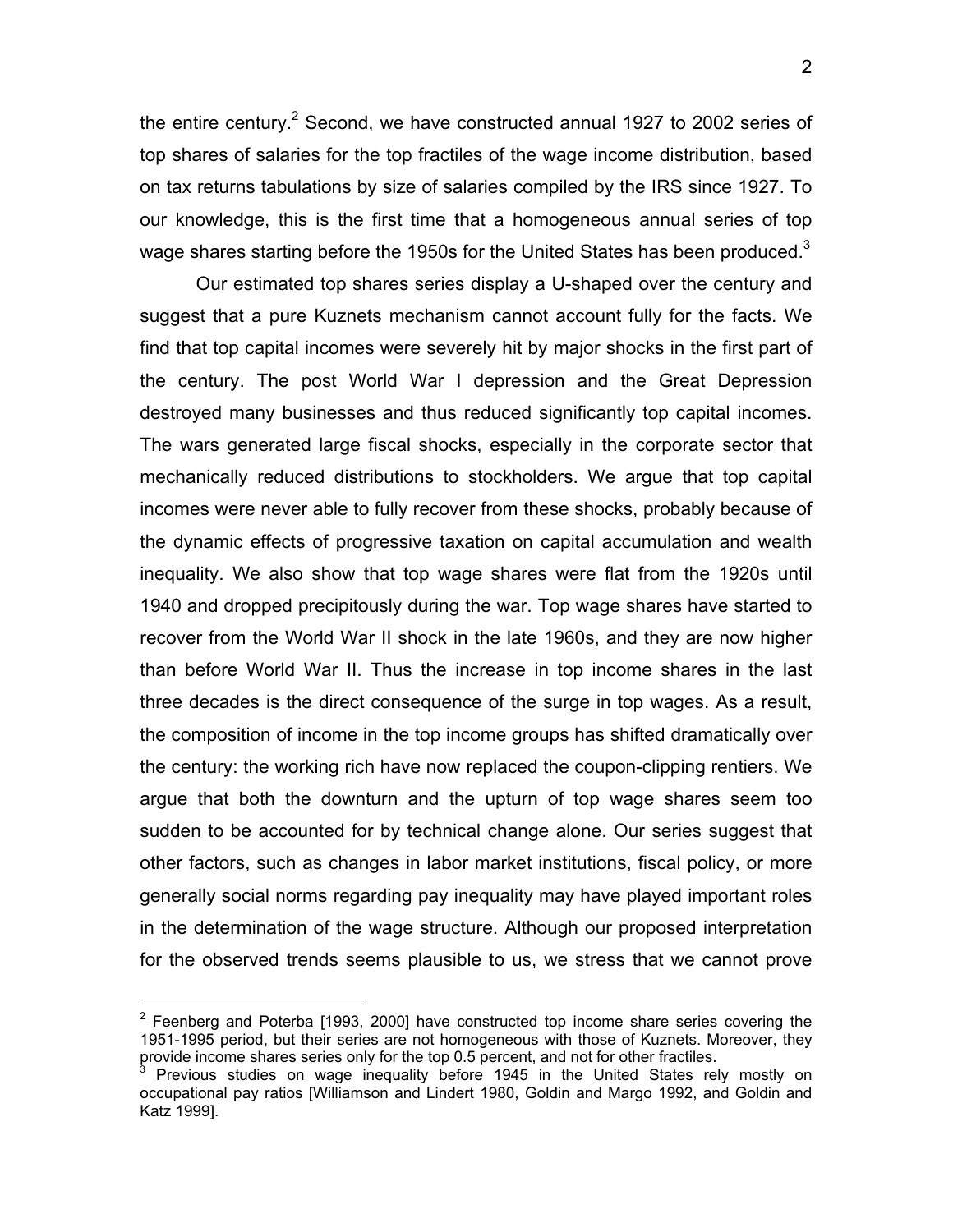that progressive taxation and social norms have indeed played the role we attribute to them. In our view, the primary contribution of this paper is to provide new series on income and wage inequality.

One additional motivation for constructing long series is to be able to separate the trends in inequality that are the consequence of real economic change from those that are due to fiscal manipulation. The issue of fiscal manipulation has recently received much attention. Studies analyzing the effects of the Tax Reform Act of 1986 (TRA86) have emphasized that a large part of the response observable in tax returns was due to income shifting between the corporate sector and the individual sector [Slemrod 1996, Gordon and Slemrod 2000]. We do not deny that fiscal manipulation can have substantial short-run effects, but we argue that most long-run inequality trends are the consequence of real economic change, and that a short-run perspective might lead to attribute improperly some of these trends to fiscal manipulation.

The paper is organized as follows. Section II describes our data sources and outlines our estimation methods. In Section III, we present and analyze the trends in top income shares, with particular attention to the issue of top capital incomes. Section IV focuses on trends in top wages shares. Section V offers concluding comments and proposes an international comparison. All series and complete technical details about our methodology are gathered in the appendices of the paper.

# **2. DATA AND METHODOLOGY**

Our estimations rely on tax returns statistics compiled annually by the Internal Revenue Service since the beginning of the modern U.S. income tax in 1913. Before 1944, because of large exemptions levels, only a small fraction of individuals had to file tax returns and therefore, by necessity, we must restrict our analysis to the top decile of the income distribution.<sup>4</sup> Because our data are based on tax returns, they do not provide information on the distribution of individual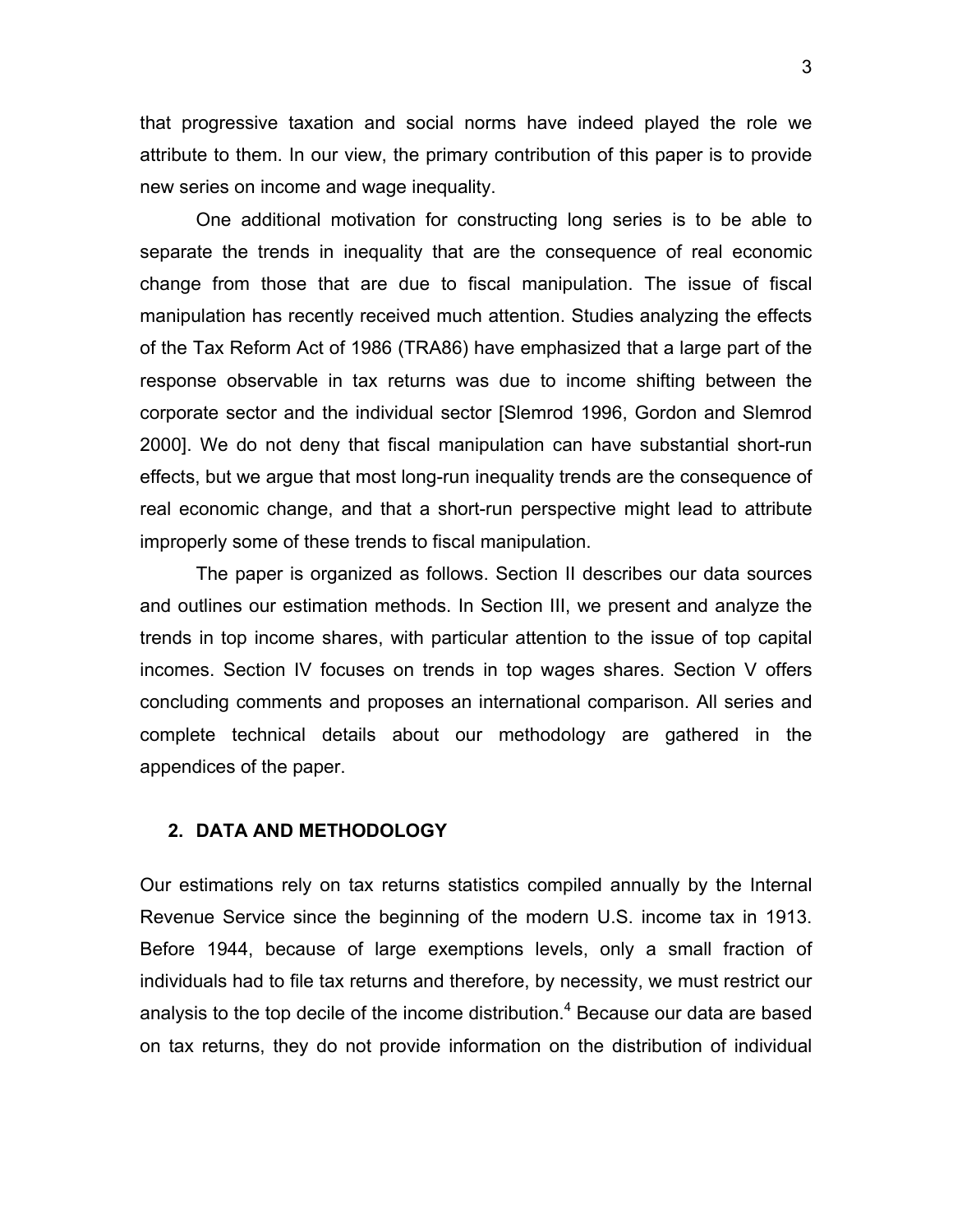incomes within a tax unit. As a result, all our series are for tax units and not individuals.<sup>5</sup> A tax unit is defined as a married couple living together (with dependents) or a single adult (with dependents), as in the current tax law. The average number of individuals per tax unit decreased over the century but this decrease was roughly uniform across income groups. Therefore, if income were evenly allocated to individuals within tax units, $6$  the time series pattern of top shares based on individuals should be very similar to that based on tax units.

Tax units within the top decile form a very heterogeneous group, from the high middle class families deriving most of their income from wages to the superrich living off large fortunes. More precisely, we will see that the composition of income varies substantially by income level within the top decile. Therefore, it is critical to divide the top decile into smaller fractiles. Following Piketty [2001a, 2001b], in addition to the top decile (denoted by P90-100), we have constructed series for a number of higher fractiles within the top decile: the top 5 percent (P95-100), the top 1 percent (P99-100), the top 0.5 percent (P99.5-100), the top 0.1 percent (P99.9-100), and the top 0.01 percent (P99.99-100). This also allows us to analyze the five intermediate fractiles within the top decile: P90-95, P95-99, P99-99.5, P99.5-99.9, P99.9-99.99. Each fractile is defined relative to the total number of potential tax units in the entire U.S. population. This number is computed using population and family census statistics [U.S. Department of Commerce, Bureau of Census 1975 and Bureau of Census 1999] and should not be confused with the actual number of tax returns filed. In order to get a more concrete sense of size of income by fractiles, Table I displays the thresholds, the average income level in each fractile, along with the number of tax units in each fractile all for 2000.

4 From 1913 to 1916, because of higher exemption levels, we can only provide estimates within the top percentile.

<sup>&</sup>lt;sup>5</sup> Kuznets [1953] decided nevertheless to estimate series based on individuals not tax units. We explain in Piketty and Saez [2001] why his method produced a downward bias in the levels (though not in the pattern) of top shares.

<sup>6</sup> Obviously, income is not earned evenly across individuals within tax units, and, because of increasing female labor force participation, the share of income earned by the primary earner has certainly declined over the century. Therefore, inequality series based on income earned at the individual level would be different. Our tax returns statistics are mute on this issue. We come back to that point when we present our wage estimates.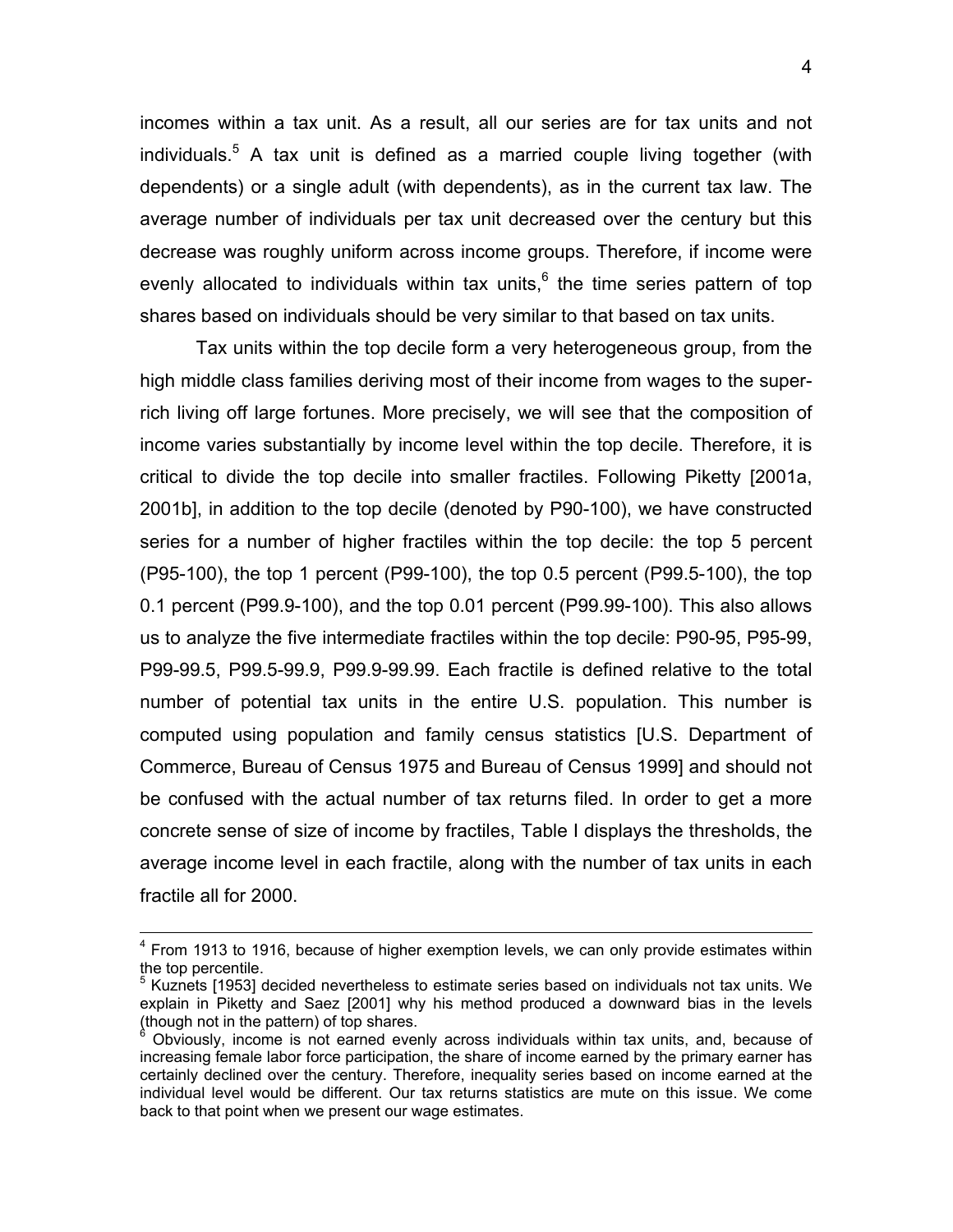We use a gross income definition including all income items reported on tax returns and before all deductions: salaries and wages, small business and farm income, partnership and fiduciary income, dividends, interest, rents, royalties, and other small items reported as other income. Realized capital gains are not an annual flow of income (in general, capital gains are realized by individuals in a lumpy way) and form a very volatile component of income with large aggregate variations from year to year depending on stock price variations. Therefore, we focus mainly on series that exclude capital gains.<sup>7</sup> Income, according to our definition, is computed before individual income taxes and individual payroll taxes but after employers' payroll taxes and corporate income taxes.<sup>8</sup>

 The sources from which we obtained our data consist in tables displaying the number of tax returns, the amounts reported, and the income composition, for a large number of income brackets [U.S. Treasury Department, Internal Revenue Service, 1916-2002]. As the top tail of the income distribution is very well approximated by a Pareto distribution, we use simple parametric interpolation methods to estimate the thresholds and average income levels for each of our fractiles. We then estimate shares of income by dividing the income amounts accruing to each fractiles by total personal income computed from National Income Accounts [Kuznets, 1941, 1945, and U.S. Department of Commerce, 2000].<sup>9</sup> Using the published information on composition of income by brackets and a simple linear interpolation method, we decompose the amount of income for each fractile into five components: salaries and wages, dividends, interest income, rents and royalties, and business income.

 $<sup>7</sup>$ In order to assess the sensitivity of our results to the treatment of capital gains, we present</sup> additional series including capital gains (see below). Details on the methodology and complete series are presented in appendix of Piketty and Saez [2001].

<sup>&</sup>lt;sup>8</sup> Computing series after individual income taxes is beyond the scope of the present paper but is a necessary step to analyze the redistributive power of the income tax over time, as well as behavioral responses to individual income taxation.

 $9$  This methodology using tax returns to compute the level of top incomes, and using national accounts to compute the total income denominator is standard in historical studies of income inequality. Kuznets [1953], for instance, adopted this method.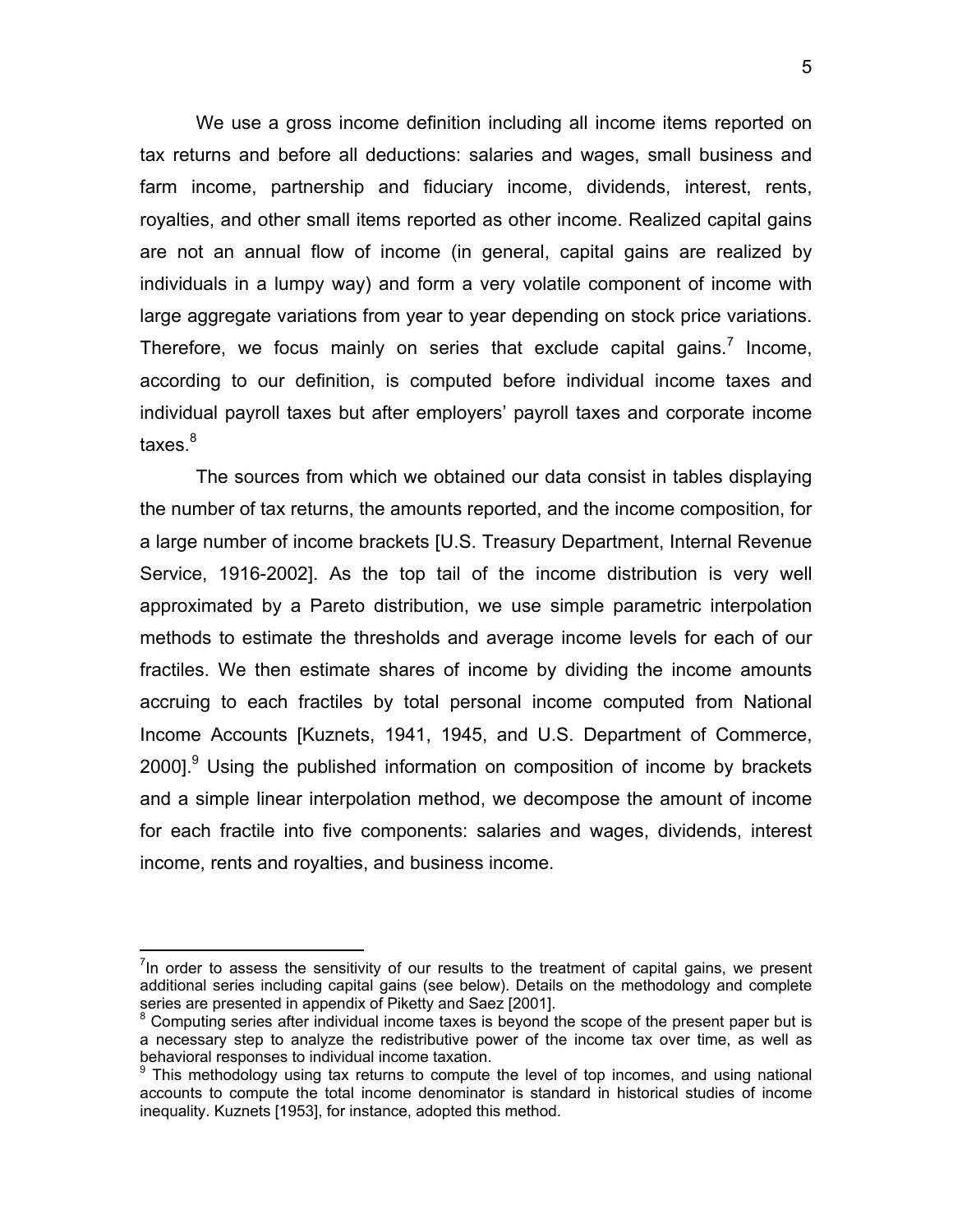We use the same methodology to compute top wage shares using published tables classifying tax returns by size of salaries and wages. In this case, fractiles are defined relative to the total number of tax units with positive wages and salaries estimated as the number of part-time and full workers from National Income Accounts [U.S. Department of Commerce, 2000] less the number of wives who are employees [estimated from U.S. Department of Commerce, Bureau of Census 1975 and Bureau of Census 1999]. The sum of total wages in the economy used to compute shares is also obtained from National Income Accounts [U.S. Department of Commerce, 2000].

 The published IRS data vary from year to year and there are numerous changes in tax law between 1913 and 2002.<sup>10</sup> To construct homogeneous series, we make a number of adjustments and corrections. Individual tax returns microfiles are available since 1960.<sup>11</sup> They allow us to do exact computations of all our statistics for that period and to check the validity of our adjustments. Kuznets [1953] was not able to use micro-files to assess possible biases in his estimates due to his methodological assumptions.<sup>12</sup>

Our method differs from the recent important studies by Feenberg and Poterba [1993, 2000] who derive series of the income share of the top 0.5 percent<sup>13</sup> for 1951 to 1995. They use total income reported on tax returns as their denominator and the total adult population as their base to obtain the number of tax units corresponding to the top fractiles.<sup>14</sup> Their method is simpler than ours but cannot be used for years before 1945 when a small fraction of the population filed tax returns.

 $10$  The most important example is the treatment of capital gains and the percentage of these gains that are included in the statistics tables.

 $11$  These data are known as the Individual Tax Model files. They contain about 100,000 returns per year and largely oversample high incomes, providing a very precise picture of top reported incomes.

 $12$  In particular Kuznets treatment of capital gains produces a downward bias in the level of his top shares.<br><sup>13</sup> They also present incomplete series for the top 1 percent.

 $14$  This method is not fully satisfying for a long-run study as the average number of adults per tax unit has decreased significantly since World War II.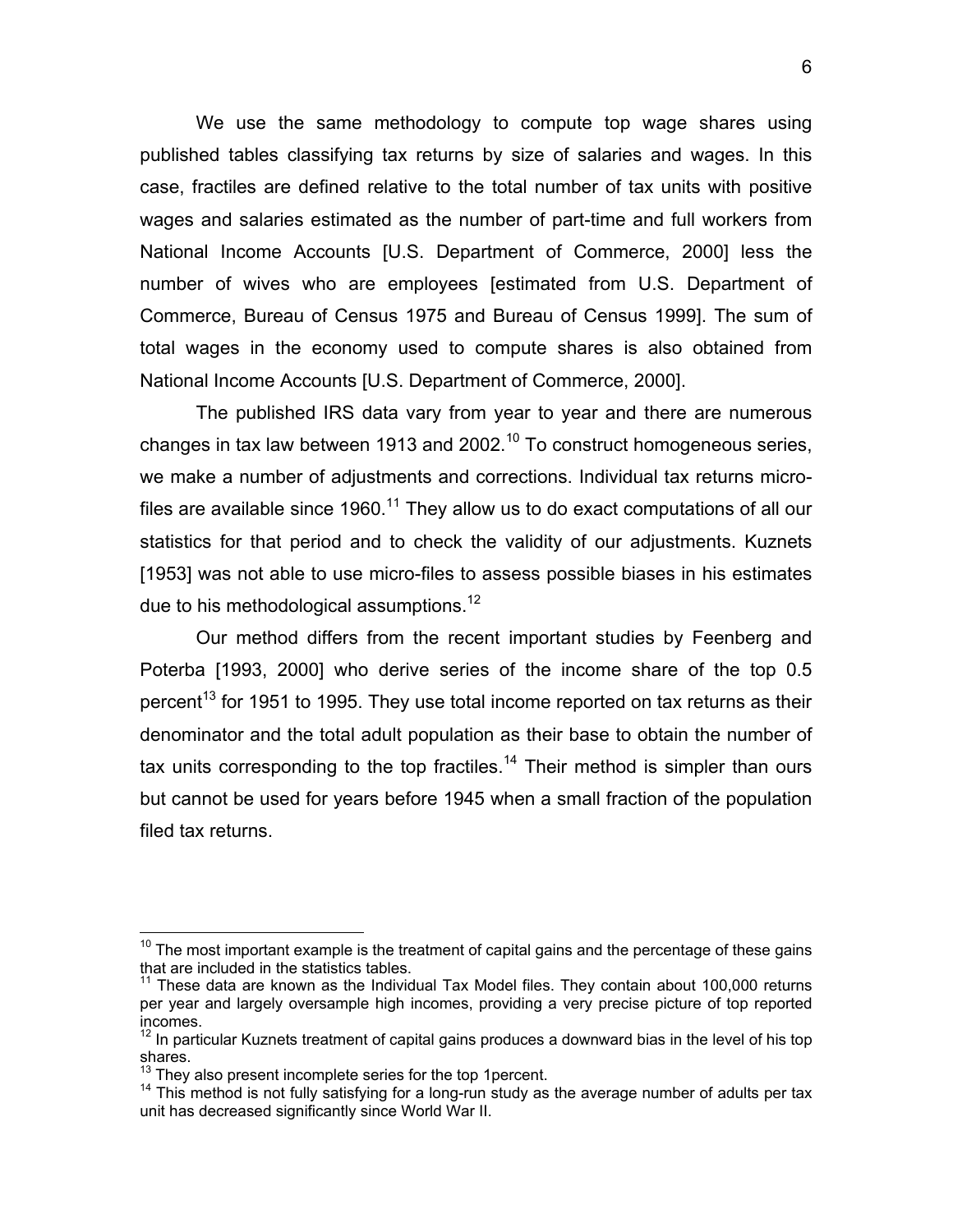# **3. TOP INCOME SHARES AND COMPOSITION**

## *A. Trends in Top Income Shares*

The basic series of top income shares are presented in Table A1. Figure I shows that the income share of the top decile of tax units from 1917 to 2002 is Ushaped. The share of the top decile fluctuated around 40 to 45 percent during the interwar period. It declined substantially to about 30 percent during World War II, and then remained stable at 31 to 32 percent until the 1970s when it increased again. By the mid-1990s, the share had crossed the 40 percent level and is now at a level close to the prewar level, although a bit lower. Therefore, the evidence suggests that the twentieth century decline in inequality took place in a very specific and brief time interval. Such an abrupt decline cannot easily be reconciled with a Kuznets type process. The smooth increase in inequality in the last three decades is more consistent with slow underlying changes in the demand and supply of factors, even though it should be noted that a significant part of the gain is concentrated in 1987 and 1988 just after the Tax Reform Act of 1986 which sharply cut the top marginal income tax rates (we will return to this issue).

 Looking at the bottom fractiles within the top decile (P90-95 and P95-99) in Figure II reveals new evidence. These fractiles account for a relatively small fraction of the total fluctuation of the top decile income share. The drop in the shares of fractiles P90-95 and P95-99 during World War II is less extreme than for the top decile as a whole, and they start recovering from the World War II shock directly after the war. These shares do not increase much during the 1980s and 1990s (the P90-95 share was fairly stable, and the P95-99 share increased by about 2 percentage points while the top decile share increased by about 10 percentage points).

 In contrast to P90-95 and P95-99, the top percentile (P99-100 in Figure II) underwent enormous fluctuations over the twentieth century. The share of total income received by the top 1 percent was about 18 percent before World War I,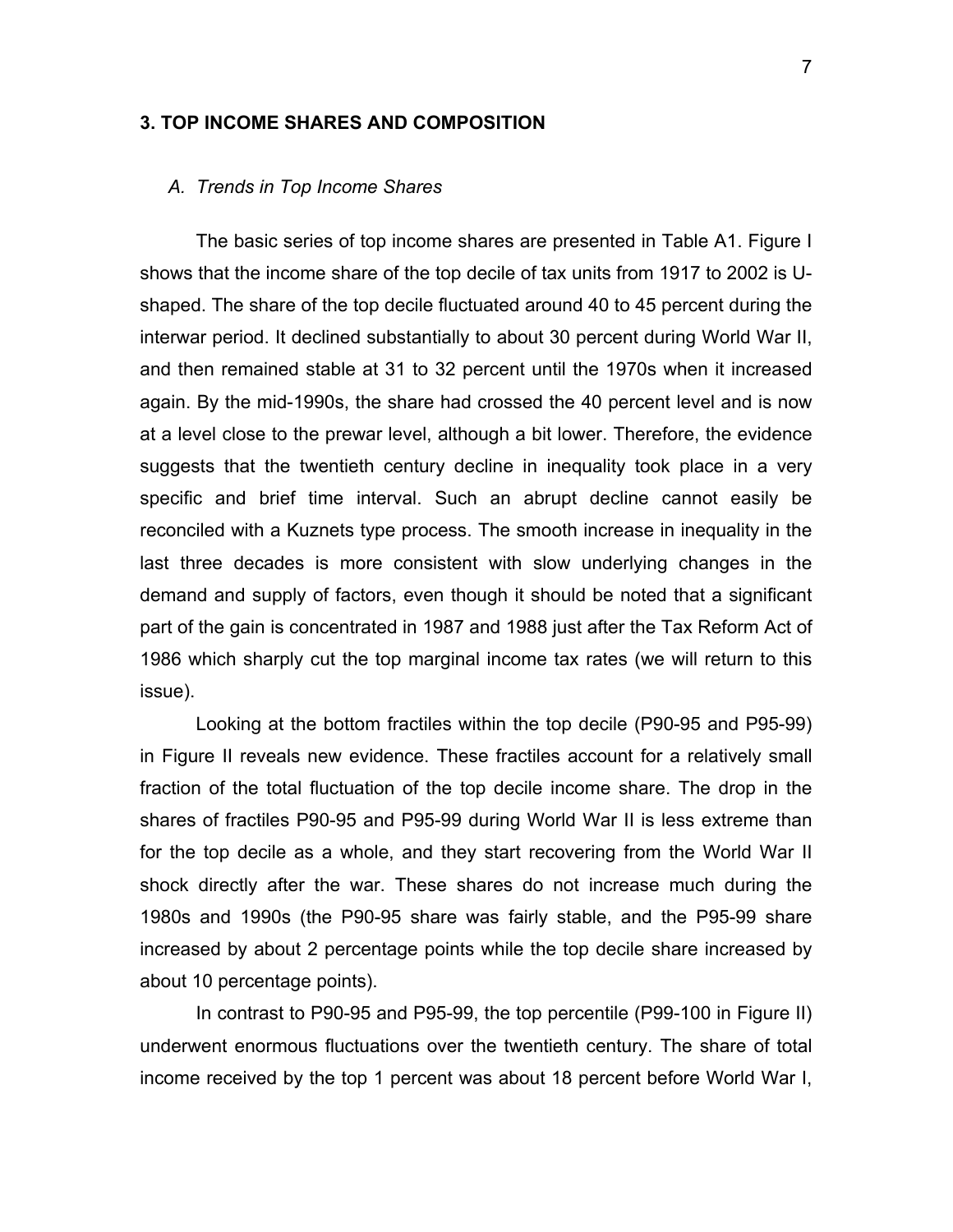but only about 8 percent from the late 1950s to the 1970s. The top percentile share declined during World War I and the post war depression (1916 to 1920), recovered during the 1920s boom, and declined again during the Great Depression (1929 to 1932, and 1936 to 1938) and World War II. This highly specific timing for the pattern of top incomes, composed primarily of capital income (see below), strongly suggests that shocks to capital owners between 1914 and 1945 (depression and wars) played a key role. The depressions of the inter-war period were far more profound in their effects than the post-World War II recessions. As a result, it is not surprising that the fluctuations in top shares were far wider during the inter-war period than in the decades after the war.<sup>15</sup>

Figure II shows that the fluctuation of shares for P90-95 and P95-99 is exactly opposite to the fluctuation for P99-100 over the business cycle from 1917 to 1939. As shown below, the P90-95 and P95-99 incomes are mostly composed of wage income while the P99-100 incomes are mostly composed of capital income. During the large downturns of the inter-war period, capital income sharply fell while wages (especially for those near the top), which are generally rigid nominally, improved in relative terms. On the other hand, during the booms (1923-1929) and the recovery (1933-1936), capital income increased quickly, but as prices rose, top wages lost in relative terms.<sup>16</sup>

The negative effect of the wars on top incomes is due in part to the large tax increases enacted to finance them. During both wars, the corporate income tax (as well as the individual income tax) was drastically increased and this reduced mechanically the distributions to stockholders.<sup>17</sup> National Income Accounts show that during World War II, corporate profits surged, but dividend distributions stagnated mostly because of the increase in the corporate tax (who

 $15$  The fact that top shares are very smooth after 1945 and bumpy before is therefore not an artifact of an increase in the accuracy of the data (in fact, the data is more detailed before World War II than after), but reflects real changes in the economic conditions.

 $16$  Piketty [2001a, 2003] shows that exactly the same phenomenon is taking place in France at the same period.

<sup>17</sup> During World War I, top income tax rates reached "modern" levels above 60 percent in less than two years. As was forcefully argued at that time by Mellon [1924], it is conceivable that large incomes found temporary ways to avoid taxation at a time where the administration of the Internal Revenue Service was still in its infancy.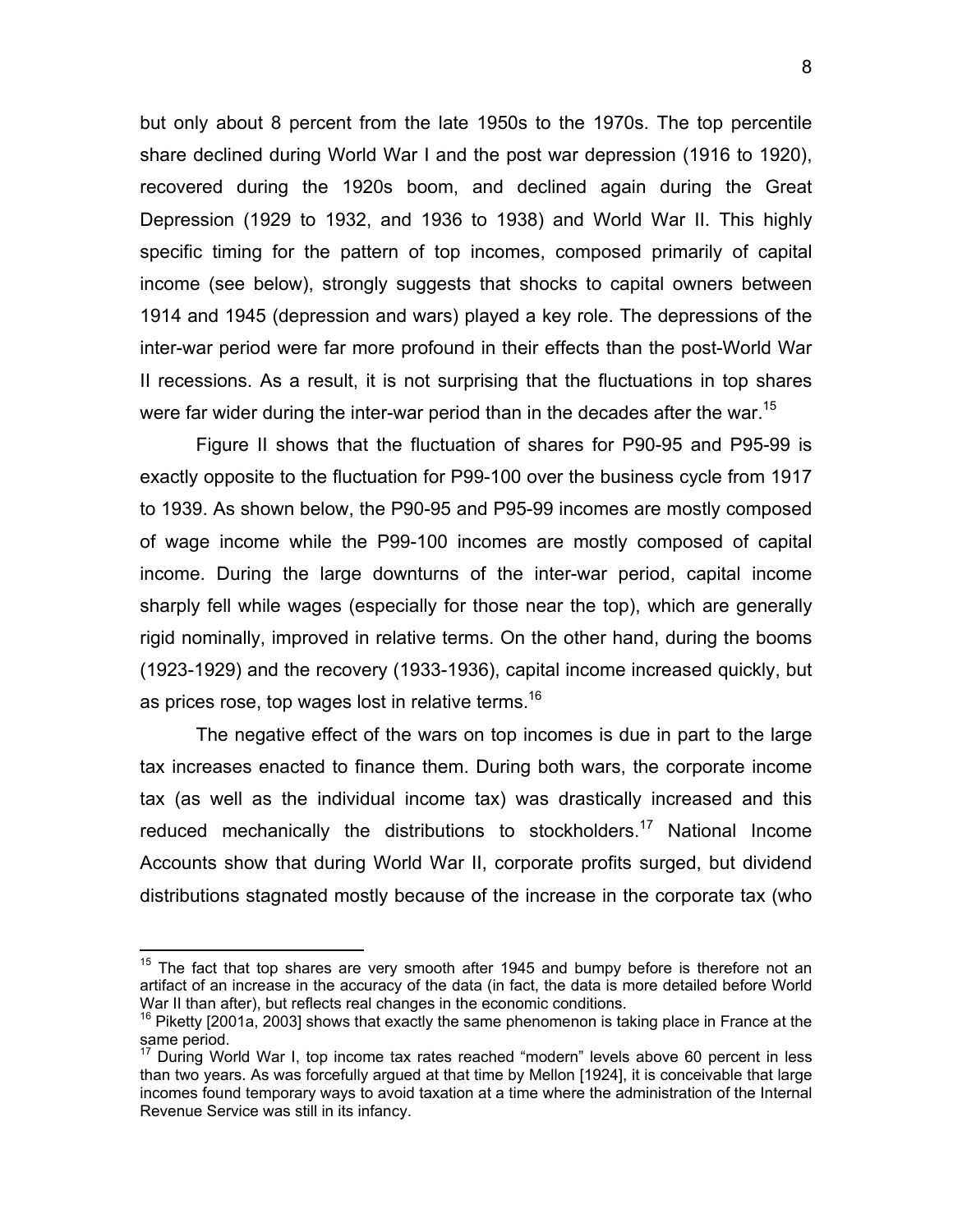increased from less than 20 percent to over 50 percent) but also because retained earnings increased sharply.<sup>18</sup>

The decline in top incomes during the first part of the century is even more pronounced for higher fractiles within the top percentile, groups that could be expected to rely more heavily on capital income. As depicted in Figure III, the income share of the top 0.01 percent underwent huge fluctuations during the century. In 1915, the top 0.01 percent earned 400 times more than the average; in 1970, the average top 0.01 percent income was "only" 50 times the average; in 2002, they earned about 300 times the average income.

 Our long-term series place the TRA 1986 episode in a longer term perspective. Feenberg and Poterba [1993, 2000], looking at the top 0.5 percent income shares series ending in 1992 (and 1995 respectively), argued that the surge after TRA86 appeared permanent. However, completing the series up to 2002 shows that the significant increase in the top marginal tax rate, from 31 to 39.6 percent, enacted in 1993 on did not prevent top shares from increasing sharply up to year 2000.<sup>19</sup> From that perspective, looking at Figures II and III, the average increase in top shares from 1985 to 1994 is not significantly higher than the increase from 1994 to 2000 or from 1978 to 1984. As a result, it is possible to argue that TRA86 produced no permanent surge in top income shares, but only a transitory blip. The analysis of top wage shares in Section IV will reinforce this interpretation. In any case, the pattern of top income shares cannot be explained fully by the pattern of top income tax rates. Saez (2004) analyses in much more detail the links between top income shares and marginal tax rates for the period 1960-2000.

 The drop in top incomes shares from 2000 to 2002, concentrated exclusively among the top 1% is also remarkable. This later phenomenon is likely due to the stock-market crash which reduced dramatically the value of stock-

 $18$  Computing top shares for incomes before corporate taxes by imputing corporate profits corresponding to dividends received is an important task left for future research (see Goldsmith et al. [1954] and Cartter [1954] for such an attempt around the World War II period).

 $19$  Slemrod and Bakija [2000] pointed out that top incomes have surged in recent years. They note that tax payments by taxpayers with AGI above \$200,000 increased significantly from 1995 to 1997.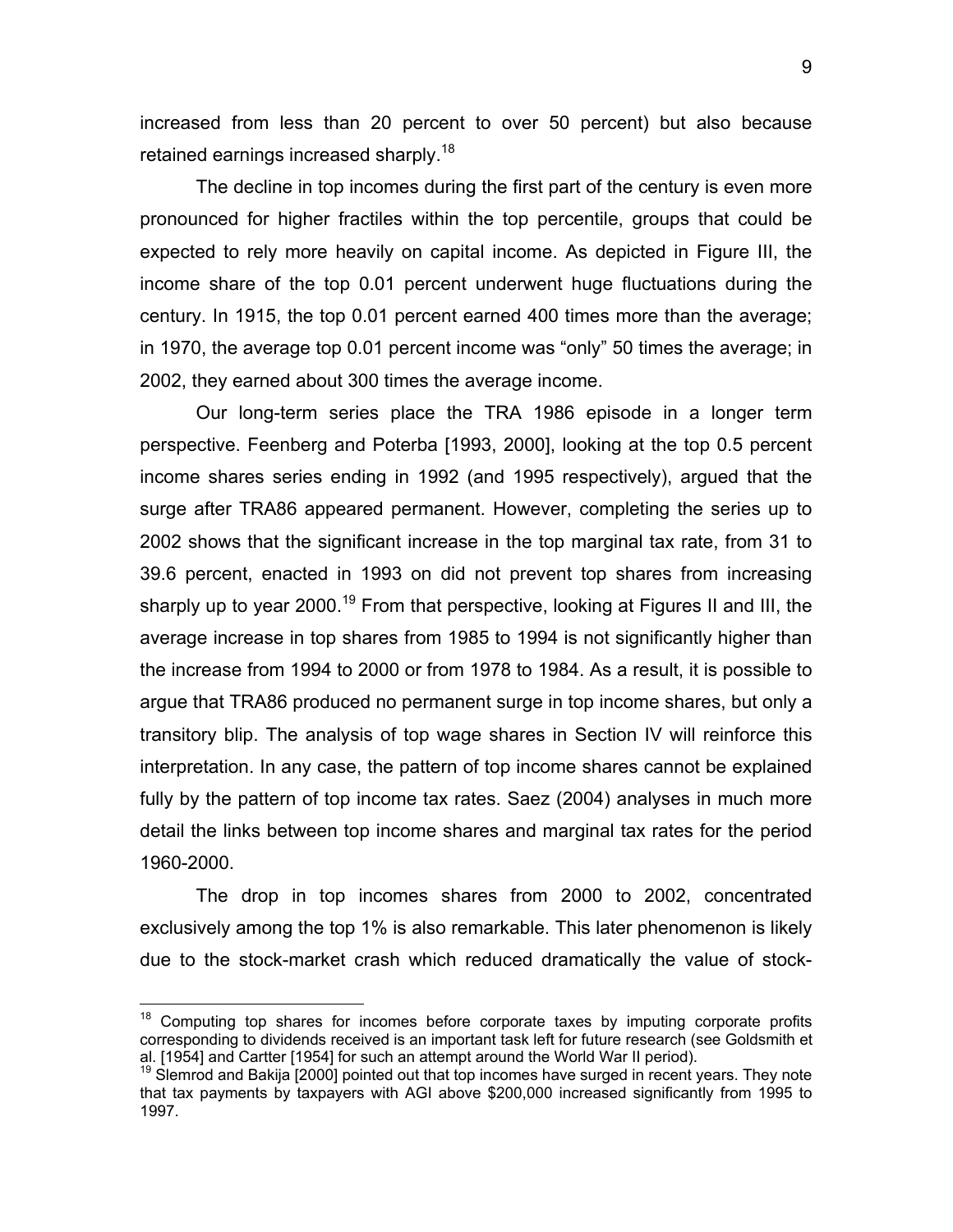options and hence depressed top reported wages and salaries. $20$  The series including realized capital gains display an even larger fall (see Figure A2 in appendix).

# *B. The secular decline of top capital incomes*

1

To demonstrate more conclusively that shocks to capital income were responsible for the large decline of top shares in the first part of the century, we look at the composition of income within the top fractiles. Table A7 reports the composition of income in top groups for various years from 1916 and 1999. Figure V displays the composition of income for each fractile in 1929 (Panel A) and 1999 (Panel B). As expected, Panel A shows the share of wage income is a declining function of income and that the share of capital income (dividends, interest, rents and royalties) is an increasing function of income. The share of entrepreneurial income (self-employment, small businesses, and partnerships) is fairly flat. Thus, individuals in fractiles P90-95 and P95-99 rely mostly on labor income (capital income is less than 25 percent for these groups) while individuals in the top percentile derive most of their income in the form of capital income. Complete series in Piketty and Saez [2001] show that the sharply increasing pattern of capital income is entirely due to dividends. This evidence confirms that the very large decrease of top incomes observed during the 1914 to 1945 period was to a large extent a capital income phenomenon.

One might also be tempted to interpret the large upturn in top income shares observed since the 1970s as a revival of very high capital incomes, but this is not the case. As shown in Panel B, the income composition pattern has changed drastically between 1929 and 1999. In 1999, the share of wage income has increased significantly for all top groups. Even at the very top, wage income and entrepreneurial income form the vast majority of income. The share of capital

 $20$  Because stock-options are reported as wage income only when exercised, our income measure (even excluding capital gains) is contaminated by stock-market fluctuations in the recent decades. Ideally, one would want to include in wage income only the Black-Scholes value of stock-options at the moment they are granted. The difference between the exercise profit and the Black-Scholes value (which is zero in expectation) should be conceptually considered as a capital gain.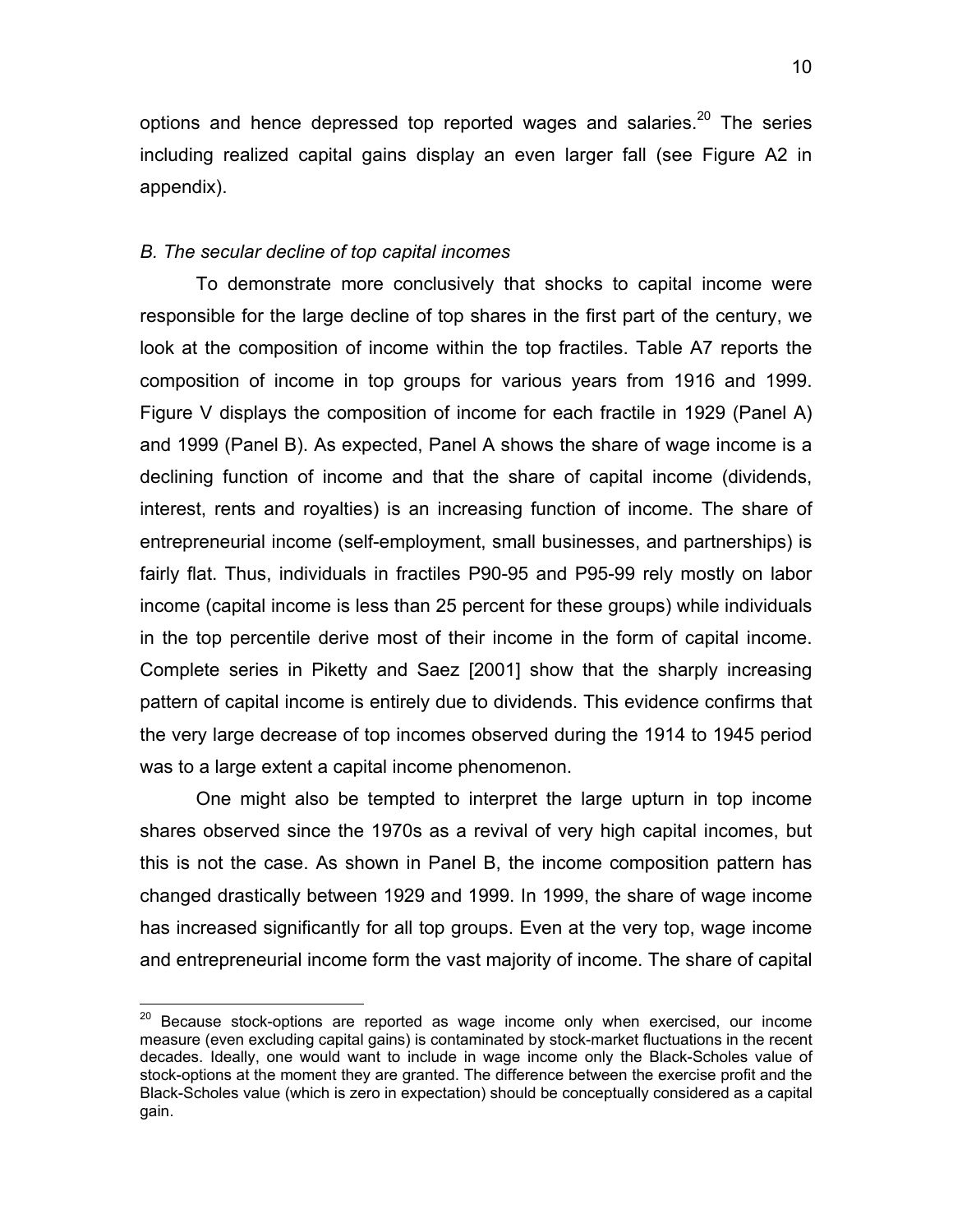income remains small (less than 25%) even for the highest incomes. Therefore, the composition of high incomes at the end of the century is very different from those earlier in the century. Before World War II, the richest americans were overwhelmingly rentiers deriving most of their income from wealth holdings (mainly in the form of dividends).

Occupation data by income bracket were published by the IRS in 1916 only. Those statistics classified tax returns into 36 different occupations by brackets of income. We have combined these 36 occupations into four groups: salaried professions; independent professions; business owners; and capitalists and rentiers. The salaried professions are those who receive salaries such as teachers, civil servants, engineers, corporation managers and officials. These individuals presumably derive an important part of their income in the form of wages and salaries. Independent professions are self-employed individuals or individuals working in partnerships such as lawyers, doctors, etc. Business owners are merchants, hotel proprietors, manufacturers, etc. These two groups presumably derive most of their incomes in the form of business income. Finally capitalists and rentiers are bankers, brokers, and those who classify themselves as "capitalists: investors and speculators", $^{21}$  and presumably derive most of their income in the form of capital income. It is possible, especially at the very top, for some individuals to be classified in more than one group. We present in Table 2 the distribution of these four occupation groups by fractiles within the top percentile.<sup>22</sup> This table confirms our previous results: the share of the salaried occupation declines steadily within the top percentile from 28% to less than 10% at the very top. The share of independent professions also declines from 20% to 5%. The share of business owners is first increasing (from 30% to 40%) and declining slightly at the very top. The share of capitalists increases sharply especially at the very top where 95% of the top 400 taxpayers fall into this category. This table shows clearly that top corporate executives at the beginning

 $21$  At the very top, "capitalists: investors and speculators" form the overwhelming majority of our capitalists and rentiers group.

<sup>&</sup>lt;sup>22</sup> We have added a fractile for the top 0.001% (top 400 taxpayers in 1916) to emphasize how the very top is composed overwhelmingly of "capitalists".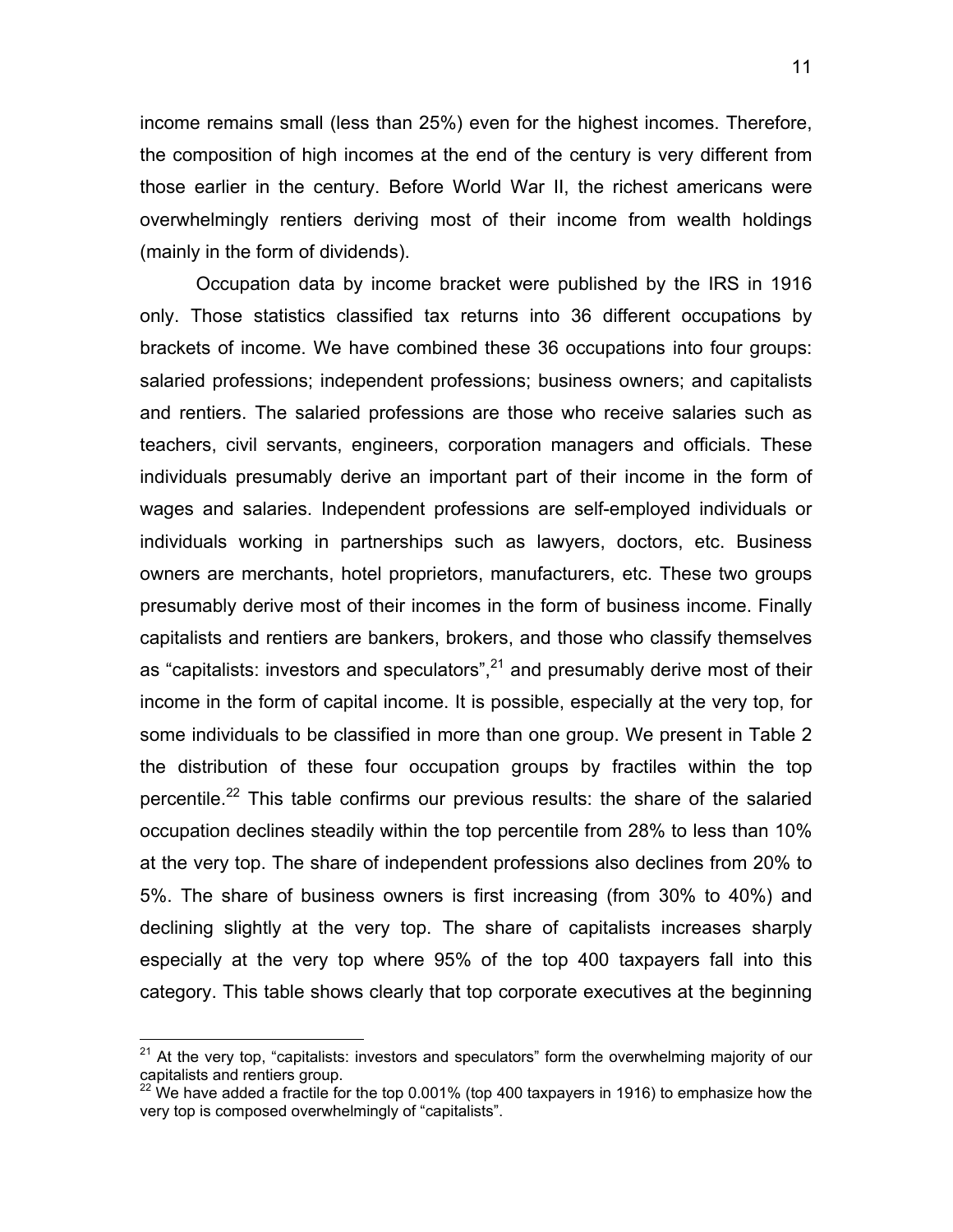of the century were only a tiny minority within the top taxpayers. In contrast, in 1999, more than half of the very top taxpayers derive the major part of their income in the form of wages and salaries. Thus, today, the "working rich" celebrated by Forbes magazine have overtaken the "coupon-clipping rentiers".

The dramatic evolution of the composition of top incomes appears robust and independent from the erratic evolution of capital gains excluded in Figures I to IV. Tables A2 and A3 display the top income shares including realized capital gains. In Table A2, in order to get around the lumpiness of realizations, individuals are ranked by income *excluding* capital gains but capital gains are added back to income to compute shares. In Table A3, individuals are ranked by income including capital gains and capital gains are added back to income to compute shares. As depicted for the top 1% on Figure A2, these additional series show that including capital gains does not modify our main conclusion that very top income shares dropped enormously during the 1914-1945 period before increasing steadily in the last three decades. $^{23}$ 

The decline of the capital income share is a very long-term phenomenon and is not limited to a few years and a few thousands tax units. Figure V shows a gradual secular decline of the share of capital income (excluding again capital gains realizations) and dividends in the top 0.5 percent fractile from the 1920s to the 1990s: capital income made about 55 percent of total income in the 1920s, 35 percent in the 1950s-1960s, and 15 percent in the 1990s. Sharp declines occurred during World War I, the Great Depression, and World War II. Capital income recovered only partially from these shocks in the late 1940s and started a steady decline in the mid-1960s. This secular decline is entirely due to dividends: the share of interest, rent and royalties has been roughly flat while the dividend

<u>.</u>

 $^{23}$  It is interesting to note, however, that during the 1960s, when dividends were strongly tax disadvantaged relative to capital gains, capital gains do seem to represent a larger share in top incomes than during other periods such as the 1920s or late 1990s that also witnessed large increases in stock prices.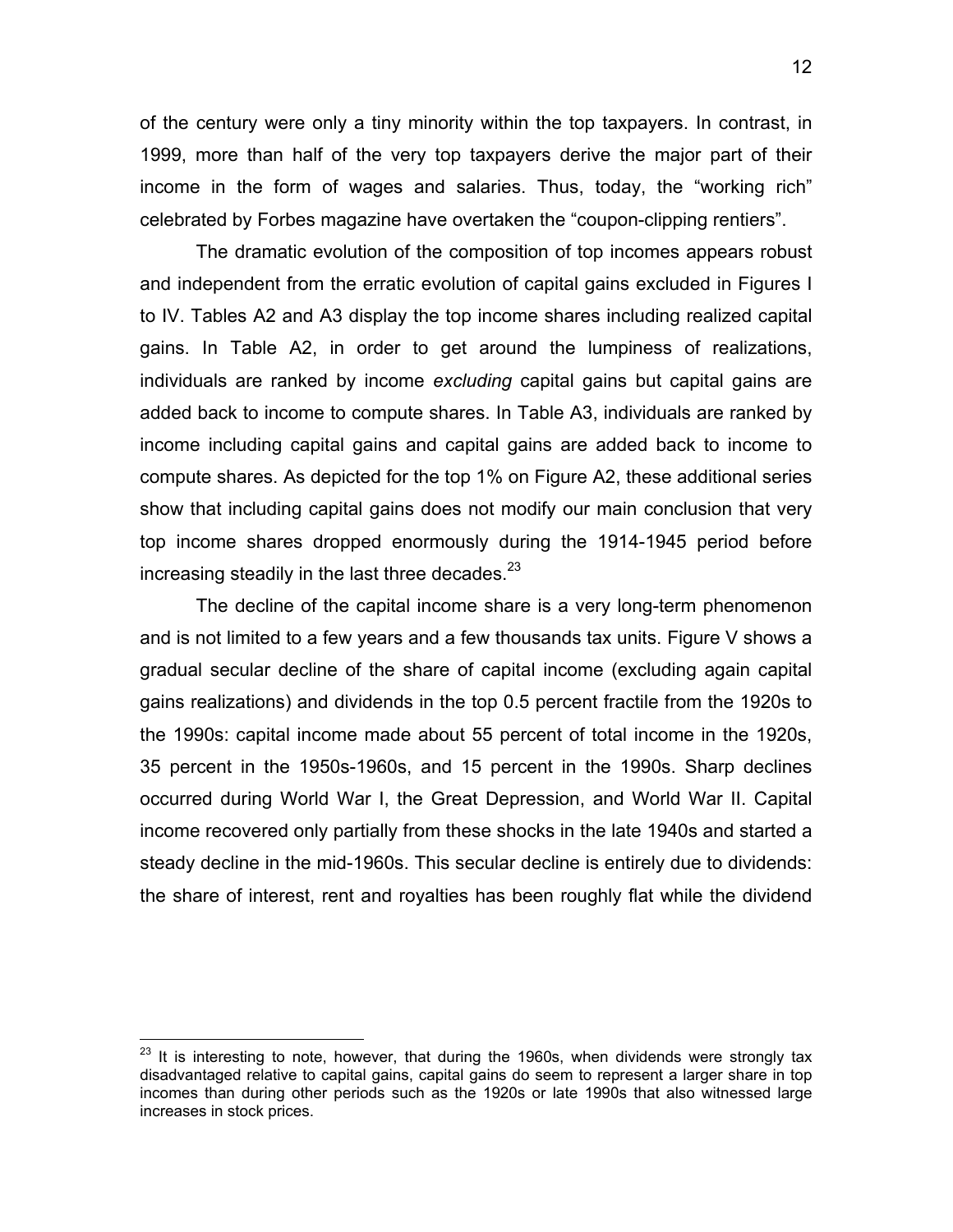share has dropped from about 40 percent in the 1920s, to about 25 percent in the 1950s and 1960s, to less than 10 percent in the 1990s.  $24$ 

Most importantly, the secular decline of top capital incomes is due to a decreased concentration of capital income rather than a decline in the share of capital income in the economy as a whole. As displayed on Figure VI, the National Income Accounts series show that the aggregate capital income share has not declined over the century. As is well known, factor shares in the corporate sector have been fairly flat in the long-run with the labor share around 70-75 percent, and the capital share around 25-30 percent (Panel A). The share of capital income in aggregate personal income is about 20 percent both in the 1920s and in the 1990s (Panel B). Similarly, the share of dividends was around 5 percent in the late 1990s and only slightly higher (about 6-7 percent) before the Great Depression. This secular decline is very small compared to the enormous fall of top capital incomes. $25$  Contrarily to a widely held view, dividends as a whole are still well and alive.<sup>26</sup>

It should be noted, however, that the ratio of total dividends reported on individual tax returns to personal dividends in National Accounts has declined continuously over the period 1927 to 1995, starting from a level close to 90 percent in 1927, declining slowly to 60 percent in 1988, and dropping precipitously to less than 40 percent in 1995. This decline is due mostly to the growth of funded pension plans and retirement saving accounts through which individuals receive dividends that are never reported as dividends on income tax returns. For the highest income earners, this additional source of dividends is likely to be very small relative to dividends directly reported on tax returns.

1

 $24$  Tax statistics by size of dividends analyzed in Piketty and Saez [2001] confirm a drastic decline of top dividend incomes over the century. In 1998 dollars, top 0.1 percent dividends earners reported on average about \$500,000 of dividends in 1927 but less than \$240,000 in 1995.

 $25$  The share of dividends in personal income starts declining in 1940 because the corporate income tax increases sharply and permanently, reducing mechanically profits that can be distributed to stockholders.

 $26$  As documented by Fama and French (2000), a growing fraction of firms never pay dividends (especially in the new technology industries, where firms often make no profit at all), but the point is that total dividend payments continue to grow at the same rate as aggregate corporate profits.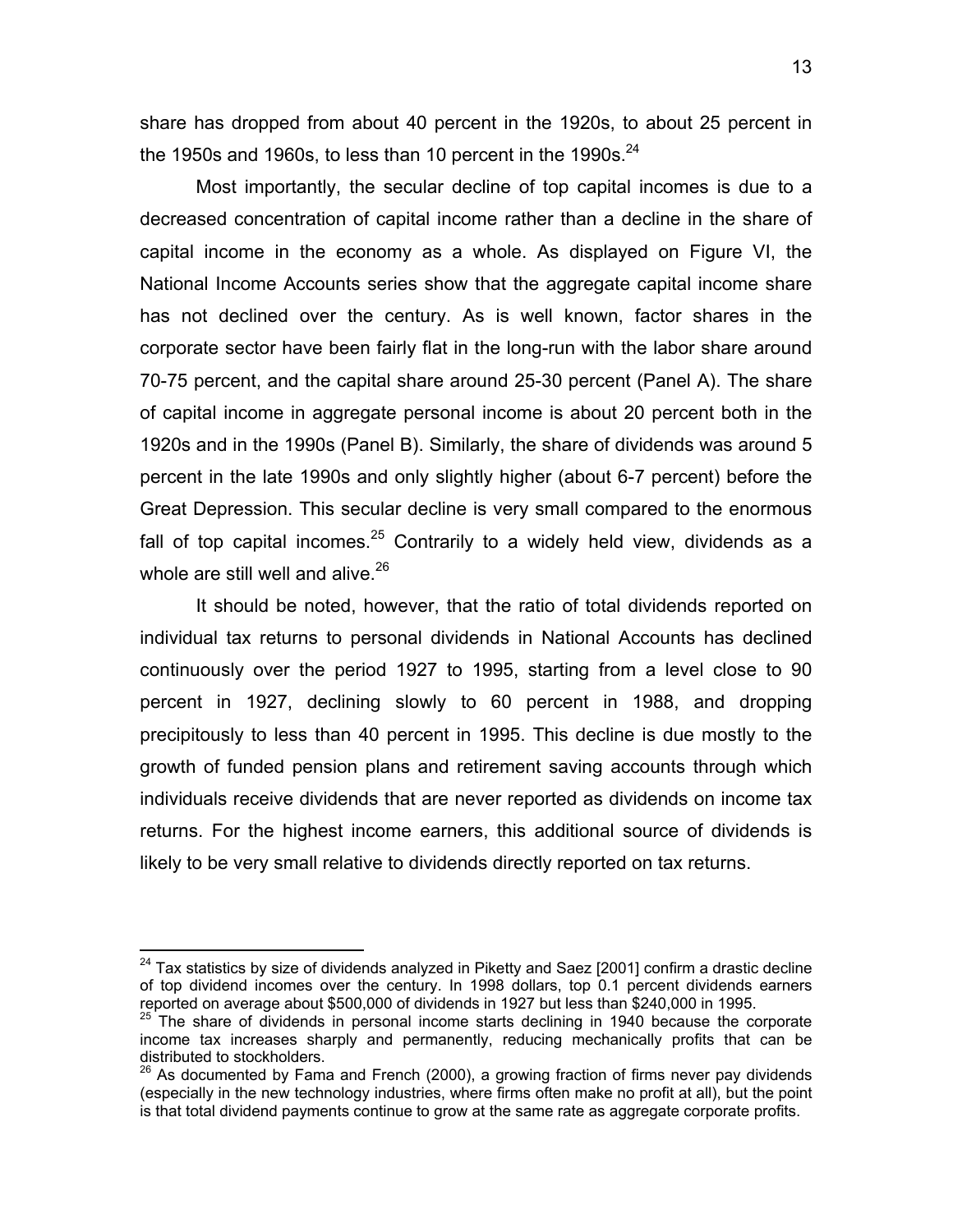Estate tax returns statistics (available since the beginning on the estate tax in 1916) are an alternative important source of data to analyze the evolution of large fortunes.<sup>27</sup> Kopczuk and Saez (2004) used those data, recently compiled in electronic format by the IRS for most of the period, to construct top wealth shares for the period 1916-2000 using the estate multiplier method. Figure VII displays the top 0.1% share series from Kopczuk and Saez (2004). It shows that the top 0.1% has indeed dropped drastically from over 20% in the early part of the century to around 7.5% in the 1970s. In contrast to top income shares, the increase in wealth concentration has been modest since the 1970s: the top 0.1% wealth share has increased modestly to around 9-10% by 2000. This evidence is consistent with our previous results on the decline in top capital incomes over the century. There is a concern that estate tax avoidance and evasion might bias downward wealth concentration estimated using the estate multiplier technique. The most popular forms of estate tax avoidance involve setting up trusts whereby wealthy individuals can pass substantial wealth to the next generations with modest gift tax liability and while keeping some control over assets. Tax statistics on trusts, analyzed in Kopczuk and Saez (2004), show, however, that capital income earned through all trusts is relatively modest and has actually declined in relative terms over the century. Thus, adding back all trust wealth to top wealth holders would not affect the pattern of top wealth shares constructed in Kopczuk and Saez (2004).

# *C. Proposed interpretation: the role of progressive taxation*

How can we explain the steep secular decline in capital income concentration? It is easy to understand how the macro-economic shocks of the Great Depression and the fiscal shocks of World War I and World War II have had a negative impact on capital concentration. The difficult question to answer is why large fortunes did not recover from these shocks. The most natural and realistic candidate for an explanation seems to be the creation and the

<sup>27</sup> In particular, capital gains not realized before death are never reported on income tax returns, but are included in the value of assessed estates.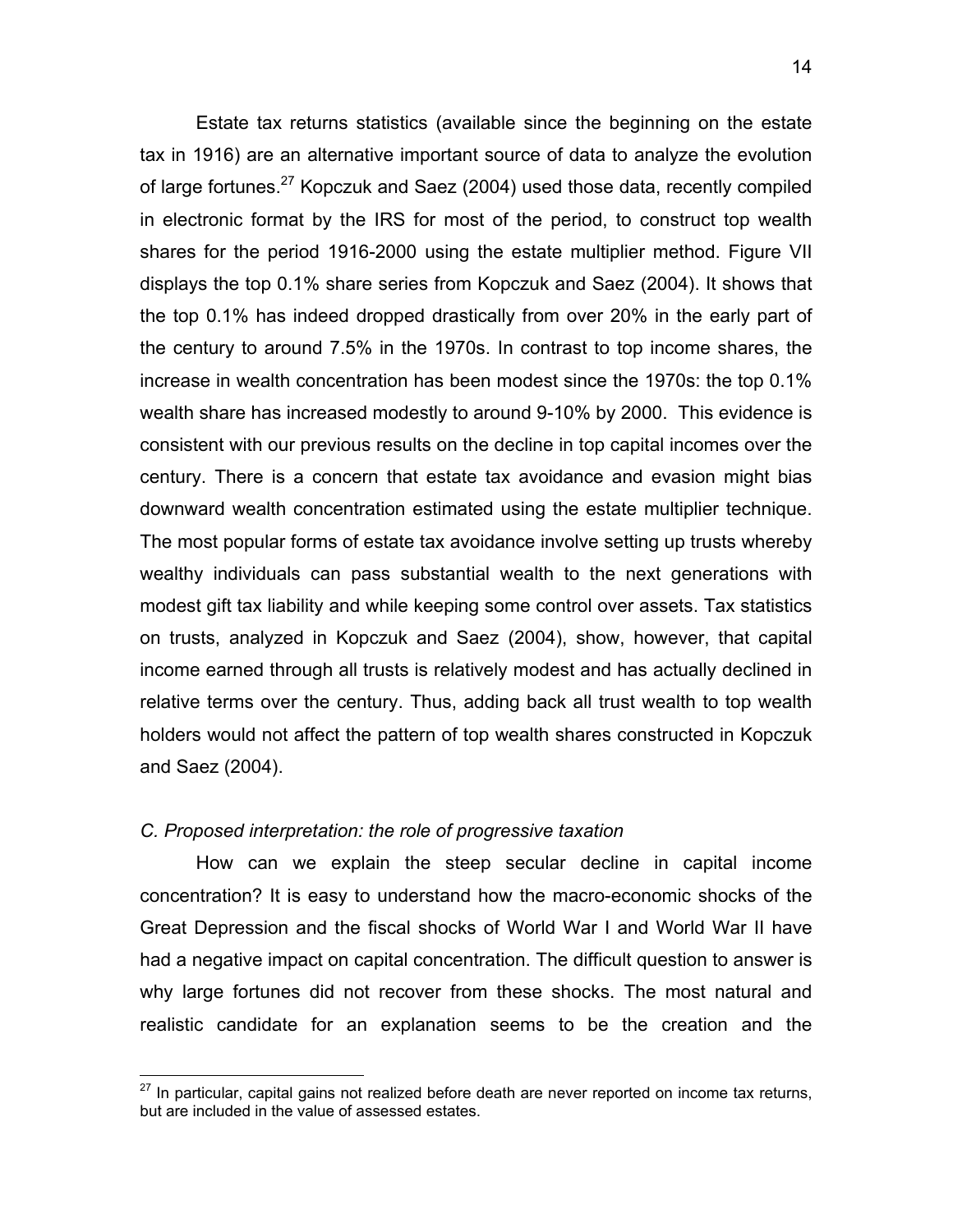development of the progressive income tax (and of the progressive estate tax and corporate income tax). The very large fortunes that generated the top 0.01 percent incomes observed at the beginning of the century were accumulated during the nineteenth century, at a time where progressive taxes hardly existed and capitalists could dispose of almost all their income to consume and to accumulate.<sup>28</sup> The fiscal situation faced by capitalists in the twentieth century to recover from the shocks incurred during the 1914 to 1945 period has been substantially different. Top tax rates were very high from the end of World War I to the early 1920s, and then continuously from 1932 to the mid-1980s. Moreover, the United States has imposed a sharply progressive estate tax since 1916, and a substantial corporate income tax ever since World War  $II.^{29}$  These very high marginal rates applied to only a very small fraction of taxpayers, but created a substantial burden on the very top income groups (such as the top 0.1 percent and 0.01 percent) composed primarily of capital income. In contrast to progressive labor income taxation, which simply produces a level effect on earnings through labor supply responses, progressive taxation of capital income has cumulative or dynamic effects because it reduces the net-return on wealth which generates tomorrow's wealth.

It is difficult to prove in a rigorous way that the dynamic effects of progressive taxation on capital accumulation and pre-tax income inequality have the right quantitative magnitude and account for the observed facts. One would need to know more about the savings rates of capitalists, how their accumulation strategies have changed since 1945. The orders of magnitude do not seem unrealistic, especially if one assumes that the owners of large fortunes, whose pre-tax incomes were already severely hit by the prewar shocks, were not willing to reduce their consumption to very low levels. Piketty [2001, 2003] provides simple numerical simulations showing that for a fixed saving rate, introducing substantial capital income taxation has a tremendous effect on the time needed

 $^{28}$  During the nineteenth century, the only progressive tax was the property tax, but its level was low (see Brownlee [2000] for a detailed description).

<sup>&</sup>lt;sup>29</sup> From 1909 (first year the corporate tax was imposed) to the beginning of World War II, the corporate tax rate was low, except during World War I.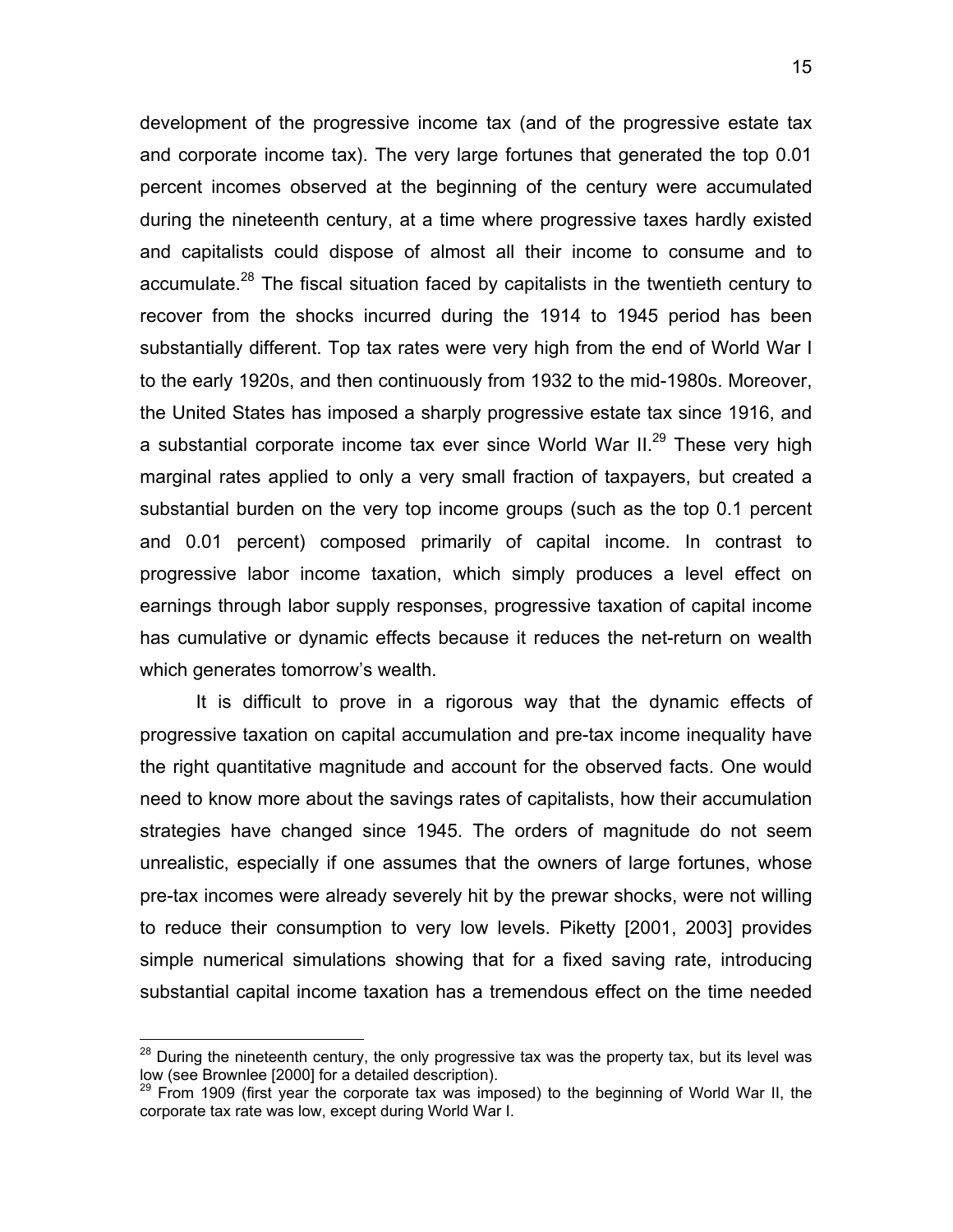to reconstitute large wealth holdings after negative shocks. Moreover, reduced savings in response to a reduction in the after-tax rate of return on wealth would accelerate the decrease in wealth inequality. Piketty [2003] shows that in the classic dynastic model with infinite horizon, any positive capital income tax rate above a given high threshold of wealth will eventually eliminate all large wealth holdings without affecting, however, the total capital stock in the economy.

We are not the first to propose progressive taxation as an explanation for the decrease in top shares of income and wealth. Lampman [1962] did as well and Kuznets [1955] explicitly mentioned this mechanism as well as the shocks incurred by capital owners during the 1913 to 1948 period, before presenting his inverted U-shaped curve theory based on technological change. Explanations pointing out that periods of technological revolutions such as the last part of the nineteenth century (industrial revolutions) or the end of the twentieth century (computer revolution) are more favorable to the making of fortunes than other periods might also be relevant.<sup>30</sup> Our results suggest that the decline in income tax progressivity since the 1980s, the reduction in the tax rate for dividend income in 2003, and the projected repeal of the estate tax by 2011 might produce again in a few decades levels of wealth concentration similar to those of the beginning of the twentieth century.<sup>31</sup>

# **4. TOP WAGE SHARES**

 $\overline{a}$ 

Table B2 displays top wage shares from 1927 to 2002 constructed using IRS tabulations by size of wages. There are three caveats to note about these long-term wage inequality series. First, self-employment income is not included in wages and therefore our series focus only on wage income inequality. As self-

 $30$  DeLong [1998] also points out the potential role of anti-trust law. According to DeLong, antitrust law was enforced more loosely before 1929 and since 1980 than between 1929 and 1980.

 $31$  The tax cut on dividend income of 2003 generated a surge in dividend initiations among publicly traded companies (Chetty and Saez, 2004). Microsoft, for example, started paying dividends in 2003 and made a huge special dividend distribution in 2004. William Gates, founder of the company and richest American person, will earn \$3,600 million of dollars from Microsoft dividends in 2004, by far the largest income ever earned in any single year in the United States. It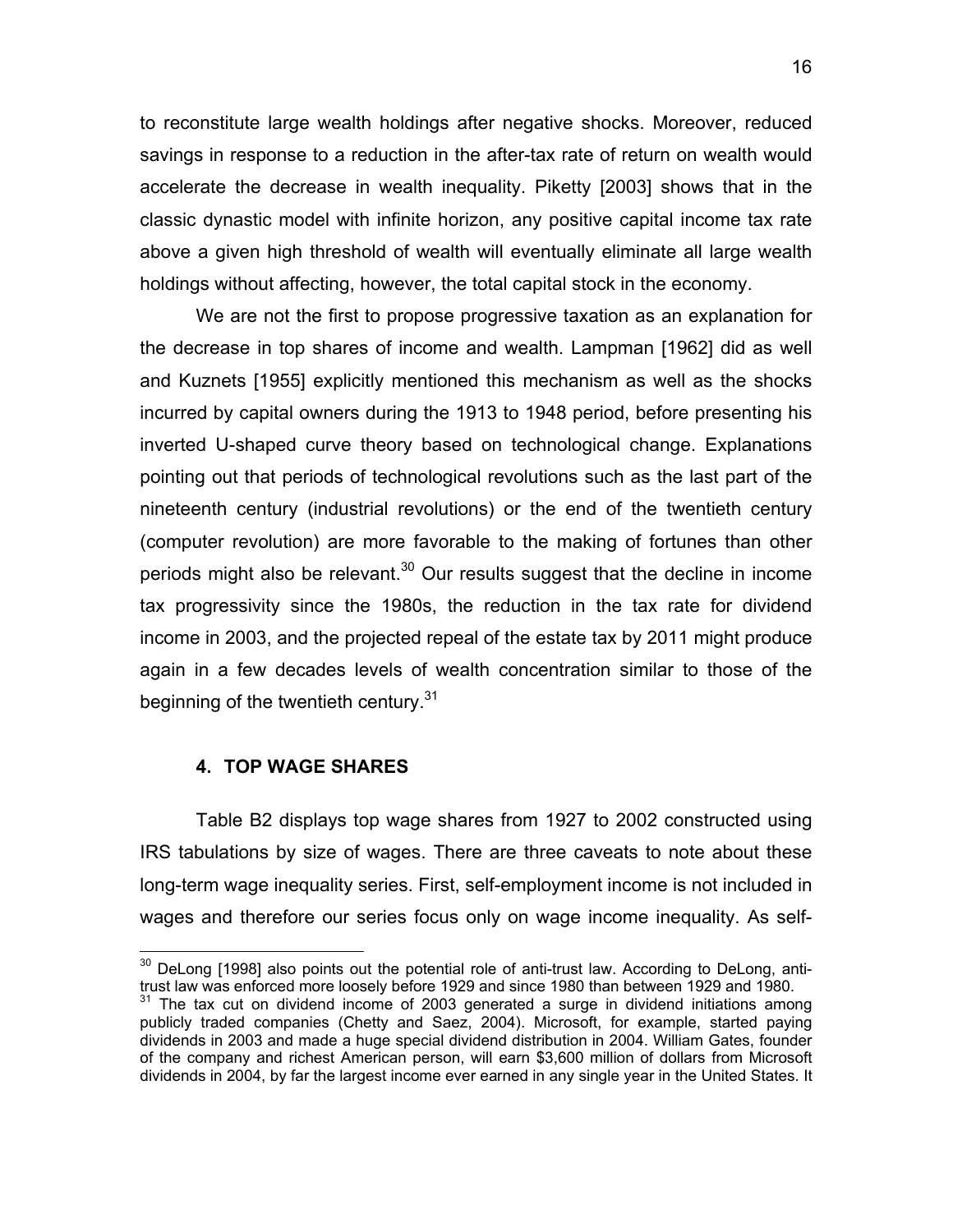employment income has been a decreasing share of labor income over the century, it is conceivable that the pool of wage and salary earners has substantially evolved overtime, and that total labor income inequality series would differ from our wage inequality series. Second and related, large changes in the wage force due to the business cycle and wars might affect our series through compositional effects because we define the top fractiles relative to the total number of tax units with *positive* wage income. As can be seen in column (1) of Table B1, the number of tax units with wages declined during the Great Depression due to high levels of unemployment, increased sharply during World War II because of the increase in military personnel, and decreased just after the war. We show in appendix B3 that these entry effects do not affect top shares when the average wage of the new entrants is equal to about 50 percent of the average wage. This condition is approximately satisfied for military personnel in World War II and thus top wage shares including or excluding military personnel during World War II are almost identical. Third, our wage income series are based on the tax unit and not the individual. As a result, an increase in the correlation of earnings across spouses, as documented in Karoly [1993], with no change in individual wage inequality, would generate an increase in tax unit wage inequality.<sup>32</sup>

Figure VIII displays the wage share of the top decile and Figure IX displays the wage shares of the P90-95, P95-99, and P99-100 groups from 1927 to 2002. As for overall income, the pattern of top decile wage share over the century is also U-shaped. There are, however, important differences that we describe below. It is useful to divide the period from 1927 to 2002 into three subperiods: the pre-World War II period (1927 to 1940), the war and post-war period

1

remains to be seen whether this reform will affect significantly the composition of top reported incomes. It will certainly be a useful test of the magnitude of fiscal manipulation effects.

 $32$  This point can be analyzed using the Current Population Surveys available since 1962 which allow the estimation of wage inequality series both at the individual and tax unit level. In Canada, it is possible to construct top income shares both at the family and individual level since 1982. Those series, presented in Saez and Veall (2004) show that the upward trend in top income shares is almost identical at the individual and family suggesting that the secondary earner effect cannot explain the surge in top income shares.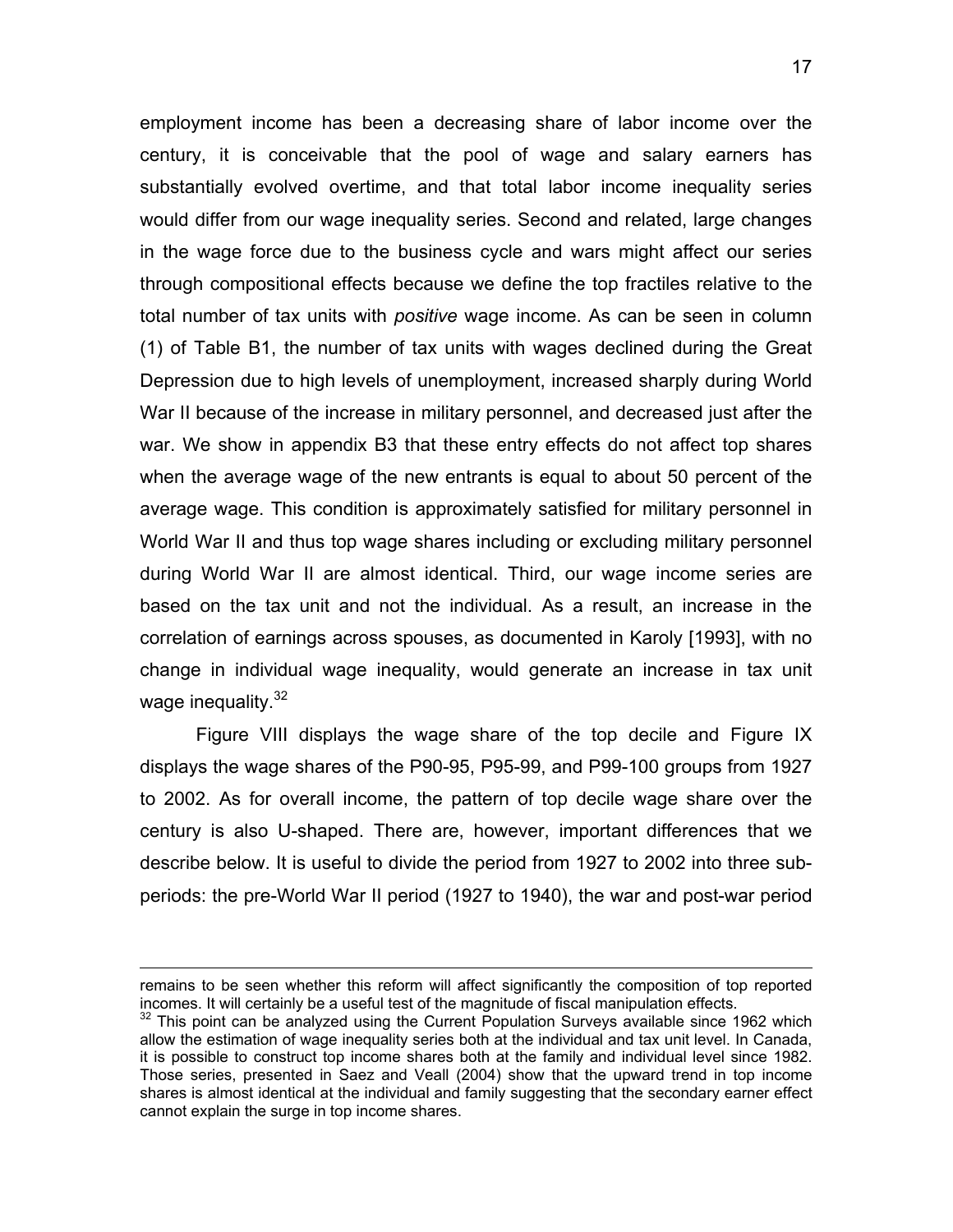(1941 to 1969), and the last three decades (1970 to 2002). We analyse each of these periods in turn.

#### *A. Wage inequality stability before World War II*

Top wage shares display a striking stability from 1927 to 1940. This is especially true for the top percentile. In contrast to capital income, the Great Depression did not produce a reduction in top wage shares. On the contrary, the high middle class fractiles benefited in relative terms from the Great Depression. Even though the IRS has not published tables on wage income over the period 1913 to 1926, we can use an indirect source of evidence to document trends in top wage shares. Corporation tax returns require each corporation to report separately the sum of salaries paid to its officers. This statistic, compensation of officers, is reported quasi-annually by the IRS starting in 1917. We report in Figure X the total compensation of officers reported on corporate tax returns divided by the total wage bill in the economy from 1917 to 1960 along with the shares of the P99.5-100 and P99-99.9 wage groups which are close in level to the share of officer compensation. From 1927 to 1960, officer compensation share and these fractiles shares track each other relatively closely. Therefore, the share of officer compensation from 1917 to 1927 should be a good proxy as well for these top wage shares. This indirect evidence suggests that the top share of wages was also roughly constant, or even slightly increasing from 1917 to 1926.

Previous studies have suggested that wage inequality has been gradually decreasing during the first half of the twentieth century (and in particular during the inter-war period) using series of wage ratios between skilled and unskilled occupations (see e.g., Keat [1960], Williamson and Lindert [1980]). However, it is important to recognize that a decrease in the ratio of skilled over unskilled wages does not necessarily imply an overall compression of wage income inequality, let alone a reduction in the top wage shares. Given the continuous rise in the numerical importance of white collar jobs, it is natural to expect that the ratios of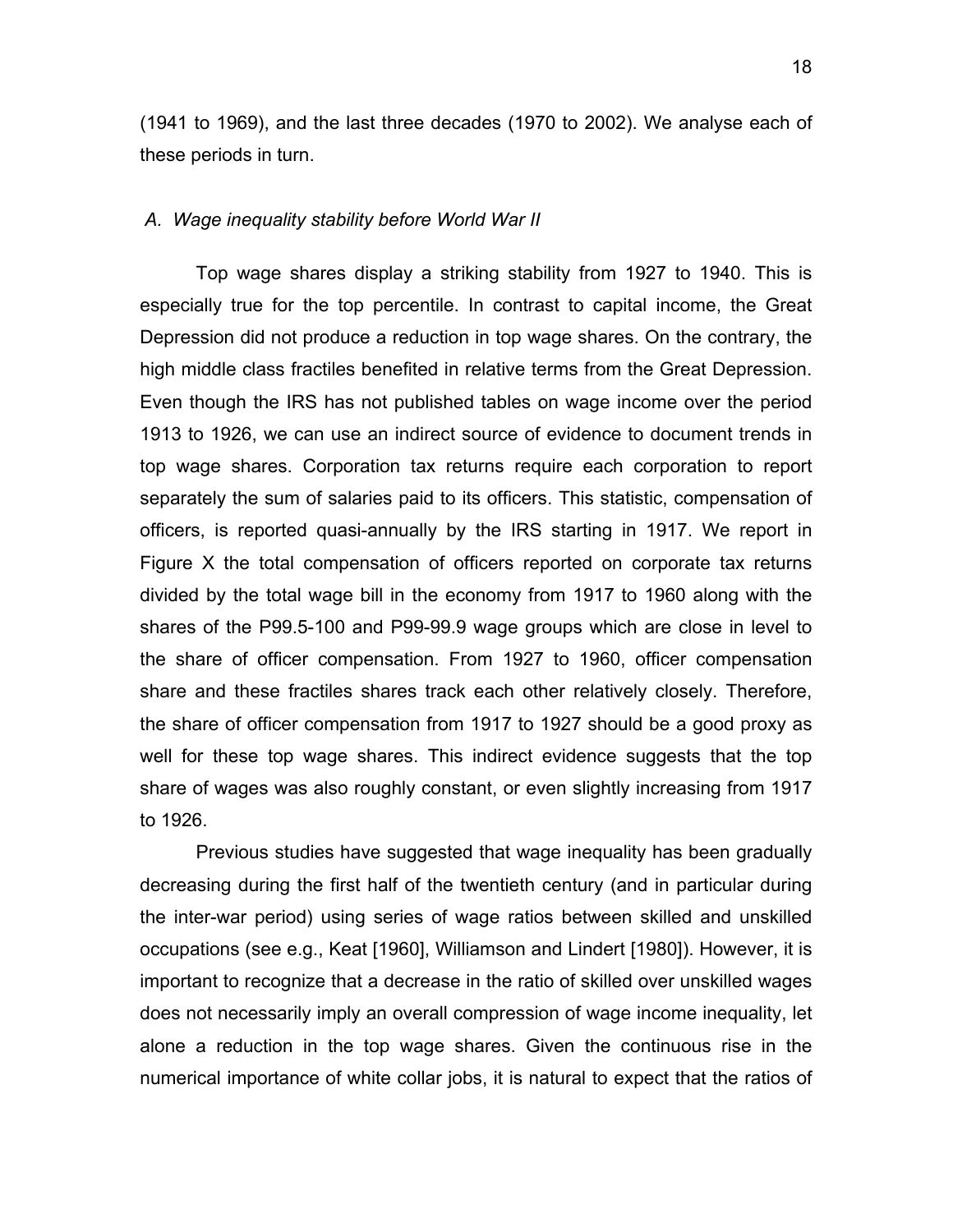high-skill wages to low-skill wages would decline over time, even if wage inequality measured in terms of shares of top fractiles of the complete wage distribution does not change.<sup>33</sup> Goldin and Katz [1999] have recently presented new series of white-collar to blue-collar earnings ratios from the beginning of the twentieth century to 1960, and they find that the decrease in pay ratio is concentrated only in the short periods of the two World Wars. Whether or not the compression of wages that occurred during World War I was fully reversed during the 1920s in the United States is still an open question.  $34$ 

# *B. Sharp drop in inequality during World War II with no recovery*

In all of our wage shares series, there is a sharp drop during World War II from 1941 to 1945.<sup>35</sup> The higher the fractile, the greater is the decrease. The share of P90-95 declines by 16 percent between 1940 and 1945, but the share of the top 1 percent declines by more than 30 percent, and the top 0.1 percent by almost 35 percent during the same period (Table B2). This sharp compression of high wages can fairly easily be explained by the wage controls of the war economy. The National War Labor Board, established in January 1942 and dissolved in 1945, was responsible for approving all wage changes and made any wage increase illegal without its approval. Exceptions to controls were more frequently granted to employees receiving low wages. $36$  Lewellen [1968] has studied the evolution of executive compensation from 1940 to 1963 and his results show

 $33$  For instance, Piketty [2001] reports a long-run compression (both from 1900 to 1950 and from 1950 to 1998) of the ratio of the average wage of managers over the average wage of production workers in France, even though wage inequality (measured both in terms of top fractiles wage shares and in terms of P90/P10-type ratios) was constant in the long run.

 $34$  Tax return data available for France make it possible to compute wage inequality series starting in 1913 (as opposed to 1927 in the United States). By using these data, Piketty [2001, 2003] found that wage inequality in France (measured both in terms of top wage shares and in terms of P90/P10 ratios) declined during World War I but fully recovered during the 1920s, so that overall wage inequality in 1930 or 1940 was the same as in 1913. Another advantage of the French wage data is that it always based upon individual wages (as opposed to total tax unit wages in the United States).

 $35$  Note that for fractiles below the top percentile, the drop starts from 1940 to 1941.<br> $36$  See Goldin and Margo [1992] for a more detailed description.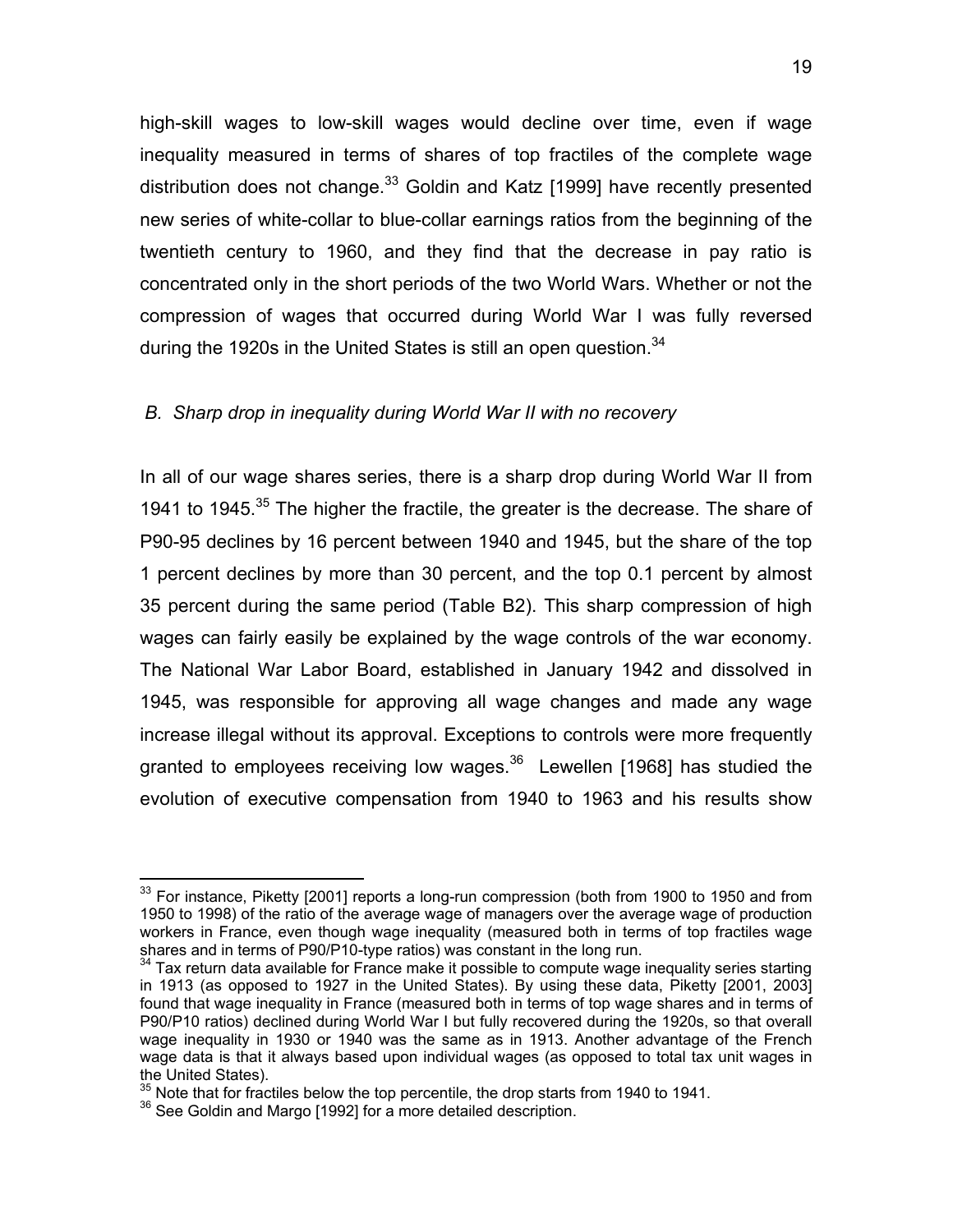strikingly that executive salaries were frozen in nominal terms from 1941 to 1945 consistent with the sharp drop in top wage shares that we find.

 The surprising fact, however, is that top wage shares did not recover after the war. A partial and short-lived recovery can be seen for all groups, except the very top. But the shares never recover more than one third of the loss incurred during World War II. Moreover, after a short period of stability in the late 1940s, a second phase of compression takes place in the top percentile. This compression phase is longer and most pronounced the higher the fractile. While the fractiles P90-95 and P95-99 hardly suffer from a second compression phase and start recovering just after the war, the top groups shares experience a substantial loss from 1950 to the mid-1960s. The top 0.1 percent share for example declines from 1.6 percent in 1950 to 1.1 percent in 1964 (Table B2).

The overall drop in top wage shares, although important, is significantly lower than the overall drop in top income shares. The top 1 percent income share dropped from about 18-19 percent before World War I and in the late 1920s to about 8 percent in the late 1950s (Figure II), while the top 1 percent wage share dropped from about 8.5 percent in the 1920s to about 5 percent in the late 1950s (Figure IX). This confirms that capital income played a key role in the decline of top income shares during the first half of the century.

#### *C. The increase in top shares since the 1970s*

Many studies have documented the increase in inequality in the United States since the 1970s (see e.g., Katz and Murphy [1992]). Our evidence on top shares is consistent with this evidence. After the World War II compression, the fractiles P90-95 and P95-99 recovered slowly and continuously from the 1950s to the 1990s, and reached the pre-World War II level in the beginning of the 1980s. As described above, the recovery process for groups within the top percentile did not begin until the 1970s and was much faster. In accordance with results obtained from the March Current Population Surveys [Katz and Murphy, 1992, Katz and Autor, 1999], we find that wage inequality, measured by top fractile wage shares, starts to increase in the early 1970s. This is in contrast with results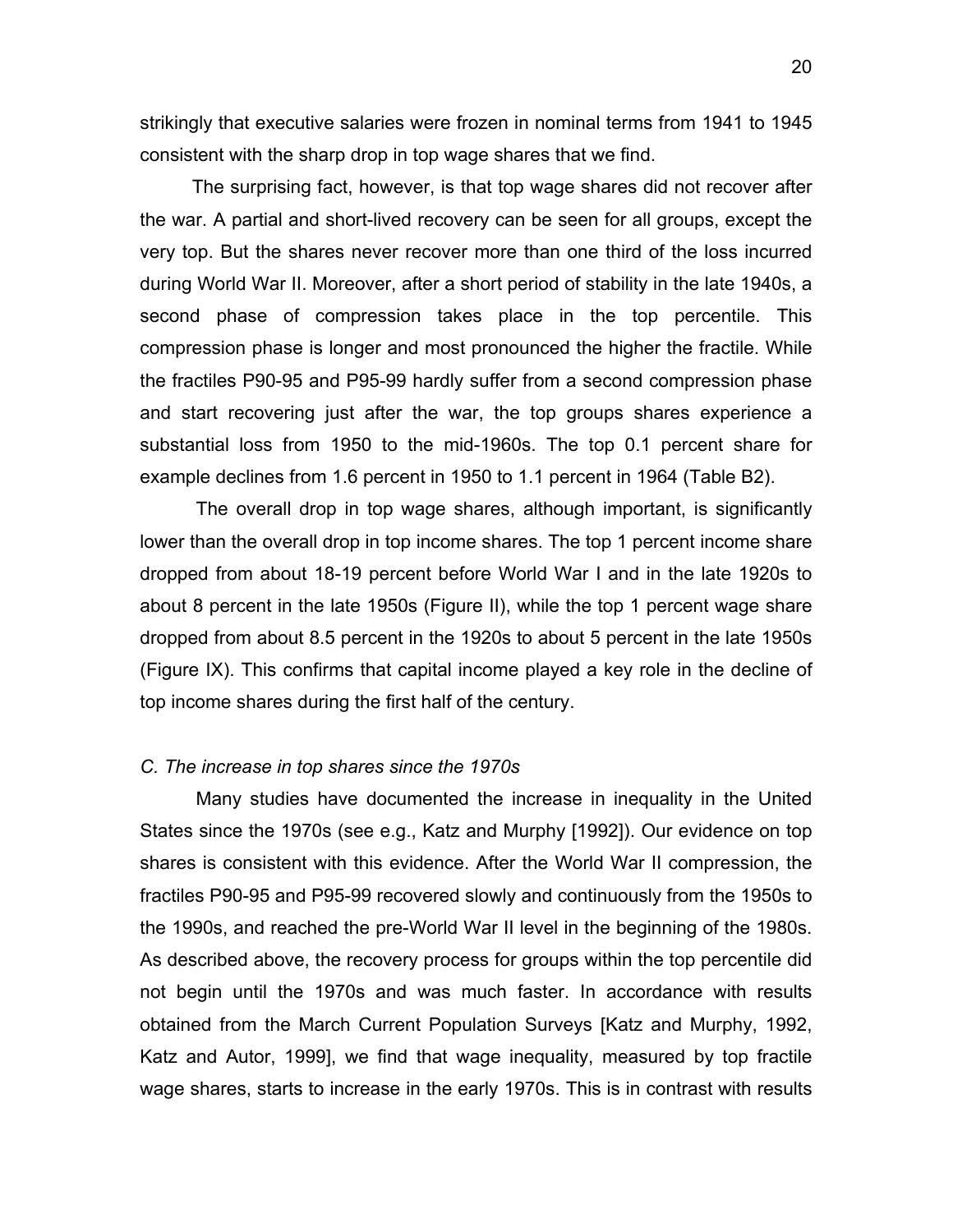from the May Current Population Surveys [DiNardo et al. 1996] suggesting that the surge in wage inequality is limited to the 1980s.

From 1970 to 1984, the top 1 percent share increased steadily from 5 percent to 7.5 percent (Figure IX). From 1986 to 1988, the top shares of wage earners increased sharply, especially at the very top (for example, the top 1 percent share jumps from 7.5 percent to 9.5 percent). This sharp increase was documented by Feenberg and Poterba [1993] and is certainly attributable at least in part to fiscal manipulation following the large top marginal tax rate cuts of the Tax Reform Act of 1986 (see the discussion in Section III above). However, from 1988 to 1994, top wage shares stay on average constant,  $37$  but increase very sharply from 1994 to 2000 (the top 1 percent wage share increases from 8.7 percent to 12.6 percent). While everybody acknowledges that tax reforms can have large short-term effects on reported incomes due to retiming, there is a controversial debate on whether changing tax rates can have permanent effects on the level of reported incomes. Looking at long-time series up to 2001 casts doubts on the supply-side interpretation that tax cuts can have lasting effects on reported wages.

Part of the recent increase in top wages is due to the development of stock-options that are reported as wages and salaries on tax returns when they are exercised. Stock-options are compensation for labor services but the fact that they are exercised in a lumpy way may introduce some upward bias in our annual shares at the very top (top 0.1 percent and above). To cast additional light on this issue and on the timing of the top wage surge, we look at CEO compensation from 1970 to 2003 using the annual surveys published by Forbes magazine since 1971. These data provide the levels and composition of compensation for CEOs in the 800 largest publicly traded US corporations. Figure XI displays the average real compensation level (including stock-option exercised) for the top 100 CEOs from the Forbes list, along with the compensation of the CEO ranked 100 in the list, and the salary plus bonus level

 $37$  One can note the surge in high wages in 1992 and the dip in 1993 and 1994 due to retiming of labor compensation in order to escape the higher rates enacted in 1993 (see Goolsbee [2000]).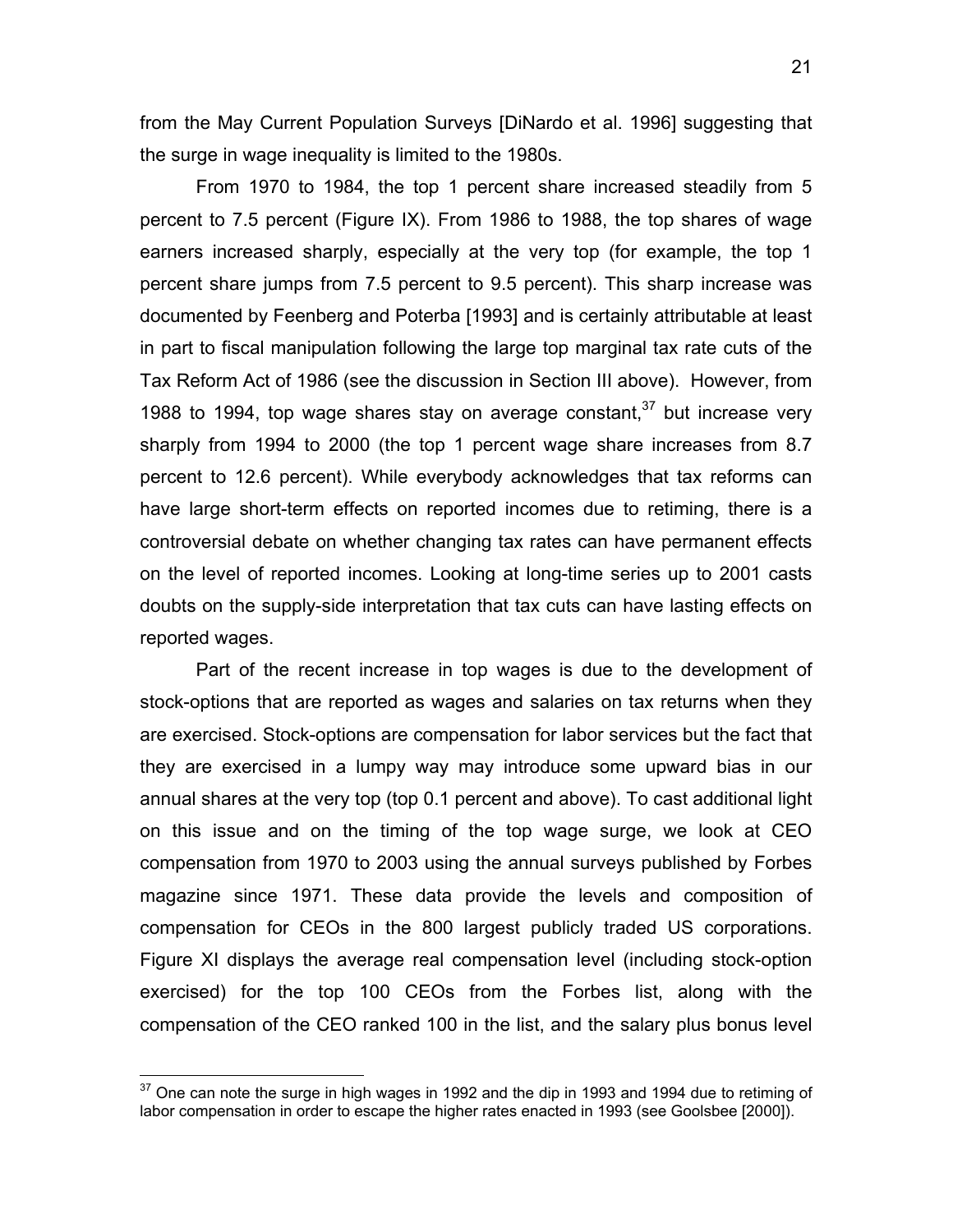of the CEO ranked 10 (in terms of the size of salary plus bonus). As a comparison, we also report the average wage of a full-time worker in the economy from National Income Accounts. Consistent with the evolution of top wage shares, average CEO compensation has increased much faster than average wage since the early 1970s. Therefore, the increase in pay gap between top executives and the average worker cannot be attributed solely to the tax episodes of the 1980s.

 Thus, by the end of the century, top wage shares are much higher than in the inter-war period. These results confirm that the rise in top income shares and the dramatic shift of income composition at the top documented in Section IV are mainly driven by the surge in top wages during the last three decades.

#### *D. Proposed interpretation*

The pattern of top shares over the century is striking: most of the decline from 1927 to 1960 took place during the four years of World War II. The extent of that decline is large, especially for very high wages. More surprisingly, there is no recovery after the war. We are of course not the first ones to document compression in wages during the 1940s. The Social Security Administration [U.S. Bureau of Old-Age, 1952] showed that a Lorenz curve of wages for 1949 displays much more equality than one for 1938. In a widely cited paper, Goldin and Margo [1992], using Census micro data for 1940 and 1950, have also noted that the ratios P90/P10 and P50/P10 declined sharply during that decade. Our annual series allow us to conclude that most of the decline in top wage shares took place during the key years of the war with no previous decline in inequality before and no recovery afterwards.

The compression of wages during the war can be explained by the wage controls of the war economy, but how can we explain the fact that high wage earners did not recover after the wage controls were removed? This evidence cannot be immediately reconciled with explanations of the reduction of inequality based solely on technical change as in the famous Kuznets' process. We think that this pattern of evolution of inequality is additional indirect evidence that non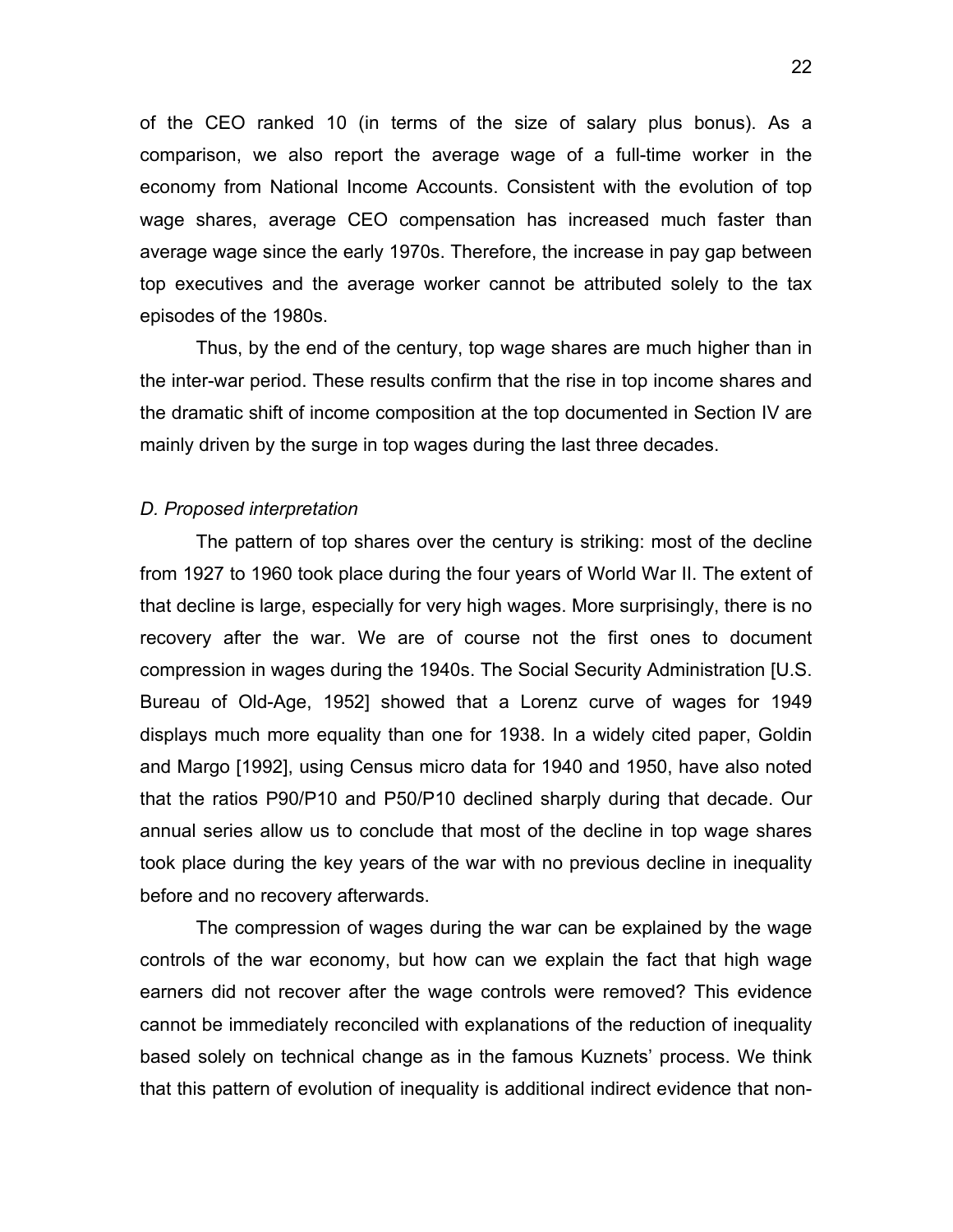market mechanisms such as labor market institutions and social norms regarding inequality may play a role in the setting of compensation at the top. The Great Depression and World War II have without doubt had a profound effect on labor market institutions and more generally on social norms regarding inequality. During this period, the income tax acquired its modern form, and its top marginal tax rates were set very high, in excess of 80 percent. It is conceivable that such large income tax rates discouraged corporations from increasing top salaries. During that period, large redistributive programs such as Social Security, and Aid for Families with Dependent Children were initiated. These strongly redistributive policy reforms show that American society's views on income inequality and redistribution greatly shifted from 1930 to 1945. It is also important to note that unionization increased substantially from 1929 to 1950 and that unions have been traditionally in favor of wage compression. In that context, it is perhaps not surprising that the high wages earners who were the most severely hit by the war wage controls were simply not able, because of social, fiscal, and union pressure, to increase their salaries back to the pre-war levels in relative terms.<sup>38</sup>

Similarly, the huge increase in top wage shares since the 1970s cannot be the sole consequence of technical change. First, the increase is very large, and concentrated among the highest income earners. The fractiles P90-95 and P95- 99 experienced a much smaller increase than the very top shares since the 1970s. Second, such a large change in top wage shares has not taken place in most European countries and Japan which experienced the same technical change as the United States. For example, Piketty [2001, 2003] documents no change in top wage shares in the last decades in France. DiNardo et al. [1996] argue that changes in institutions such as the minimum wage and unionization account for a large part of the increase in U.S. wage inequality from 1973 to 1992. As emphasized by Acemoglu et al. [2001], it is possible that these changes

 $38$  Emphasizing the role of social norms and unionization is of course not new and has been pointed out as important elements explaining the wage compression of the 1940s and 1950s by several studies [Brownlee 1977, Goldin and Margo 1992, and Goldin and Katz 1999]. Moreover, as emphasized by Goldin and Margo [1992] and Goldin and Katz [1999], it is possible that the large increase in the supply of college graduates contributed to make the drop in top wage shares persistent.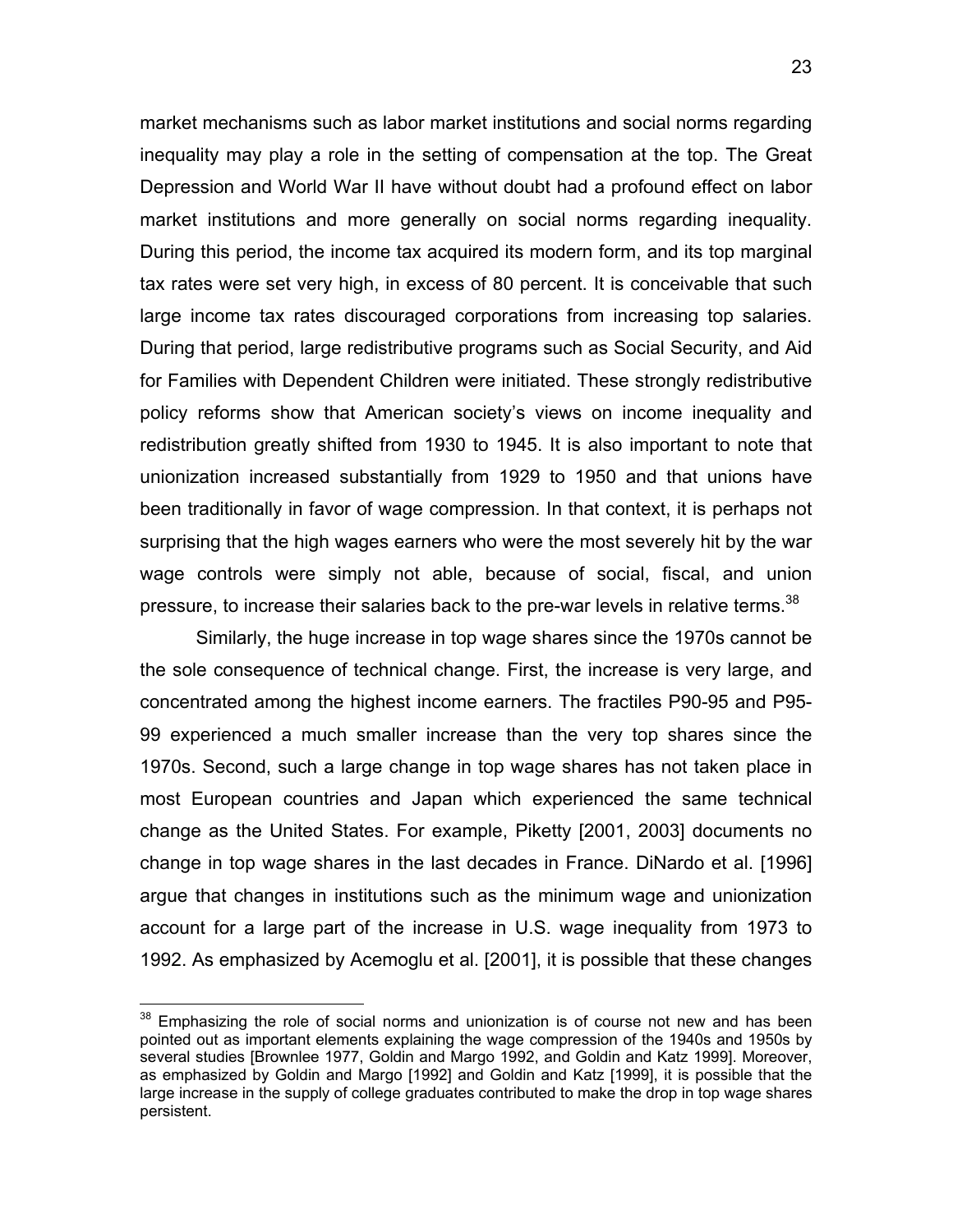in institutions have been triggered by previous technological changes making it impossible to sustain previous labor market arrangements.<sup>39</sup> It seems unlikely, however, that changes in unionization or the minimum wage can explain the surge in very top wages. The marginal product of top executives in large corporations is notoriously difficult to estimate, and executive pay is probably determined to a significant extent by herd behavior. Changing social norms regarding inequality and the acceptability of very high wages might partly explain the rise in U.S. top wage shares observed since the 1970s.<sup>40</sup>

# **V. CONCLUSION**

This paper has presented new homogeneous series on top shares of income and wages from 1913 to 2002. Perhaps surprisingly, nobody had tried to extend the pioneering work of Kuznets [1953] to more recent years. Moreover, important wage income statistics from tax returns had never been exploited before. The large shocks that capital owners experienced during the Great Depression and World War II seem to have had a permanent effect: top capital incomes are still lower in the late 1990s than before World War I. We have tentatively suggested that steep progressive taxation, by reducing the rate of wealth accumulation, has prevented the large fortunes to recover fully yet from these shocks. The evidence for wage series shows that top wage shares were flat before World War II and dropped precipitously during the war. Top wage shares have started recovering from this shock only since the 1970s but are now higher than before World War II.

To what extent is the U.S. experience representative of other developed countries' long run inequality dynamics? Existing inequality series are unfortunately very scarce and incomplete for most countries, $41$  and it is therefore very difficult to provide a fully satisfactory answer to this question. However, it is

<sup>&</sup>lt;sup>39</sup> See also Acemoglu [2002].

 $40$  It is quite telling to read in the recent survey of Hall and Murphy (2004), two prominent and conservative researchers in this field, that their best explanation for the surge in stock-option compensation was that "boards and managers falsely perceive stock options to be inexpensive because of accounting and cash-flow considerations".

 $41$  See Lindert [2000] and Morrisson [2000] for recent surveys.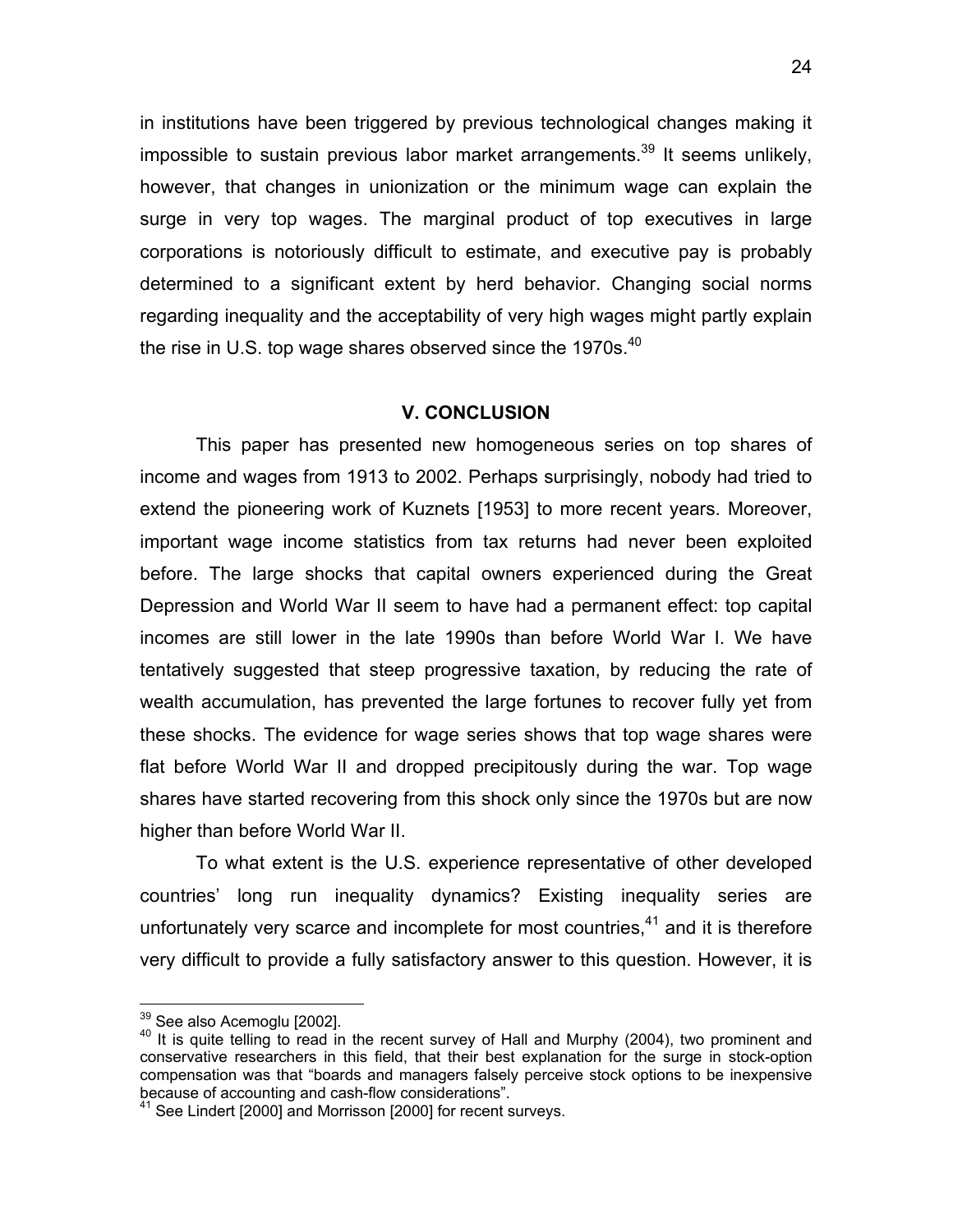interesting to compare the U.S. top income share series with comparable series recently constructed for France by Piketty [2001a, 2001b], and for the United Kingdom by Atkinson [2001]. There are important similarities between the American, French, and British pattern of the top 0.1 percent income share displayed on Figure XII.<sup>42</sup> In all three countries, top income shares fell considerably during the 1914 to 1945 period, and they were never able to come back to the very high levels observed at the eve of World War I. It is plausible to think that in all three countries, top capital incomes have been hit by the depression and wars shocks of the first part of the century and could not recover because of the dynamic effects of progressive taxation on capital. Piketty [2001a] also shows that in France, there was no spontaneous decline of top wage shares before World War II. In France, top wage shares declined during World War I, but they quickly recovered during the 1920s and were stable until World War II.

 Some important differences need however to be emphasized. First, the shock of World War II was more pronounced in France and in the United Kingdom than in the United States. This is consistent with the fact that capital owners suffered from physical capital losses during the war in Europe, while there was no destruction on U.S. soil.<sup>43</sup> Second, the World War II wage compression was very short-lived in France, while it had long lasting effects in the United States. In France, wage inequality, measured both in terms of top wage shares and in terms of inter-decile ratios appears to have been extremely stable over the course of the twentieth century. The U.S. history of wage inequality looks very different: the war compression had long-lasting effects, and then wage inequality increased considerably since the 1970s, which explains the U.S. upturn of top income shares since the 1970s.<sup>44</sup> The fact that France and the United States display such diverging trends is consistent with our interpretation that technical change alone cannot account for the U.S. increase in inequality.

 $42$  Due to very high exemption thresholds in the United Kingdom prior to World War II, Atkinson was not able to compute top decile or even top percentile series covering the entire century (only the top 0.1% and higher fractiles series are available for the entire century for all three countries). the top 0.1% and higher fractiles series are are all three countries.<br><sup>43</sup> Estate tax data also show that the fall in top estates was substantially larger in France (see Piketty [2001a, 2001b]).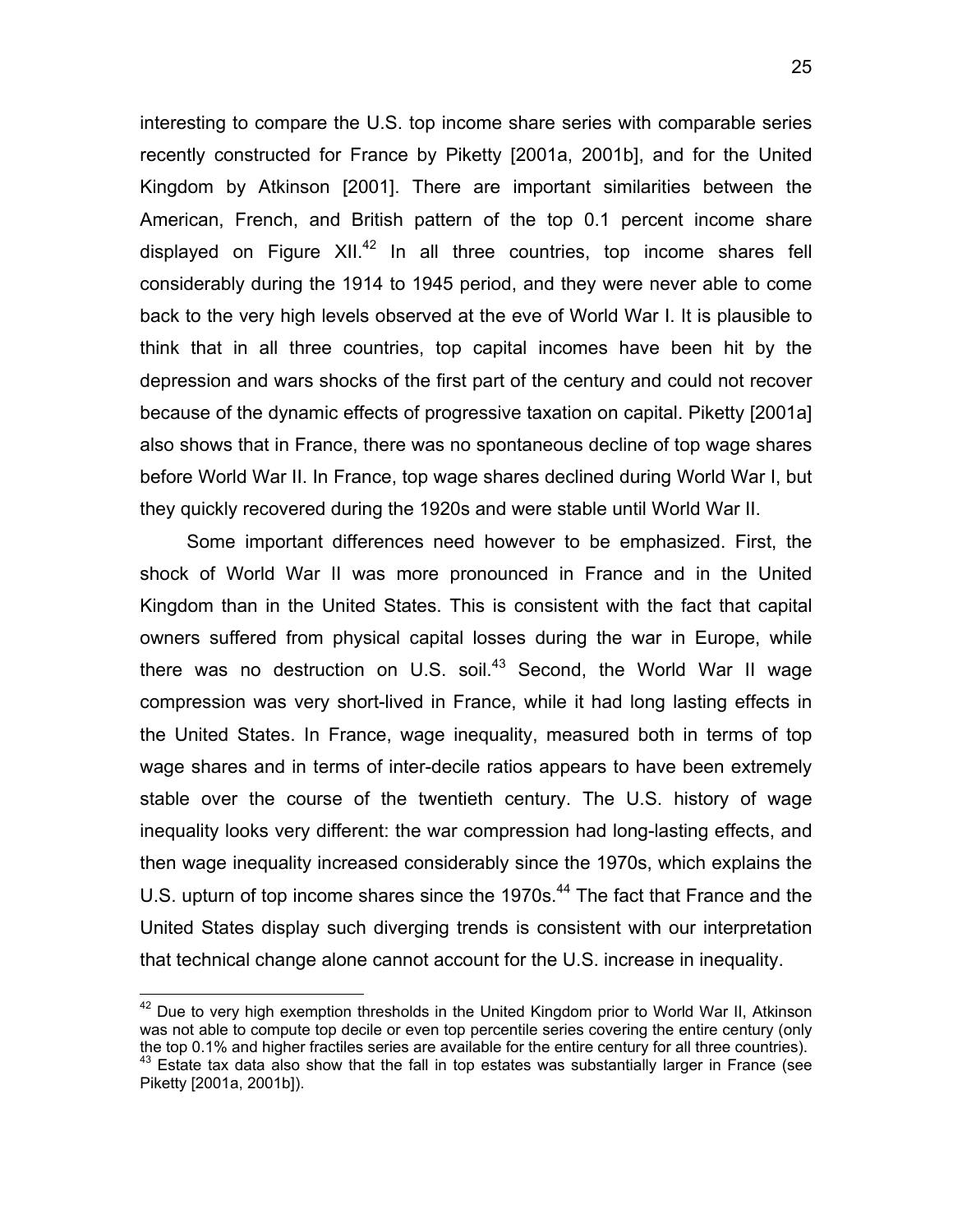These diverging trends in top wages over the past 30 years explain why the income composition patterns of top incomes look so different in France and in the United States at the end of the century. In France, top incomes are still composed primarily of dividend income, although wealth concentration is much lower than what it was one century ago. In the United States, due to the very large rise of top wages since the 1970s, the coupon-clipping rentiers have been overtaken by the working rich. Such a pattern might not last for very long because our proposed interpretation also suggests that the decline of progressive taxation observed since the early 1980s in the United could very well spur a revival of high wealth concentration and top capital incomes during the next few decades.

<sup>&</sup>lt;sup>44</sup> The United Kingdom also experienced an increase in top shares in the last two decades but much more modest than in the United States.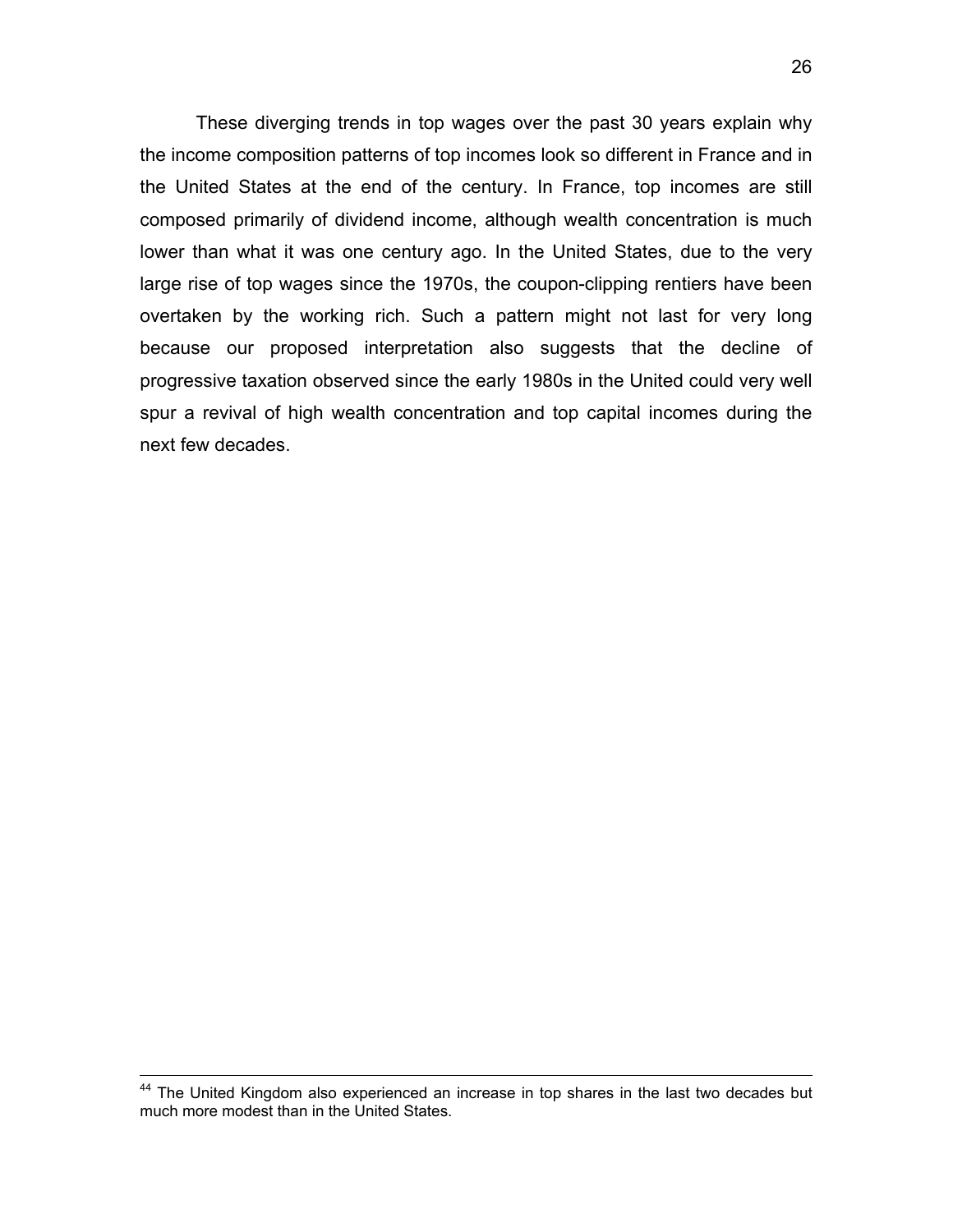# **APPENDIX**

 $\overline{a}$ 

#### **Appendix A: Income Inequality Series**

This appendix describes the series of shares of top income fractiles that we have constructed using tax return data. The U.S. income tax started in 1913 and 2002 is the most recent year for which data is available. Starting in 1916, the Internal Revenue Service (IRS) has published detailed statistical tables on tax returns in *Statistics of Income: Individual Income Tax Returns* (the tables for 1913-1915 were published in the *Annual Reports of the Commissioner of Internal Revenue*). These annual 1913-2002 tables provide information on the number of tax returns, and the amounts reported for each source of income, for a large number of income brackets.<sup>45</sup> Starting in 1960, the IRS has constructed large micro-files of tax returns oversampling high incomes. These micro-files were constructed annually since  $1966$ <sup>46</sup> and they are publicly available until 1999. These annual 1966-1999 micro-files allow us to check that our methods using published tables provide accurate results.

#### A1. Computing total number of tax units and total income

The total number of tax units in the U.S. population (had everybody been required to file a tax return), displayed in col. (1) of table A0, has been computed using census data on the marital structure of the population: it is defined as the sum of the total number of married men; the total number of widowed and divorced men and women; and the total number of single men and women aged 20 or over.<sup>47</sup> Income fractiles are defined with respect to this total number of tax units. For instance, in 2002, with a total number of tax units equal to 139.703 million, there are 13.9703 million tax units in the top decile, 1.39703 million tax units in the top percentile, etc. Our theoretical definition of tax units implicitly assumes that married women never file separate returns (in practice, the number of married women filing separate returns is positive but fairly small (about 1% of all returns in 1998)). Before 1948, however, married couples with two earners

 $45$  For 1913-1915, the tables only provide information on the number of tax returns for a large number of income brackets.

 $46$  No micro-file is available for 1961, 1963 and 1965, and the micro-files for 1960, 1962 and 1964 do not include as many tax return variables as the files for the following years (this applies in particular to the 1960 file). Therefore we have mostly relied on published tables for the 1960-1965 period (the 1960, 1962 and 1964 have been used for consistency checks only).

<sup>47</sup> The marital structure data for pre-1970 censuses was taken from *Historical Statistics of the U.S. – Colonial Times to 1970* (1975); the marital structure data for 1980, 1990, 2000, estimated from Census data is reported in *Statistical Abstract of the U.S.* Intercensal years were interpolated by assuming that the average size of tax units follows linear intercensal trends. We checked the accuracy of our procedure by computing the total number of individuals represented on tax returns and by dividing this number by total U.S. population, and we found virtually the same pattern for this ratio as for the (total number of tax returns)/(total number of tax units) ratio.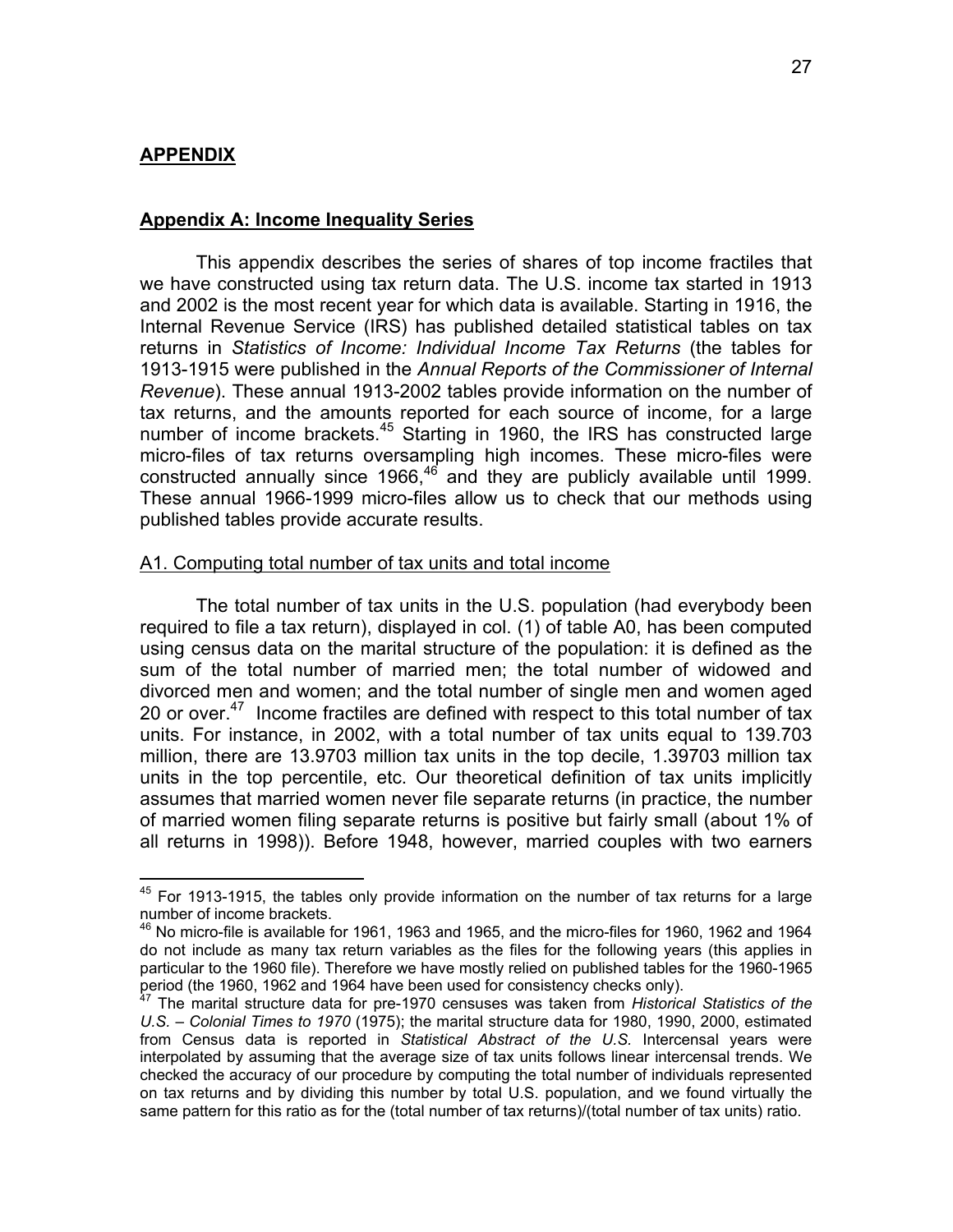had interest in filing separately because there was a single schedule that applied to all tax units (married filing jointly, married filing separately, or singles). As a result, the number of returns for married women filing separately was higher (around 5-6%). We did correct for this in our income series so as to make sure that there is no discontinuity between 1947 to 1948.<sup>48</sup>

Table A0 also indicates the total number of tax returns actually filed (col. (2)), as well as the fraction of tax units filing a tax return (col. (3)). Since 1944, the vast majority of tax units have been filing tax returns, and the fraction of tax units actually filing has generally been around 90-95%. But before WWII, due to large exemption levels, this fraction was usually around 10-15%. The top decile is therefore the biggest fraction for which we can construct homogeneous estimates for the entire period, and this is why we limit our analysis to the top decile of the income distribution. In the early years of the income tax, from 1913 to 1916, the exemptions were even higher and we have to restrict the estimates to the top percentile.

Total income for the entire population has been computed by using national accounts. We call tax return gross income the gross income definition reported on tax returns less capital gains realizations. Tax return gross income is defined as Adjusted Gross Income (AGI) plus adjustments less capital gains included in AGI. During the post-WWII period, the ratio between total tax return gross income reported on tax returns and total personal income estimated in national accounts has been trending downward (from about 75-80% in the late 1940s to about 65-70% in the 1990s). This trend is due for the most part to the growth of non-taxable government transfers (non-taxable health care benefits, non-taxable and partially non-taxable social security benefits, etc.) because the ratio between total tax return gross income reported on tax returns and total personal income minus transfers estimated in national accounts has been fairly stable since the late 1940s (around 75-80%).<sup>49</sup> The total income series (excluding capital gains) reported on table A0 (col. (4)) was constructed as follows. For the 1944-2002 period, we have adjusted upwards the total tax return gross income series so as to take into account the fact that a small fraction of tax units did not file tax returns. We have imputed to non-filers a fixed fraction of filers' average income (50% in 1944-1945, and 20% thereafter). The resulting series fluctuates between 77% and 83% of total personal income (minus transfers), and is about 2-3% higher than total tax return gross income.<sup>50 51</sup> For

1

<sup>&</sup>lt;sup>48</sup> The magnitude of the correction was computed by using IRS tables by filling status. In effect, our 1913-1947 top income levels and top shares series were adjusted upwards by about 2.5% in order to correct for this "married women" bias. We made a similar correction for our wage series.

<sup>&</sup>lt;sup>49</sup> In addition to non-taxable government transfers, non-taxable personal income includes imputed rent; interest and dividends received by pension plans, life insurance carriers and non-profit institutions; non-taxable employer and employee contributions to pension plans, health insurance, day care, etc.; capital and inventory adjustments (NIPA capital consumption is generally smaller than IRS capital consumption, so that NIPA entrepreneurial income is generally larger than IRS entrepreneurial income); etc. See Park (2000) for a detailed description of the differences between NIPA personal income and individual tax return income.

<sup>50</sup> Except in 1944-1945, where it is about 11-13% higher (because of the lower fraction of tax units actually filing).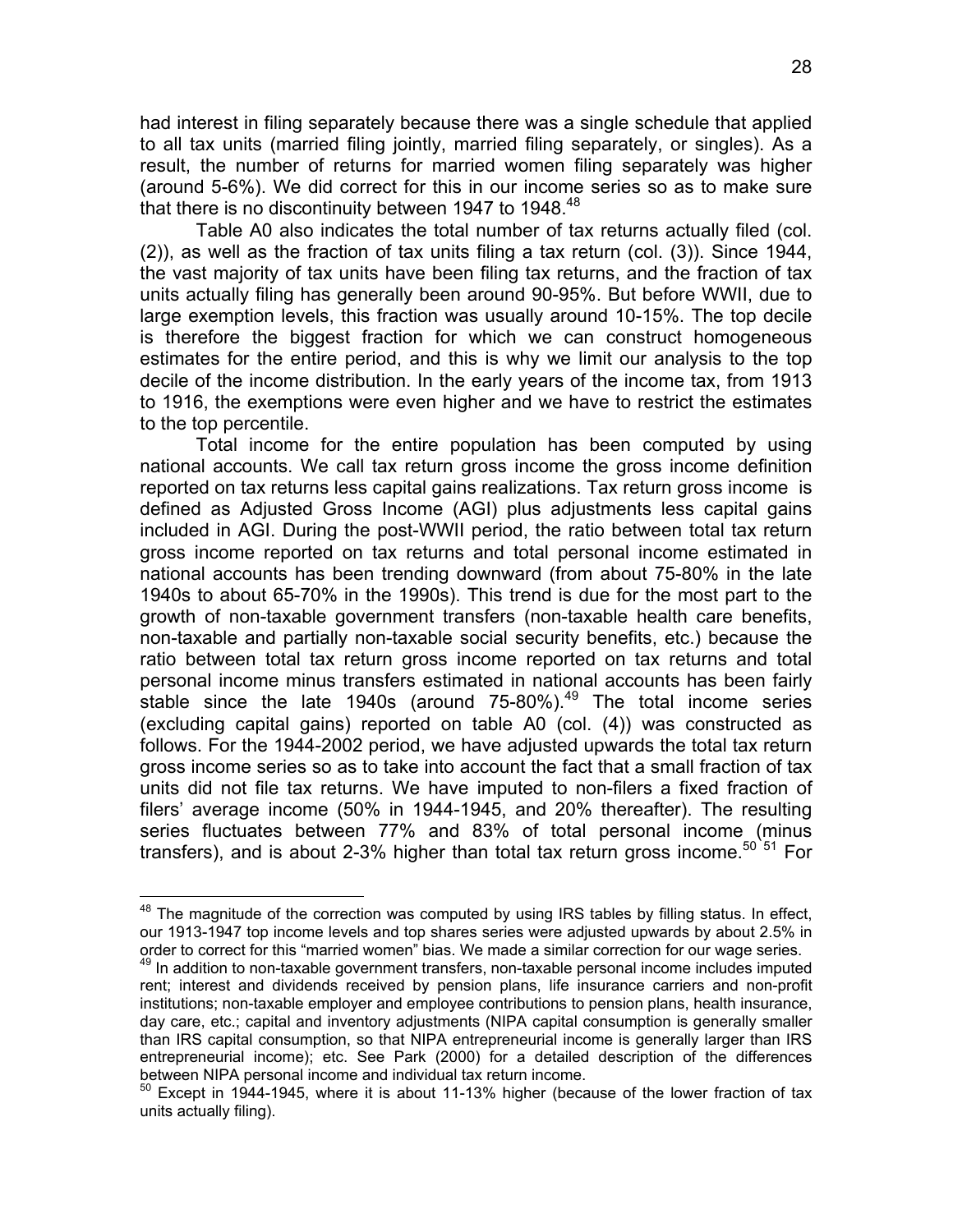the 1913-1943 period, our total income series (excluding capital gains) is equal to exactly 80% of total personal income (minus transfers).<sup>52</sup>

Average income per tax unit (table A0, col. (5)) was computed by dividing our total income series (table A0, col. (4)) by the total number of tax units (table A0, col. (1)). We have also computed a total income series (including capital gains) (table A0, col.(6)) by adding to col. (4) the total, pre-exclusion amount of all capital gains reported on tax returns by the top 10% taxpayers.<sup>53</sup> The corresponding average income series is reported on col. (7). Note that all money amounts in current dollars were converted in 2000 dollars by using the CPI series reported on col. (8) of table A0 (this series was used to convert all current dollars series computed in this paper into 2000 dollars series, so that interested readers can easily compute current dollars series).<sup>54</sup>

#### Insert Table A0

We have made no adjustment for changes in the size of tax units. This is unlikely to affect our results in a significant way. The average size of tax units was much larger in the 1910s (nearly 2.6) than in the 1990s (less than 2.1),<sup>55</sup> but published IRS tables and IRS micro-files show that this secular decline had approximately the same magnitude for all income brackets. Note that Kuznets (1953) did attempt to make adjustments for tax unit size: Kuznets' 1913-1948 top income shares series are based on individuals and not tax units. As the published IRS tables are based on tax units and not individuals, Kuznets divided the total income reported in each income bracket by the total number of

<sup>&</sup>lt;sup>51</sup> We chose not to take a fixed fraction of 1944-2002 personal income (minus transfers) for the following reason: although our resulting series is about 80% of personal income (minus transfers) all along the 1944-2002 period (with no trend), there exists a number of short-run fluctuations that cannot be fully accounted for by changes in the fraction of tax units actually filing (for instance, tax return gross income grows less than personal income in the mid-1980s, and catches up in the late 1980s).

 $52$ Official NIPA personal income series start in 1929 (we have used the latest NIPA series released on www.bea.doc.gov), and we have completed the NIPA series by linking it to the 1913- 1929 personal income series published by Kuznets (1941, 1945). Note that the total income series used by Kuznets (1953) to compute top income shares over the 1913-1948 period is higher than ours: his only adjustment to personal income is imputed rent (see Kuznets (1953, pp. 570-577)), which seems insufficient to us. For instance, in 1948, Kuznets' total income denominator is equal to 202 billions current dollars, although total 1948 tax return gross income is equal to 161 billions current dollars (about 80% of 202 billions), which seems implausible: this would imply that non-filers have higher average incomes than filers.

 $53$ We use capital gains reported by the top 10% because only about 10% of tax units file income tax returns in the pre-WWII period and we do not have information on capital gains of non filers. Capital gains are extremely concentrated, even today. For example, in 2000, the top 10% taxpayers reported almost 90% of all capital gains. Note also that we have no capital gains estimates for 1913-1915.

<sup>&</sup>lt;sup>54</sup> This CPI series was constructed by linking the 1913-1970 CPI series (all items) published in *Historical Statistics of the U.S. – Colonial Times to 1970* (1976) and the 1970-2002 CPI series (all items) published in the *Economic Report of the President* (2004).<br><sup>55</sup> Average tax unit size declined between the 1910s and the 1940s (from 2.6 to 2.3), increased

between the 1940s and the 1960s (from 2.3 to 2.6), and declined between the 1960s and the 1990s (from 2.6 to 2.1).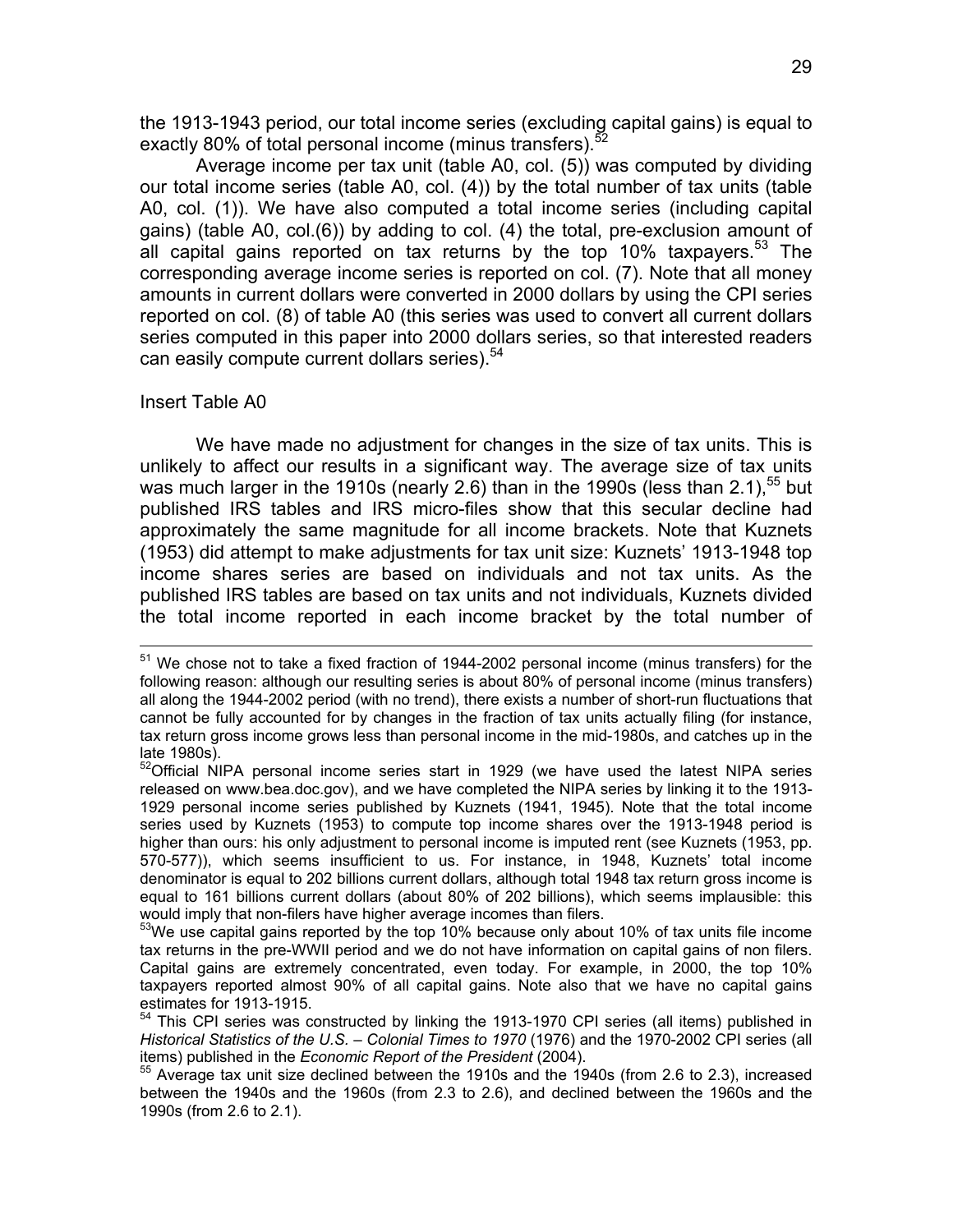individuals represented by all tax returns in that bracket. This process would generate substantial re-ranking, as a tax return of a widow with no dependents reporting \$10,000 would be replaced by an individual with \$10,000 of income while a family of four with \$10,000 of income would be replaced by four identical individuals with \$2,500 of income each. However, Kuznets did not correct for the re-ranking and thus misclassified in the top shares large families with high total income but moderate income per capita. As a result, the shares estimated by Kuznets are lower than ours in levels.<sup>56</sup> Note however that the pattern over years is reassuringly almost identical.<sup>57</sup>

Finally, it is important to keep in mind that tax units are smaller than households. In 1998, there were approximately 1.3 tax units per household (on average), i.e. 131 millions tax units vs. 101 millions households.<sup>58</sup> This means that incomes per household are in 1998 about 30% larger than incomes per tax units (on average). For instance, average income per tax unit was less than \$39,000 in 1998 (see table A0, col.(5)), while average household income was about \$51,000.<sup>59</sup> Note however that this is unlikely to affect top shares in a significant way (assuming that the average number of households per tax units is approximately the same for all income brackets).

#### A2. Computing top fractiles income shares

1

We have constructed 3 sets of top income shares series that treat differently realized capital gains.

In variant 1 (Table A1), we exclude completely capital gains: tax returns are ranked by income excluding capital gains, and top fractiles incomes exclude capital gains. Income shares were computed by using the total income (excluding capital gains series) series (table A0, col. (4) and (5)).

In variant 2 (Table A2), tax returns are ranked by income excluding capital gains, but we add back the average capital gains accruing to each fractile when we compute top fractiles incomes. Income shares were computed by using the total income (including capital gains series) series (table A0, col. (6) and (7)).

 $56$ This is amplified by the fact that Kuznets' total income denominator is slightly higher than ours (see above), and by the way Kuznets treated capital gains (see below). 57 Our methodology also differs from that used by Feenberg and Poterba (1993, 2000) to

compute their 1951-1995 top income shares series: Feenberg and Poterba choose as base year 1989, and then compute the number of tax returns who are in the top 0.5% of the tax return distribution for that year, and use the U.S. adult population series to compute the number of "top income recipients" tax returns for other years. This methodology is innocuous in the short run, but can produce important biases in the long run because the average tax unit size declines over time, and this is also true if one looks at the average number of adults per tax unit. Note also that Feenberg and Poterba simply use total AGI as their total income denominator.

<sup>&</sup>lt;sup>58</sup> The average number of tax units per household declined from about 1.7 in the 1910s to about 1.2-1.3 in the early 1980s, and increased somewhat since then.

<sup>&</sup>lt;sup>59</sup> Average household income was about \$52,000 in 1998 according to the Current Population Survey (CPS) (cf. "Money Income in the United States 1999", Current Population Report P60-209 (September 2000)). Note that total CPS income is virtually identical to our total income denominator (CPS income does include a number of cash transfers that are excluded by our tax income concept, but CPS income probably suffers from under-reporting at the top).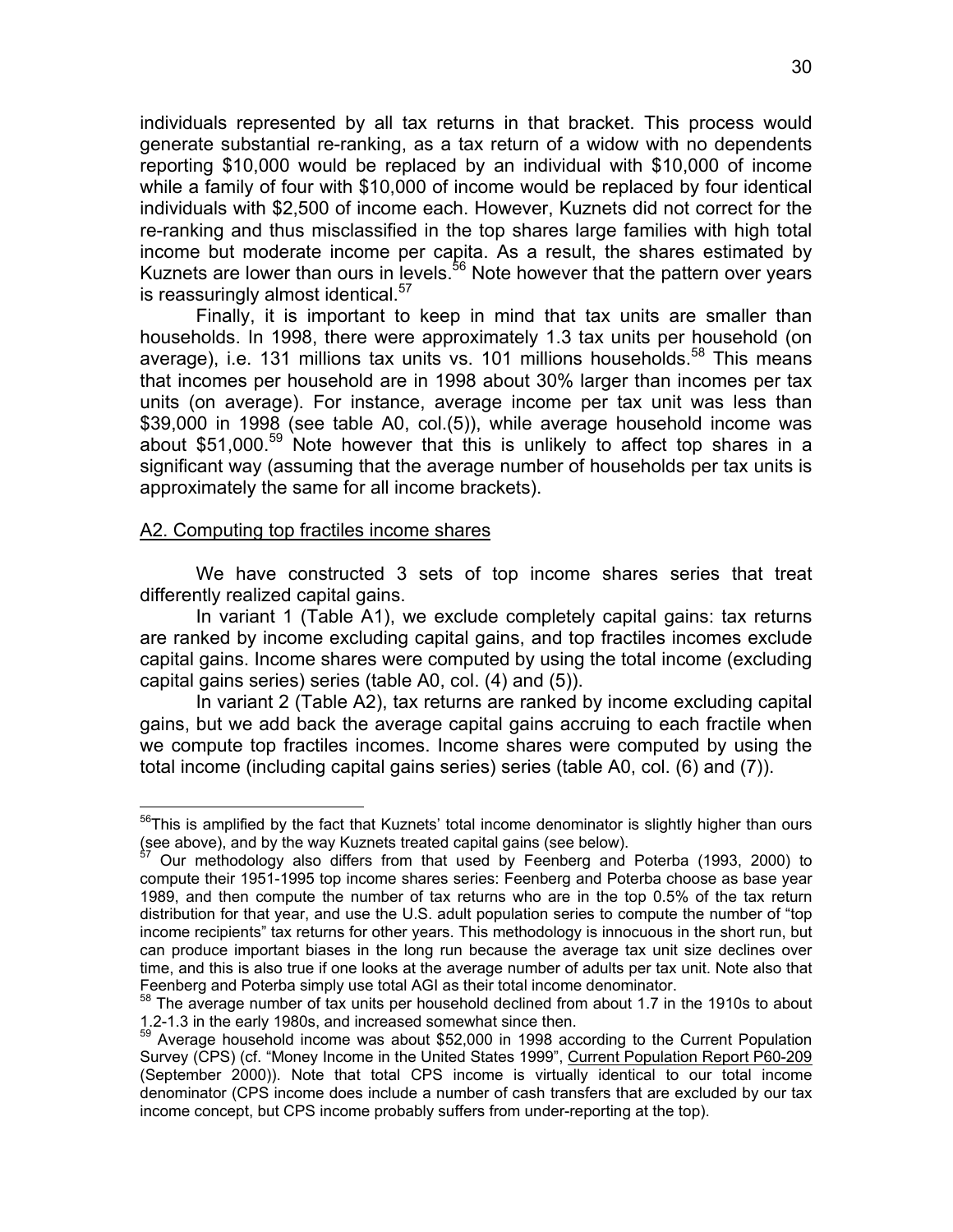Finally, in variant 3 (Table A3), we include capital gains both when we rank tax returns and when we compute top fractiles incomes. Income shares were computed by using the total income (including capital gains series) series (table A0, col. (6) and (7)).

The concept of capital gains used to compute top fractiles incomes in variants 2 and 3 and to rank tax returns in variant 3 is always "full capital gains", i.e. total pre-exclusion capital gains (see below).

Whether one should use variants 1, 2 or 3 is a matter of perspective. In the text of this paper, we have focused on variant 1 series, so as to get rid of the very strong short-term volatility induced by capital gains. If one wants to include capital gains, then variant 2 series are probably the most meaningful series from an economic viewpoint: capital gains are typically very lumpy (they are realized once every few years), so that ranking tax returns by income including capital gains leads to artificially overestimate very top income levels. Note that variant 1 top income shares are always below variant 2 top income shares, and that variant 2 top income shares are always below variant 3 top income (see Figure A2).

# Insert Tables A1, A2, A3, A4, A5 and A6

1

The top fractiles incomes series reported on tables A4, A5 and A6 were constructed as follows. For the 1966-1999 period, the series were computed directly from the IRS micro-files. The micro-files easily allow us to rank tax returns by income excluding capital gains (variants 1 and 2) or by income including full capital gains (variant 3) and to compute top fractiles incomes without capital gains (variant 1) or with full capital gains (variants 2 and 3). For the 1913-1965 and 2000-2002 periods, the series were estimated from the published IRS tables, according to the following methodology (all computations are available from the authors upon request):

 $(i)$  Published IRS tables rank tax returns by net income (1913-1943) or by AGI (1944-2002). These tables use a large number of income brackets (the thresholds P90, P95, P99, P99.5, P99.9 and P99.99 are usually very close to one of the income bracket thresholds), and one can use standard Pareto interpolation techniques in order to estimate the top fractiles income thresholds and income levels of the tax unit distribution of net income (1913-1943) and AGI (1944-1965 and 2000-  $2002$ ).<sup>60</sup> We also did the same computations for the 1966-1995 period

 $60$  We used the same Pareto interpolation technique as Piketty (2001a, 2001b). That is, in order to estimate a given fractile threshold (P90, P95,..,P99.99), we choose the income bracket threshold s such that the fraction p of tax units with income above s is as close as possible to the given fractile; we note b the ratio between the average income of all tax returns above s and s; we then compute a=b/(b-1) and k=s  $p^{(1/a)}$ , which allows us to compute the given threshold income by using the Pareto formula 1-F(y) =  $(k/y)^{a}$  (where F(y) is the cumulative distribution function); top fractiles average incomes (P90-100, P95-100,…,P99.99-100) are then obtained by multiplying the corresponding fractile threshold by b (in practice, the result barely depends on the interpolation threshold s, as long as s is not too far from the given fractile); intermediate fractiles average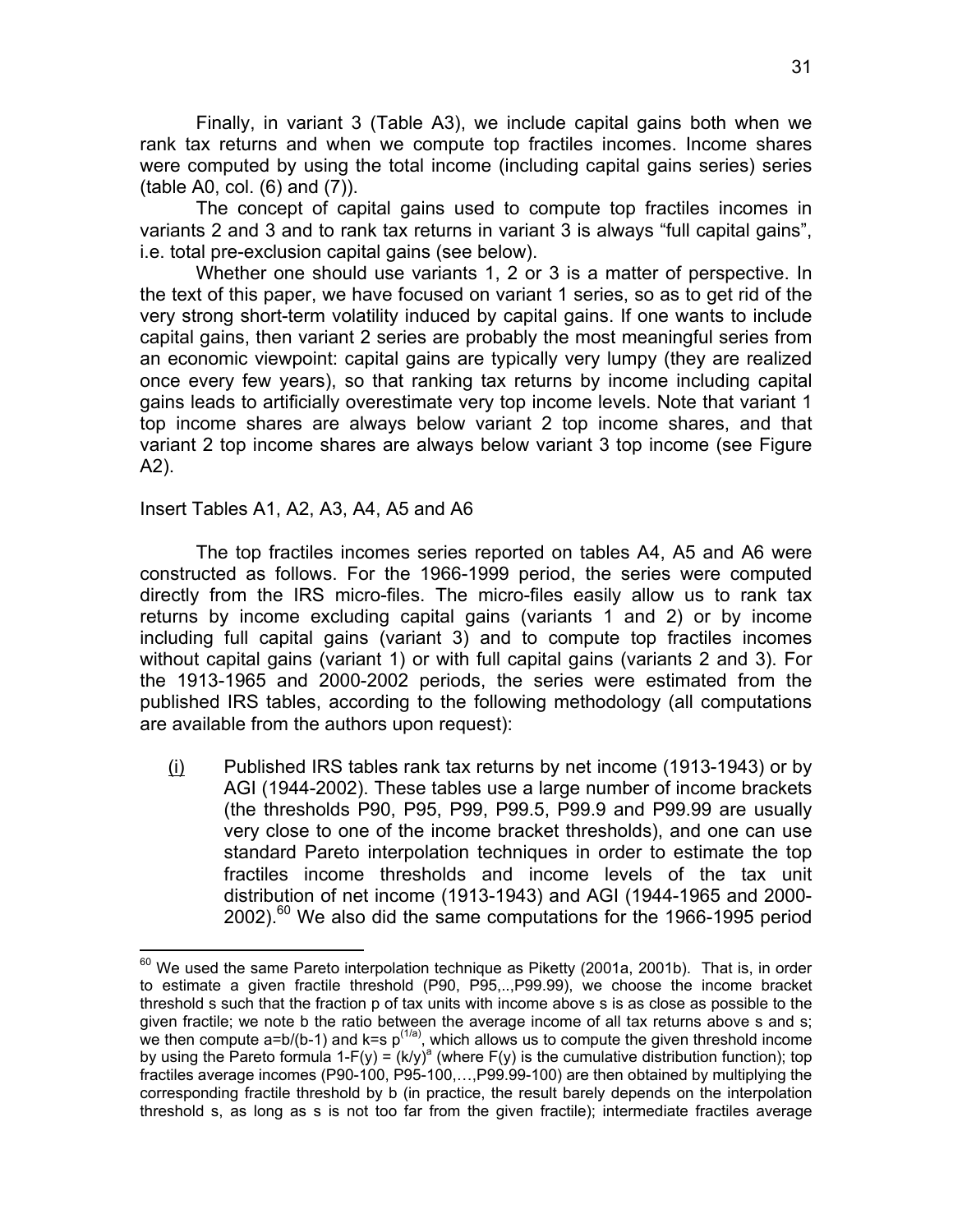in order to compare the series estimated from Pareto interpolation with the series computed from micro-files, and we found that both series never differ by more than 1% (the gap is usually less than  $0.1\%$ ).<sup>61</sup>

(ii) For a number of years before WWII, the filing threshold is so high that less than 10% of tax units actually file returns (see table A0, col. (3)). However, the filing thresholds for singles is substantially lower than the filing threshold for married households. Thus from 1917 on, it is always the case than more than 10% of single tax units are actually filing returns, although for some years less than 10% of married tax units are filing returns. As a result, the number of married tax units in the bottom brackets is too low for some years and needs to be adjusted upward. This problem of missing returns is especially acute for years 1925 to 1931. We adjusted for missing married returns using a simple extrapolation method, based on the assumption that marital ratios (i.e. ratios of married tax units to single men not head of households tax units) across income brackets is constant over years.<sup>62</sup> We have done some sensitivity analysis using both years 1924 and 1932 as the base year. The alternative multipliers we obtain with year 1924 instead of year 1932 are close and the final series estimates of shares and income levels for the bottom fractile P90-95 are almost identical. Our final estimates are obtained using a moving average of the multipliers based on years 1924, and 1932. $^{63}$ 

incomes (P90-95, P95-99, etc.) are obtained by difference. This interpolation technique is slightly different from the one used by Feenberg and Poterba (1993) and delivers more precise results (Feenberg and Poterba only use the slope between two consecutives thresholds s, and do not use the information embodied in the b coefficients).<br> $61$  Atkinson (2004) as so in

Atkinson (2001) recently pointed out that estimation errors induced by Pareto interpolation techniques are sometimes non-negligible. But this is the case only when the raw data does not include sufficiently many income brackets. The only non-negligible (more than 1%) estimation error that we noticed over the 1966-1995 period is related to fractile P99.99-100 during the 1990s: the top income bracket used in the IRS tables of the 1990s is not high enough (1 million dollars and more, i.e. more than 0.1% of all tax units in the late 1990s), and this interpolation threshold yields estimates of P99.99-100 that are overestimated by about 5% (in 1995). However, since 2000 (which is exactly the period for which micro-data are not yet available), the IRS has extended the top bracket to 10 million dollars and more. This top IRS bracket corresponds almost exactly to our top 0.01% group.

 $62$  More precisely, we assume that the ratio of marital ratios over two adjacent brackets is constant from year to year. We can successfully test this assumption comparing these ratios for years with low filing thresholds and where missing returns is not an issue. Thus we use the closest years for which the filing threshold is low enough so that all the married tax units with income in that particular income bracket file a return to compute these marital ratios. We then extrapolate the marital ratio for a year with high filing threshold in a low bracket using the bracket just above for that year and the marital ratios for the year with complete returns. We compute then the expected number of married tax units in each bracket in high filing threshold years. We obtain thus the missing number of returns in each bracket or equivalently a multiplier factor by which we must adjust the actual number of returns to obtain the real number of tax units. We use the same multiplier factors to adjust the dollar amounts reported in each bracket.

 $^{63}$  For example, for year 1925, our multiplier is (6/7)\*multiplier 1924 + (1/7)\*multiplier 1932, etc.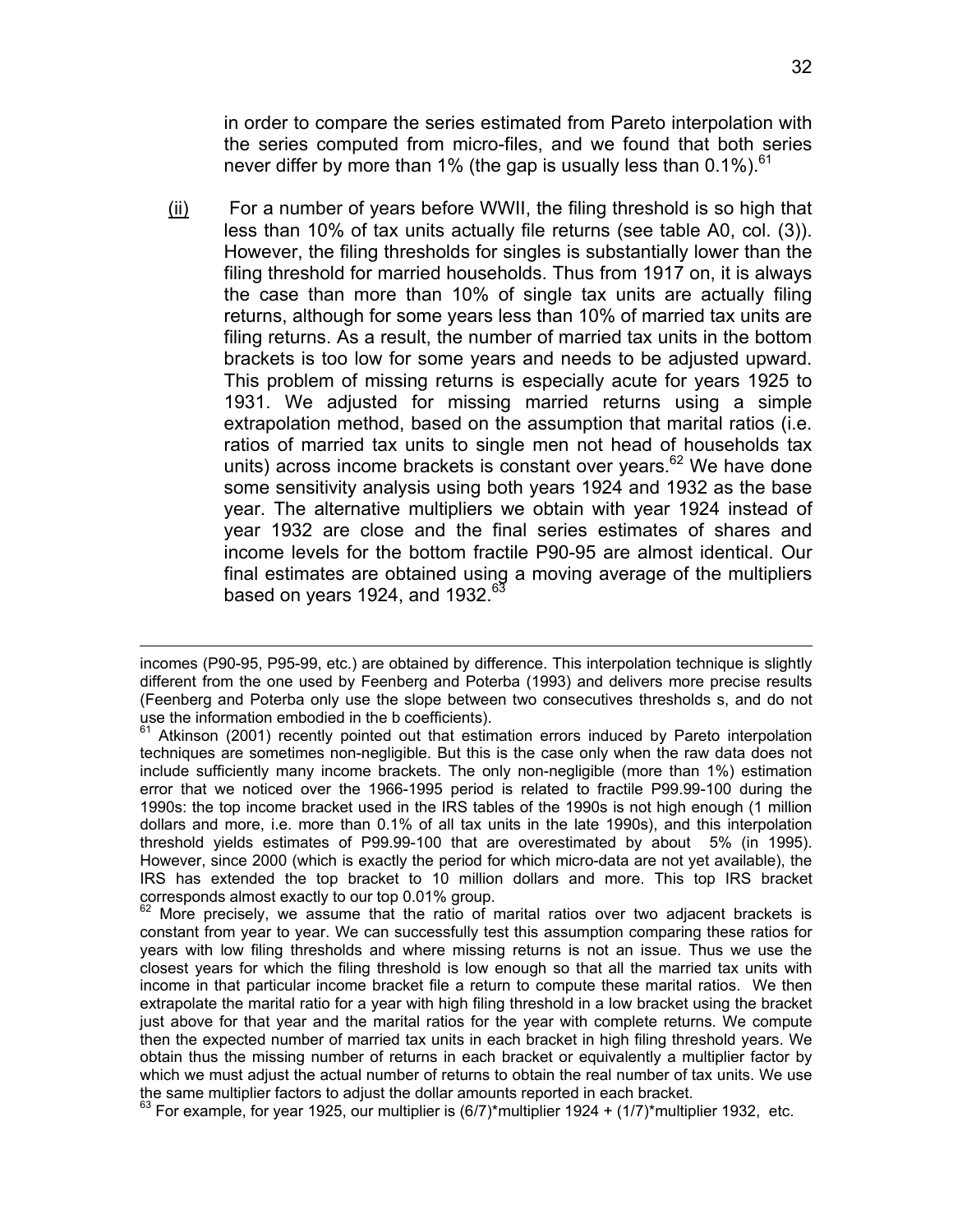- (iii) The 1913-1965 and 2000-2002 raw series obtained from Pareto interpolation were corrected in various ways. First, the raw series were adjusted upwards in order to include net income deductions (1913- 1943) and AGI adjustments (1944-1965 and 2000-2002) (AGI adjustments were also included in the 1966-1999 micro-files computations). In practice, AGI adjustments (IRA contributions, moving expenses adjustment, self-employment tax, etc.) are pretty small (about 1% of AGI, up to 4% in the mid-1980s), and their importance declines with income within the top decile. Net income deductions for the period 1913-1943 (charitable gifts, interest paid, local taxes, etc.) are higher (about 10% of net income), and their importance increases with income within the top decile (up to 15-20% for fractile P99.99- 100). We adjust our raw series for threshold levels and average income in each fractile using multiplicative factors so that our new series correspond to the level of gross income (before adjustment or deductions) reported in the published tables for each fractile.<sup>64</sup>
- (iv) Next, and most importantly, corrections need to be made to the 1913- 1965 and 2000-2002 raw series in order to ensure that capital gains are properly taken into account. The tax treatment of capital gains has changed many times since 1913: from 1913 to 1933, 100% of capital gains were included in net income (there was no capital gains exclusion); from 1934 to 1937, 70% of capital gains were included in net income (i.e. 30% of capital gains were excluded); from 1938 to 1941, 60% of capital gains were included in net income (i.e. 40% of capital gains were excluded); from 1942 to 1978, 50% of capital gains were included in net income (1942-1943) or in AGI (1944-1978) (i.e. 50% of capital gains were excluded); from 1979 to 1986, 40% of capital gains were included in AGI (i.e. 60% of capital gains were excluded); from 1987 on, 100% of capital gains were included in AGI (there was again no capital gains exclusion). $65$  In order to compute "variant 1" series from the raw series, one could simply deduct for each fractile the share of capital gains estimated from IRS composition tables. This is the method Kuznets (1953) adopted in order to compute

 $64$  In principle, going from net income (or AGI) to gross income might induce reranking. However, using the micro-files for 1966-1999, we have checked that this reranking has small effects on our<br>final results and thus we do not attempt any correction for that reranking effect.

 $65$  These exclusion rates actually applied to long term capital gains only, and the definition of "long term" capital gains (6 months, 12 months or 18 months) has changed many times (from 1934 to 1941, there were several exclusion rates, and the 30% and 40% figures that we use for our estimation are the approximate average exclusion rates over all capital gains). We did use all the relevant information given in IRS tables and in the micro-files in order to compute the exact exclusion rates for each fractile. In practice however, the vast majority of capital gains always falls under the most favorable tax regime, so that the exclusion rates given above apply to most capital gains.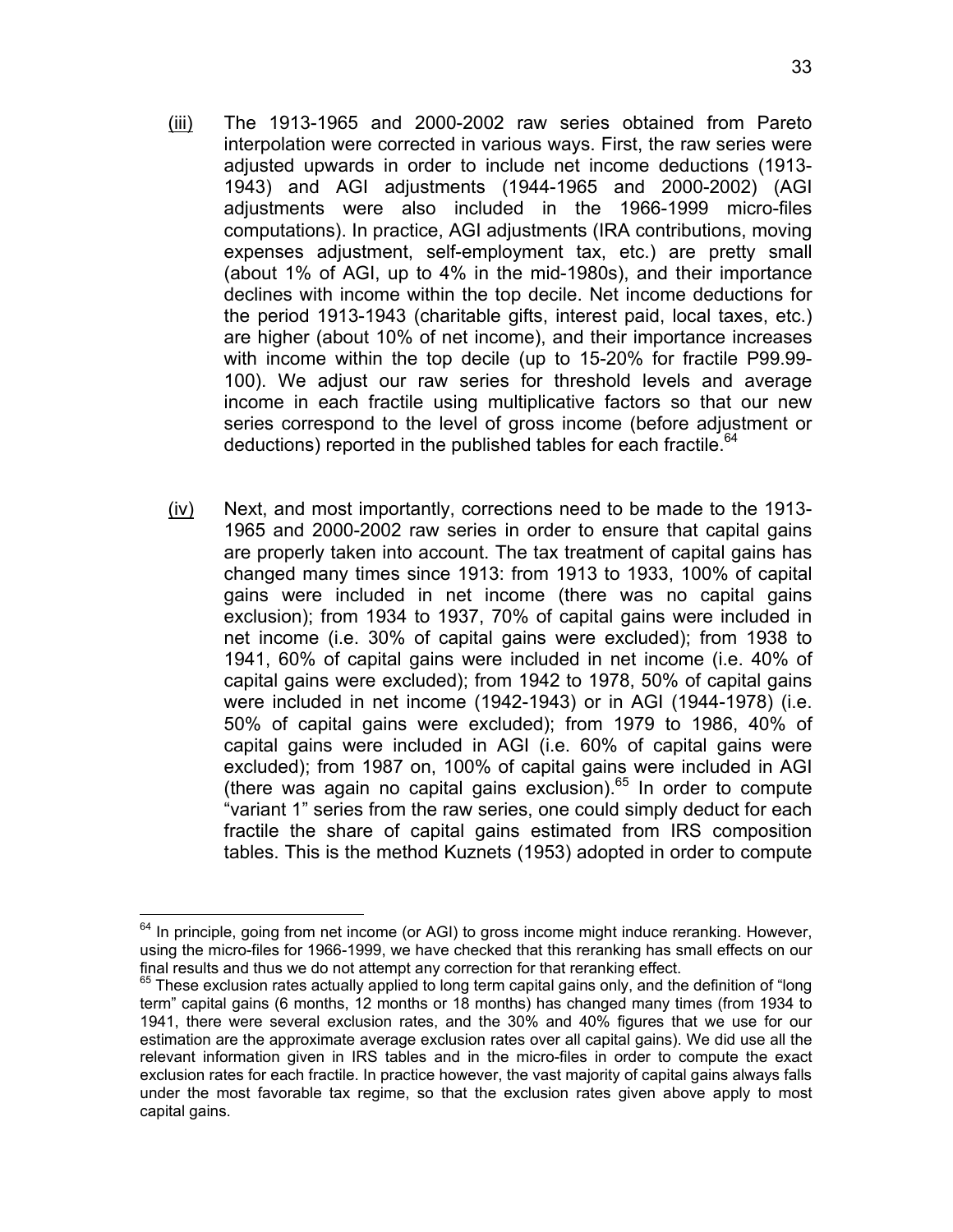his 1913-1948 series.<sup>66</sup> The problem is that IRS tables rank tax returns by net income or AGI (including the post-exclusion amount of capital gains), and that re-ranking can be substantial at the very top: in the extreme case where very top incomes of the net income or AGI distribution are only made of capital gains, then the deduction of capital gains would lead to the conclusion that the very top incomes of the distribution of income (excluding capital gains) are equal to 0. Kuznets did not try to correct for re-ranking, which means that his estimates of top income shares are biased downward. $67$  The micro-files allowed us to compute the magnitude of the corrections that one needs to apply in order to obtain unbiased "variant 1" series: the corrections are negligible for fractiles P90-95 and P95-99, but the income levels of fractiles P99-99.5 and P99.5-99.9 need to be increased by about 1%, the income level of fractiles P99.9-99.99 needs to be increased by about 2%. Most importantly, the top fractile P99.99-100 requires a more complicated correction method. We increase the income level of fractile P99.99-100 by about 40% of the capital gains share computed for that fractile.<sup>68</sup> These corrections coefficients were obtained from comparing micro-file unbiased estimates from the period 1966-1999 to estimates obtained from published tables. For the period 1966-1999, the correction coefficients are extremely stable (in spite of the huge variations in capital gains share), and it seems reasonable to use them for the 1913-1965 and 2000-2002 periods. Finally, one can compute "variant 2" series from these unbiased "variant 1" series using our capital gains shares series by fractiles of income excluding capital gains (see section A3 and table A8 below; these capital gains series also illustrate the importance of re-ranking at the very top).

(v) The construction of "variant 3" series from raw series raises similar issues. For the 1913-1933 and 2000-2002 period (when there was no capital gain exclusion), there is no re-ranking issue. But for the 1934- 1965, one cannot simply add to the raw series the excluded amount of capital gains for each fractile: this addition alters the ranking of tax returns, and ignoring this re-ranking issue would lead to "variant 3" series that are downwardly biased. The micro-files allowed us to compute the magnitude of the corrections that one needs to apply in order to obtain unbiased "variant 3" series: the corrections are negligible for fractile P90-95, but the income levels of fractiles P95-99 and P99-99.5, need to be increased by about 1%, the income level of fractiles P99.5-99.9 and P99.9-99.99 need to be increased by about

 $66$  Kuznets decided to exclude completely capital gains from his series, and he started by deducting capital gains from net income and AGI for each income bracket before applying Pareto interpolation techniques (Kuznets did not try to compute series including capital gains).<br>
<sup>67</sup> See above for other problems explaining why Kuznets' estimates are biased downward.<br>
<sup>68</sup> For instance, in 1995, when the capi

section A3 and table A8 below), the correction coefficient is about 15,4% (0.4x38.4=15.4).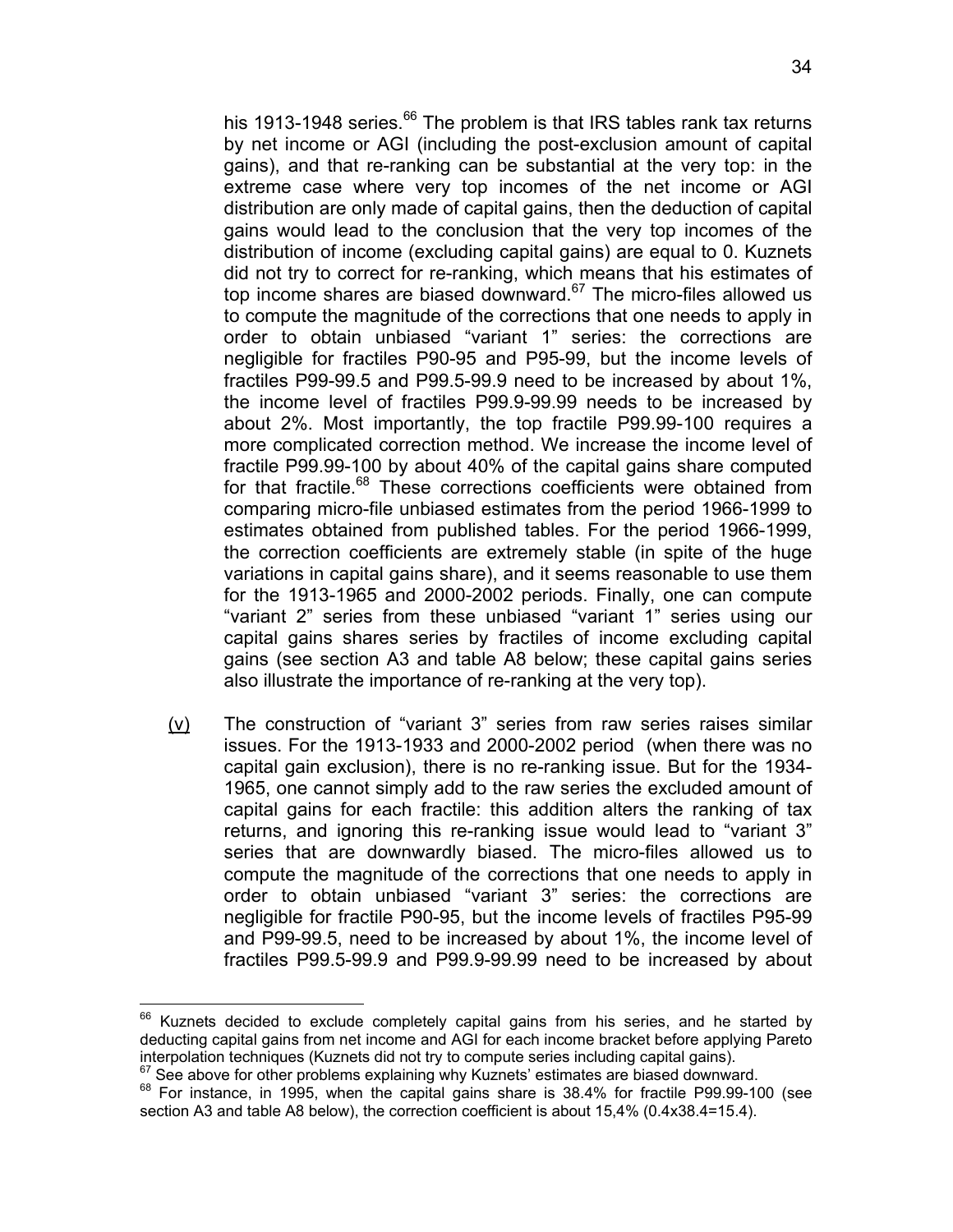2%, and the income level of fractile P99.99-100 need to be increased by about 4% (irrespective of the capital gains share). These corrections coefficients were again obtained from the analysis of microfiles over the period 1966-1999. This analysis showed that applying the simple correction rule described above gave excellent results for all years 1966-1999, and it seems reasonable to use the same rule for the 1913-1965 and 2000-2002 periods. Note that the corrections required are smaller than the corrections coefficients associated to "variant 1" series (especially at the very top): that is, re-ranking is more important when one goes from ranking by income including post-exclusion capital gains to ranking by income excluding completely capital gains than when one goes from ranking by income including the taxable fraction of capital gains to ranking by income including full capital gains.

# A3. Computing top fractiles income composition

1

We have also constructed top fractiles income composition series (Table A7 and Table A8). The composition series reported on table A7 indicate for each income fractile the fraction of total income (excluding capital gains) that comes from the various types of income (excluding capital gains). We consider 5 types of income: wage income; entrepreneurial income; dividends; interest; and rents. Wage income includes wages and salaries as well as pensions and annuities.<sup>69</sup> Entrepreneurial income includes business, farm, partnerships and small corporations (S corporations) income. Dividends include general dividends and dividends received through partnerships and fiduciaries.<sup>70</sup> Interest includes taxable interest only.<sup>71</sup> Rents include rents, royalties and fiduciary income. We have excluded from these composition series a number of small income categories such as alimony, taxable social security benefits, taxable unemployment insurance benefits, "other income", etc. Taken all together, these small categories never make more 2% of the total income of the top decile (they usually make less than 1%), and even less at the level of the top percentile, and excluding them simplifies the reading of our composition series (these small income categories were taken into account when computing top income levels

 $69$  The share of pensions and annuities in total AGI has increased continuously from less than 1% in the 1960s to more than 6% in the late 1990s, but it has always been less than for 4% for the top decile and less than 2% for the top percentile.

 $70$  From 1936 to 1953, dividends from tax statistics do not include dividends distributed to partnerships and fiduciaries. This discontinuity was relatively easy to correct: dividends distributed to partnerships and fiduciaries display a very stable pattern (in particular, the 1936 downward jump in the pattern of dividend share by income fractile is virtually the same as the 1954 upward jump), and we simply added them back to the dividends total. Similarly, dividends and interest are lumped together by tax statistics in 1944-1945, but this was easy to correct for because the pattern of interest share by income fractile was very stable at that time.

because the pattern of interest share by income fractile was very stable at that time. 71 Data on tax-exempt interest is scarce and incomplete, and we did not attempt to take taxexempt interest into account.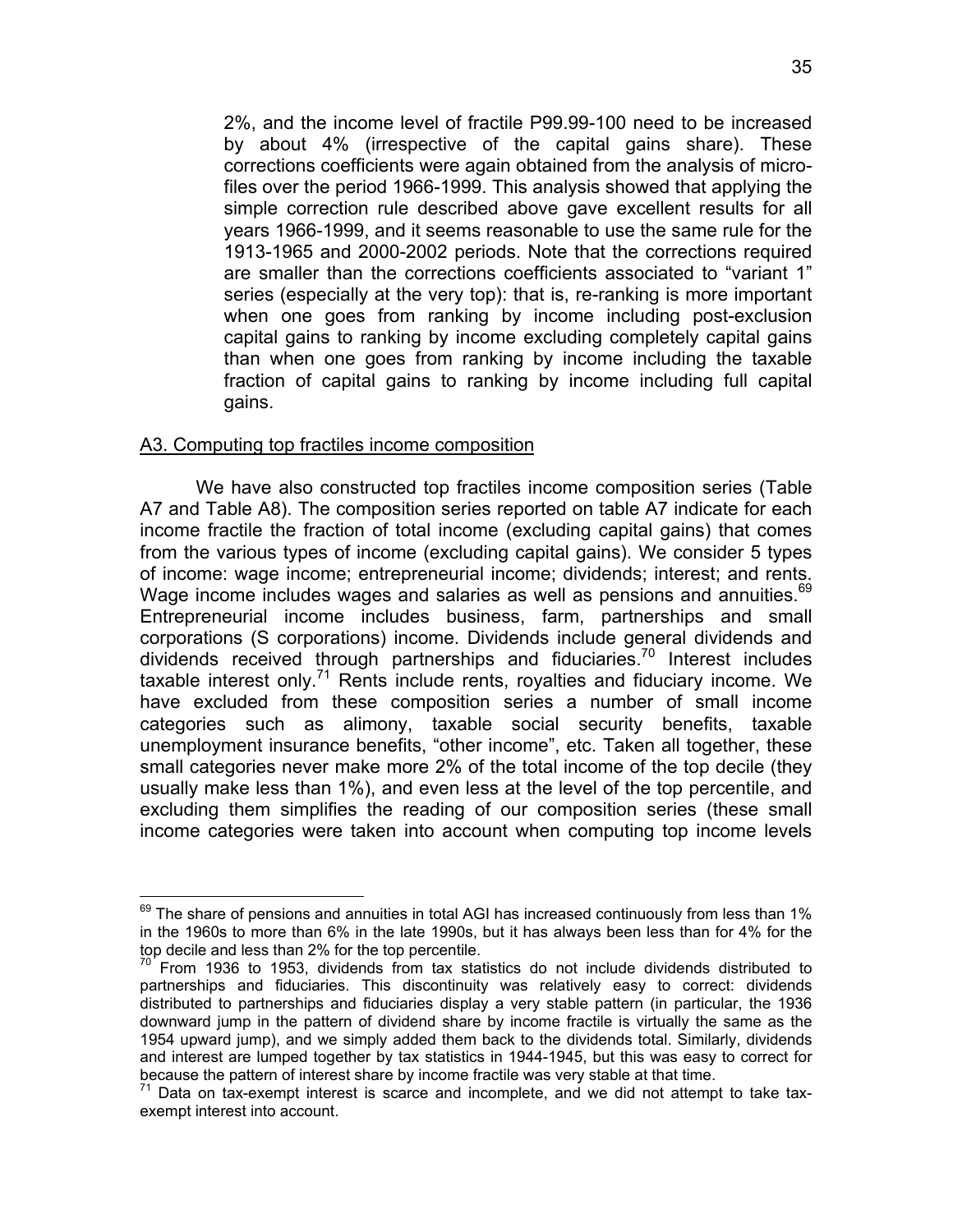and top income shares in total income).<sup>72</sup> For the 1966-1999 period, the composition series were computed directly from the IRS micro-files. For the 1916-1965 period, $73$  the composition series were estimated from the published IRS tables indicating for each income bracket not only the number of taxpayers and the total amount of their taxable income but also the separate amounts for each type of income. The composition of income within each fractile was estimated from these tables using a simple linear interpolation method. Such a method is less satisfactory than the Pareto interpolation method used to estimate top income levels (no obvious law seems to fit composition patterns in a stable way), but micro-files show that the resulting estimates are still relatively precise: estimation errors are always less than 2 points, and they are usually much smaller (thanks to the fact that IRS tables are usually based on a very large number of income brackets).

The composition series reported on table A8 indicate for each income fractile the fraction of total income (including capital gains) that takes the form of capital gains. The concept of capital gains used to compute these series is again "full capital gains", i.e. total pre-exclusion capital gains. We provide two sets of estimates on table A8: capital gains shares were computed both for fractiles of total income (excluding capital gains) (this corresponds to the "variant 1" and "variant 2" series described in section A2 above) and for fractiles of total income (including capital gains) (this corresponds to the "variant 3" series described in section A3 above). For the 1966-1999 period, both capital gains shares series were computed directly from the IRS micro-files. For the 1916-1965 and 2000- 2002 period, linear extrapolation from published IRS tables yields capital gains shares series for fractiles of net income or AGI (including the post-exclusion amount of capital gains), and one needs to correct these raw estimates in order to take re-ranking into account (see section A2 above). That is, capital gains shares are smaller for fractiles of income excluding capital gains than for fractiles of income including post-exclusion capital gains, and capital gains shares are smaller for fractiles of income including post-exclusion capital gains than for fractiles of income including pre-exclusion capital gains. Micro-files allowed us to compute the magnitudes of these corrections coefficients.<sup>74</sup> The capital gains shares series reported on table A8 demonstrate that re-ranking is substantial at the very top: in 1999, 53.8% of total income reported by the fractile P99.99-100 of the distribution of income including capital gains takes the form of capital gains, but the capital gains share falls to 21.8% when one looks at the fractile P99.99-100 of the distribution of income excluding capital gains. Finally, note that the composition series (excluding capital gains) reported on table A7 were

 $\overline{a}$ 

 $72$  The fact that these small income categories almost do not matter for top incomes implies that changes in tax law regarding those items (e.g. changes in the definition of taxable social security benefits) have negligible consequences for our income levels and shares series.

 $73$  We do not provide composition estimates for the 2000-2002 period because better estimates will be obtained when the IRS micro-data become publicly available for those years. We do however compute the share of capital gains for years 2000-2002 because this a necessary step to obtain variants 1 and 2 of the top income shares series presented earlier.

The corrections formulas for capital gains shares that we inferred from micro-files are more complex than those applied to correct income levels, and they are available upon request.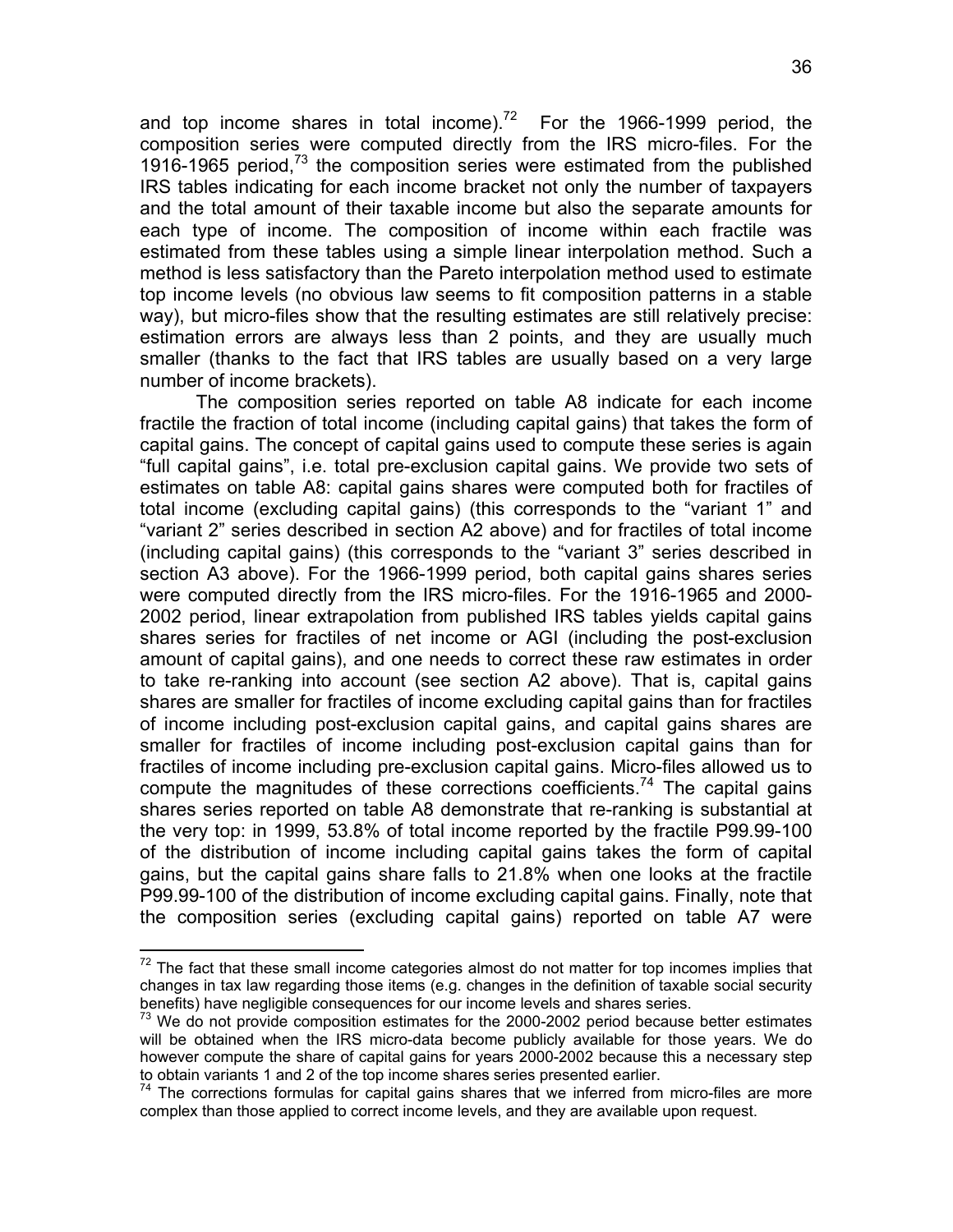computed for fractiles of net income or AGI (including the post-exclusion amount of capital gains), but that the micro-files demonstrate that re-ranking has relatively small effects on non-capital gains income composition by fractile. For instance, in 1995, if one looks at the fractile P99.99-100 of the distribution of AGI (i.e. including 100% of capital gains), one can see that the wage share is 35.8%, the entrepreneurial income share is 38.8% and the dividend share is 10.2% (see table A7); with the fractile P99.99-100 of the distribution of income excluding capital gains, the wage share would be about 0.5 point higher, the entrepreneurial income share 1 point higher and the dividend share 1.5 points smaller. That is, shareholders are more likely than CEOs and entrepreneurs to have large capital gains, but the re-ranking is pretty small, and we therefore decided to compute all series reported on table A7 for fractiles of net income and AGI and to make no correction for re-ranking.

## Insert Table A7 and Table A8

 $\overline{a}$ 

# **Appendix B: Wage Inequality Series**

This appendix describes the series of shares of top fractiles salary earners that we have constructed using the tables published in *Statistics of Income* by size of salary since 1927.

# B1. Computing total number of tax units with wages and total wages in the economy

 The sum of total wages in the economy used to compute shares is obtained from National Accounts 1929-2002, wages and salaries, and does not include employers' health insurance and employers' social security contributions. Total wages for years before 1929 are obtained from Kuznets (1953) using a constant multiplier factor so that 1929 matches the NIPA figure. This total wage series includes both government employees and military personnel salaries. The total number of tax units with wage income in the full population is estimated as the number of part-time and full workers from National Accounts (which includes government and military employees) less the number of wives that are employees.<sup>75</sup> Military wages and workers form a substantial part of total wages and workers from 1943 to 1945.<sup>76</sup> However, excluding military wages and military personnel hardly changes the estimates of top shares, even during the war, because few military salaries are in the top fractiles and the average military salary is substantially smaller than average wage (see below).

 $75$  The number of women employees is estimated as the number of women in the labor force (husband present) from the *Historical Statistics of the US* series D51 and D52 (before 1971) and *Statistical Abstract of the U.S.*, No. 653 (after 1971) multiplied by the ratio of employees (from NIPA) over labor force for the full population (D29 and No. 646). The numbers of tax units with wages for years 1927 and 1928 are based on a simple extrapolation method using Lebergott (1964), Tables A3, A4, and A5.

 $76$  Military pay is about 15% of total wages in the US economy and slightly more than 20% of US wage earners from 1943 to 1945.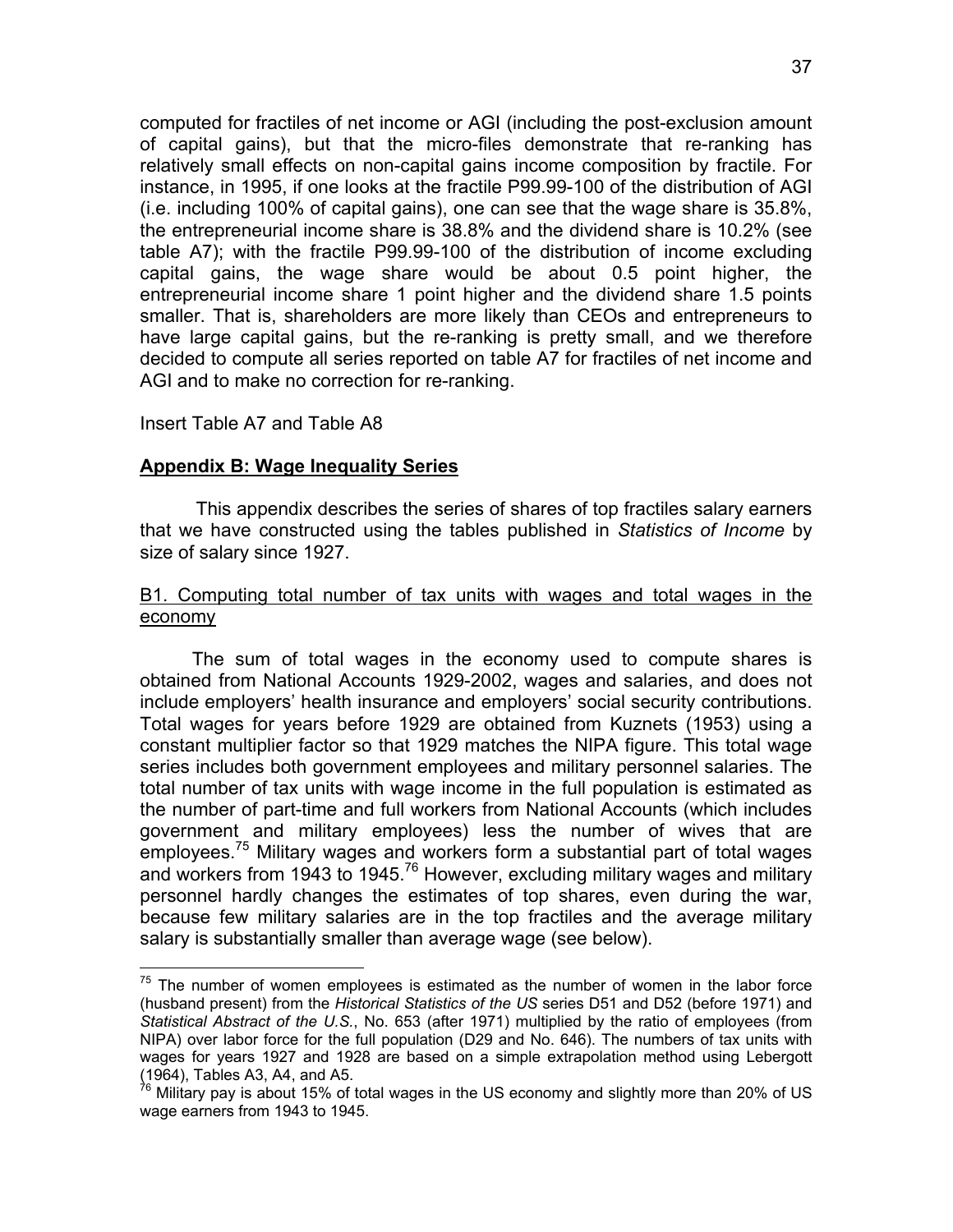Before 1948, as two wage earners had incentives to file separately (see Appendix A), the tax return statistics on wages reflects individual wages rather than family wages. As a result, using the same definition of tax units as described above produces a downward bias for top wage shares before 1947 and thus an artificial positive jump in top shares between 1947 and 1948. We correct for this discontinuity as follows. First, for years 1927 to 1947, we temporarily redefine the total number of tax units with wages as the total number of part-time and full-time employees from National Accounts (that is, we add back the working wives). Second, we then compute top shares and levels using this alternative definition for the total number of tax units. The wage levels and thresholds that we obtain for 1927 to 1947 correspond to individual wages (and not family wages) and thus are smaller than the levels and thresholds after 1948. But fortunately, shares computed at the individual level before 1948 and at the tax unit level after 1948 do not produce a discernible jump in the series. Third, in order to correct the discontinuity in levels and thresholds, we multiply the levels and thresholds that we obtain before 1948 by the ratio of the total number of individual tax units (new definition) to the total number of family tax units (old definition). This procedure produces levels and thresholds that are both continuous in 1947-1948 and fully consistent with our share estimates.

## Insert Table B1

 $\overline{a}$ 

### B2. Interpolations from IRS tables

 From 1927 to 1941, *Statistics of Income* provides tables by size of wages only for tax returns with net income above \$5,000. The tables contain both the number of taxpayers and total wages reported by bracket from 1927 to 1935. The tables contain only the number of taxpayers (and not total wages reported) from 1936 to 1941.

The number of returns and amounts of wage reported, even for brackets above \$5,000, are underestimated because wages can be above \$5,000 and net income below for some returns because of deductions (on average equal to 10% of gross income). Fortunately, the IRS publication for year 1928 provides the same table for returns filing Form 1040 with net income below \$5,000. Taxpayers with relatively low income levels composed mostly of wages and salaries are allowed to file a shorter form called Form 1040A. In 1928 (as for most inter-war years), Form 1040A could only be used for returns with *gross* income less than \$5,000. As a result, combining the Tables by size of wages for net income above \$5,000 and net income below \$5,000 provides a complete distribution of wages reported on Form 1040 and thus a complete distribution of wages above \$5,000. Assuming that for each bracket the ratio of the number of returns with net income below \$5,000 to the number of returns with net income above \$5,000 is constant from 1927 to 1941 $^{77}$ , we can correct the Tables and obtain a complete

 $77$  This assumption can be successfully tested using the micro-files for the period 1966-1995.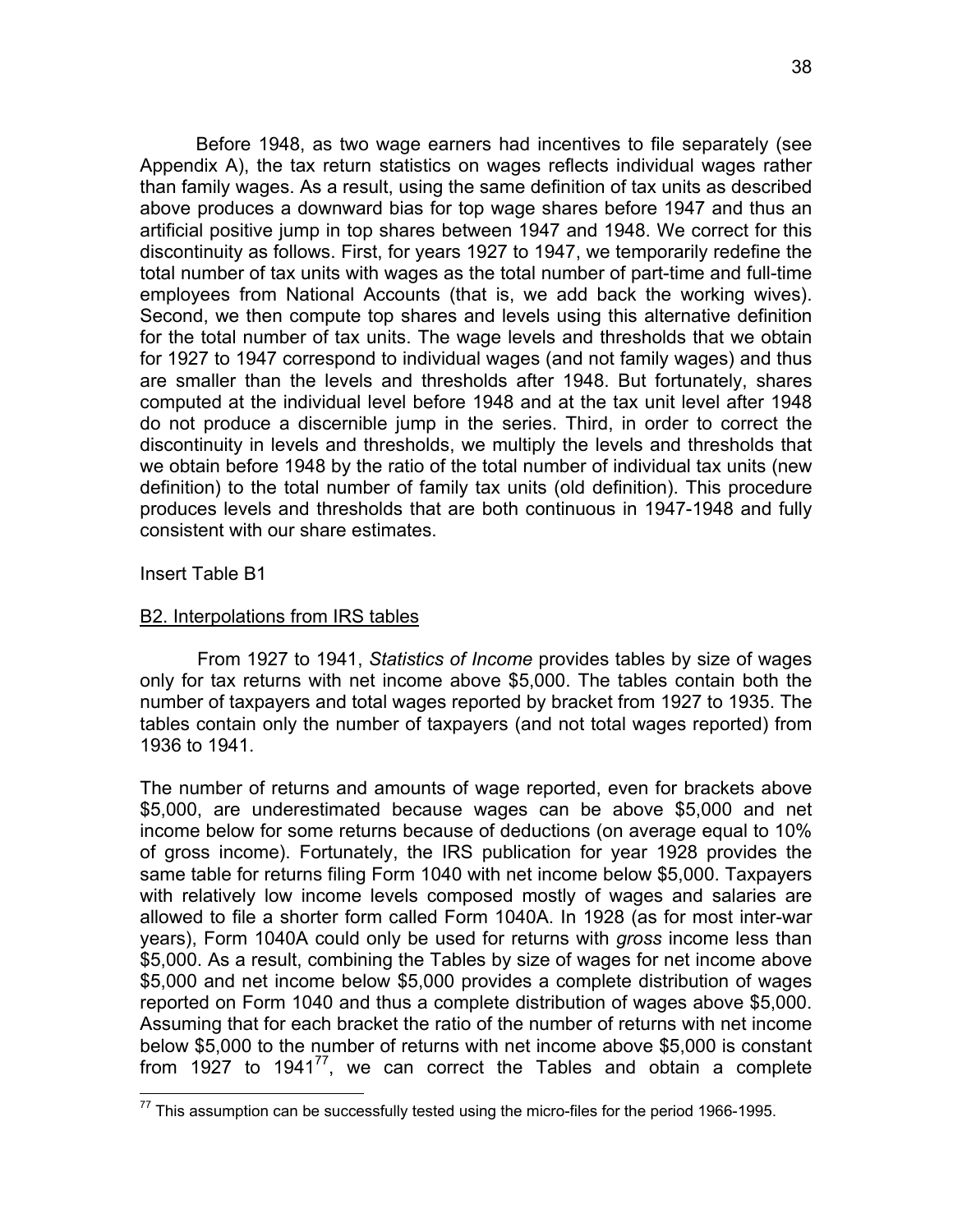distribution of salaries above \$5,000. These tables, however, allow only the estimation of series of top shares above \$5,000. As \$5,000 corresponds roughly to the threshold level P99, these truncated distributions allow the estimation of levels and shares only within the top percentile. After 1944, the IRS provides tables by size of wages for all returns (Forms 1040A and 1040) and thus covering the full tax return population.

 From 1927 and 1941, estimation of salary distributions below \$5,000 is done using the composition tables classified by net income brackets described in Appendix A. In these tables, the number of returns reporting wages, along with the total amount of those wages is reported for each bracket of net-income.<sup>78</sup> Average wage for wage earners and average net-income for each net-income bracket are computed. We then assume that each net-income bracket corresponds to a wage bracket with thresholds equal to the actual net-income thresholds multiplied by the ratio of average wage to average net-income in that bracket. In order to generate brackets fitting together, the final thresholds are taken as equal to the average of the corresponding top and bottom thresholds of two adjacent brackets. We therefore obtain a set of wage bracket thresholds where the number of returns and the wage amount reported for each bracket is the same as in the original composition table. This new distribution by size of wages is not perfectly accurate because ranking in terms of net-income is not identical to ranking in terms of wages. This method is therefore reliable only if wage income is close to net-income bracket by bracket. Fortunately, salaries constitute more than 90% of net-income reported in tax returns (with positive wage income) for brackets of net-income below \$5,000. The ratio is above to 95% for brackets below \$3,000. Shares and levels below the top percentile are obtained using these estimated wage distributions. This method can be tested using later years and is shown to give results extremely close to the direct method using tables distributed by wage size.<sup>79</sup>

Years 1942 and 1943 raise special problems because the IRS did not provide tables by size of wages for these two years. Fortunately, the IRS provided tables for returns reporting only salary income for each of the years 1942 to 1945. These tables are used to estimate wage distributions for 1942 and 1943 using a simple multiplier method. We take year 1944 as a benchmark and we assume that the ratios of returns with wages only to all returns with wages by wage brackets<sup>80</sup> are constant. This method can be successfully tested using

 $\overline{a}$ 

 $78$  Before 1937, the composition tables report only the amounts of wages and not the number of returns with positive wages in each bracket. We have estimated the number of returns in each bracket for these years assuming that the ratio of the number of returns with positive wages to the number of returns (with positive or zero wages) is the same as in 1937 for each bracket. We have checked that this assumption is reasonable by comparing these ratios for years 1937 to 1940.  $79$  As expected, this method provides estimates of levels and shares biased downward above the

top percentile relative to the direct method using published tables by size of wages. We thus use the indirect estimates to compute thresholds, average levels, and shares for the fractiles P90-95 and P95-99 and then use the direct estimates for the fractiles within the top percentile.

 $80$  In fact, the ratio is assumed to be constant by fractiles of the distribution corresponding to each of the brackets of 1944. The multipliers for each of the 1942 and 1943 brackets are then obtained by using interpolated 1944 multipliers.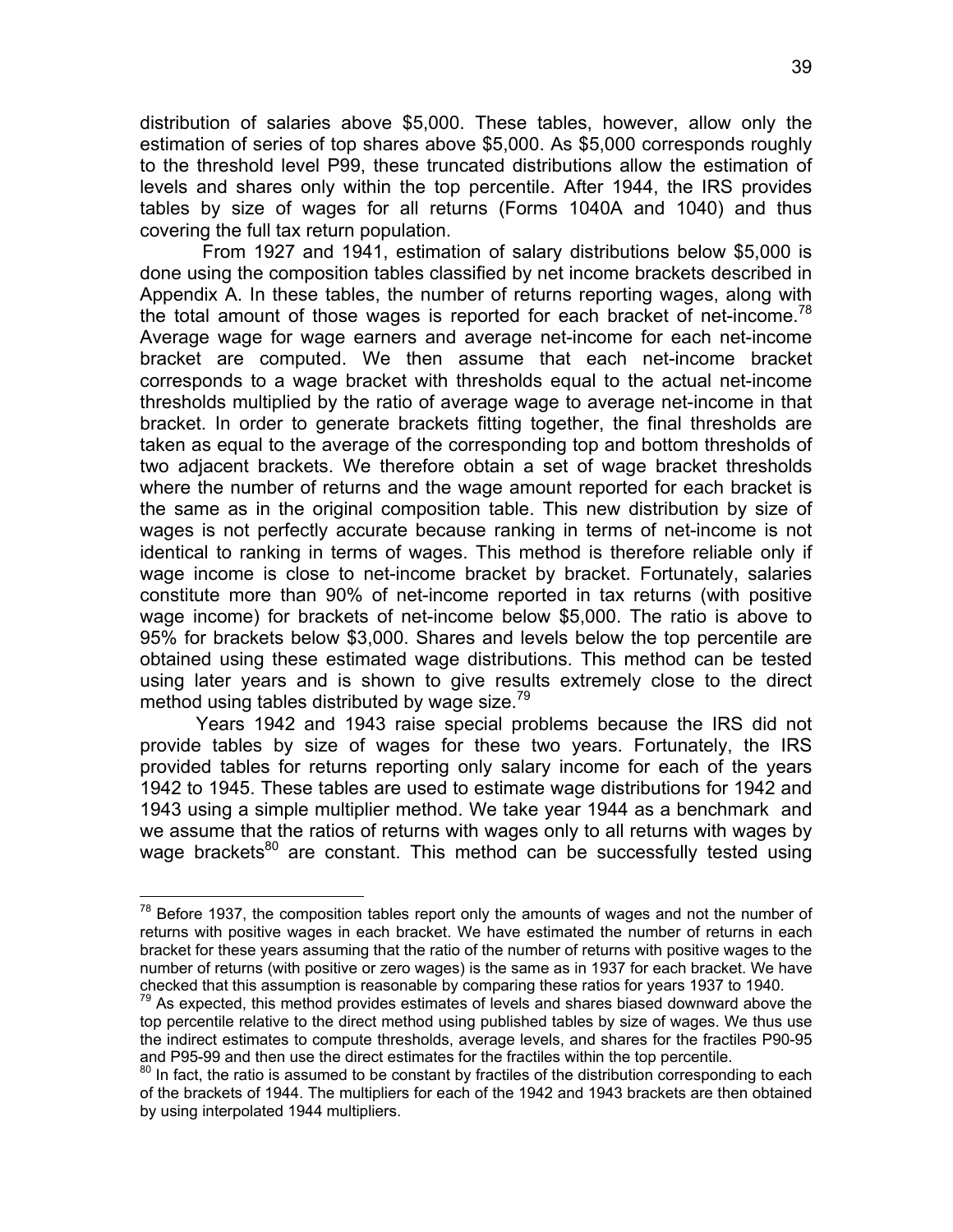1945, where we can compute shares using direct complete tabulations. This methodology is reliable because the number of returns reporting wage only is large, even in the very top fractiles of wage earners. Below the top percentile, the method described above using composition tables can be used to compute alternative estimates for 1942 and 1943. We have checked that this method gives very similar results.<sup>81</sup>

 Finally, years 2000-2002 require a specific method as micro-files are not available for these years. $82$  We used the composition tables showing by brackets of Adjusted Gross Income (AGI), the number of returns with wage income and the total amount of wages reported. Using the same methodology we used for years 1927 to 1941, we obtain a distribution of wages. We then compute shares and income levels from this distribution. Obviously, the levels and shares are underestimated using this method because ranking in terms of AGI and wages is not identical. However, using previous years 1991 to 1999 where both the microfiles and the published composition tables are available, we can estimate by how much levels and shares estimated from published tables for each fractile should be adjusted to match estimates from the micro-files. Fortunately, these multiplier factors are extremely stable from 1991 to 1999 (the maximum variation between multipliers is always less than 5%). Therefore, we can use the multipliers from year 1999 to adjust the levels and shares for years 2000-2002.<sup>83</sup>

 The actual interpolation method used to obtain thresholds and average wage levels by fractiles is the same Pareto method as the one described in Appendix A. In a number of years, however, the IRS only published the number of returns and not the amounts. $84$  For these years, before applying the Pareto interpolation method described above, we estimated amounts as follows.<sup>85</sup> We assume that the distribution of income in each bracket [s,t] is Pareto distributed  $F(y)=1-(k/y)^a$ . The Pareto parameters a and k are obtained by solving the two equations:  $k=$ s  $p^{(1/a)}$  and  $k=$ t q<sup>(1/a)</sup> where p is the fraction of tax returns above s and q the fraction of tax returns above  $t^{86}$  Note that the Pareto parameters k and a may vary from bracket to bracket. We then estimate the amount reported in

 $\overline{a}$ 

 $81$  In 1941, 1942, and 1943, an additional complication appears because returns for Forms 1040, and 1040A are tabulated separately in the composition tables by size of net-income. Wage distributions for returns corresponding to each of these forms are first estimated using the method described above. The two wage distributions thus obtained are then merged into a single wage distribution as follows: the distribution of wages within each bracket of the form 1040A distribution is assumed to be Paretian. Then we split each bracket of the form 1040A distribution so that each portion can be attributed fully to a given bracket of the form 1040 distribution. For each bracket of the form 1040 distribution, we add back the pieces coming from the form 1040A distribution.

 $82$  We do not report top wage shares for year 2002, because at the time this paper was written, the complete composition table by income brackets was not yet available.

 $83$  Shares and levels are blown up by around 5% for fractiles P90-95 and P95-99, by around 10% for fractiles P99-99.5 and P99.5-99.9, and by around 20% for fractiles P99.9-99.99 and P99.99- 100.

 $84$  For years 1935 to 1941, and from 1944 to 1961, the published tables report only the number of tax units in each bracket.<br><sup>85</sup> M/c additional tax

We adopted the same method to compute top income shares in 1913-1915 where only the number of tax units was available.

<sup>&</sup>lt;sup>86</sup> This is the standard method of Pareto interpolation used by Kuznets (1953) and Feenberg and Poterba (1993).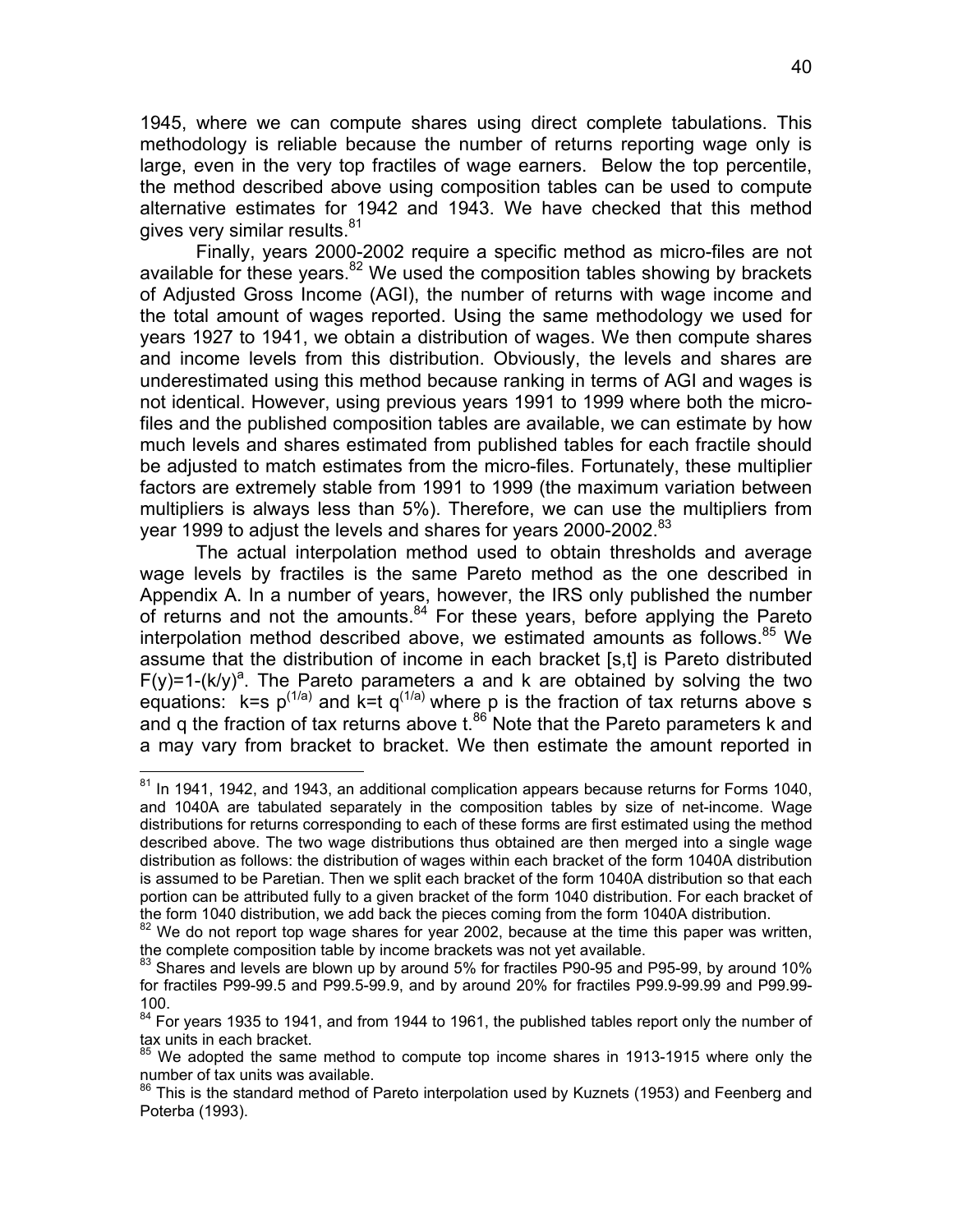bracket [s,t] simply as Y=N  $\int_s^t y dF(y)$ , where N is the total number of tax units (with positive wages). For the top bracket, this method cannot be applied and we therefore assume that the top bracket is Pareto distributed with Pareto parameters a and k equal to those of the bracket just below the top estimated by the method just described. When data on amounts reported are available, we can check that our estimated amounts Y are very close to the true reported amounts.

All these steps involve a substantial number of computations that have not been described in full details. Our computer programs are available upon request for readers interested in getting the full details of the estimation.

Insert Table B2 and B3

#### B3. Entry effects on top shares

The fractiles are defined relative to the total number of tax units with positive wages, and therefore our series measure inequality only among wage earners for each year. Entry or exit effects such as a rise of unemployment during depressions, or movements into the labor force such as military personnel during the wars, or a decline of self-employment and rise of wages workers, can affect our top shares measures through composition effects. Under one set of simple conditions that we now describe, shares of wages accruing to top fractiles are not affected by entry of exit effects. Suppose that the initial wage distribution density is f(w) and that we add (or subtract) a new distribution g(w) to the former distribution. The new distribution  $g(w)$  represents a flow of entrants such as military personnel during WWII. Let us assume that the fraction of new entrants within the top fractile is negligible (that is, the support of  $g(w)$  is below the threshold of the top fractile of f(w)). This assumption is likely to be satisfied for top fractiles and movements in and out of the labor force due to wars or business cycles. Adding workers with the distribution g(w) below the top increases the total wage income denominator which tends to reduce top shares but also increases the size of each fractile, which tends to increase top shares. Let us assume realistically that the top of the distribution f(w) is Paretian with parameter a. Let us introduce b=a/(a-1). Then, it is possible to show the following result:

If the average wage of the initial distribution f(w) is b times larger than the average wage of distribution g(w). Then, the two effects just described cancel out and adding  $g(w)$  to the initial distribution  $f(w)$  does not change top shares (up to a first degree of approximation). If the average wage of f(w) is more (less) than b times the average wage of  $g(w)$ , then introducing  $g(w)$  increases (decreases) top shares.

If we take the case of military personnel during WWII, b is about 1.5 and the average non-military salary during WWII is also about 1.5 times larger than the average military salary (see National Accounts). This explains why excluding military workers and wages hardly affects our top share estimates.

Let us consider the case of the very large increase in wage earners from a low level in 1938 (due to a very high unemployment rate) to 1948 (full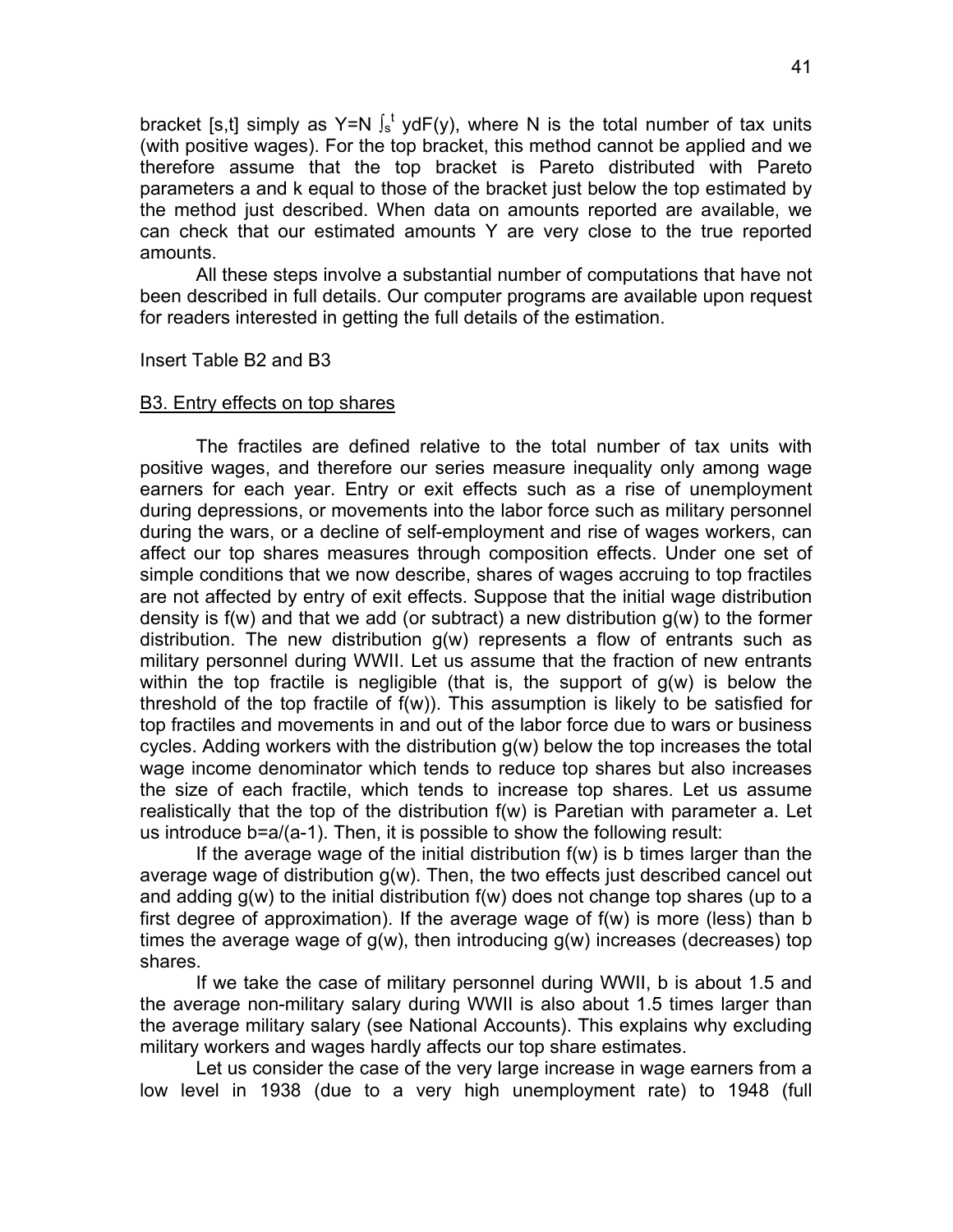employment). If we assume that the average wage of new entrants is 66% of the current average wage (which is perhaps a reasonable number), then excluding new entrants would not affect our top share estimates. If the average wage of new entrants is less that 66% of the average wage, then the entry effect biases our top shares upward, implying that the decline in top shares would be larger when eliminating the entry effect.

# B4. CEO data

 The CEO data is from Forbes magazine survey of 800 CEOs from the largest US corporations from 1970 to 2003. Total pay includes salary and bonus, stock options exercised during the year, the value of restricted stock awarded, and the value contingent pay. Average wage is the line wages and salaries from NIPA divided by the number of full-time equivalent employees from NIPA.

Insert Table B4.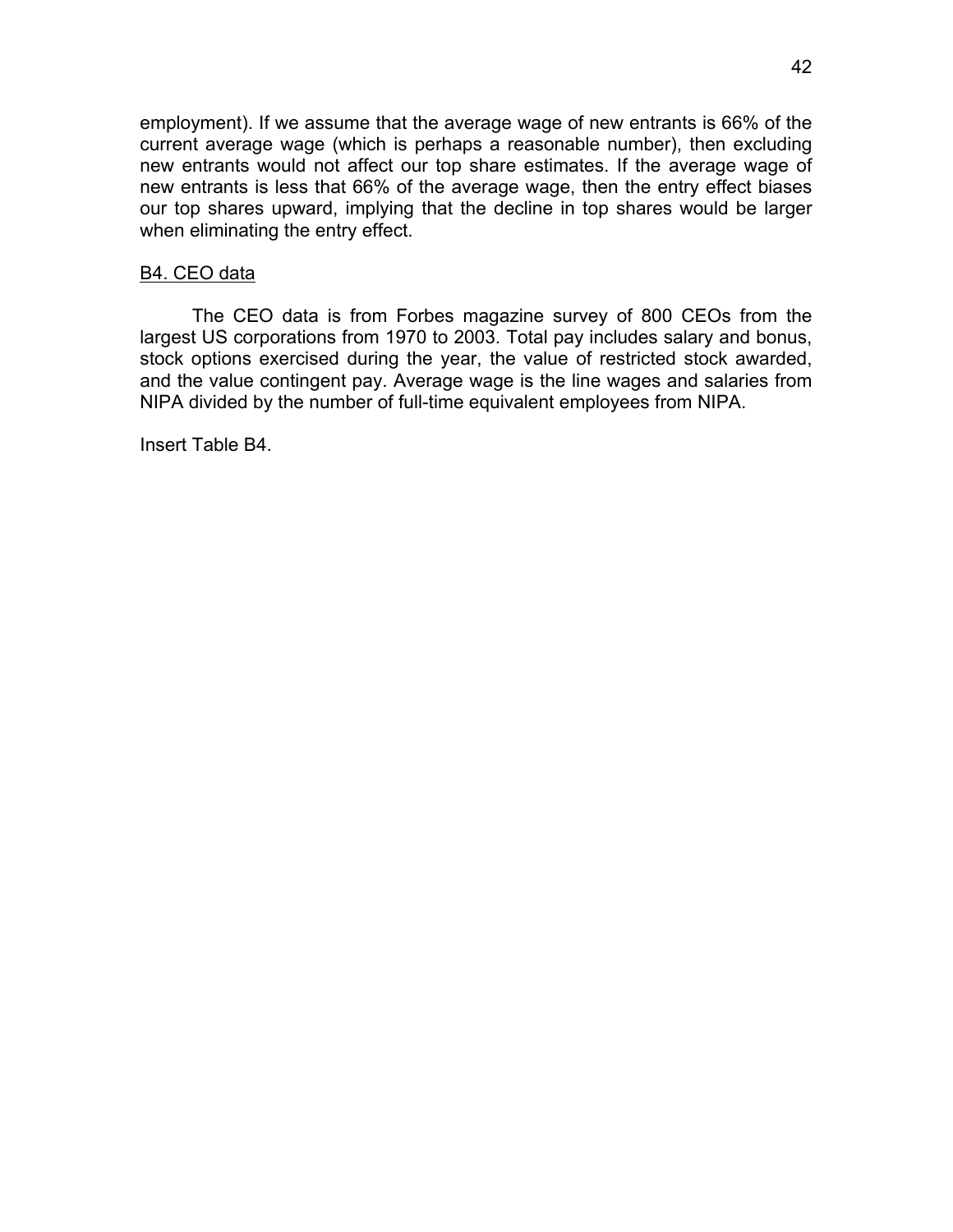# **REFERENCES**

Acemoglu, Daron, "Technical Change, Inequality, and the Labor Market," *Journal of Economic Literature*, XL (2002), 7-72.

Acemoglu, Daron, Philippe Aghion, and Giovanni Violante, "Deunionization, Technical Change, and Inequality", Working paper, Harvard University, 2001.

Atkinson, Anthony B., "Top Incomes in the United Kingdom over the Twentieth Century.", mimeo Nuffied College, Oxford, August 2001.

Brownlee, W. Elliot, "Historical Perspective on U.S. Tax Policy Toward the Rich," in Slemrod, Joel ed. *Does Atlas Shrug? The Economic Consequences of Taxing the Rich*, (Cambridge University Press, 2000).

Bureau of Census, *Statistical Abstract of the United States*. Hoover's Business Press, 1999.

Brown, Henry P., *The Inequality of Pay*. (New-York: Oxford University Press, 1977).

Cartter, Allan M., "Income Shares of Upper Income Groups in Great Britain and the United States," *American Economic Review*, XLIV (1954), 875-883.

Chetty, Raj and Emmanuel Saez, "Dividend payments and Corporate Behavior: Evidence from the 2003 Dividend Tax Cut", NBER Working Paper, 2004.

Cooper, George, *A Voluntary Tax? New Perspectives on Sophisticated Estate Tax Avoidance*. (Washington: The Brookings Institution, 1979).

DeLong, J. Bradford, "Robber Barons", mimeo, Berkeley, 1998.

DiNardo, John, Nicole Fortin, and Thomas Lemieux, "Labor Market Institutions and the Distribution of Wages, 1973-1992: A Semiparametric Approach." *Econometrica*, LXIV (1996), 1001-1044.

Fama Eugene and Kenneth French, "Disappearing Dividends: Changing Firm Characteristics or Lower Propensity to Pay?", Working Paper No. 509, Center for Research in Security Prices, 2000.

Feenberg, Daniel and James Poterba, "Income Inequality and the Incomes of Very High Income Taxpayers: Evidence from Tax Returns", *Tax Policy and the Economy* ed. J. Poterba, (MIT Press: Cambridge, 1993), 7, 145-177.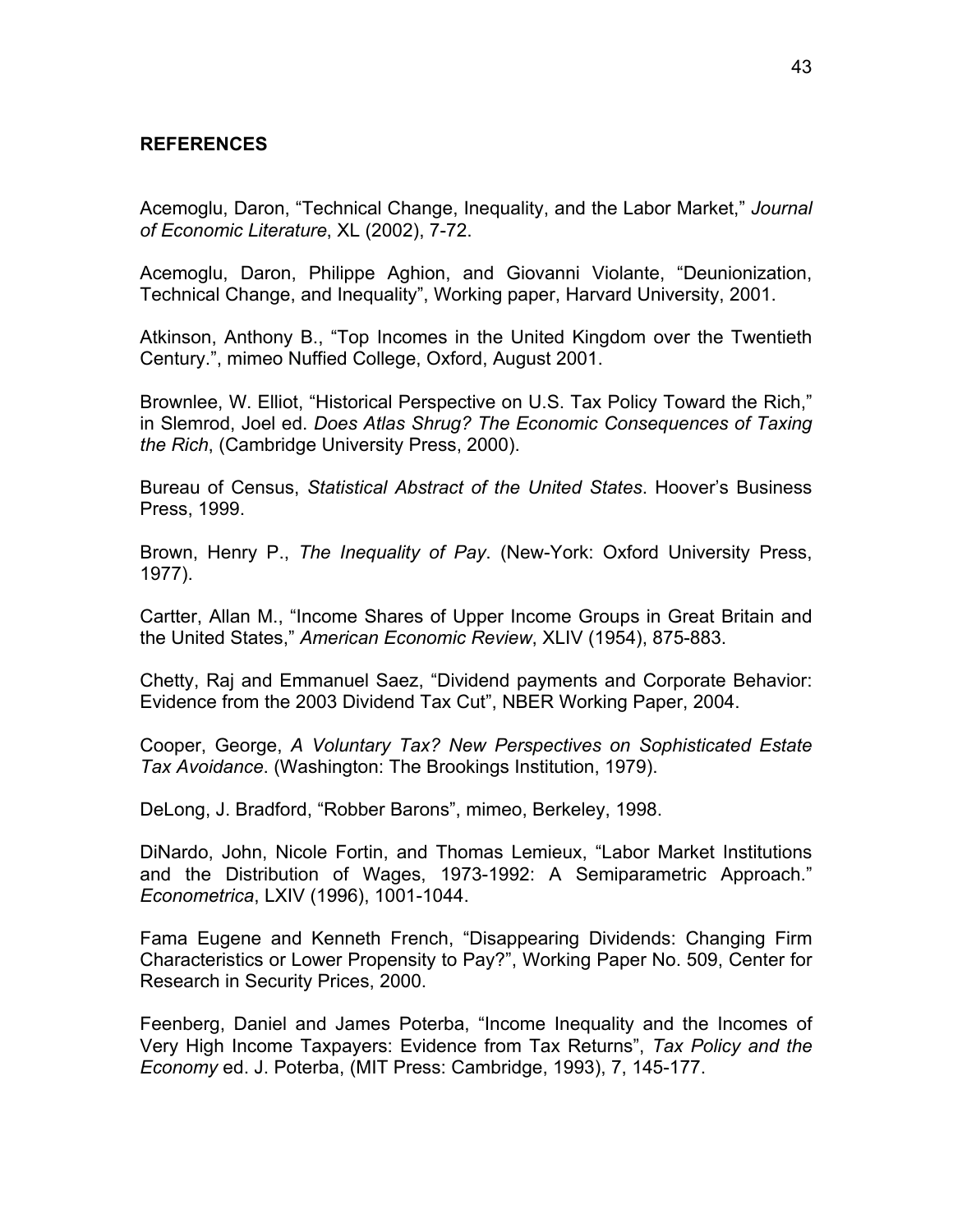Feenberg, Daniel and James Poterba, "The Income and Tax Share of Very High Income Households, 1960-1995", *American Economic Review*, XC (2000), 264- 270.

Goldin, Claudia and Robert Margo, "The Great Compression: The Wage Structure in the United States at Mid-Century", *Quarterly Journal of Economics*, CVII (1992), 1-34.

Goldin, Claudia and Lawrence Katz, "The Returns to Skill across the Twentieth Century United States", NBER Working Paper No. 7126, 1999.

Goldsmith, Selma, George Jaszi, Hyman Kaitz, and Maurice Liebenberg, "Size Distribution of Income Since the Mid-Thirties.", *Review of Economics and Statistics*, XXXVI (1954), 1-32.

Goolsbee, Austan, "What Happens When You Tax the Rich? Evidence from Executive Compensation," *Journal of Political Economy*, CVIII (2000), 352-378.

Gordon, Roger and Joel Slemrod, "Are 'Real' Responses to Taxes Simply Income Shifting Between Corporate and Personal Tax Bases.", in Slemrod, Joel ed. *Does Atlas Shrug? The Economic Consequences of Taxing the Rich,* (Cambridge University Press, 2000).

Hall, Brian, and Kevin J. Murphy, "The Trouble with Stock Options", Journal of Economic Perspectives, 17(3), 2004, 49-70.

Karoly, Lynn A., "The Trend in Inequality among Families, Individuals, and Workers in the United States: A Twenty-five Year Perspective.", in S. Danziger and P. Gottschalk, eds. *Uneven Tides: Rising Inequality in America*, (Russell Sage Foundation: New-York, 1993), 99-164.

Katz, Lawrence and David Autor, "Changes in the Wage Structure and Earnings Inequality", in *Handbook of Labor Economics*, eds. O. Ashenfelter and D. Card, (North-Holland, 1999), Volume 3A.

Katz, Lawrence and Kevin Murphy, "Changes in Relative Wages, 1963-1987: Supply and Demand Factors." *Quarterly Journal of Economics*, CVII (1992), 35- 78.

Keat, Paul, "Longrun Changes in Occupational Wage Structure, 1900-1956.", *Journal of Political Economy*, LXVIII (1960), 584-600.

Kopczuk, Wojciech and Emmanuel Saez (2004) "Top Wealth Shares in the United States, 1916-2000: Evidence from Estate Tax Returns'', National Tax Journal, 57(2), Part 2, 445-487.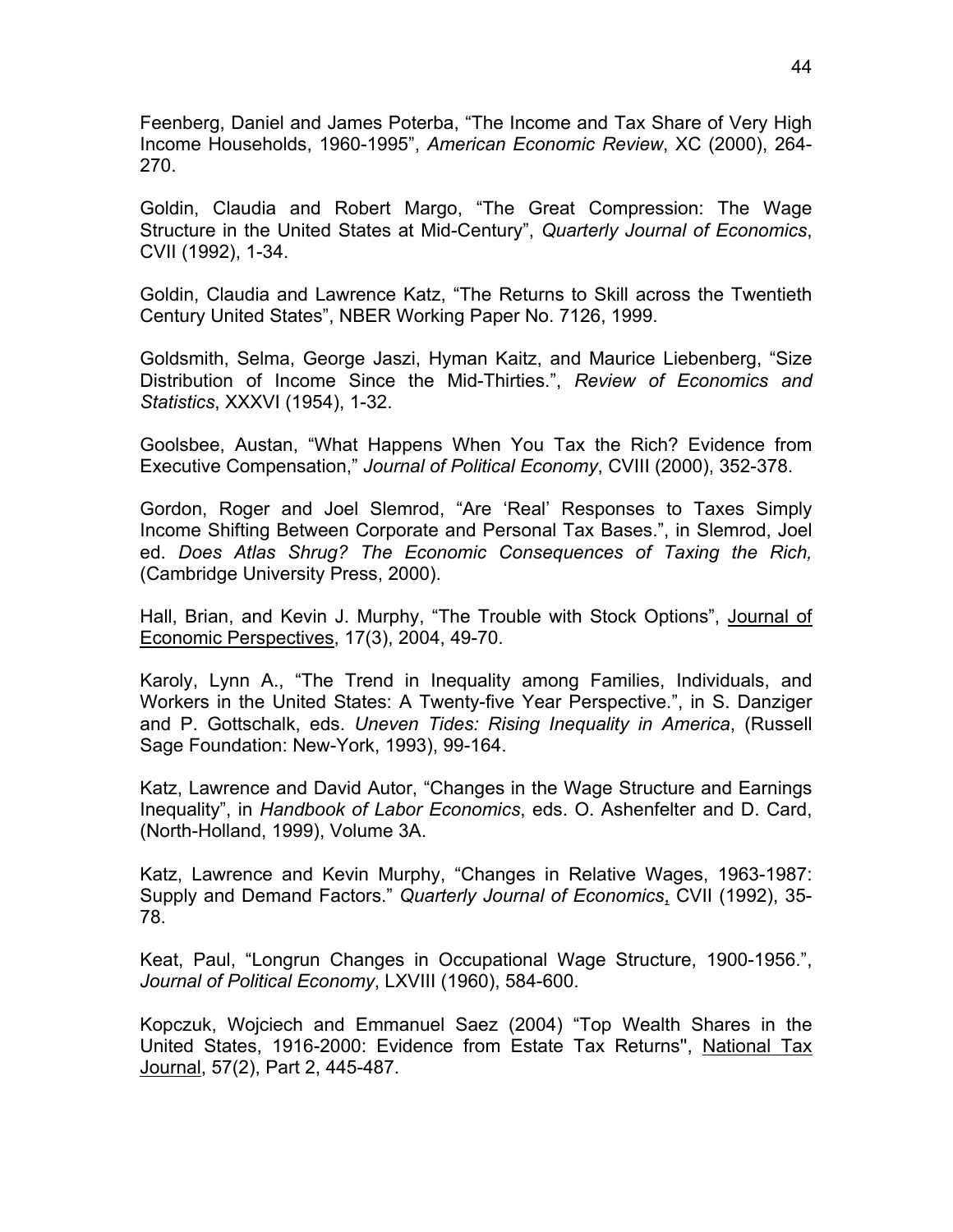Kuznets, Simon, *National Income and Its Composition, 1919-1938*, (National Bureau of Economic Research, 1941)

Kuznets, Simon, *National Product in Wartime*, (National Bureau of Economic Research, 1945).

Kuznets, Simon, *Shares of Upper Income Groups in Income and Savings*, (National Bureau of Economic Research 1953)

Kuznets, Simon, "Economic Growth and Economic Inequality", *American Economic Review* XLV (1955), 1-28.

Lampman, R. J., *The Share of Top Wealth-Holders in National Wealth, 1922- 1956*, (NBER and Princeton University Press, 1962).

Lewellen, Wilbur G., *Executive Compensation in Large Industrial Corporations*, (NBER: New-York, 1968).

Lindert, Peter, "Three Centuries of Inequality in Britain and America", in Atkinson, Anthony and François Bourguignon ed. *Handbook of Income Distribution*, (North-Holland, 2000), 167-216

Mellon, Andrew, *Taxation: the People's Business*, (New-York, 1924).

Morrisson, Christian, "Historical Perspectives on Income Distribution: the Case of Europe", in Atkinson, Anthony and François Bourguignon ed. *Handbook of Income Distribution*, (North-Holland, 2000), 217-260

Park, Thae S., "Comparison of BEA Estimates of Personal Income and IRS Estimates of Adjusted Gross Income", Survey of Current Business (November), 2000, 7-13.

Piketty, Thomas, *Les hauts revenus en France au 20eme siecle – Inegalites et redistributions, 1901-1998*, (Paris : Editions Grasset 2001a)

Piketty, Thomas, "Income Inequality in France, 1901-1998", *Journal of Political Economy*, 111(5), 1004-1042.

Piketty Thomas, and Emmanuel Saez, "Income Inequality in the United States, 1913-1998", *Quarterly Journal of Economics*, 118(1), 1-39.

Poterba, James, "The Estate Tax and After-Tax Investment Returns.", in Slemrod, Joel ed. *Does Atlas Shrug? The Economic Consequences of Taxing the Rich*, (Cambridge University Press, 2000).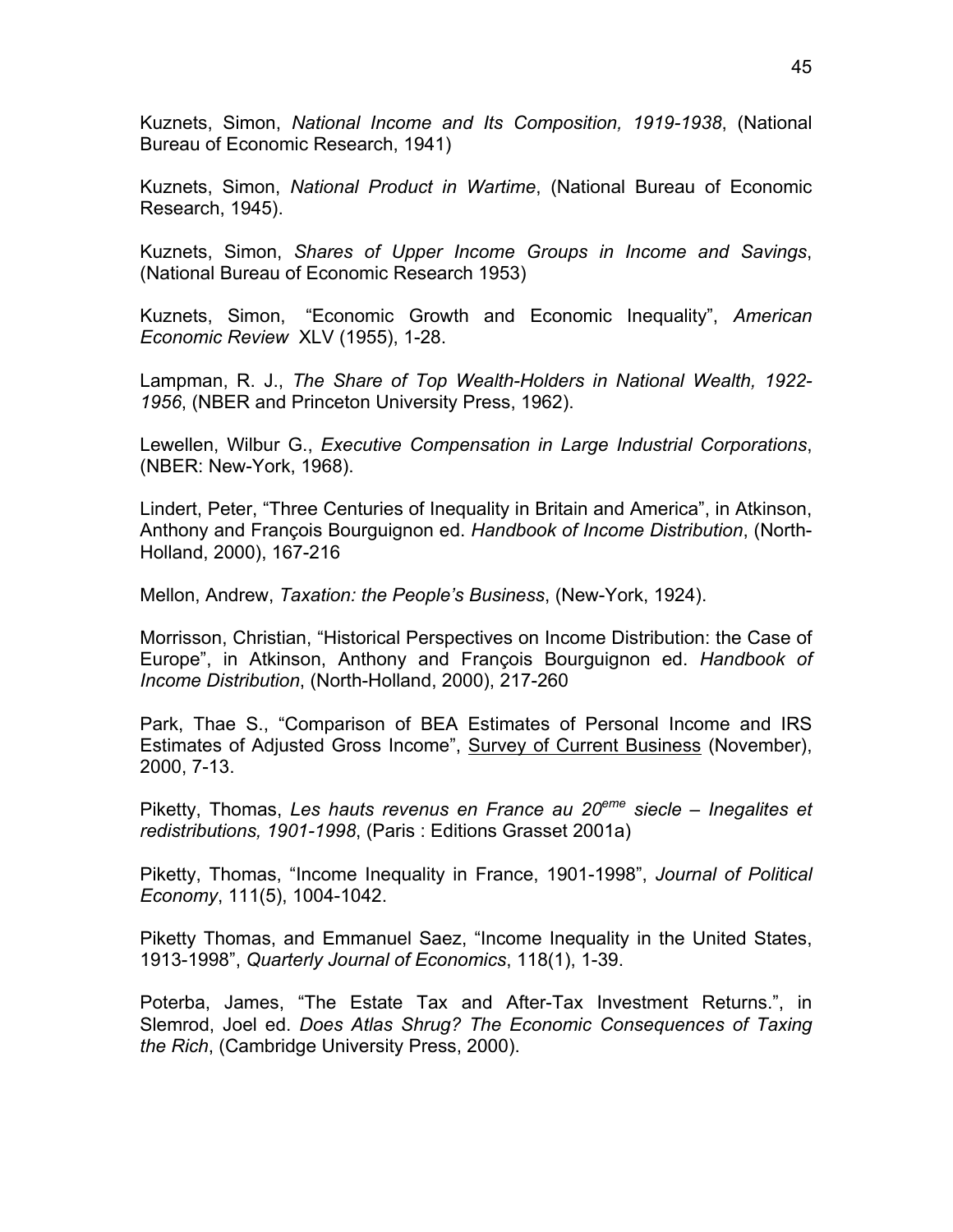Saez, Emmanuel, "Reported Incomes and Marginal Tax Rates, 1960-2000: Evidence and Policy Implications." in ed. J. Poterba, *Tax Policy and the Economy* (MIT Press: Cambridge), 18, 2004.

Saez, Emmanuel and Michael Veall (2004), "The Evolution of High Incomes in Northern America: Lessons from Canadian Evidence", forthcoming American Economic Review.

Slemrod, Joel, "High Income Families and the Tax Changes of the 1980s: the Anatomy of Behavioral Response.", in *Empirical Foundations of Household Taxation*, eds. M. Feldstein and J. Poterba, (University of Chicago Press, 1996).

Slemrod, Joel and Jon Bakija, "Does Growing Inequality Reduce Tax Progressivity ? Should it ?" NBER Working Paper No. 7576, 2000.

U.S. Bureau of Old-Age, *Handbook of Old-Age and Survivors Insurance Statistics, 1949*. (Washington D.C., 1952).

U.S. Department of Commerce, Bureau of Census, *Historical Statistics of the United States: Colonial Times to 1970*. (Washington, D.C., 1975).

U.S. Department of Commerce, Bureau of Economic Analysis. *National Income and Product Accounts of the United States, 1929-97.* (Washington D.C., 2000) (www.bea.doc.gov/bea/dn/nipaweb/)

U.S. Government Printing Office (2000). Economic Report of the President, Washington, D.C.

U.S. Office of the Commissioner of Internal Revenue (1899-1916) Annual Report of the Commissioner of Internal Revenue. Washington, D.C. (annual publication).

U.S. Treasury Department, Internal Revenue Service, *Statistics of Income: Individual Income Tax Returns*. (Washington, D.C., annual 1916-2002).

U.S. Treasury Department, Internal Revenue Service, *Statistics of Income: Corporate Income Tax Returns*. (Washington, D.C., annual 1916-2002).

Williamson, Jeffrey and Peter Lindert, *American Inequality–A Macroeconomic History*, (Academic Press, 1980)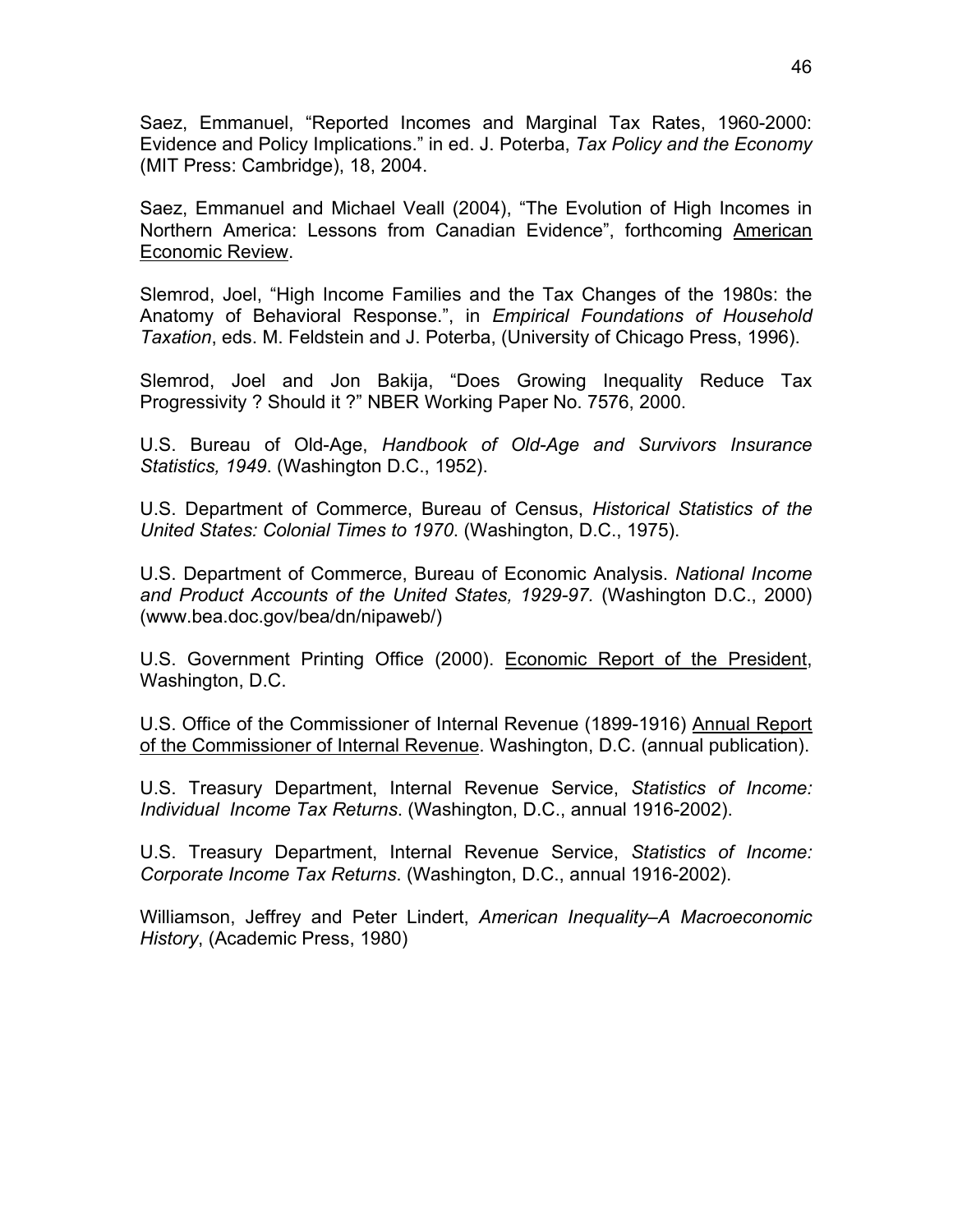

**FIGURE 1** The Top Decile Income Share, 1917-2002

Source: Table A1, col. P90-100. Income is defined as market income but excludes capital gains.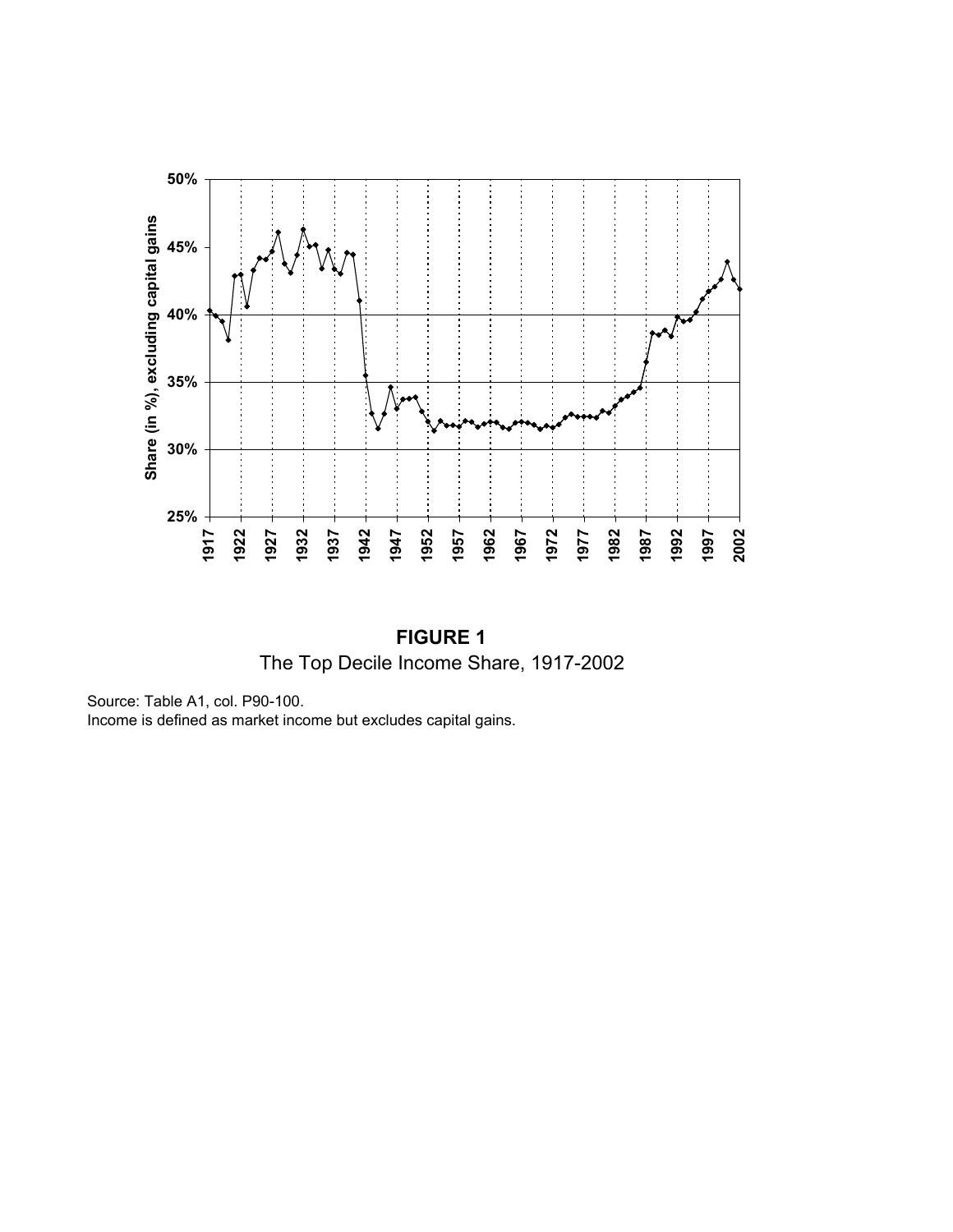

**FIGURE 2** The Income Shares of P90-95, P95-99, and P99-100, 1913-2002

Source: Table A1, col. P90-95, P95-99, P99-100. Income is defined as market income but excludes capital gains.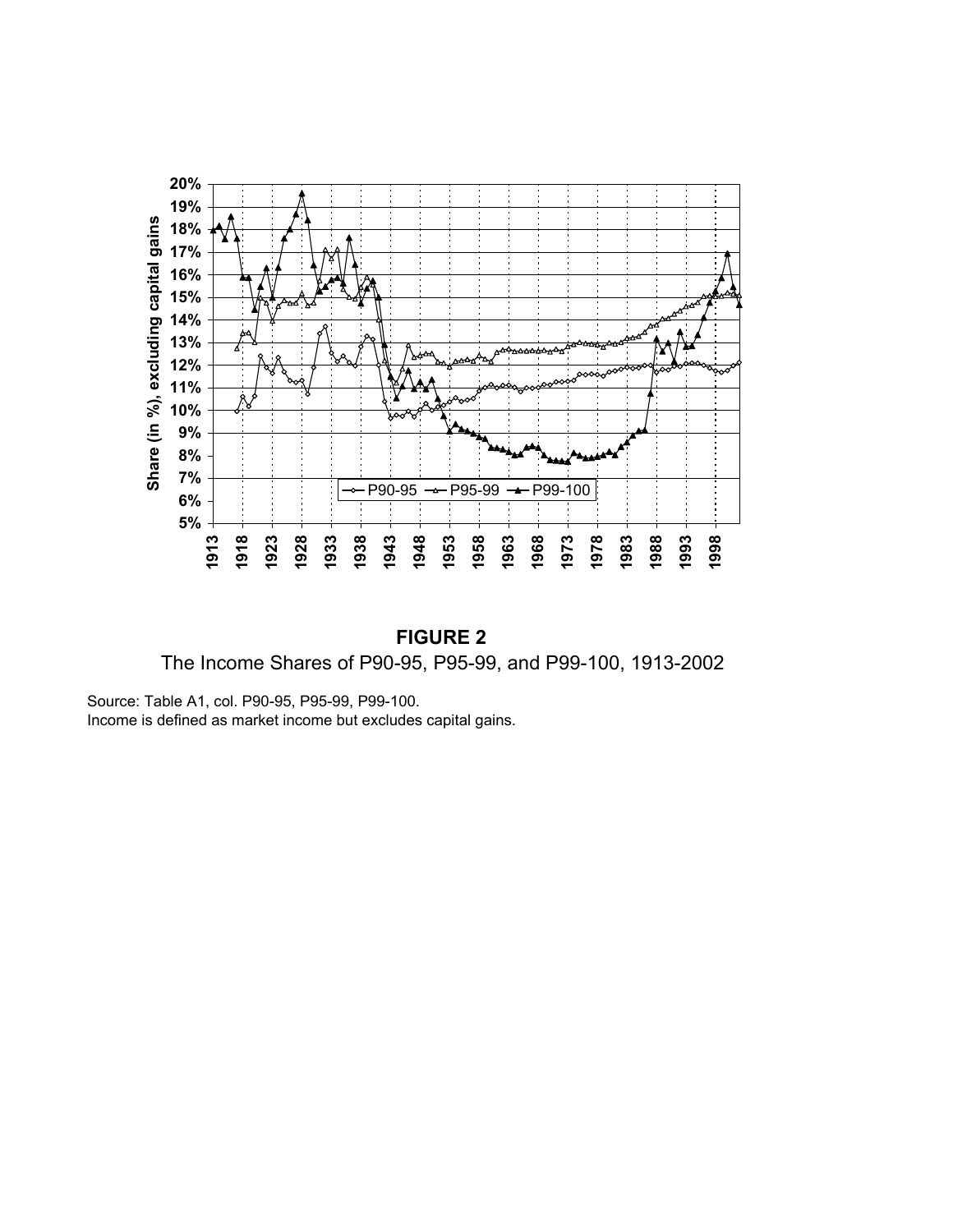

**FIGURE 3** The Top 0.01% Income Share, 1913-2002

Source: Table A1, col. P99.99-100.

Income is defined as market income but excludes capital gains.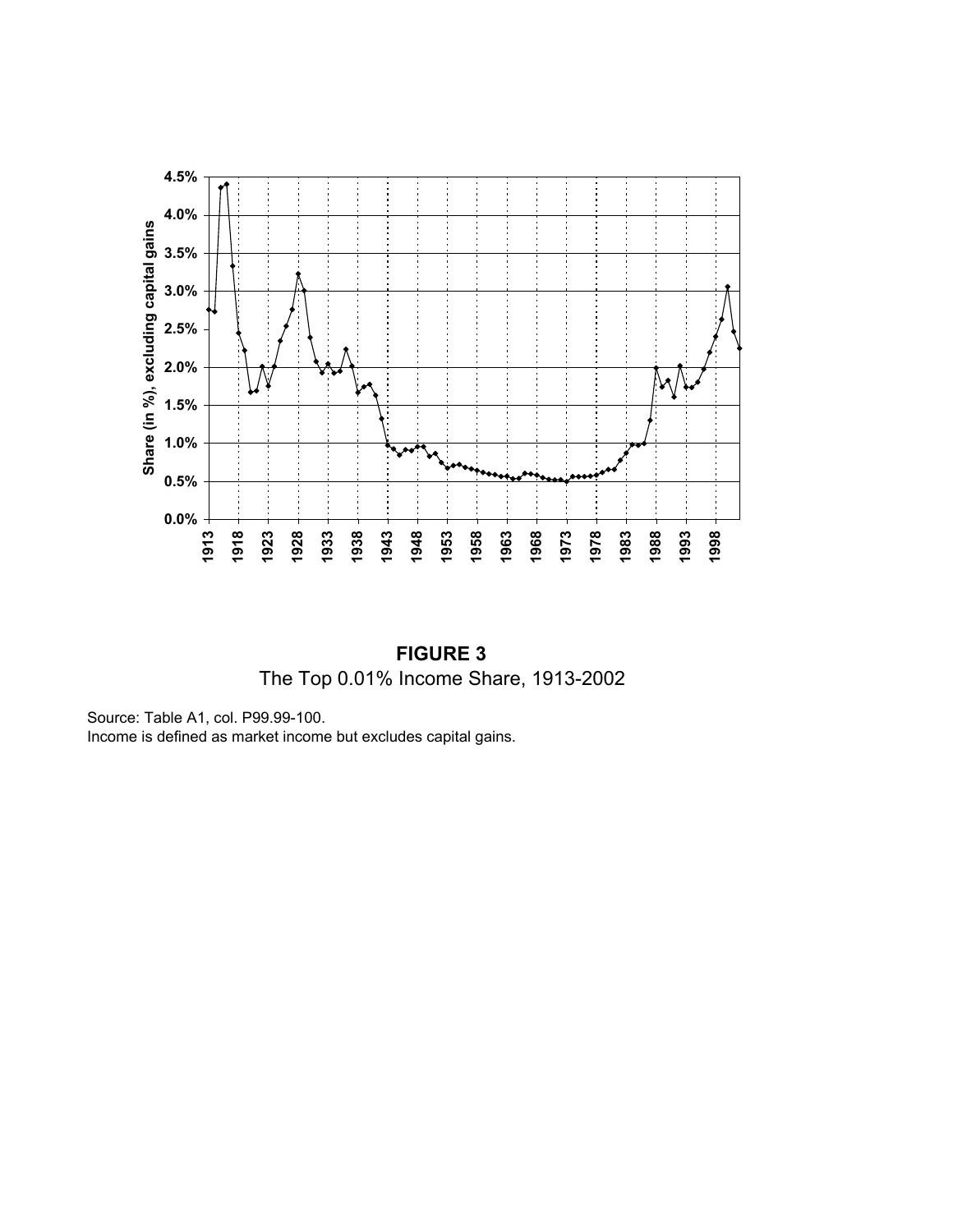**Panel A: 1929**

**Panel B: 1999**



**FIGURE 4**Income Composition of Top Groups within the Top Decile in 1929 and 1999

Capital income does not include capital gains Source: Table A4, rows 1929 and 1999.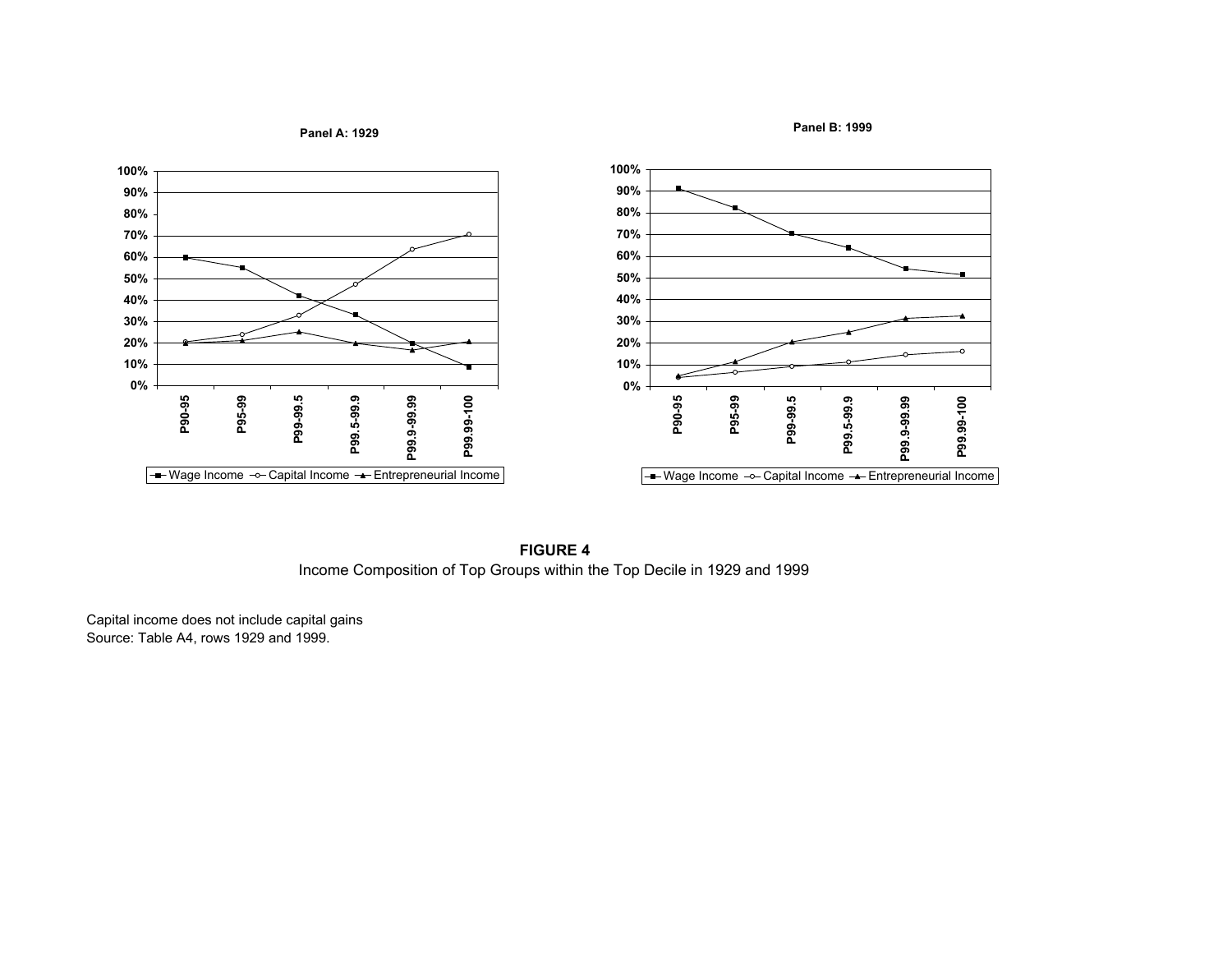

**FIGURE 5** The Capital Income Share in the Top 0.5%,1916-1999

Series display the share of capital income (excluding capital gains) and dividends in total income (excluding capital gains) for the top 0.5% income quantile. Source: Table A7, column P99.5-100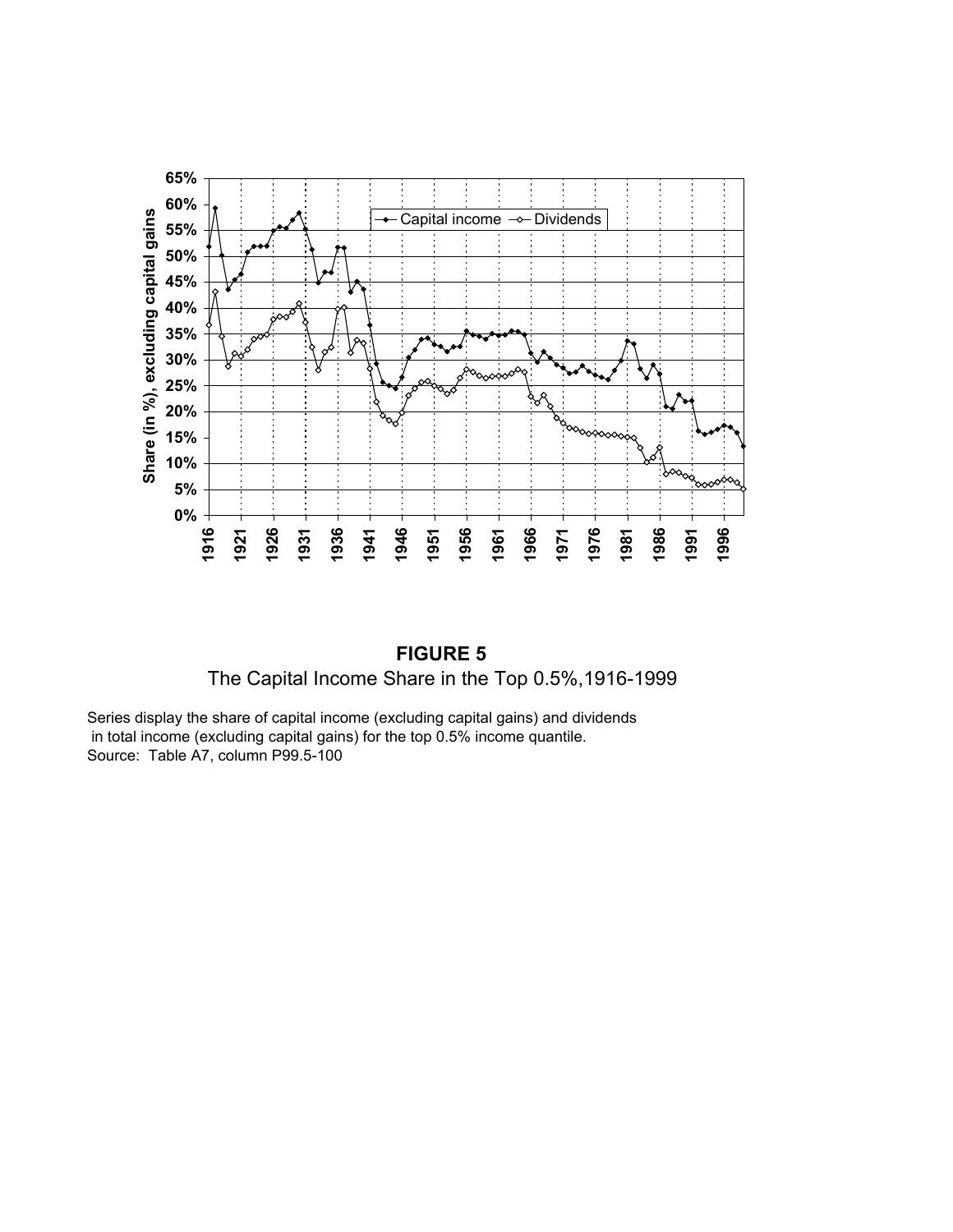**A. Factor shares in the corporate sector**

**B. The capital income share in the personal income sector**



**FIGURE 6**Capital Income in the Corporate and Personal Sector, 1929-2003

Source: Authors' computations based on National Income and Product Accounts.

Panel A from NIPA Table 1.14; consumption of fixed capital and net interest have been included in the capital share. Panel B from NIPA Table 2.1; capital income includes dividends, interest, and rents.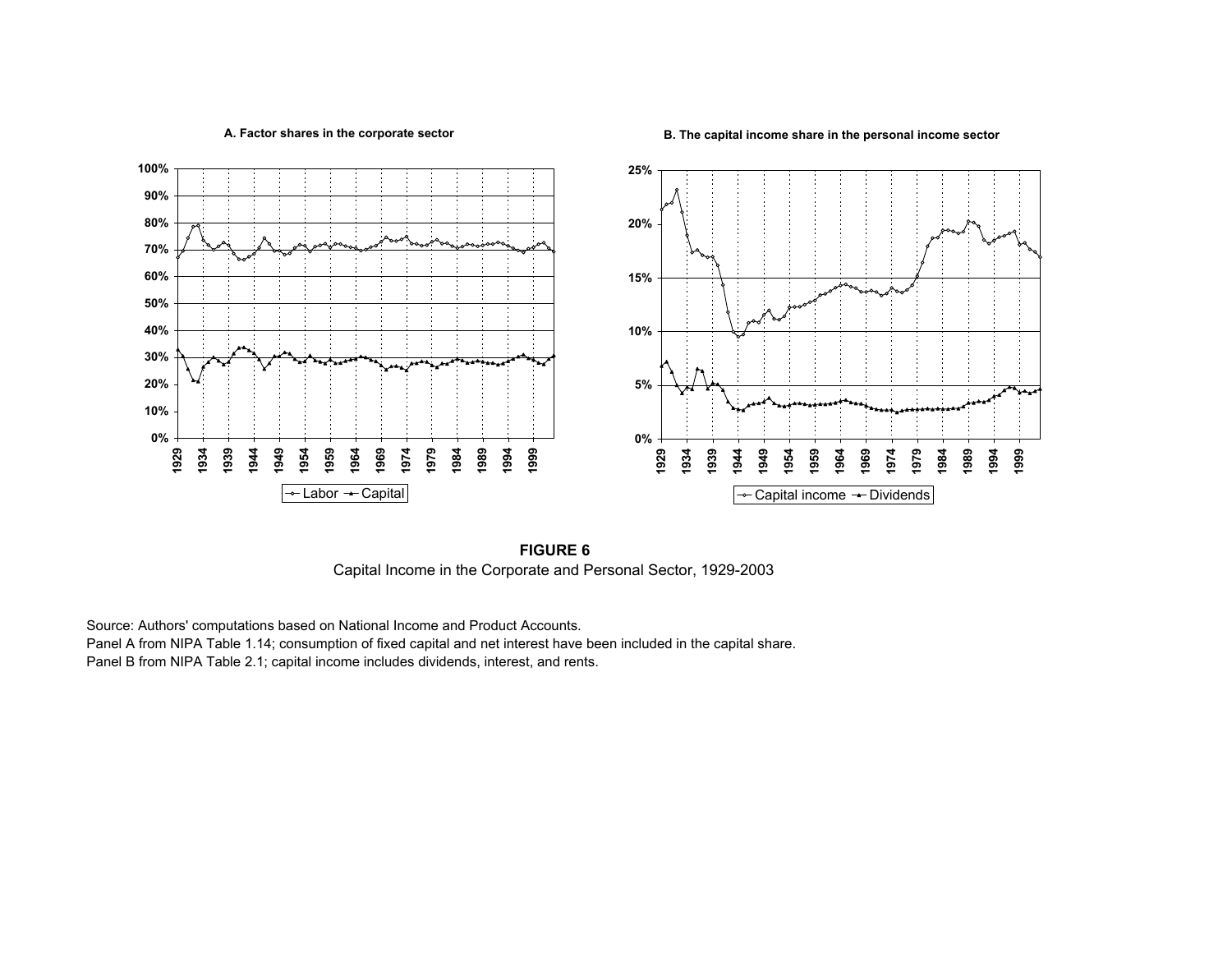

**FIGURE 7** The Top 0.1% Wealth Share in the United States, 1916-2000

Source: Kopczuk and Saez (2004), Table 3, col. Top 0.1%. Top wealth shares are estimated from estate tax returns using the estate multiplier method.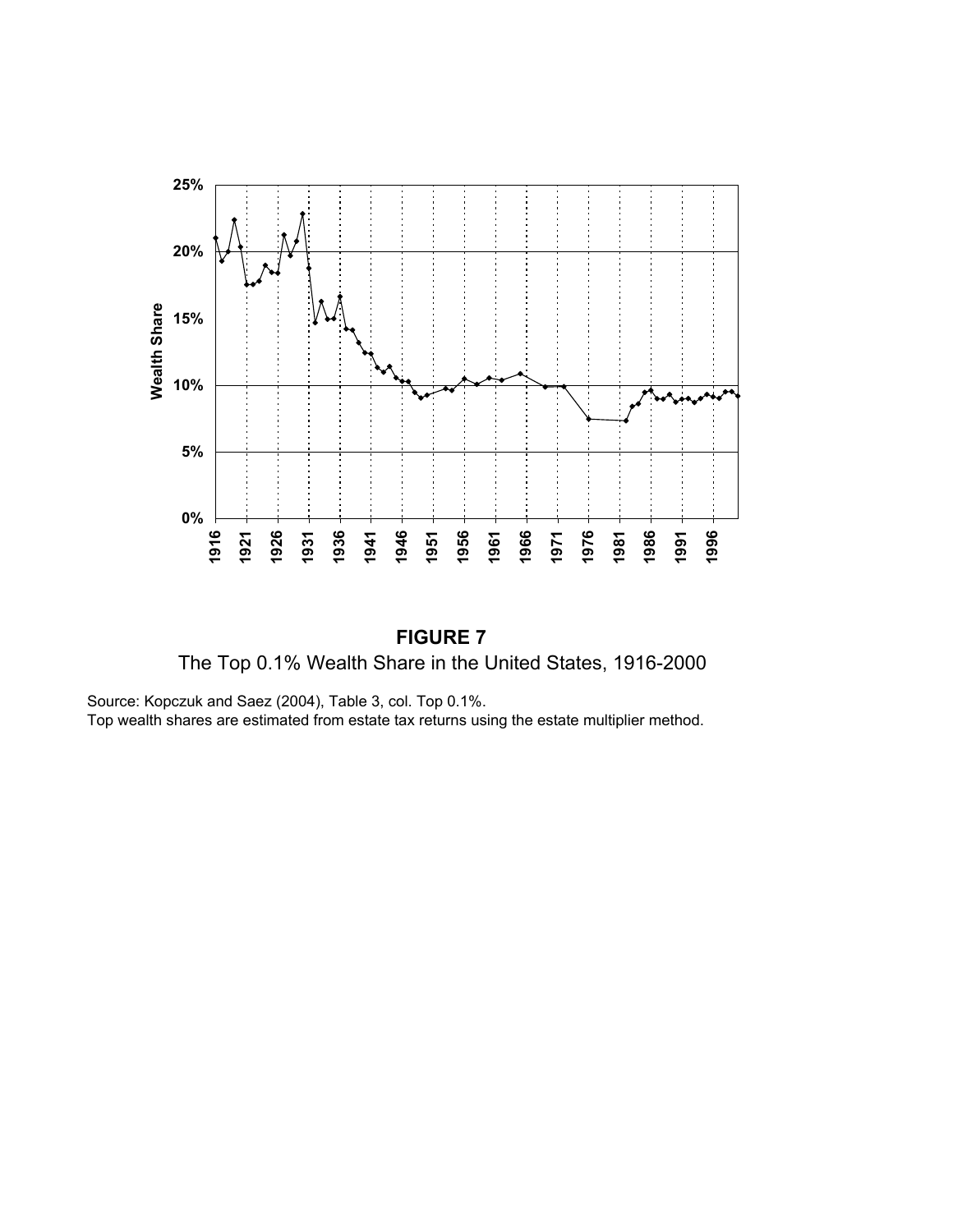

**FIGURE 8** The Top Decile Wage Income Share, 1927-2002

Source: Table B2, col. P90-100.

Wage income includes bonuses, and profits from exercised stockoptions.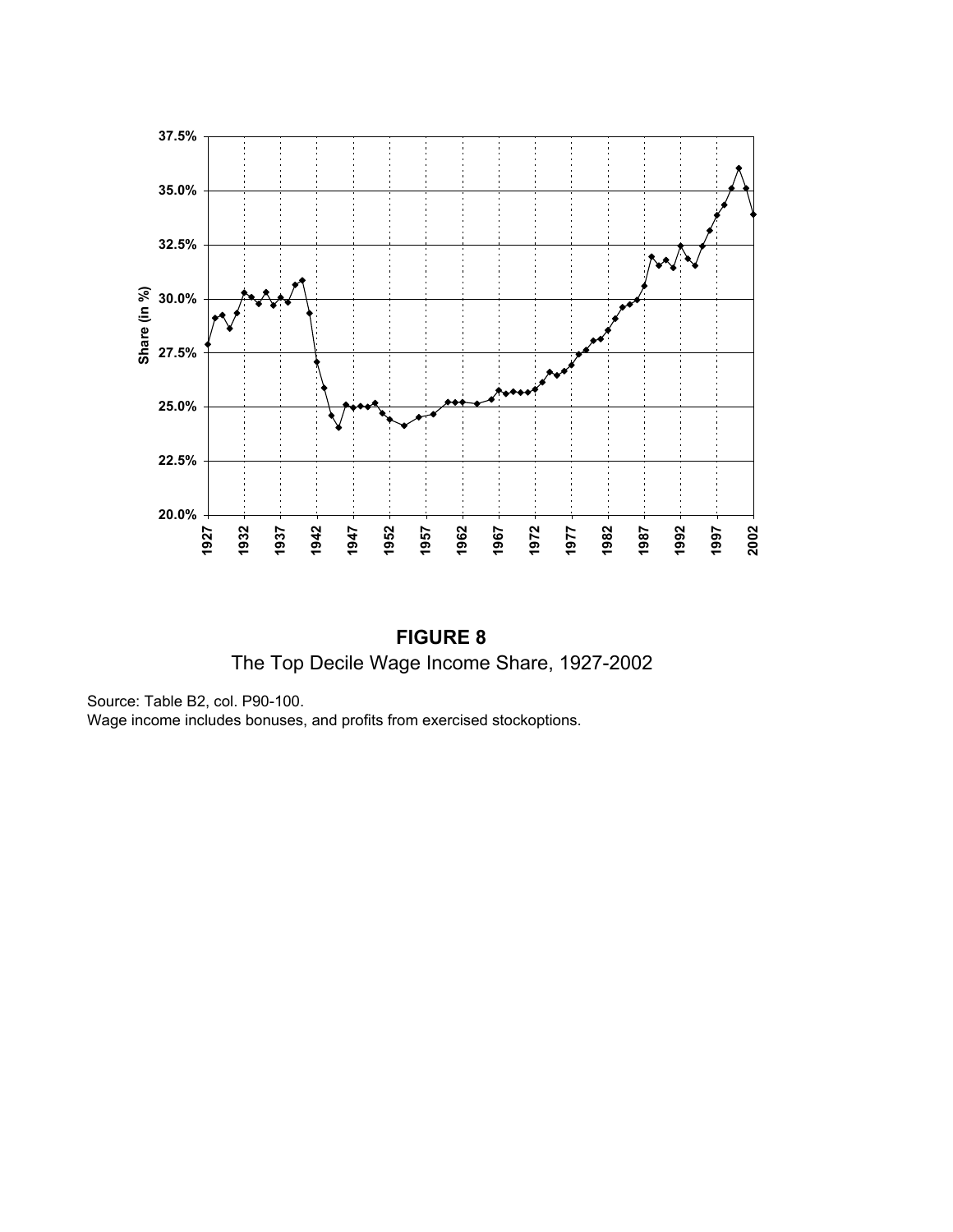

**FIGURE 9** Wage Income Shares for P90-95, P95-99, and P99-100, 1927-2002

Source: Table B2, col. P90-95, P95-99, P99-100. Wage income includes bonuses, and profits from exercised stockoptions.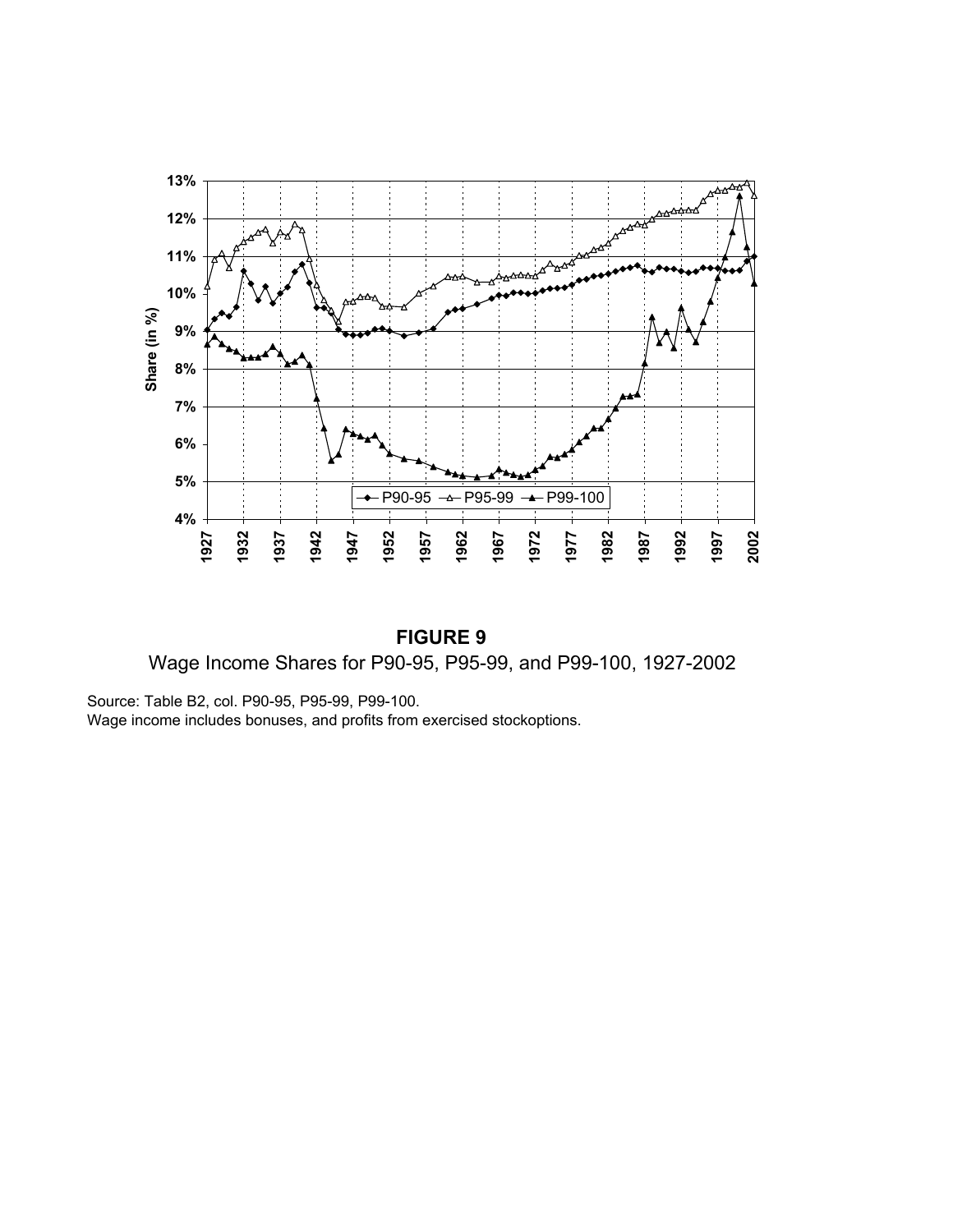

# **FIGURE X**

Shares of Officers Compensation and Wages Shares P99.5-100 and P99-99.9, 1917-1960

Source: Officers compensation from Authors' computations based on corporate income tax returns (Table B1, col. Officers compensation, and Table B2, col. P99.5-100, and P99-99.5+P99.5-99.9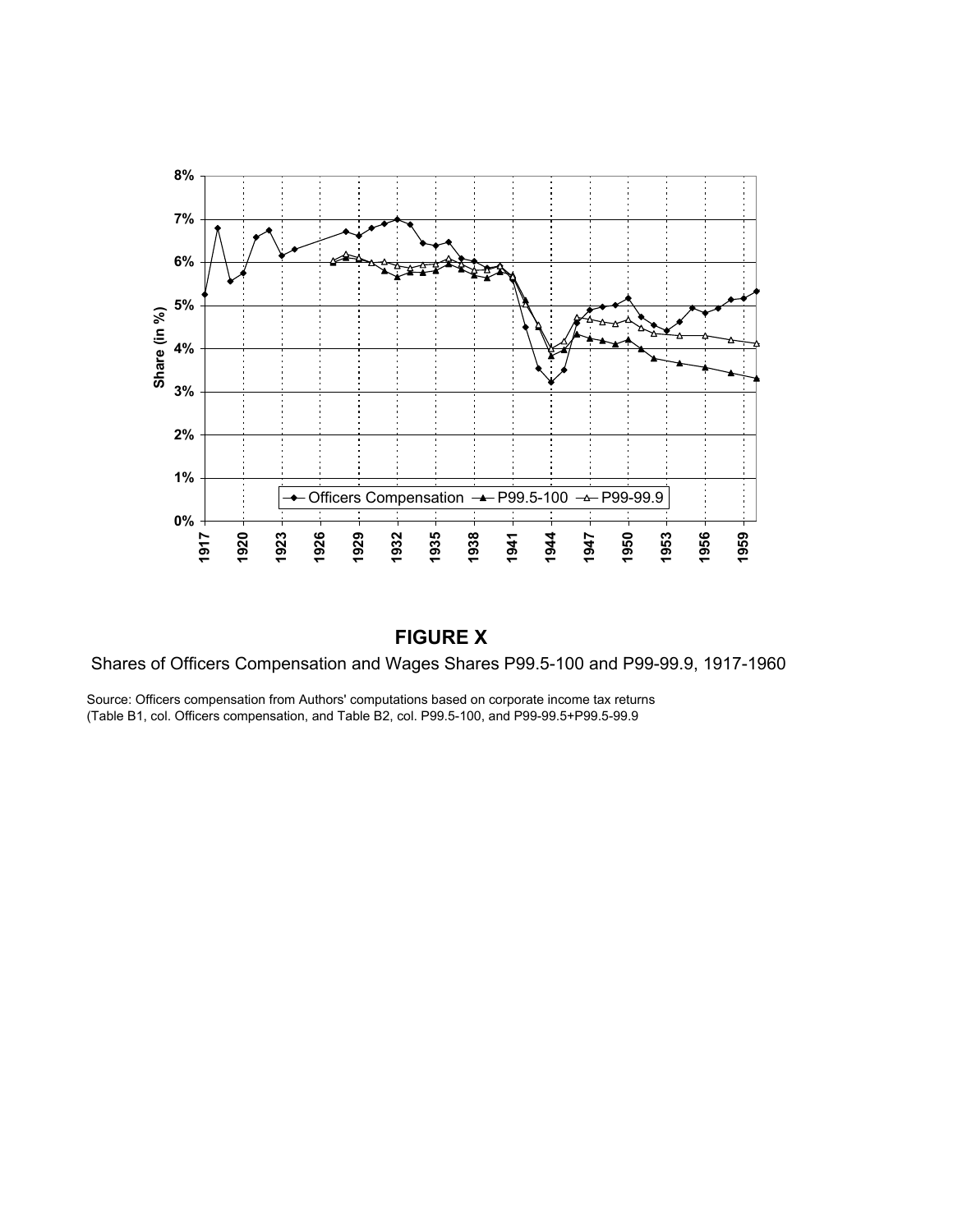



Source: Table B4. Logarithmic scales.

The average wage income (right scale) is estimated as the total wages and salaries from National Income and Products Accounts divided by the total number of full-time equivalent employees.

CEO pay includes salary, bonus, and profits from exercised stock-options

All estimates are expressed in 2000 dollars using the official CPI.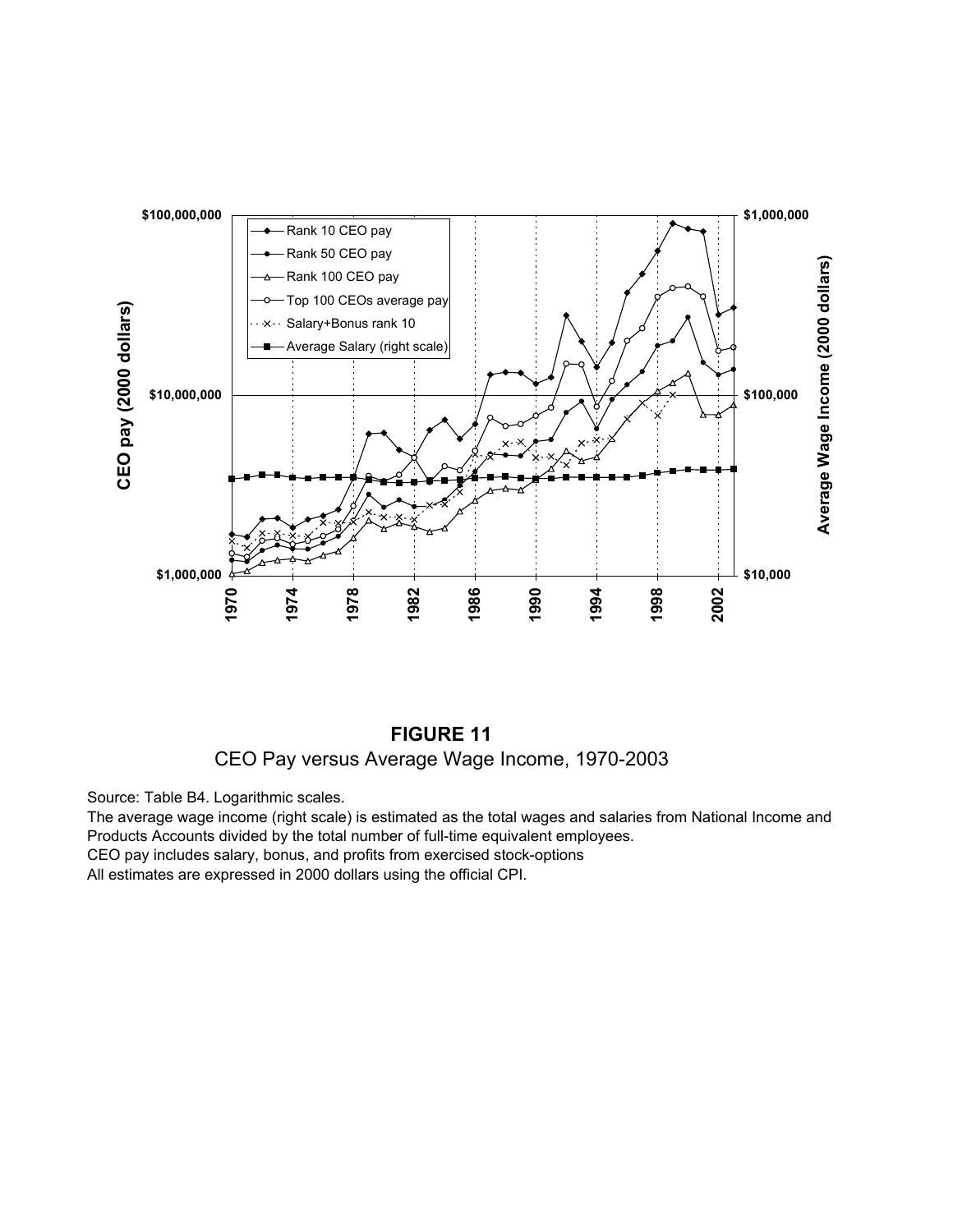

# **FIGURE 12**

# Top 0.1% Income Shares in the U.S., France, and the U.K.,1913-1998

Sources: United States: Table A1, column P99.9-100.

France: Computations based on income tax returns by Piketty (2001b), Table A1, col. P99.9-100;

United Kingdom: Computations based on income tax returns by Atkinson (2001), col. Top 0.1% in Tables 1 and 4.

Years 1987-1992 and 1994-1998 are extrapolated from Atkinson top 0.5% series.

Discontinuity from 1989 to 1990 due to switch from family to individual base corrected.

NEED TO UPDATE UK SERIES WITH MOST RECENT ATKINSON ESTIMATES

In all three countries, income is defined before individual taxes and excludes capital gains. The unit is the family as in the current U.S. tax law.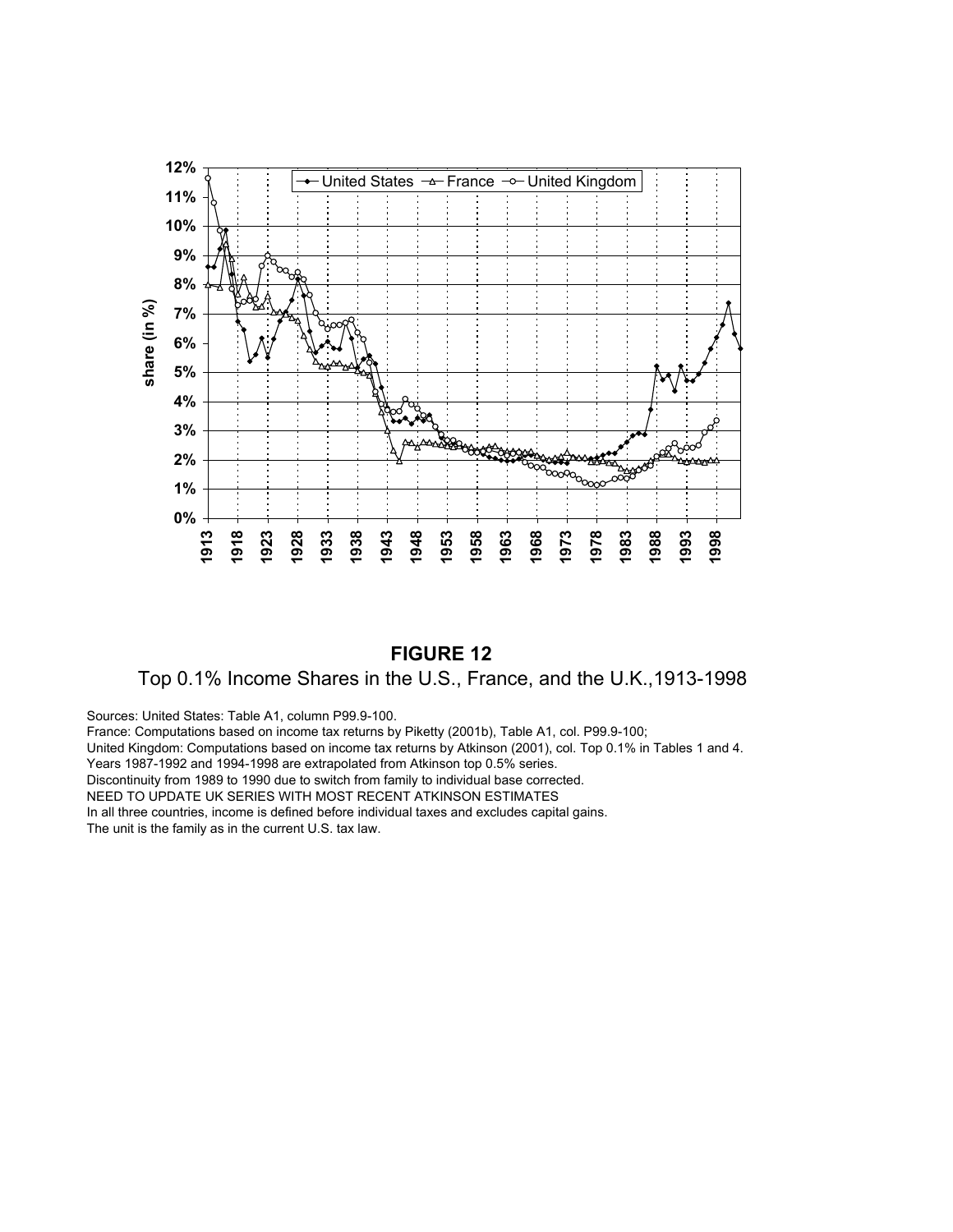

# **FIGURE A0**

Average Real Income and Consumer Price Index in the United States, 1913-2002

Source: Table A0, columns Average income (in real 2000 dollars) and CPI (base 100 in 2002)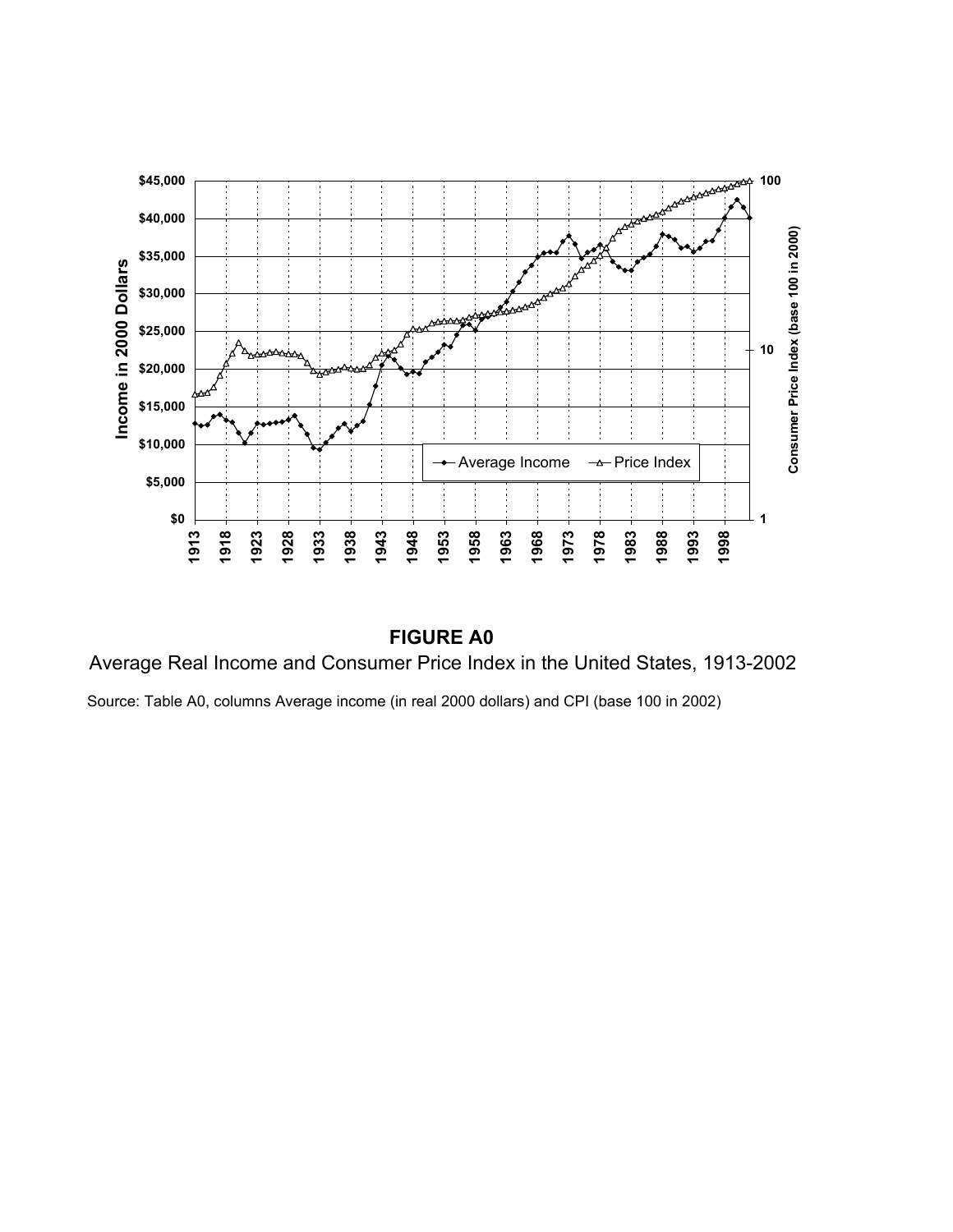

#### **FIGURE A1**

#### Average Real Income of bottom 99% and top 1% in the United States, 1917-2002

Source: Table A4, columns P0-90, P90-95, P95-99 and P99-100

#### **Important points to keep in mind when interpreting this figure (in particular the fact that average real incomes for bottom 99% have stagnated from 1973 to 2000):**

1) Income is defined as market income (excluding realized capital gains) and excludes all transfers such as Social Security benefits, unemployment insurance, welfare assistance, etc. The importance of transfers has grown overtime. They represent in 2000 about 15% of personal income and around 10% in 1973, and only 1-2% before 1930.

2) The unit is the tax unit (such as couple and dependents, or a head of household with dependents, or a single person). The number of individuals per tax unit has declined overtime from 2.5 in the 1973 to 2.1 in 2000 but the number of adults (aged 20+) per tax unit has only declined from 1.6 to 1.5 from 1973 to 2000.

A tax unit is smaller than a household (a household is defined as all individuals living in the same unit such as two roommates, etc.) In 2000, there were 134.5 million tax units but only 104.7 million households in the United States. Therefore, average household income is about 28% higher than average tax unit income.

3) All nominal incomes are deflated using the official Consumer Price Index (CPI-U). It has been recognized that the CPI-U understates inflation and new CPI series (CPI-U-RS) have been created for the period 1967-2002 displaying 15% less inflation (and hence 15% more real income growth) for the period 1967 to 2002 and about 13% more real growth from 1973 to 2000.

In sum, from 1973 to 2000, the average income of the bottom 99% would have grown by about 40% in real terms instead of stagnating (as displayed on the figure above) if we had included all transfers (+7% effect), used the CPI-U-RS (+13% effect), and especially defined income per capita (+20% effect). Under those assumptions, the average income of the top 1% would have grown by a factor 3.3 instead of a mere 2.5 (as in figure above).

So the finding that top 1% incomes have done so much better than the bottom 99% since 1973 is largely independent of the assumptions discussed above.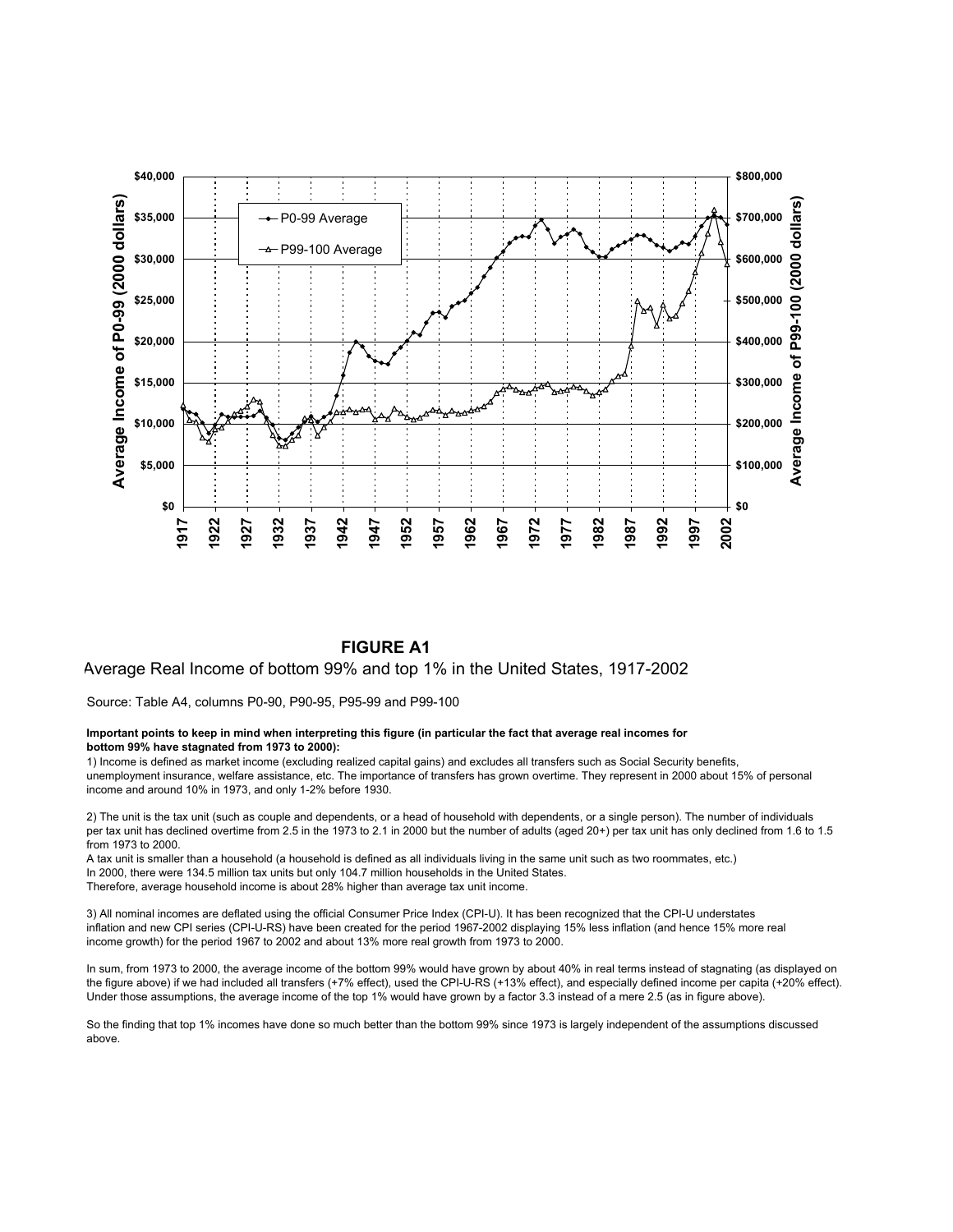

# **FIGURE A2** Top 1% Income Shares in the United States, the role of capital gains

Sources: Table A1, A2, and A3, column P99-100.

The series K gains fully included are based on income including capital gains (both in ranking and for estimating top shares) The series K gains in shares only are based on ranking by income excluding capital gains but include capital gains in shares The series K gains fully excluded are based on income excluding capital gains (both in ranking and for estimating top shares)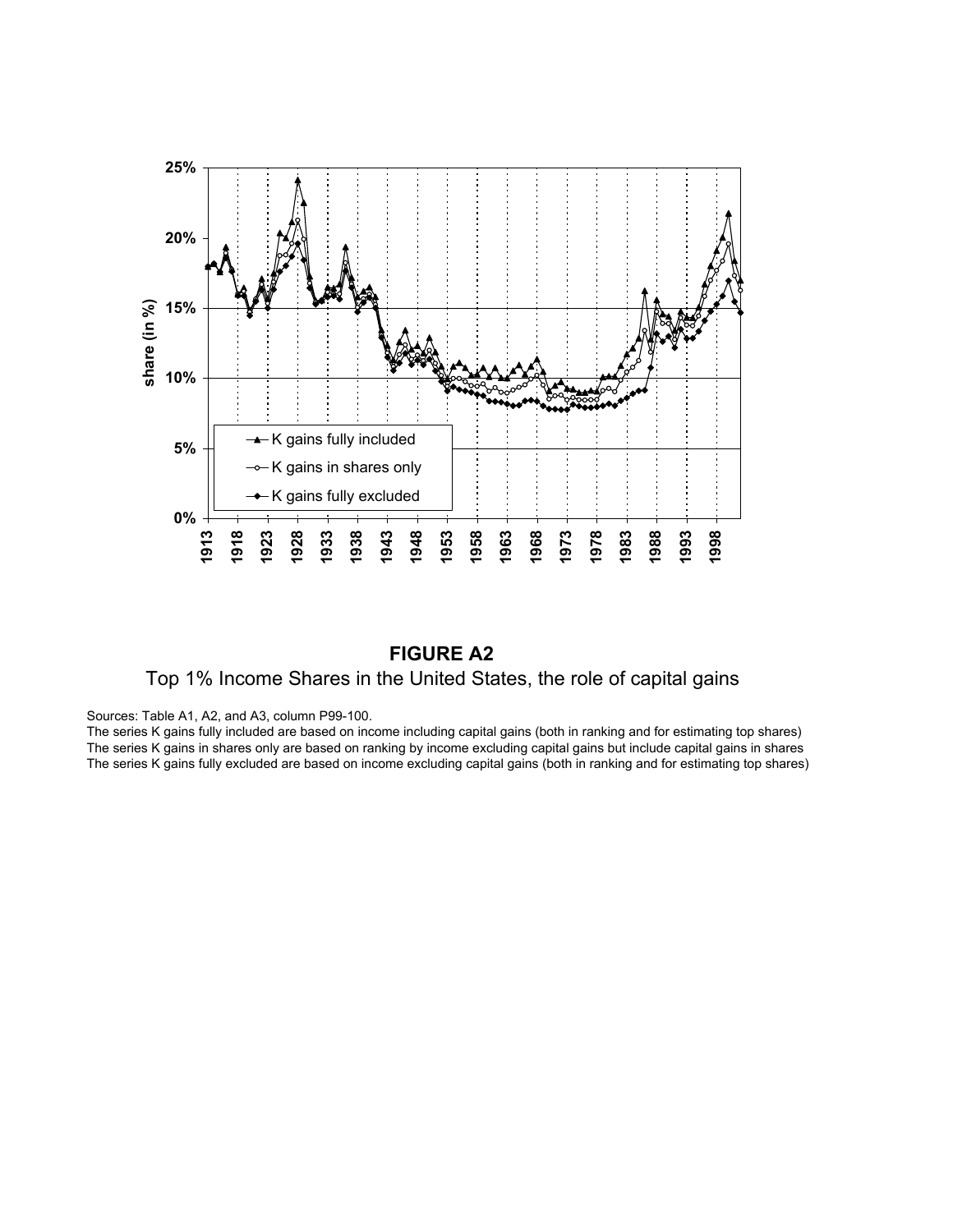| TABLE 1.                                                    |
|-------------------------------------------------------------|
| Thresholds and Average Incomes in Top Income Groups in 2000 |

| <b>Percentile</b><br>threshold<br>(1) | <b>Income</b><br>threshold<br>(2) | <b>Income Groups</b><br>(3) | Number of tax<br>units<br>(4) | Average<br>income in<br>each group<br>(5) |
|---------------------------------------|-----------------------------------|-----------------------------|-------------------------------|-------------------------------------------|
|                                       |                                   | <b>Full Population</b>      | 133,589,000                   | \$42,709                                  |
| Median                                | \$25,076                          | Bottom 90%                  | 120,230,100                   | \$26,616                                  |
| Top 10%                               | \$87,334                          | Top 10-5%                   | 6,679,450                     | \$100,480                                 |
| Top 5%                                | \$120,212                         | Top 5-1%                    | 5,343,560                     | \$162,366                                 |
| Top 1%                                | \$277,983                         | Top 1-0.5%                  | 667,945                       | \$327,970                                 |
| Top .5%                               | \$397,949                         | Top 0.5-0.1%                | 534,356                       | \$611,848                                 |
| Top .1%                               | \$1,134,849                       | Top 0.1-0.01%               | 120,230                       | \$2,047,801                               |
| Top .01%                              | \$5,349,795                       | Top 0.01%                   | 13,359                        | \$13,055,242                              |

Notes: Sources is Table A0 and Table A4, row 2000. Computations based on income tax return statistics.

Income defined as annual gross income reported on tax returns excluding capital gains and all government transfers (such as Social Security, Unemployment Benefits, Welfare Payments, etc.) and before individual income taxes and employees' payroll taxes. Amounts are expressed in current 2000 dollars.

Column (2) reports the income thresholds corresponding to each of the percentiles in column (1). For example, an annual income of at least \$87,334 is required to belong to the top 10% tax units, etc.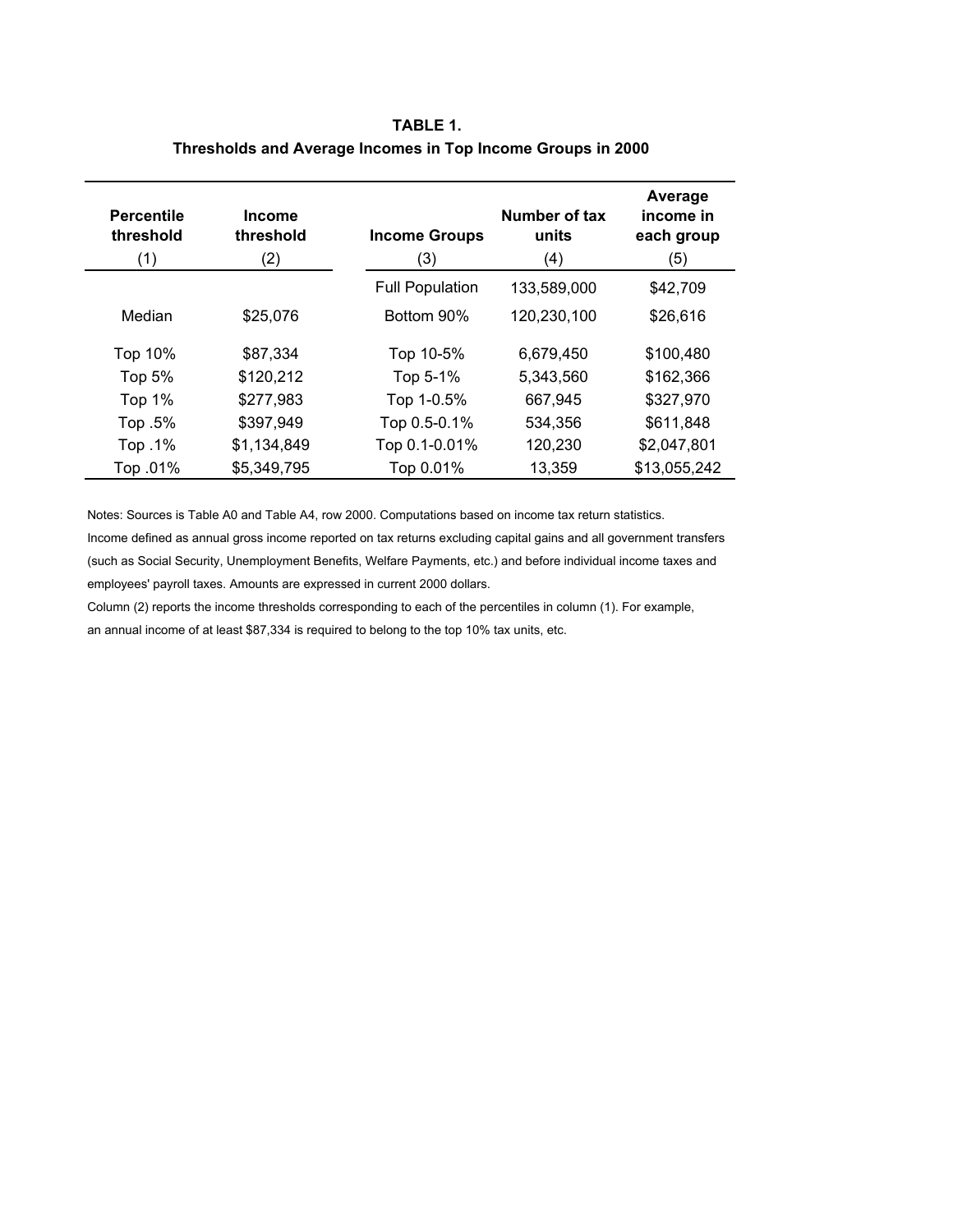| <b>Fractiles</b> | Number of tax<br>units | <b>Salaried</b><br><b>Professions</b> | Independent<br><b>Professions</b> | <b>Business</b><br><b>Owners</b> | <b>Capitalists</b><br>and Rentiers |
|------------------|------------------------|---------------------------------------|-----------------------------------|----------------------------------|------------------------------------|
| (1)              | (2)                    | (3)                                   | (4)                               | (5)                              | (6)                                |
| P99-99.5         | 198,950                | 30.5%                                 | 19.0%                             | 30.3%                            | 20.2%                              |
| P99.5-99.9       | 159,160                | 22.1%                                 | 14.0%                             | 35.8%                            | 27.9%                              |
| P99.9-99.99      | 35,811                 | 16.2%                                 | $8.0\%$                           | 39.7%                            | 45.2%                              |
| P99.99-99.999    | 3,581                  | 12.0%                                 | 5.1%                              | 42.6%                            | 65.4%                              |
| P99.999-100      | 398                    | $8.0\%$                               | 3.1%                              | 33.2%                            | 94.6%                              |

#### **Table 2: Shares of each occupation within the top 1% in 1916**

Notes: Computations based on interpolations from Statistics of Income, 1916, Table 6c, pp. 126-137.

Salaried Professions defined as accounting profession (accountants, statisticians, actuaries, etc.), engineers,

clergymen, public service: civil and military, teachers, corporation officials, and all other employees.

Independent professions defined as architects, artists, authors, clergymen, lawyers and judges, medical profession,

theatrical profession, all other professions, profession not stated, commercial travelers, and sportsmen.

Business owners defined as farmers, hotel proprietors and restaurateurs, insurance agents, labor skilled and unskilled, lumbermen, manufacturers, merchants and dealers, mine owners and operators, saloon keepers, theatrical business owners, all other business, and business not stated.

Capitalists and Rentiers defined as bankers, real-estate brokers, stock and bond brokers, insurance brokers, all other brokers, and capitalists: investors and speculators.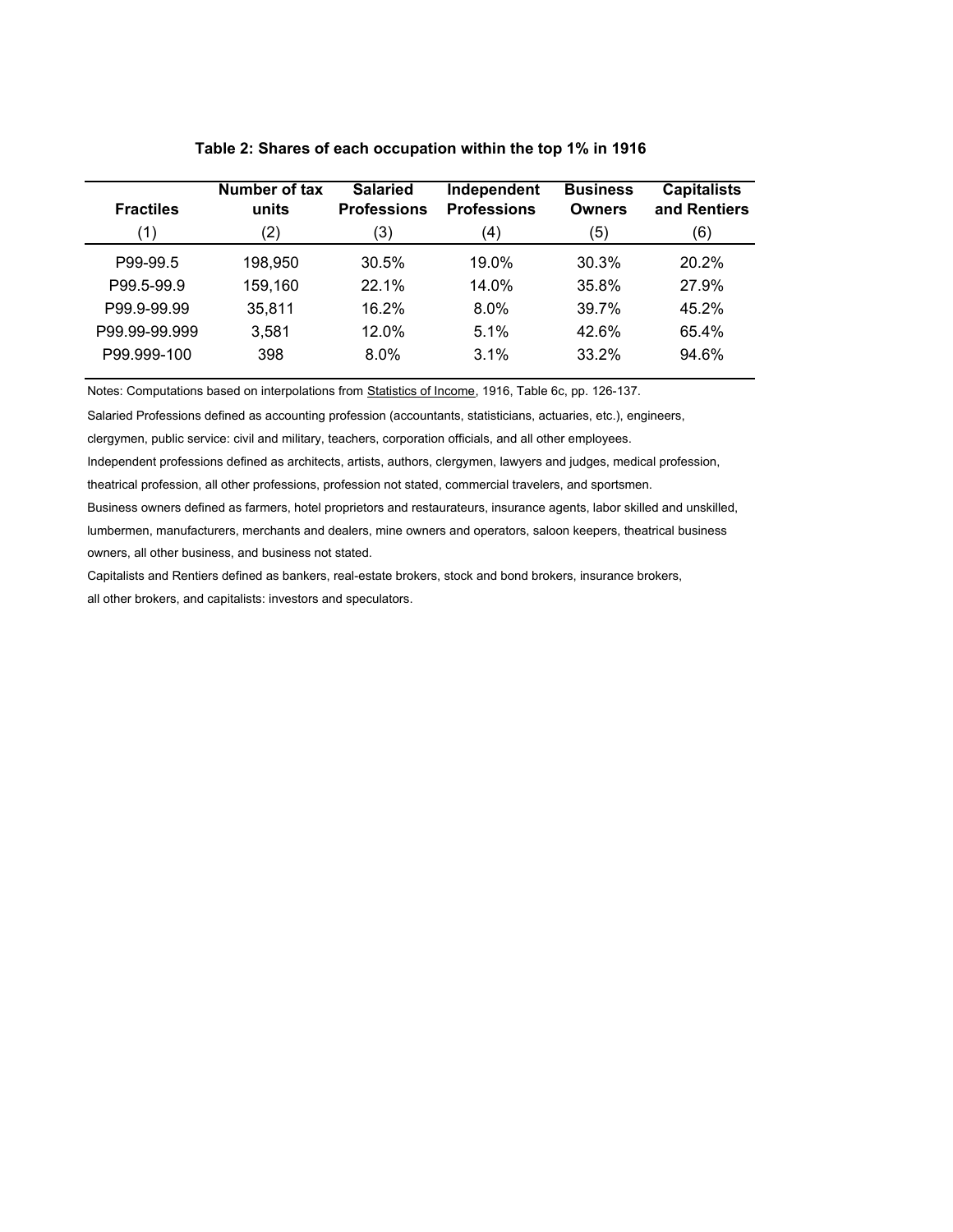|      |        | Tax units                   |         | Income (excluding capital gains) |                     | Income (including capital gains) |                     | Inflation        |
|------|--------|-----------------------------|---------|----------------------------------|---------------------|----------------------------------|---------------------|------------------|
|      | (1)    | (2)                         | (3)     | (4)                              | (5)                 | (6)                              | (7)                 | $\overline{(8)}$ |
| Year |        | N. tax units N. tax returns | (2)/(1) | Total income Average income      |                     | Total income Average income      |                     | CPI              |
|      |        | (thousands) (thousands)     | (%)     | (millions 2000 \$                | $(2000 \text{ } $)$ | (millions 2000 \$                | $(2000 \text{ } $)$ | (p(2000)/p(n))   |
| 1913 | 37,701 | 358                         | 0.9     | 480.989                          | 12,758              | 480,989                          | 12,758              | 17.4076          |
| 1914 | 38,513 | 358                         | 0.9     | 480,268                          | 12,470              | 480,268                          | 12,470              | 17.1843          |
| 1915 | 39,154 | 337                         | 0.9     | 492,960                          | 12,590              | 492,960                          | 12,590              | 17.0141          |
| 1916 | 39,790 | 437                         | 1.1     | 544,831                          | 13,693              | 552,681                          | 13,890              | 15.8124          |
| 1917 | 40,387 | 3,473                       | 8.6     | 563,361                          | 13,949              | 567,799                          | 14,059              | 13.4688          |
| 1918 | 40,451 | 4,425                       | 10.9    | 534,260                          | 13,208              | 537,810                          | 13,295              | 11.4726          |
| 1919 | 41,052 | 5,333                       | 13.0    | 530,830                          | 12,931              | 540,483                          | 13,166              | 9.9848           |
| 1920 | 41,909 | 7,260                       | 17.3    | 483,394                          | 11,534              | 492,223                          | 11,745              | 8.6225           |
| 1921 | 42,835 | 6,662                       | 15.6    | 436,067                          | 10,180              | 440,010                          | 10,272              | 9.6556           |
| 1922 | 43,543 | 6,787                       | 15.6    | 500,266                          | 11,489              | 510,033                          | 11,713              | 10.3048          |
| 1923 | 44,409 | 7,698                       | 17.3    | 567,487                          | 12,779              | 578,910                          | 13,036              | 10.1226          |
| 1924 | 45,384 | 7,370                       | 16.2    | 572,981                          | 12,625              | 588,406                          | 12,965              | 10.1024          |
| 1925 | 46,190 | 4,171                       | 9.0     | 589,131                          | 12,754              | 620,340                          | 13,430              | 9.8560           |
| 1926 | 46,940 | 4,138                       | 8.8     | 604,950                          | 12,888              | 630,438                          | 13,431              | 9.7584           |
| 1927 | 47,723 | 4,102                       | 8.6     | 619,649                          | 12,984              | 651,177                          | 13,645              | 9.9474           |
| 1928 | 48,445 | 4,071                       | 8.4     | 641,912                          | 13,250              | 693,544                          | 14,316              | 10.0785          |
| 1929 | 49,085 | 4,044                       | 8.2     | 678,079                          | 13,814              | 725,328                          | 14,777              | 10.0785          |
| 1930 | 49,750 | 3,708                       | 7.5     | 622,694                          | 12,516              | 637,336                          | 12,811              | 10.3369          |
| 1931 | 50,462 | 3,226                       | $6.4\,$ | 573,062                          | 11,356              | 578,706                          | 11,468              | 11.3343          |
| 1932 | 51,117 | 3,877                       | 7.6     | 488,247                          | 9,551               | 489,812                          | 9,582               | 12.6358          |
| 1933 | 51,757 | 3,724                       | $7.2\,$ | 481,465                          | 9,302               | 488,770                          | 9,444               | 13.3148          |
| 1934 | 52,430 | 4,094                       | 7.8     | 535,684                          | 10,217              | 540,669                          | 10,312              | 12.8770          |
| 1935 | 53,147 | 4,575                       | 8.6     | 587,946                          | 11,063              | 598,817                          | 11,267              | 12.5630          |
| 1936 | 53,844 | 5,413                       | 10.1    | 653,771                          | 12,142              | 675,305                          | 12,542              | 12.4386          |
| 1937 | 54,539 | 6,350                       | 11.6    | 694,447                          | 12,733              | 702,059                          | 12,873              | 12.0063          |
| 1938 | 55,342 | 6,204                       | 11.2    | 648,171                          | 11,712              | 658,203                          | 11,893              | 12.2389          |
| 1939 | 56,181 | 7,633                       | 13.6    | 701,067                          | 12,479              | 709,924                          | 12,636              | 12.4127          |
| 1940 | 57,115 | 14,665                      | 25.7    | 746,234                          | 13,065              | 754,617                          | 13,212              | 12.2898          |
| 1941 | 57,392 | 25,855                      | 45.0    | 876,435                          | 15,271              | 886,481                          | 15,446              | 11.7045          |
| 1942 | 57,736 | 36,538                      | 63.3    | 1,024,331                        | 17,742              | 1,031,289                        | 17,862              | 10.5732          |
| 1943 | 58,250 | 43,602                      | 74.9    | 1,195,041                        | 20,516              | 1,210,493                        | 20,781              | 9.9653           |
| 1944 | 58,656 | 46,920                      | 80.0    | 1,274,511                        | 21,728              | 1,289,904                        | 21,991              | 9.7987           |
| 1945 | 58,997 | 49,933                      | 84.6    | 1,252,872                        | 21,236              | 1,285,938                        | 21,797              | 9.5784           |
| 1946 | 59,297 | 52,817                      | 89.1    | 1,191,811                        | 20,099              | 1,233,454                        | 20,801              | 8.8280           |
| 1947 | 60,118 | 55,099                      | 91.7    | 1,159,544                        | 19,288              | 1,183,856                        | 19,692              | 7.7168           |
| 1948 | 60,825 | 52,072                      | 85.6    | 1,193,880                        | 19,628              | 1,218,138                        | 20,027              | 7.1585           |
| 1949 | 61,537 | 51,814                      | 84.2    | 1,193,117                        | 19,389              | 1,210,661                        | 19,674              | 7.2308           |
| 1950 | 62,446 | 53,060                      | 85.0    | 1,306,832                        | 20,927              | 1,340,774                        | 21,471              | 7.1592           |
| 1951 | 63,060 | 55,447                      | 87.9    | 1,359,720                        | 21,562              | 1,389,819                        | 22,040              | 6.6350           |
| 1952 | 63,684 | 56,528                      | 88.8    | 1,416,803                        | 22,247              | 1,441,219                        | 22,631              | 6.4922           |
| 1953 | 64,273 | 57,838                      | 90.0    | 1,492,937                        | 23,228              | 1,512,810                        | 23,537              | 6.4407           |
| 1954 | 64,928 | 56,747                      | 87.4    | 1,489,846                        | 22,946              | 1,524,333                        | 23,477              | 6.4086           |
| 1955 | 65,589 | 58,250                      | 88.8    | 1,608,893                        | 24,530              | 1,661,662                        | 25,334              | 6.4344           |
| 1956 | 66,257 | 59,197                      | 89.3    | 1,709,657                        | 25,803              | 1,754,072                        | 26,474              | 6.3393           |
| 1957 | 66,947 | 59,825                      | 89.4    | 1,734,734                        | 25,912              | 1,767,978                        | 26,408              | 6.1190           |
| 1958 | 67,546 | 59,085                      | 87.5    | 1,697,095                        | 25,125              | 1,735,613                        | 25,695              | 5.9581           |
|      |        |                             |         |                                  |                     |                                  |                     |                  |

**Table A0: Reference totals for tax units and income**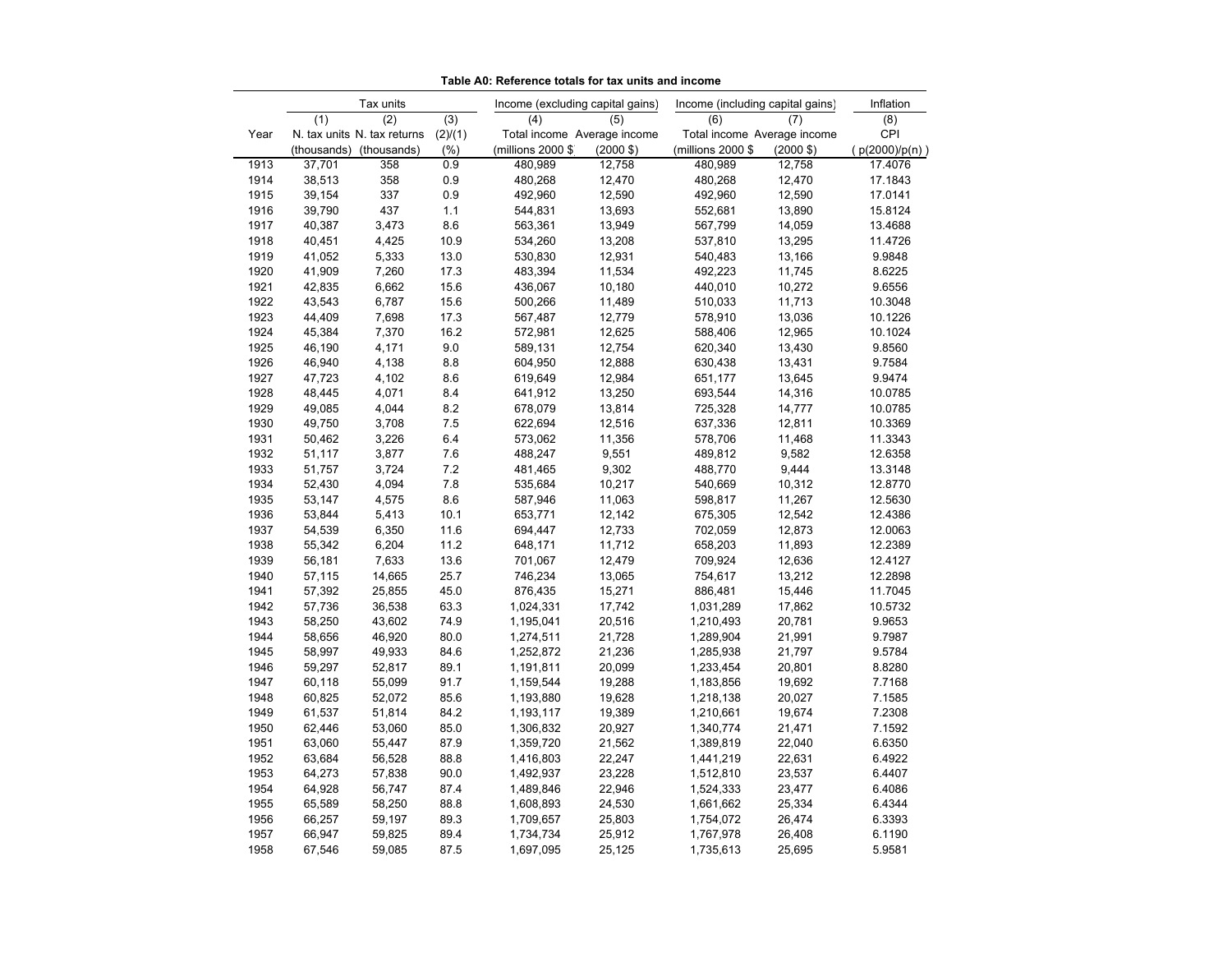| 1959 | 68,144  | 60,272  | 88.4 | 1,813,114 | 26,607 | 1,869,779 | 27,439 | 5.9108 |
|------|---------|---------|------|-----------|--------|-----------|--------|--------|
| 1960 | 68,681  | 61,028  | 88.9 | 1,850,218 | 26,939 | 1,899,235 | 27,653 | 5.8177 |
| 1961 | 69,997  | 61,499  | 87.9 | 1,907,985 | 27,258 | 1,978,050 | 28,259 | 5.7601 |
| 1962 | 71,254  | 62,712  | 88.0 | 2,008,327 | 28,185 | 2,057,867 | 28,881 | 5.6975 |
| 1963 | 72,464  | 63,943  | 88.2 | 2,095,244 | 28,914 | 2,151,068 | 29,684 | 5.6299 |
| 1964 | 73,660  | 65,376  | 88.8 | 2,231,772 | 30,298 | 2,309,119 | 31,348 | 5.5577 |
| 1965 | 74,772  | 67,596  | 90.4 | 2,356,222 | 31,512 | 2,455,786 | 32,844 | 5.4648 |
| 1966 | 75,831  | 70,160  | 92.5 | 2,494,332 | 32,893 | 2,573,963 | 33,943 | 5.3107 |
| 1967 | 76,856  | 71,652  | 93.2 | 2,594,491 | 33,758 | 2,707,954 | 35,234 | 5.1611 |
| 1968 | 77,826  | 73,729  | 94.7 | 2,713,379 | 34,865 | 2,856,816 | 36,708 | 4.9530 |
| 1969 | 78,793  | 75,834  | 96.2 | 2,789,058 | 35,397 | 2,897,340 | 36,772 | 4.6993 |
| 1970 | 79,924  | 74,280  | 92.9 | 2,840,171 | 35,536 | 2,899,562 | 36,279 | 4.4375 |
| 1971 | 81,849  | 74,576  | 91.1 | 2,900,416 | 35,436 | 2,985,166 | 36,471 | 4.2505 |
| 1972 | 83,670  | 77,573  | 92.7 | 3,088,464 | 36,913 | 3,199,969 | 38,245 | 4.1187 |
| 1973 | 85,442  | 80,693  | 94.4 | 3,220,561 | 37,693 | 3,314,972 | 38,798 | 3.8782 |
| 1974 | 87,228  | 83,340  | 95.5 | 3,190,566 | 36,577 | 3,253,479 | 37,299 | 3.4939 |
| 1975 | 89,127  | 82,229  | 92.3 | 3,089,082 | 34,659 | 3,146,463 | 35,303 | 3.2025 |
| 1976 | 91,048  | 84,670  | 93.0 | 3,230,625 | 35,482 | 3,301,955 | 36,266 | 3.0269 |
| 1977 | 93,076  | 86,635  | 93.1 | 3,335,715 | 35,839 | 3,417,941 | 36,722 | 2.8422 |
| 1978 | 95,213  | 89,771  | 94.3 | 3,476,330 | 36,511 | 3,557,401 | 37,363 | 2.6414 |
| 1979 | 97,457  | 92,694  | 95.1 | 3,502,365 | 35,938 | 3,627,532 | 37,222 | 2.3732 |
| 1980 | 99,625  | 93,902  | 94.3 | 3,412,997 | 34,258 | 3,523,760 | 35,370 | 2.0910 |
| 1981 | 101,432 | 95,396  | 94.0 | 3,403,601 | 33,555 | 3,512,884 | 34,633 | 1.8957 |
| 1982 | 103,250 | 95,337  | 92.3 | 3,415,200 | 33,077 | 3,537,300 | 34,259 | 1.7850 |
| 1983 | 105,067 | 96,321  | 91.7 | 3,476,227 | 33,086 | 3,639,566 | 34,640 | 1.7297 |
| 1984 | 106,871 | 99,439  | 93.0 | 3,658,188 | 34,230 | 3,837,614 | 35,909 | 1.6584 |
| 1985 | 108,736 | 101,660 | 93.5 | 3,783,643 | 34,797 | 4,004,230 | 36,825 | 1.6007 |
| 1986 | 110,684 | 103,045 | 93.1 | 3,901,038 | 35,245 | 4,338,762 | 39,200 | 1.5709 |
| 1987 | 112,640 | 106,996 | 95.0 | 4,084,958 | 36,266 | 4,260,482 | 37,824 | 1.5163 |
| 1988 | 114,656 | 109,708 | 95.7 | 4,343,915 | 37,887 | 4,545,693 | 39,646 | 1.4566 |
| 1989 | 116,759 | 112,136 | 96.0 | 4,392,120 | 37,617 | 4,566,537 | 39,111 | 1.3899 |
| 1990 | 119,055 | 113,717 | 95.5 | 4,423,995 | 37,159 | 4,553,221 | 38,245 | 1.3187 |
| 1991 | 120,453 | 114,730 | 95.2 | 4,343,984 | 36,064 | 4,457,705 | 37,008 | 1.2655 |
| 1992 | 121,944 | 113,605 | 93.2 | 4,424,533 | 36,283 | 4,543,623 | 37,260 | 1.2287 |
| 1993 | 123,378 | 114,602 | 92.9 | 4,383,859 | 35,532 | 4,522,431 | 36,655 | 1.1929 |
| 1994 | 124,716 | 115,943 | 93.0 | 4,493,765 | 36,032 | 4,630,358 | 37,127 | 1.1626 |
| 1995 | 126,023 | 118,218 | 93.8 | 4,655,920 | 36,945 | 4,819,132 | 38,240 | 1.1310 |
| 1996 | 127,798 | 120,351 | 94.2 | 4,731,676 | 37,025 | 4,965,304 | 38,853 | 1.0980 |
| 1997 | 129,532 | 122,422 | 94.5 | 4,976,817 | 38,421 | 5,298,287 | 40,903 | 1.0733 |
| 1998 | 131,720 | 124,771 | 94.7 | 5,274,544 | 40,044 | 5,674,755 | 43,082 | 1.0564 |
| 1999 | 133,233 | 127,075 | 95.4 | 5,531,113 | 41,514 | 6,007,899 | 45,093 | 1.0337 |
| 2000 | 134,473 | 129,374 | 96.2 | 5,712,243 | 42,479 | 6,261,394 | 46,562 | 1.0000 |
| 2001 | 137,088 | 130,255 | 95.0 | 5,684,503 | 41,466 | 5,951,533 | 43,414 | 0.9723 |
| 2002 | 139,703 | 130,201 | 93.2 | 5,594,026 | 40,042 | 5,767,003 | 41,280 | 0.9572 |

Notes: Population and tax units estimates based on census and current population surveys (Historical Statistics of the United States, and Statistical Abstract of the United States) Tax units estimated as sum of married men, divorced and widowed men and women, and singles men and women aged 20 and over.

Income defined as Adjusted Gross Income less realized capital gains, taxable SS and UI benefits and adding back all adjustments to gross income. Income of non-filers is

imputed as 20% of average income. Income including capital gains is as above plus total net capital gains.

Consumer Price Index (CPI-U) is the official CPI index from Economic Report of the President.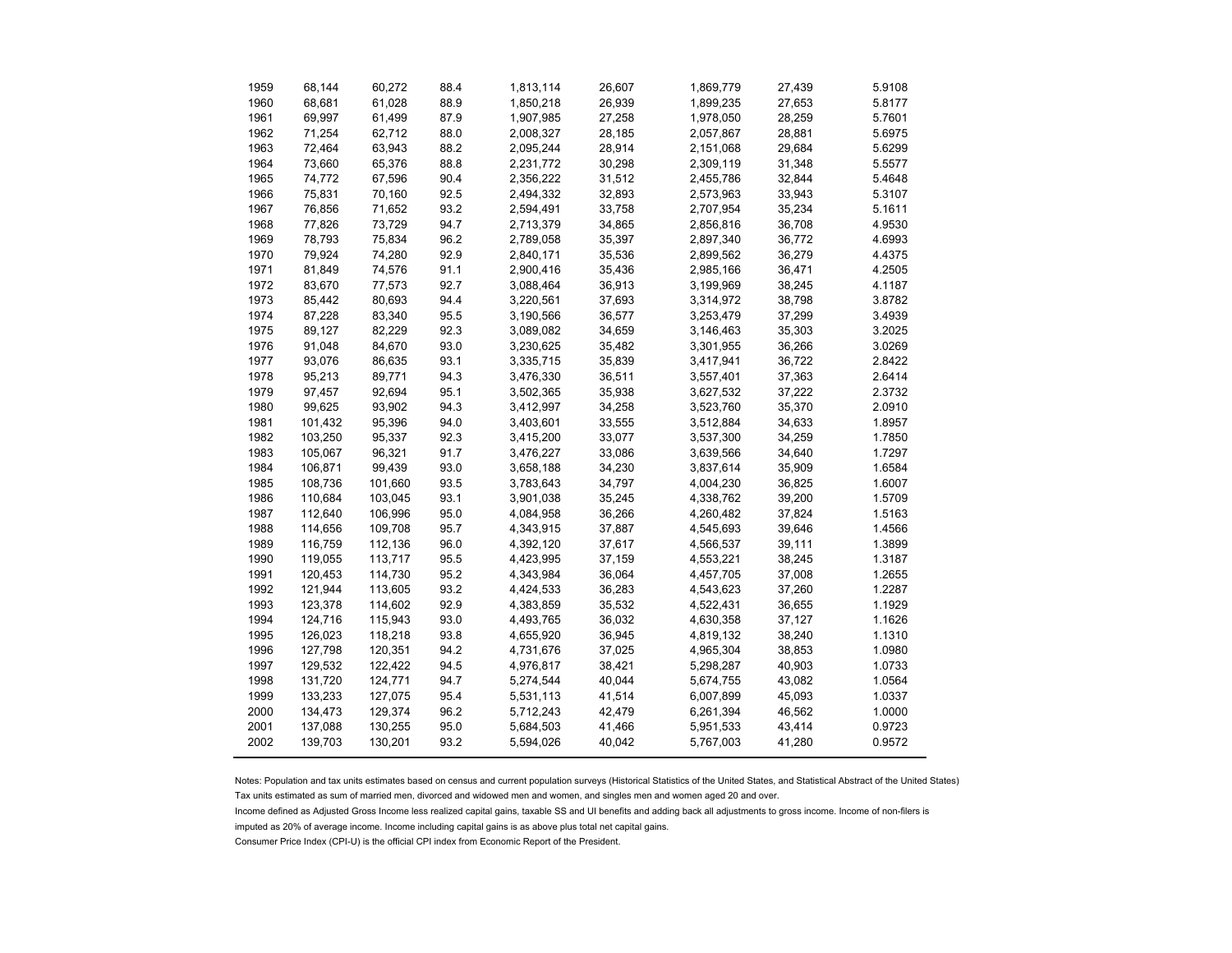|      |       |       |       |       |      | P90-100 P95-100 P99-100 P99.5-100P99.9-100P99.99-100 | P90-95 |       |      |      | P95-99 P99-99.5 P99.5-99.9 99.9-99.99 |
|------|-------|-------|-------|-------|------|------------------------------------------------------|--------|-------|------|------|---------------------------------------|
|      | (1)   | (2)   | (3)   | (4)   | (5)  | (6)                                                  | (7)    | (8)   | (9)  | (10) | (11)                                  |
| 1913 |       |       | 17.96 | 14.73 | 8.62 | 2.76                                                 |        |       | 3.23 | 6.11 | 5.86                                  |
| 1914 |       |       | 18.16 | 15.08 | 8.60 | 2.73                                                 |        |       | 3.08 | 6.48 | 5.87                                  |
| 1915 |       |       | 17.58 | 14.58 | 9.22 | 4.36                                                 |        |       | 3.00 | 5.36 | 4.86                                  |
| 1916 |       |       | 18.57 | 15.60 | 9.87 | 4.40                                                 |        |       | 2.97 | 5.74 | 5.46                                  |
| 1917 | 40.29 | 30.33 | 17.60 | 14.23 | 8.36 | 3.33                                                 | 9.95   | 12.74 | 3.37 | 5.88 | 5.03                                  |
| 1918 | 39.90 | 29.30 | 15.88 | 12.39 | 6.74 | 2.45                                                 | 10.61  | 13.41 | 3.50 | 5.64 | 4.29                                  |
| 1919 | 39.48 | 29.31 | 15.87 | 12.23 | 6.45 | 2.22                                                 | 10.17  | 13.44 | 3.63 | 5.78 | 4.23                                  |
| 1920 | 38.10 | 27.47 | 14.46 | 10.95 | 5.37 | 1.67                                                 | 10.63  | 13.01 | 3.51 | 5.58 | 3.70                                  |
| 1921 | 42.86 | 30.46 | 15.47 | 11.60 | 5.60 | 1.69                                                 | 12.40  | 14.98 | 3.87 | 6.00 | 3.91                                  |
| 1922 | 42.95 | 31.05 | 16.29 | 12.38 | 6.17 | 2.01                                                 | 11.90  | 14.76 | 3.92 | 6.21 | 4.16                                  |
| 1923 | 40.59 | 28.95 | 14.99 | 11.32 | 5.50 | 1.75                                                 | 11.64  | 13.96 | 3.67 | 5.82 | 3.75                                  |
| 1924 | 43.26 | 30.93 | 16.32 | 12.42 | 6.14 | 2.01                                                 | 12.34  | 14.61 | 3.90 | 6.28 | 4.13                                  |
| 1925 | 44.17 | 32.47 | 17.60 | 13.41 | 6.75 | 2.35                                                 | 11.70  | 14.86 | 4.19 | 6.66 | 4.41                                  |
| 1926 | 44.07 | 32.75 | 18.01 | 13.75 | 7.07 | 2.54                                                 | 11.32  | 14.74 | 4.26 | 6.68 | 4.53                                  |
| 1927 | 44.67 | 33.43 | 18.68 | 14.33 | 7.47 | 2.76                                                 | 11.23  | 14.75 | 4.35 | 6.86 | 4.71                                  |
| 1928 | 46.09 | 34.77 | 19.60 | 15.17 | 8.19 | 3.23                                                 | 11.32  | 15.17 | 4.42 | 6.98 | 4.97                                  |
| 1929 | 43.76 | 33.05 | 18.42 | 14.21 | 7.62 | 3.01                                                 | 10.71  | 14.63 | 4.20 | 6.59 | 4.62                                  |
| 1930 | 43.07 | 31.18 | 16.42 | 12.42 | 6.40 | 2.39                                                 | 11.89  | 14.76 | 4.01 | 6.02 | 4.01                                  |
| 1931 | 44.40 | 31.01 | 15.27 | 11.32 | 5.68 | 2.07                                                 | 13.39  | 15.74 | 3.95 | 5.65 | 3.60                                  |
| 1932 | 46.30 | 32.59 | 15.48 | 11.55 | 5.90 | 1.93                                                 | 13.71  | 17.11 | 3.93 | 5.65 | 3.97                                  |
| 1933 | 45.03 | 32.49 | 15.77 | 11.78 | 6.05 | 2.04                                                 | 12.54  | 16.72 | 3.99 | 5.72 | 4.01                                  |
| 1934 | 45.16 | 32.99 | 15.87 | 11.80 | 5.82 | 1.92                                                 | 12.16  | 17.13 | 4.07 | 5.97 | 3.90                                  |
| 1935 | 43.39 | 30.99 | 15.63 | 11.67 | 5.80 | 1.95                                                 | 12.40  | 15.36 | 3.96 | 5.87 | 3.85                                  |
| 1936 | 44.77 | 32.65 | 17.64 | 13.37 | 6.69 | 2.23                                                 | 12.12  | 15.02 | 4.27 | 6.68 | 4.45                                  |
| 1937 | 43.35 | 31.38 | 16.45 | 12.42 | 6.16 | 2.02                                                 | 11.97  | 14.93 | 4.04 | 6.25 | 4.15                                  |
| 1938 | 43.00 | 30.18 | 14.73 | 10.82 | 5.16 | 1.67                                                 | 12.82  | 15.45 | 3.91 | 5.66 | 3.49                                  |
| 1939 | 44.57 | 31.29 | 15.39 | 11.37 | 5.45 | 1.74                                                 | 13.28  | 15.89 | 4.03 | 5.91 | 3.71                                  |
| 1940 | 44.43 | 31.29 | 15.73 | 11.66 | 5.57 | 1.77                                                 | 13.14  | 15.55 | 4.07 | 6.09 | 3.80                                  |
| 1941 | 41.02 | 29.02 | 15.01 | 11.15 | 5.29 | 1.63                                                 | 12.00  | 14.01 | 3.86 | 5.86 | 3.66                                  |
| 1942 | 35.49 | 25.11 | 12.91 | 9.60  | 4.48 | 1.32                                                 | 10.39  | 12.20 | 3.31 | 5.12 | 3.16                                  |
| 1943 | 32.67 | 23.02 | 11.48 | 8.43  | 3.78 | 0.97                                                 | 9.65   | 11.54 | 3.06 | 4.65 | 2.81                                  |
| 1944 | 31.55 | 21.76 | 10.54 | 7.60  | 3.33 | 0.92                                                 | 9.79   | 11.22 | 2.94 | 4.28 | 2.40                                  |
| 1945 | 32.64 | 22.90 | 11.07 | 7.87  | 3.32 | 0.84                                                 | 9.74   | 11.83 | 3.20 | 4.55 | 2.47                                  |
| 1946 | 34.62 | 24.66 | 11.76 | 8.28  | 3.43 | 0.92                                                 | 9.96   | 12.90 | 3.48 | 4.85 | 2.52                                  |
| 1947 | 33.02 | 23.30 | 10.95 | 7.71  | 3.24 | 0.90                                                 | 9.72   | 12.35 | 3.25 | 4.47 | 2.33                                  |
| 1948 | 33.72 | 23.70 | 11.27 | 8.03  | 3.44 | 0.95                                                 | 10.02  | 12.43 | 3.24 | 4.59 | 2.48                                  |
| 1949 | 33.76 | 23.46 | 10.95 | 7.77  | 3.34 | 0.95                                                 | 10.30  | 12.52 | 3.18 | 4.43 | 2.38                                  |
| 1950 | 33.87 | 23.87 | 11.36 | 8.14  | 3.53 | 0.83                                                 | 10.00  | 12.51 | 3.22 | 4.60 | 2.70                                  |
| 1951 | 32.82 | 22.67 | 10.52 | 7.41  | 3.12 | 0.87                                                 | 10.15  | 12.15 | 3.11 | 4.29 | 2.25                                  |
| 1952 | 32.07 | 21.85 | 9.76  | 6.81  | 2.76 | 0.75                                                 | 10.23  | 12.09 | 2.95 | 4.05 | 2.01                                  |
| 1953 | 31.38 | 21.01 | 9.08  | 6.26  | 2.51 | 0.67                                                 | 10.37  | 11.93 | 2.82 | 3.76 | 1.83                                  |
| 1954 | 32.12 | 21.56 | 9.39  | 6.47  | 2.57 | 0.71                                                 | 10.56  | 12.17 | 2.92 | 3.90 | 1.86                                  |
| 1955 | 31.77 | 21.38 | 9.18  | 6.28  | 2.49 | 0.72                                                 | 10.39  | 12.20 | 2.90 | 3.80 | 1.77                                  |
| 1956 | 31.81 | 21.35 | 9.09  | 6.14  | 2.38 | 0.68                                                 | 10.46  | 12.26 | 2.94 | 3.76 | 1.70                                  |
| 1957 | 31.69 | 21.17 | 8.98  | 6.08  | 2.36 | 0.66                                                 | 10.52  | 12.19 | 2.90 | 3.72 | 1.70                                  |
| 1958 | 32.11 | 21.26 | 8.83  | 5.94  | 2.29 | 0.64                                                 | 10.85  | 12.43 | 2.89 | 3.65 | 1.65                                  |

**Table A1: Top fractiles income shares (excluding capital gains) in the U.S., 1913-2002 (fractiles are defined by total income (excluding capital gains))**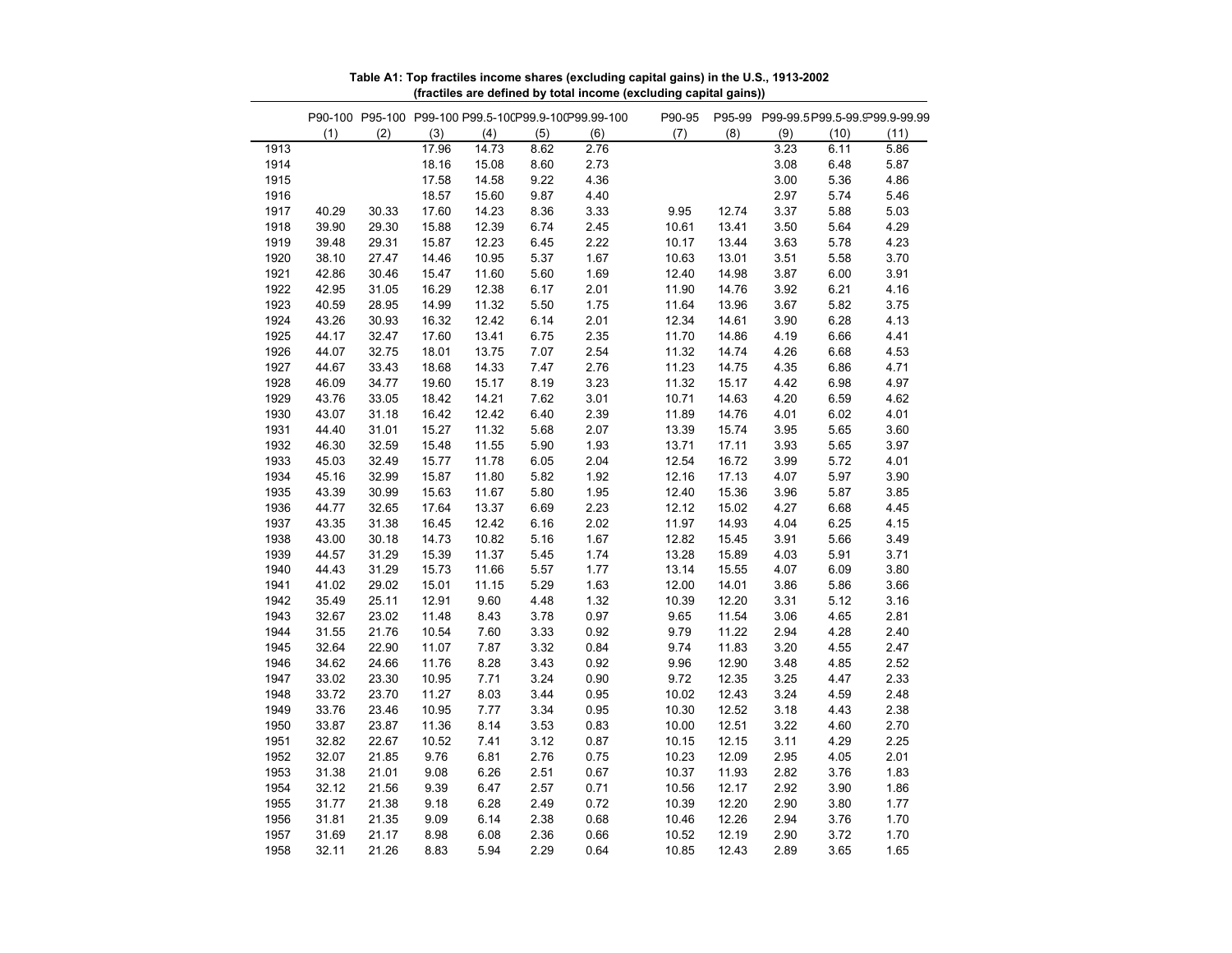| 1959 | 32.03 | 21.02 | 8.75  | 5.90  | 2.19 | 0.62 | 11.01 | 12.28 | 2.85 | 3.71 | 1.58 |
|------|-------|-------|-------|-------|------|------|-------|-------|------|------|------|
| 1960 | 31.66 | 20.51 | 8.36  | 5.52  | 2.10 | 0.60 | 11.15 | 12.15 | 2.84 | 3.42 | 1.50 |
| 1961 | 31.90 | 20.91 | 8.34  | 5.41  | 2.05 | 0.59 | 10.99 | 12.57 | 2.93 | 3.36 | 1.47 |
| 1962 | 32.04 | 20.94 | 8.27  | 5.40  | 1.98 | 0.56 | 11.10 | 12.67 | 2.87 | 3.42 | 1.42 |
| 1963 | 32.01 | 20.90 | 8.16  | 5.33  | 1.96 | 0.57 | 11.11 | 12.73 | 2.83 | 3.37 | 1.40 |
| 1964 | 31.64 | 20.62 | 8.02  | 5.33  | 1.97 | 0.53 | 11.02 | 12.60 | 2.69 | 3.36 | 1.44 |
| 1965 | 31.52 | 20.70 | 8.07  | 5.42  | 2.04 | 0.54 | 10.82 | 12.63 | 2.64 | 3.38 | 1.50 |
| 1966 | 31.98 | 20.99 | 8.37  | 5.59  | 2.15 | 0.60 | 10.99 | 12.62 | 2.78 | 3.43 | 1.55 |
| 1967 | 32.05 | 21.07 | 8.43  | 5.63  | 2.16 | 0.60 | 10.97 | 12.65 | 2.80 | 3.47 | 1.56 |
| 1968 | 31.98 | 20.98 | 8.35  | 5.58  | 2.15 | 0.58 | 11.01 | 12.62 | 2.77 | 3.43 | 1.56 |
| 1969 | 31.82 | 20.68 | 8.02  | 5.30  | 2.00 | 0.55 | 11.14 | 12.66 | 2.71 | 3.30 | 1.45 |
| 1970 | 31.51 | 20.39 | 7.80  | 5.16  | 1.94 | 0.53 | 11.13 | 12.58 | 2.65 | 3.22 | 1.41 |
| 1971 | 31.75 | 20.50 | 7.79  | 5.12  | 1.91 | 0.52 | 11.26 | 12.71 | 2.66 | 3.21 | 1.40 |
| 1972 | 31.62 | 20.37 | 7.75  | 5.10  | 1.92 | 0.52 | 11.25 | 12.62 | 2.66 | 3.18 | 1.40 |
| 1973 | 31.85 | 20.57 | 7.74  | 5.07  | 1.89 | 0.50 | 11.28 | 12.83 | 2.67 | 3.18 | 1.39 |
| 1974 | 32.36 | 21.04 | 8.12  | 5.41  | 2.11 | 0.56 | 11.32 | 12.91 | 2.71 | 3.30 | 1.54 |
| 1975 | 32.62 | 21.03 | 8.01  | 5.31  | 2.04 | 0.56 | 11.60 | 13.02 | 2.70 | 3.27 | 1.48 |
| 1976 | 32.42 | 20.85 | 7.89  | 5.23  | 2.02 | 0.56 | 11.57 | 12.96 | 2.66 | 3.21 | 1.46 |
| 1977 | 32.43 | 20.83 | 7.90  | 5.25  | 2.04 | 0.57 | 11.60 | 12.93 | 2.65 | 3.21 | 1.48 |
| 1978 | 32.44 | 20.86 | 7.95  | 5.30  | 2.08 | 0.58 | 11.58 | 12.91 | 2.65 | 3.22 | 1.50 |
| 1979 | 32.35 | 20.83 | 8.03  | 5.38  | 2.16 | 0.62 | 11.52 | 12.80 | 2.65 | 3.23 | 1.54 |
| 1980 | 32.87 | 21.17 | 8.18  | 5.51  | 2.23 | 0.65 | 11.70 | 12.99 | 2.67 | 3.28 | 1.58 |
| 1981 | 32.72 | 20.97 | 8.03  | 5.42  | 2.23 | 0.66 | 11.75 | 12.94 | 2.60 | 3.20 | 1.57 |
| 1982 | 33.22 | 21.40 | 8.39  | 5.73  | 2.45 | 0.77 | 11.82 | 13.01 | 2.66 | 3.28 | 1.68 |
| 1983 | 33.69 | 21.79 | 8.59  | 5.94  | 2.61 | 0.87 | 11.91 | 13.19 | 2.66 | 3.33 | 1.74 |
| 1984 | 33.95 | 22.10 | 8.89  | 6.22  | 2.83 | 0.98 | 11.85 | 13.21 | 2.67 | 3.39 | 1.85 |
| 1985 | 34.25 | 22.38 | 9.09  | 6.39  | 2.91 | 0.97 | 11.87 | 13.28 | 2.70 | 3.48 | 1.94 |
| 1986 | 34.57 | 22.59 | 9.13  | 6.38  | 2.87 | 1.00 | 11.98 | 13.46 | 2.75 | 3.51 | 1.87 |
| 1987 | 36.48 | 24.49 | 10.75 | 7.76  | 3.73 | 1.30 | 11.99 | 13.74 | 2.98 | 4.04 | 2.43 |
| 1988 | 38.63 | 26.95 | 13.17 | 9.96  | 5.21 | 1.99 | 11.68 | 13.78 | 3.20 | 4.75 | 3.22 |
| 1989 | 38.47 | 26.66 | 12.61 | 9.37  | 4.74 | 1.74 | 11.81 | 14.05 | 3.24 | 4.63 | 3.00 |
| 1990 | 38.84 | 27.05 | 12.98 | 9.71  | 4.90 | 1.83 | 11.78 | 14.07 | 3.27 | 4.82 | 3.07 |
| 1991 | 38.38 | 26.43 | 12.17 | 8.90  | 4.36 | 1.61 | 11.95 | 14.26 | 3.27 | 4.54 | 2.75 |
| 1992 | 39.82 | 27.88 | 13.48 | 10.11 | 5.21 | 2.02 | 11.94 | 14.40 | 3.37 | 4.90 | 3.20 |
| 1993 | 39.48 | 27.41 | 12.82 | 9.45  | 4.72 | 1.74 | 12.07 | 14.59 | 3.37 | 4.74 | 2.98 |
| 1994 | 39.60 | 27.50 | 12.85 | 9.45  | 4.70 | 1.73 | 12.09 | 14.65 | 3.40 | 4.74 | 2.97 |
| 1995 | 40.19 | 28.11 | 13.33 | 9.87  | 4.94 | 1.80 | 12.08 | 14.77 | 3.47 | 4.93 | 3.14 |
| 1996 | 41.14 | 29.15 | 14.10 | 10.48 | 5.32 | 1.97 | 11.99 | 15.05 | 3.62 | 5.16 | 3.35 |
| 1997 | 41.70 | 29.83 | 14.77 | 11.12 | 5.80 | 2.19 | 11.87 | 15.07 | 3.65 | 5.31 | 3.61 |
| 1998 | 42.06 | 30.31 | 15.28 | 11.60 | 6.19 | 2.40 | 11.75 | 15.04 | 3.68 | 5.41 | 3.79 |
| 1999 | 42.59 | 30.91 | 15.85 | 12.14 | 6.63 | 2.63 | 11.68 | 15.06 | 3.71 | 5.51 | 4.00 |
| 2000 | 43.91 | 32.15 | 16.94 | 13.10 | 7.37 | 3.06 | 11.76 | 15.21 | 3.84 | 5.73 | 4.31 |
| 2001 | 42.58 | 30.61 | 15.46 | 11.76 | 6.31 | 2.47 | 11.98 | 15.15 | 3.70 | 5.45 | 3.84 |
| 2002 | 41.87 | 29.75 | 14.67 | 11.07 | 5.81 | 2.25 | 12.12 | 15.09 | 3.60 | 5.26 | 3.56 |
|      |       |       |       |       |      |      |       |       |      |      |      |

Notes: Computations by authors on tax return statistics. Taxpayers are ranked by gross income (excluding capital gains and government transfers). Income is defined as market income but excludes capital gains.

The Table reports the percentage of total income accruing to each of the top groups. P90-100 denotes to top decile,

P90-95 denotes the bottom half of the top decile, etc.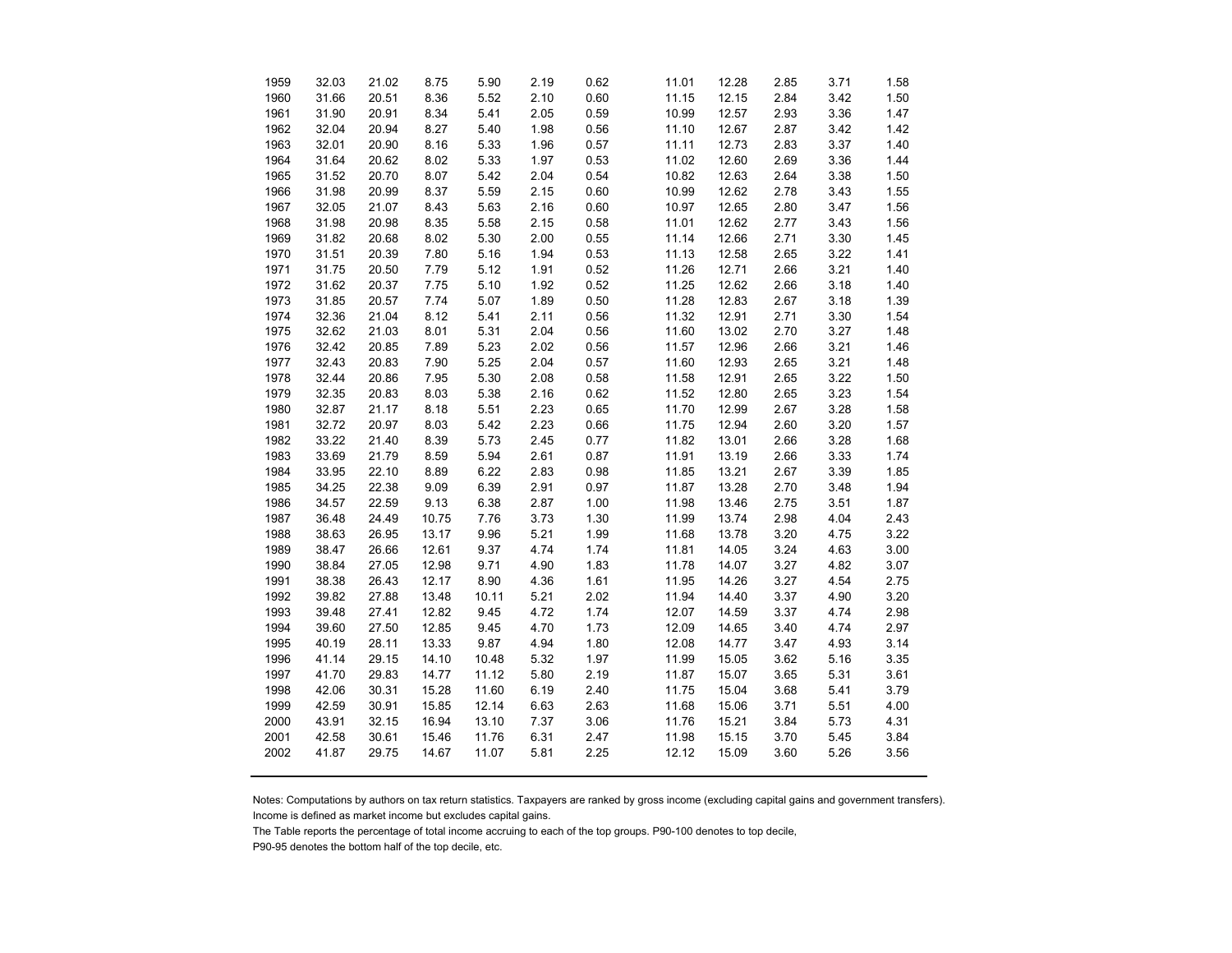|              |                |                |                |                |              | (macinoo di'o domnod by total moonio (oxoldanig capital g |                |                |              |              |                                |
|--------------|----------------|----------------|----------------|----------------|--------------|-----------------------------------------------------------|----------------|----------------|--------------|--------------|--------------------------------|
|              |                |                |                |                |              | P90-100 P95-100 P99-100 P99.5-100 P99.9-100 P99.99-100    | P90-95         | P95-99         |              |              | P99-99.5 P99.5-99.9P99.9-99.99 |
|              | (1)            | (2)            | (3)            | (4)            | (5)          | (6)                                                       | (7)            | (8)            | (9)          | (10)         | (11)                           |
| 1913         |                |                | 17.96          | 14.73          | 8.62         | 2.76                                                      |                |                | 3.23         | 6.11         | 5.86                           |
| 1914         |                |                | 18.16          | 15.08          | 8.60         | 2.73                                                      |                |                | 3.08         | 6.48         | 5.87                           |
| 1915         |                |                | 17.58          | 14.58          | 9.22         | 4.36                                                      |                |                | 3.00         | 5.36         | 4.86                           |
| 1916         |                |                | 18.92          | 15.96          | 10.14        | 4.52                                                      |                |                | 2.96         | 5.82         | 5.62                           |
| 1917         | 40.47          | 30.59          | 17.73          | 14.33          | 8.40         | 3.33                                                      | 9.87           | 12.86          | 3.40         | 5.94         | 5.06                           |
| 1918         | 40.11          | 29.50          | 16.00          | 12.46          | 6.75         | 2.44                                                      | 10.61          | 13.50          | 3.54         | 5.71         | 4.31                           |
| 1919         | 40.00          | 29.85          | 16.19          | 12.44          | 6.52         | 2.23                                                      | 10.15          | 13.67          | 3.74         | 5.92         | 4.30                           |
| 1920         | 38.76          | 28.08          | 14.71          | 11.06          | 5.36         | 1.65                                                      | 10.68          | 13.37          | 3.64         | 5.71         | 3.70                           |
| 1921         | 43.13          | 30.75          | 15.63          | 11.69          | 5.62         | 1.68                                                      | 12.38          | 15.12          | 3.94         | 6.08         | 3.94                           |
| 1922         | 43.30          | 31.51          | 16.68          | 12.70          | 6.36         | 2.09                                                      | 11.79          | 14.83          | 3.99         | 6.34         | 4.27                           |
| 1923         | 41.07          | 29.39          | 15.32          | 11.59          | 5.67         | 1.83                                                      | 11.68          | 14.07          | 3.72         | 5.93         | 3.84                           |
| 1924         | 43.78          | 31.48          | 16.85          | 12.86          | 6.40         | 2.10                                                      | 12.30          | 14.63          | 3.99         | 6.46         | 4.29                           |
| 1925         | 44.80          | 33.42          | 18.72          | 14.41          | 7.41         | 2.65                                                      | 11.38          | 14.70          | 4.31         | 7.00         | 4.77                           |
| 1926         | 44.55          | 33.43          | 18.78          | 14.46          | 7.58         | 2.80                                                      | 11.12          | 14.65          | 4.32         | 6.88         | 4.78                           |
| 1927         | 45.21          | 34.20          | 19.60          | 15.21          | 8.13         | 3.06                                                      | 11.00          | 14.60          | 4.39         | 7.09         | 5.06                           |
| 1928         | 46.65          | 35.87          | 21.27          | 16.80          | 9.41         | 3.76                                                      | 10.78          | 14.60          | 4.47         | 7.39         | 5.65                           |
| 1929         | 44.29          | 34.02          | 19.90          | 15.67          | 8.84         | 3.64                                                      | 10.27          | 14.12          | 4.23         | 6.83         | 5.20                           |
| 1930         | 43.36          | 31.54          | 16.76          | 12.74          | 6.66         | 2.54                                                      | 11.81          | 14.79          | 4.02         | 6.08         | 4.12                           |
| 1931         | 44.45          | 31.13          | 15.41          | 11.46          | 5.78         | 2.13                                                      | 13.32          | 15.72          | 3.96         | 5.68         | 3.64                           |
| 1932         | 46.38          | 32.67          | 15.57          | 11.64          | 5.96         | 1.95                                                      | 13.70          | 17.11          | 3.93         | 5.68         | 4.01                           |
| 1933         | 45.24          | 32.82          | 16.12          | 12.11          | 6.30         | 2.15                                                      | 12.43          | 16.70          | 4.01         | 5.81         | 4.15                           |
| 1934<br>1935 | 45.22<br>43.63 | 33.14<br>31.40 | 16.02<br>16.00 | 11.93<br>12.00 | 5.90         | 1.94<br>1.98                                              | 12.08<br>12.23 | 17.12<br>15.40 | 4.08         | 6.03         | 3.96                           |
|              |                |                |                |                | 5.98         |                                                           |                |                | 4.00         | 6.02         | 4.00                           |
| 1936<br>1937 | 45.31<br>43.60 | 33.34<br>31.63 | 18.23          | 13.88          | 6.94<br>6.24 | 2.26                                                      | 11.97<br>11.96 | 15.11<br>14.94 | 4.35<br>4.09 | 6.94         | 4.68<br>4.21                   |
| 1938         | 43.20          | 30.46          | 16.69<br>15.05 | 12.60<br>11.10 | 5.36         | 2.03<br>1.80                                              | 12.74          | 15.41          | 3.95         | 6.36<br>5.74 | 3.57                           |
| 1939         | 44.82          | 31.57          | 15.66          | 11.58          | 5.56         | 1.78                                                      | 13.24          | 15.91          | 4.08         | 6.02         | 3.79                           |
| 1940         | 44.61          | 31.53          | 15.97          | 11.86          | 5.69         | 1.82                                                      | 13.08          | 15.56          | 4.11         | 6.17         | 3.86                           |
| 1941         | 41.21          | 29.29          | 15.25          | 11.35          | 5.43         | 1.71                                                      | 11.92          | 14.04          | 3.89         | 5.92         | 3.73                           |
| 1942         | 35.63          | 25.30          | 13.07          | 9.73           | 4.57         | 1.37                                                      | 10.33          | 12.23          | 3.34         | 5.16         | 3.20                           |
| 1943         | 33.03          | 23.42          | 11.80          | 8.68           | 3.94         | 1.03                                                      | 9.61           | 11.62          | 3.12         | 4.74         | 2.90                           |
| 1944         | 31.90          | 22.15          | 10.82          | 7.83           | 3.46         | 0.98                                                      | 9.75           | 11.33          | 2.99         | 4.37         | 2.49                           |
| 1945         | 33.42          | 23.76          | 11.67          | 8.36           | 3.61         | 0.95                                                      | 9.66           | 12.08          | 3.31         | 4.75         | 2.66                           |
| 1946         | 35.64          | 25.65          | 12.36          | 8.76           | 3.75         | 1.06                                                      | 10.00          | 13.29          | 3.60         | 5.01         | 2.69                           |
| 1947         | 33.63          | 23.91          | 11.34          | 8.03           | 3.47         | 1.01                                                      | 9.72           | 12.57          | 3.31         | 4.56         | 2.46                           |
| 1948         | 34.28          | 24.28          | 11.64          | 8.33           | 3.64         | 1.04                                                      | 10.00          | 12.64          | 3.31         | 4.69         | 2.60                           |
| 1949         | 34.15          | 23.87          | 11.24          | 8.02           | 3.50         | 1.02                                                      | 10.28          | 12.63          | 3.22         | 4.52         | 2.47                           |
| 1950         | 34.60          | 24.54          | 11.98          | 8.61           | 3.84         | 0.93                                                      | 10.05          | 12.56          | 3.37         | 4.77         | 2.91                           |
| 1951         | 33.39          | 23.32          | 11.05          | 7.84           | 3.39         | 0.97                                                      | 10.07          | 12.27          | 3.21         | 4.45         | 2.41                           |
| 1952         | 32.52          | 22.34          | 10.19          | 7.17           | 3.00         | 0.84                                                      | 10.18          | 12.15          | 3.02         | 4.17         | 2.16                           |
| 1953         | 31.72          | 21.40          | 9.41           | 6.55           | 2.70         | 0.75                                                      | 10.33          | 11.99          | 2.86         | 3.85         | 1.95                           |
| 1954         | 32.70          | 22.32          | 9.97           | 6.96           | 2.91         | 0.83                                                      | 10.38          | 12.35          | 3.01         | 4.05         | 2.08                           |
| 1955         | 32.66          | 22.31          | 9.97           | 6.95           | 2.95         | 0.89                                                      | 10.36          | 12.34          | 3.02         | 4.01         | 2.06                           |
| 1956         | 32.45          | 22.07          | 9.75           | 6.80           | 2.81         | 0.83                                                      | 10.38          | 12.32          | 2.95         | 3.99         | 1.98                           |
| 1957         | 32.19          | 21.76          | 9.47           | 6.55           | 2.67         | 0.77                                                      | 10.43          | 12.30          | 2.92         | 3.88         | 1.90                           |
| 1958         | 32.70          | 22.00          | 9.42           | 6.50           | 2.65         | 0.76                                                      | 10.70          | 12.58          | 2.92         | 3.85         | 1.88                           |
|              |                |                |                |                |              |                                                           |                |                |              |              |                                |

**Table A2: Top fractiles income shares (including capital gains) in the U.S., 1913-2002 (fractiles are defined by total income (excluding capital gains))**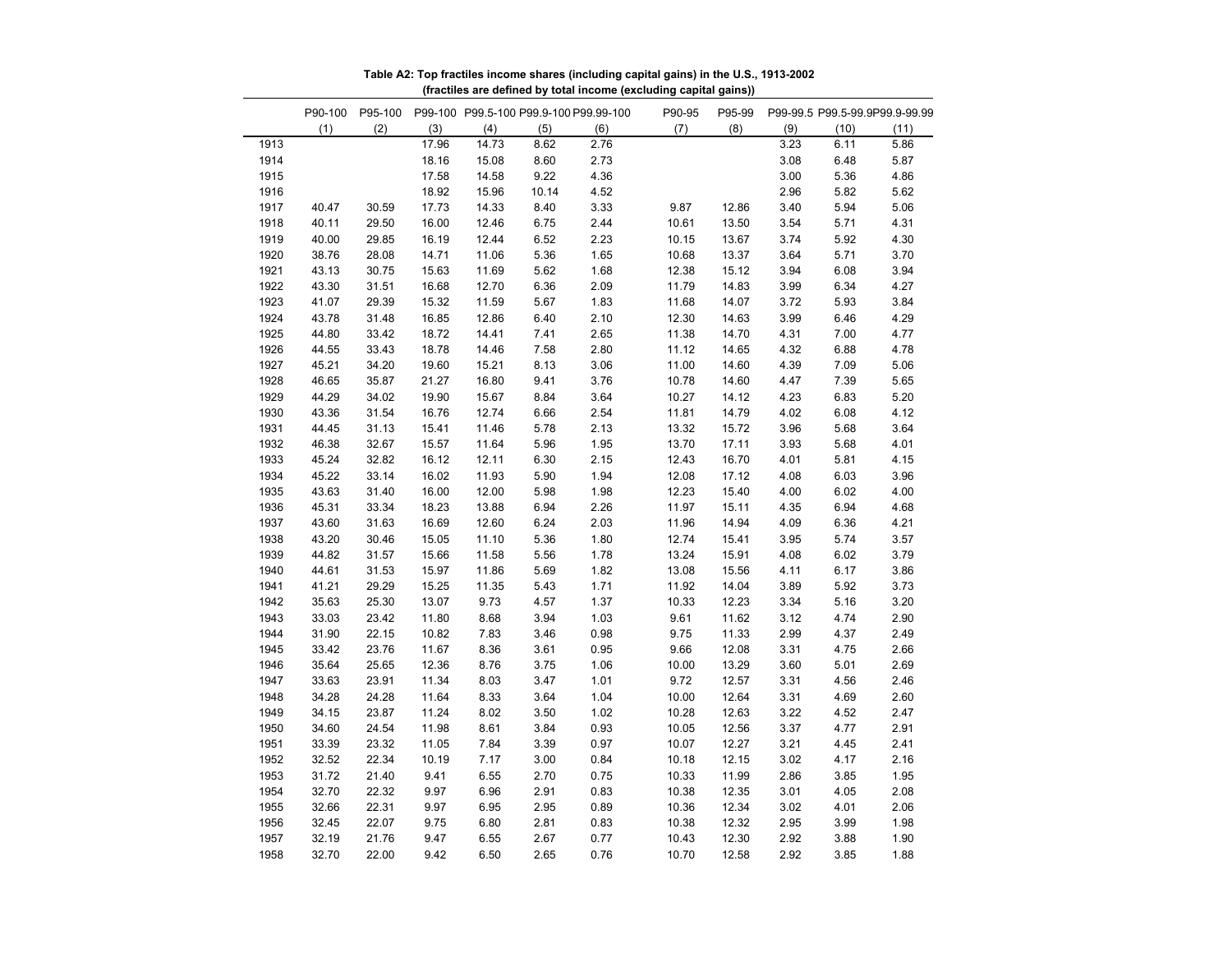| 1959 | 32.85 | 22.14 | 9.58  | 6.68  | 2.68 | 0.78 | 10.71 | 12.56 | 2.90 | 4.00 | 1.90 |
|------|-------|-------|-------|-------|------|------|-------|-------|------|------|------|
| 1960 | 32.39 | 21.43 | 9.07  | 6.19  | 2.54 | 0.76 | 10.96 | 12.36 | 2.88 | 3.65 | 1.77 |
| 1961 | 32.85 | 22.02 | 9.32  | 6.37  | 2.68 | 0.82 | 10.82 | 12.70 | 2.95 | 3.69 | 1.85 |
| 1962 | 32.67 | 21.71 | 8.98  | 6.10  | 2.46 | 0.74 | 10.96 | 12.73 | 2.88 | 3.64 | 1.72 |
| 1963 | 32.73 | 21.73 | 8.93  | 6.04  | 2.42 | 0.74 | 11.00 | 12.80 | 2.89 | 3.62 | 1.69 |
| 1964 | 32.89 | 21.95 | 9.15  | 6.19  | 2.50 | 0.76 | 10.94 | 12.80 | 2.96 | 3.70 | 1.74 |
| 1965 | 33.02 | 22.11 | 9.35  | 6.36  | 2.63 | 0.83 | 10.90 | 12.76 | 2.99 | 3.73 | 1.81 |
| 1966 | 33.17 | 22.32 | 9.52  | 6.55  | 2.78 | 0.84 | 10.85 | 12.79 | 2.97 | 3.77 | 1.94 |
| 1967 | 33.75 | 22.90 | 9.94  | 6.89  | 2.90 | 0.85 | 10.84 | 12.97 | 3.05 | 3.98 | 2.06 |
| 1968 | 34.01 | 23.15 | 10.20 | 7.12  | 3.04 | 0.88 | 10.86 | 12.96 | 3.08 | 4.09 | 2.16 |
| 1969 | 33.27 | 22.32 | 9.50  | 6.61  | 2.82 | 0.88 | 10.95 | 12.82 | 2.89 | 3.79 | 1.94 |
| 1970 | 32.15 | 21.13 | 8.50  | 5.75  | 2.30 | 0.67 | 11.02 | 12.63 | 2.75 | 3.44 | 1.63 |
| 1971 | 32.71 | 21.58 | 8.73  | 5.92  | 2.40 | 0.70 | 11.13 | 12.85 | 2.82 | 3.52 | 1.70 |
| 1972 | 32.75 | 21.60 | 8.78  | 5.95  | 2.42 | 0.72 | 11.15 | 12.82 | 2.84 | 3.53 | 1.69 |
| 1973 | 32.64 | 21.46 | 8.44  | 5.65  | 2.21 | 0.61 | 11.18 | 13.03 | 2.79 | 3.44 | 1.61 |
| 1974 | 32.88 | 21.62 | 8.61  | 5.81  | 2.33 | 0.64 | 11.26 | 13.00 | 2.80 | 3.48 | 1.69 |
| 1975 | 33.10 | 21.55 | 8.45  | 5.67  | 2.25 | 0.65 | 11.54 | 13.10 | 2.78 | 3.42 | 1.60 |
| 1976 | 33.04 | 21.51 | 8.43  | 5.67  | 2.27 | 0.66 | 11.54 | 13.08 | 2.76 | 3.40 | 1.61 |
| 1977 | 33.05 | 21.50 | 8.46  | 5.70  | 2.29 | 0.65 | 11.54 | 13.05 | 2.76 | 3.40 | 1.64 |
| 1978 | 33.04 | 21.50 | 8.47  | 5.72  | 2.30 | 0.66 | 11.55 | 13.03 | 2.75 | 3.41 | 1.65 |
| 1979 | 33.43 | 22.04 | 9.11  | 6.32  | 2.78 | 0.91 | 11.39 | 12.93 | 2.79 | 3.54 | 1.87 |
| 1980 | 33.97 | 22.38 | 9.27  | 6.44  | 2.80 | 0.89 | 11.59 | 13.11 | 2.83 | 3.64 | 1.92 |
| 1981 | 33.68 | 22.05 | 9.03  | 6.28  | 2.75 | 0.87 | 11.62 | 13.03 | 2.74 | 3.53 | 1.88 |
| 1982 | 34.58 | 22.96 | 9.85  | 7.03  | 3.31 | 1.14 | 11.62 | 13.11 | 2.82 | 3.72 | 2.17 |
| 1983 | 35.46 | 23.77 | 10.42 | 7.51  | 3.59 | 1.26 | 11.68 | 13.35 | 2.91 | 3.92 | 2.33 |
| 1984 | 35.78 | 24.14 | 10.76 | 7.88  | 3.92 | 1.40 | 11.64 | 13.37 | 2.88 | 3.97 | 2.51 |
| 1985 | 36.46 | 24.79 | 11.24 | 8.28  | 4.13 | 1.44 | 11.67 | 13.54 | 2.96 | 4.16 | 2.69 |
| 1986 | 38.60 | 27.14 | 13.40 | 10.18 | 4.99 | 1.97 | 11.45 | 13.75 | 3.22 | 5.19 | 3.01 |
| 1987 | 37.60 | 25.77 | 11.84 | 8.70  | 4.28 | 1.52 | 11.83 | 13.93 | 3.14 | 4.43 | 2.76 |
| 1988 | 40.00 | 28.56 | 14.73 | 11.36 | 6.13 | 2.40 | 11.44 | 13.83 | 3.37 | 5.23 | 3.73 |
| 1989 | 39.60 | 27.97 | 13.90 | 10.50 | 5.51 | 2.11 | 11.62 | 14.07 | 3.40 | 5.00 | 3.39 |
| 1990 | 39.58 | 27.95 | 13.88 | 10.51 | 5.43 | 2.09 | 11.63 | 14.07 | 3.37 | 5.09 | 3.34 |
| 1991 | 38.90 | 27.06 | 12.76 | 9.41  | 4.68 | 1.72 | 11.84 | 14.30 | 3.35 | 4.73 | 2.96 |
| 1992 | 40.52 | 28.71 | 14.30 | 10.83 | 5.70 | 2.21 | 11.81 | 14.41 | 3.46 | 5.14 | 3.49 |
| 1993 | 40.31 | 28.40 | 13.77 | 10.32 | 5.30 | 1.98 | 11.91 | 14.63 | 3.46 | 5.01 | 3.32 |
| 1994 | 40.35 | 28.38 | 13.72 | 10.23 | 5.20 | 1.94 | 11.97 | 14.66 | 3.49 | 5.02 | 3.26 |
| 1995 | 41.16 | 29.25 | 14.43 | 10.82 | 5.54 | 2.01 | 11.92 | 14.82 | 3.61 | 5.28 | 3.52 |
| 1996 | 42.68 | 30.93 | 15.83 | 12.03 | 6.34 | 2.41 | 11.75 | 15.09 | 3.81 | 5.68 | 3.93 |
| 1997 | 43.75 | 32.19 | 16.98 | 13.08 | 7.14 | 2.68 | 11.56 | 15.21 | 3.90 | 5.94 | 4.46 |
| 1998 | 44.29 | 32.87 | 17.68 | 13.71 | 7.58 | 2.91 | 11.41 | 15.20 | 3.96 | 6.14 | 4.66 |
| 1999 | 44.94 | 33.62 | 18.34 | 14.32 | 7.99 | 3.09 | 11.31 | 15.28 | 4.02 | 6.33 | 4.90 |
| 2000 | 46.12 | 34.83 | 19.56 | 15.48 | 8.90 | 3.62 | 11.29 | 15.26 | 4.08 | 6.58 | 5.29 |
| 2001 | 44.27 | 32.54 | 17.31 | 13.44 | 7.43 | 2.93 | 11.73 | 15.23 | 3.88 | 6.00 | 4.51 |
| 2002 | 43.48 | 31.49 | 16.25 | 12.45 | 6.73 | 2.62 | 11.99 | 15.24 | 3.79 | 5.73 | 4.11 |
|      |       |       |       |       |      |      |       |       |      |      |      |

Notes: Computations by authors on tax return statistics. Taxpayers are ranked by gross income (excluding capital gains and government transfers).

Income to compute shares is defined as market income and includes capital gains.

The Table reports the percentage of total income accruing to each of the top groups. P90-100 denotes to top decile,

P90-95 denotes the bottom half of the top decile, etc.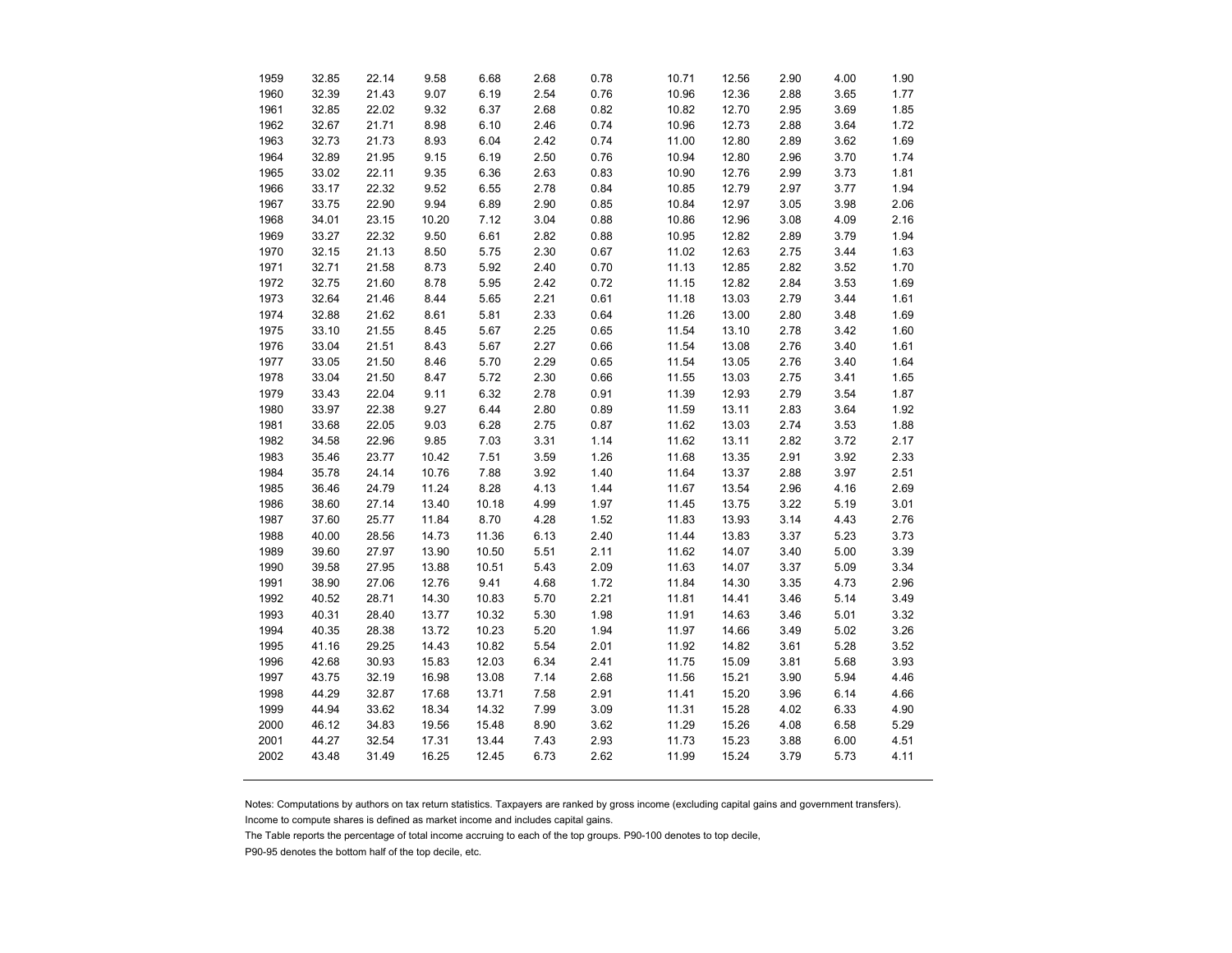|      | P90-100 | P95-100 | P99-100 |       |       | P99.5-100 P99.9-100 P99.99-100 | P90-95 | P95-99 |      |      | P99-99.5 P99.5-99.9 P99.9-99.99 |
|------|---------|---------|---------|-------|-------|--------------------------------|--------|--------|------|------|---------------------------------|
|      | (1)     | (2)     | (3)     | (4)   | (5)   | (6)                            | (7)    | (8)    | (9)  | (10) | (11)                            |
| 1913 |         |         | 17.96   | 14.73 | 8.62  | 2.76                           |        |        | 3.23 | 6.11 | 5.86                            |
| 1914 |         |         | 18.16   | 15.08 | 8.60  | 2.73                           |        |        | 3.08 | 6.48 | 5.87                            |
| 1915 |         |         | 17.58   | 14.58 | 9.22  | 4.36                           |        |        | 3.00 | 5.36 | 4.86                            |
| 1916 |         |         | 19.34   | 16.40 | 10.53 | 4.79                           |        |        | 2.94 | 5.87 | 5.74                            |
| 1917 | 40.54   | 30.67   | 17.75   | 14.36 | 8.41  | 3.37                           | 9.87   | 12.92  | 3.40 | 5.95 | 5.04                            |
| 1918 | 40.14   | 29.52   | 15.97   | 12.44 | 6.72  | 2.46                           | 10.62  | 13.54  | 3.53 | 5.72 | 4.27                            |
| 1919 | 40.40   | 30.23   | 16.44   | 12.66 | 6.64  | 2.29                           | 10.17  | 13.78  | 3.78 | 6.02 | 4.35                            |
| 1920 | 39.09   | 28.38   | 14.86   | 11.17 | 5.37  | 1.67                           | 10.71  | 13.52  | 3.69 | 5.80 | 3.70                            |
| 1921 | 43.22   | 30.83   | 15.65   | 11.71 | 5.61  | 1.69                           | 12.39  | 15.18  | 3.94 | 6.10 | 3.92                            |
| 1922 | 43.81   | 32.01   | 17.09   | 13.09 | 6.65  | 2.28                           | 11.80  | 14.92  | 4.01 | 6.44 | 4.37                            |
| 1923 | 41.55   | 29.84   | 15.68   | 11.93 | 5.92  | 2.00                           | 11.71  | 14.17  | 3.74 | 6.01 | 3.92                            |
| 1924 | 44.54   | 32.21   | 17.47   | 13.44 | 6.81  | 2.33                           | 12.33  | 14.73  | 4.03 | 6.63 | 4.48                            |
| 1925 | 46.61   | 35.21   | 20.36   | 15.95 | 8.57  | 3.33                           | 11.41  | 14.85  | 4.41 | 7.38 | 5.24                            |
| 1926 | 45.92   | 34.77   | 20.00   | 15.62 | 8.50  | 3.38                           | 11.15  | 14.77  | 4.38 | 7.12 | 5.12                            |
| 1927 | 46.92   | 35.88   | 21.14   | 16.69 | 9.30  | 3.77                           | 11.04  | 14.74  | 4.45 | 7.38 | 5.53                            |
| 1928 | 49.70   | 38.88   | 24.14   | 19.56 | 11.64 | 5.07                           | 10.81  | 14.74  | 4.58 | 7.92 | 6.57                            |
| 1929 | 47.05   | 36.75   | 22.51   | 18.20 | 10.99 | 5.03                           | 10.30  | 14.23  | 4.32 | 7.20 | 5.97                            |
| 1930 | 43.98   | 32.14   | 17.27   | 13.24 | 7.09  | 2.85                           | 11.83  | 14.88  | 4.03 | 6.15 | 4.24                            |
| 1931 | 44.59   | 31.26   | 15.52   | 11.58 | 5.90  | 2.25                           | 13.33  | 15.75  | 3.94 | 5.68 | 3.65                            |
| 1932 | 46.39   | 32.68   | 15.56   | 11.63 | 5.97  | 1.99                           | 13.71  | 17.12  | 3.93 | 5.66 | 3.98                            |
| 1933 | 45.68   | 33.24   | 16.49   | 12.49 | 6.62  | 2.35                           | 12.44  | 16.75  | 4.00 | 5.87 | 4.27                            |
| 1934 | 45.83   | 33.75   | 16.41   | 12.31 | 6.14  | 2.08                           | 12.08  | 17.33  | 4.11 | 6.17 | 4.06                            |
| 1935 | 44.58   | 32.35   | 16.71   | 12.66 | 6.41  | 2.19                           | 12.23  | 15.64  | 4.05 | 6.25 | 4.21                            |
| 1936 | 46.76   | 34.76   | 19.36   | 14.91 | 7.59  | 2.55                           | 12.00  | 15.40  | 4.45 | 7.32 | 5.05                            |
| 1937 | 44.28   | 32.31   | 17.17   | 13.04 | 6.50  | 2.18                           | 11.98  | 15.14  | 4.13 | 6.54 | 4.33                            |
| 1938 | 44.15   | 31.40   | 15.78   | 11.80 | 5.89  | 2.20                           | 12.75  | 15.62  | 3.99 | 5.90 | 3.70                            |
| 1939 | 45.58   | 32.32   | 16.20   | 12.07 | 5.88  | 1.97                           | 13.26  | 16.13  | 4.12 | 6.19 | 3.91                            |
| 1940 | 45.35   | 32.26   | 16.50   | 12.35 | 6.01  | 2.05                           | 13.09  | 15.76  | 4.15 | 6.34 | 3.97                            |
| 1941 | 41.96   | 30.03   | 15.81   | 11.88 | 5.81  | 1.98                           | 11.93  | 14.22  | 3.93 | 6.06 | 3.83                            |
| 1942 | 36.15   | 25.82   | 13.44   | 10.07 | 4.82  | 1.55                           | 10.33  | 12.38  | 3.36 | 5.26 | 3.27                            |
| 1943 | 33.74   | 24.12   | 12.33   | 9.16  | 4.27  | 1.24                           | 9.62   | 11.79  | 3.17 | 4.89 | 3.03                            |
| 1944 | 32.56   | 22.80   | 11.30   | 8.27  | 3.76  | 1.17                           | 9.76   | 11.50  | 3.03 | 4.51 | 2.60                            |
| 1945 | 34.61   | 24.93   | 12.58   | 9.19  | 4.18  | 1.27                           | 9.68   | 12.34  | 3.40 | 5.01 | 2.91                            |
| 1946 | 37.08   | 27.04   | 13.41   | 9.71  | 4.44  | 1.49                           | 10.04  | 13.63  | 3.70 | 5.27 | 2.95                            |
| 1947 | 34.61   | 24.87   | 12.05   | 8.68  | 3.95  | 1.31                           | 9.74   | 12.82  | 3.37 | 4.73 | 2.63                            |
| 1948 | 35.21   | 25.20   | 12.31   | 8.95  | 4.08  | 1.31                           |        | 12.89  | 3.36 | 4.87 | 2.77                            |
|      |         |         |         |       |       |                                | 10.02  |        |      |      | 2.60                            |
| 1949 | 34.90   | 24.61   | 11.78   | 8.51  | 3.85  | 1.25                           | 10.29  | 12.83  | 3.26 | 4.66 |                                 |
| 1950 | 35.76   | 25.67   | 12.89   | 9.42  | 4.41  | 1.23                           | 10.09  | 12.78  | 3.47 | 5.01 | 3.19                            |
| 1951 | 34.44   | 24.36   | 11.86   | 8.58  | 3.92  | 1.29                           | 10.08  | 12.49  | 3.28 | 4.67 | 2.63                            |
| 1952 | 33.38   | 23.19   | 10.85   | 7.78  | 3.45  | 1.09                           | 10.20  | 12.34  | 3.07 | 4.33 | 2.35                            |
| 1953 | 32.44   | 22.10   | 9.94    | 7.05  | 3.07  | 0.97                           | 10.34  | 12.16  | 2.89 | 3.98 | 2.10                            |
| 1954 | 33.81   | 23.42   | 10.83   | 7.75  | 3.51  | 1.17                           | 10.39  | 12.59  | 3.08 | 4.24 | 2.33                            |
| 1955 | 34.09   | 23.70   | 11.11   | 8.00  | 3.73  | 1.32                           | 10.39  | 12.60  | 3.11 | 4.27 | 2.41                            |
| 1956 | 33.69   | 23.28   | 10.74   | 7.76  | 3.51  | 1.21                           | 10.40  | 12.54  | 2.99 | 4.25 | 2.30                            |
| 1957 | 33.16   | 22.72   | 10.21   | 7.27  | 3.20  | 1.06                           | 10.44  | 12.51  | 2.95 | 4.07 | 2.14                            |
| 1958 | 33.80   | 23.09   | 10.28   | 7.32  | 3.24  | 1.09                           | 10.71  | 12.81  | 2.96 | 4.08 | 2.15                            |

**Table A3: Top fractiles income shares (including capital gains) in the U.S., 1913-2002 (fractiles are defined by total income (including capital gains))**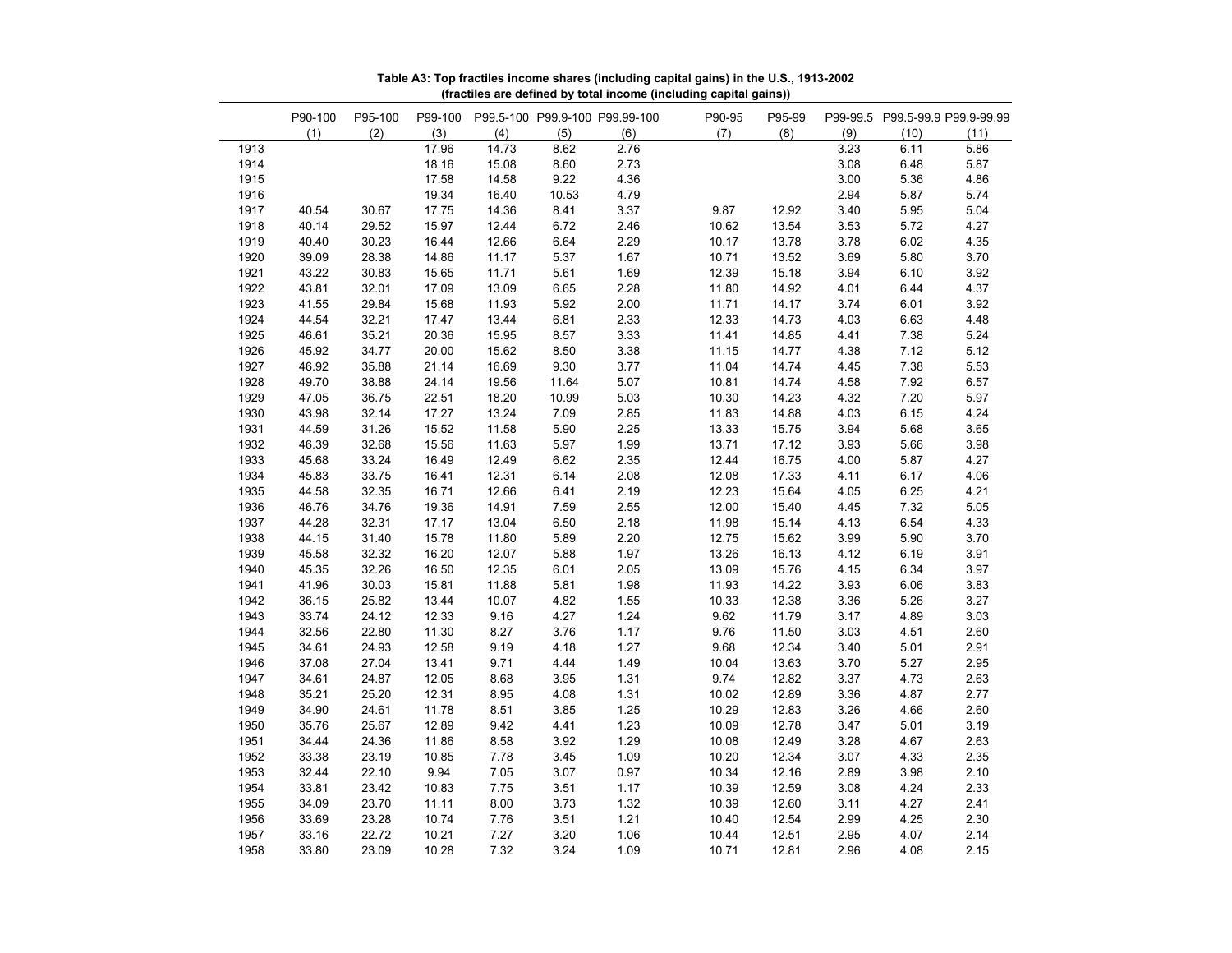| 1959 | 34.31 | 23.60 | 10.74 | 7.79  | 3.48  | 1.20 | 10.71 | 12.86 | 2.96 | 4.30 | 2.28 |
|------|-------|-------|-------|-------|-------|------|-------|-------|------|------|------|
| 1960 | 33.69 | 22.72 | 10.10 | 7.17  | 3.27  | 1.18 | 10.97 | 12.62 | 2.92 | 3.91 | 2.09 |
| 1961 | 34.55 | 23.71 | 10.73 | 7.72  | 3.68  | 1.39 | 10.85 | 12.97 | 3.01 | 4.04 | 2.29 |
| 1962 | 33.95 | 22.97 | 10.02 | 7.11  | 3.22  | 1.17 | 10.97 | 12.95 | 2.92 | 3.89 | 2.05 |
| 1963 | 34.04 | 23.02 | 9.99  | 7.05  | 3.17  | 1.16 | 11.02 | 13.03 | 2.94 | 3.88 | 2.01 |
| 1964 | 34.59 | 23.62 | 10.53 | 7.42  | 3.39  | 1.31 | 10.98 | 13.09 | 3.11 | 4.03 | 2.08 |
| 1965 | 34.96 | 24.00 | 10.95 | 7.76  | 3.67  | 1.50 | 10.96 | 13.05 | 3.18 | 4.09 | 2.18 |
| 1966 | 34.03 | 23.16 | 10.28 | 7.30  | 3.42  | 1.30 | 10.87 | 12.88 | 2.99 | 3.87 | 2.12 |
| 1967 | 34.81 | 23.96 | 10.85 | 7.76  | 3.72  | 1.43 | 10.86 | 13.10 | 3.10 | 4.04 | 2.28 |
| 1968 | 35.29 | 24.46 | 11.36 | 8.24  | 4.07  | 1.64 | 10.83 | 13.10 | 3.11 | 4.17 | 2.44 |
| 1969 | 34.29 | 23.33 | 10.46 | 7.52  | 3.73  | 1.57 | 10.96 | 12.87 | 2.94 | 3.79 | 2.16 |
| 1970 | 32.87 | 21.82 | 9.09  | 6.30  | 2.80  | 1.00 | 11.05 | 12.73 | 2.79 | 3.50 | 1.79 |
| 1971 | 33.64 | 22.46 | 9.48  | 6.62  | 3.01  | 1.12 | 11.18 | 12.98 | 2.86 | 3.61 | 1.89 |
| 1972 | 33.90 | 22.73 | 9.73  | 6.84  | 3.16  | 1.19 | 11.17 | 13.00 | 2.88 | 3.69 | 1.97 |
| 1973 | 33.71 | 22.47 | 9.27  | 6.38  | 2.79  | 0.95 | 11.25 | 13.20 | 2.89 | 3.58 | 1.84 |
| 1974 | 33.64 | 22.34 | 9.21  | 6.37  | 2.76  | 0.89 | 11.30 | 13.13 | 2.84 | 3.61 | 1.87 |
| 1975 | 33.79 | 22.21 | 8.97  | 6.13  | 2.59  | 0.86 | 11.57 | 13.25 | 2.83 | 3.54 | 1.74 |
| 1976 | 33.83 | 22.25 | 8.97  | 6.15  | 2.63  | 0.87 | 11.58 | 13.28 | 2.83 | 3.52 | 1.76 |
| 1977 | 33.95 | 22.37 | 9.12  | 6.29  | 2.74  | 0.93 | 11.58 | 13.24 | 2.84 | 3.55 | 1.80 |
| 1978 | 33.91 | 22.31 | 9.06  | 6.24  | 2.68  | 0.87 | 11.59 | 13.25 | 2.82 | 3.56 | 1.81 |
| 1979 | 34.65 | 23.22 | 10.08 | 7.20  | 3.48  | 1.39 | 11.42 | 13.14 | 2.89 | 3.72 | 2.09 |
| 1980 | 35.07 | 23.46 | 10.15 | 7.24  | 3.45  | 1.29 | 11.61 | 13.31 | 2.91 | 3.79 | 2.16 |
| 1981 | 34.91 | 23.28 | 10.12 | 7.31  | 3.60  | 1.38 | 11.63 | 13.16 | 2.81 | 3.71 | 2.22 |
| 1982 | 35.65 | 24.05 | 10.89 | 8.04  | 4.21  | 1.75 | 11.61 | 13.15 | 2.86 | 3.82 | 2.46 |
| 1983 | 36.88 | 25.19 | 11.71 | 8.75  | 4.68  | 1.91 | 11.69 | 13.48 | 2.96 | 4.06 | 2.77 |
| 1984 | 37.20 | 25.61 | 12.14 | 9.15  | 5.04  | 2.18 | 11.59 | 13.47 | 2.99 | 4.11 | 2.86 |
| 1985 | 38.07 | 26.47 | 12.84 | 9.76  | 5.39  | 2.27 | 11.60 | 13.63 | 3.09 | 4.37 | 3.12 |
| 1986 | 41.41 | 30.06 | 16.22 | 12.87 | 7.54  | 3.41 | 11.36 | 13.83 | 3.36 | 5.33 | 4.13 |
| 1987 | 38.55 | 26.75 | 12.76 | 9.52  | 4.94  | 1.92 | 11.80 | 13.99 | 3.24 | 4.59 | 3.01 |
| 1988 | 40.85 | 29.45 | 15.58 | 12.16 | 6.84  | 2.88 | 11.40 | 13.87 | 3.42 | 5.32 | 3.96 |
| 1989 | 40.34 | 28.73 | 14.58 | 11.15 | 6.04  | 2.47 | 11.61 | 14.15 | 3.43 | 5.11 | 3.57 |
| 1990 | 40.18 | 28.55 | 14.40 | 11.00 | 5.85  | 2.35 | 11.63 | 14.15 | 3.40 | 5.15 | 3.51 |
| 1991 | 39.67 | 27.81 | 13.40 | 10.02 | 5.14  | 1.96 | 11.86 | 14.41 | 3.39 | 4.88 | 3.18 |
| 1992 | 41.03 | 29.21 | 14.74 | 11.26 | 6.06  | 2.48 | 11.82 | 14.47 | 3.49 | 5.19 | 3.59 |
| 1993 | 40.94 | 29.02 | 14.33 | 10.85 | 5.77  | 2.33 | 11.93 | 14.69 | 3.48 | 5.08 | 3.43 |
| 1994 | 41.00 | 29.05 | 14.31 | 10.79 | 5.73  | 2.31 | 11.95 | 14.74 | 3.52 | 5.06 | 3.43 |
| 1995 | 41.82 | 29.91 | 15.06 | 11.46 | 6.16  | 2.45 | 11.91 | 14.85 | 3.61 | 5.29 | 3.71 |
| 1996 | 43.48 | 31.76 | 16.69 | 12.91 | 7.24  | 3.06 | 11.73 | 15.07 | 3.78 | 5.67 | 4.18 |
| 1997 | 44.64 | 33.14 | 18.02 | 14.16 | 8.19  | 3.53 | 11.50 | 15.13 | 3.86 | 5.97 | 4.66 |
| 1998 | 45.39 | 34.10 | 19.09 | 15.18 | 9.00  | 3.92 | 11.30 | 15.01 | 3.91 | 6.18 | 5.07 |
| 1999 | 46.47 | 35.22 | 20.04 | 16.04 | 9.62  | 4.21 | 11.25 | 15.17 | 4.01 | 6.41 | 5.41 |
| 2000 | 48.11 | 36.99 | 21.75 | 17.64 | 10.99 | 5.13 | 11.12 | 15.24 | 4.11 | 6.65 | 5.87 |
| 2001 | 45.19 | 33.63 | 18.37 | 14.44 | 8.44  | 3.73 | 11.56 | 15.26 | 3.93 | 6.00 | 4.71 |
| 2002 | 44.09 | 32.26 | 16.97 | 13.12 | 7.39  | 3.16 | 11.82 | 15.30 | 3.85 | 5.73 | 4.23 |
|      |       |       |       |       |       |      |       |       |      |      |      |

Notes: Computations by authors on tax return statistics. Taxpayers are ranked by gross income including capital gains (excluding government transfers).

Income to compute shares is defined as market income and includes capital gains.

The Table reports the percentage of total income accruing to each of the top groups. P90-100 denotes to top decile,

P90-95 denotes the bottom half of the top decile, etc.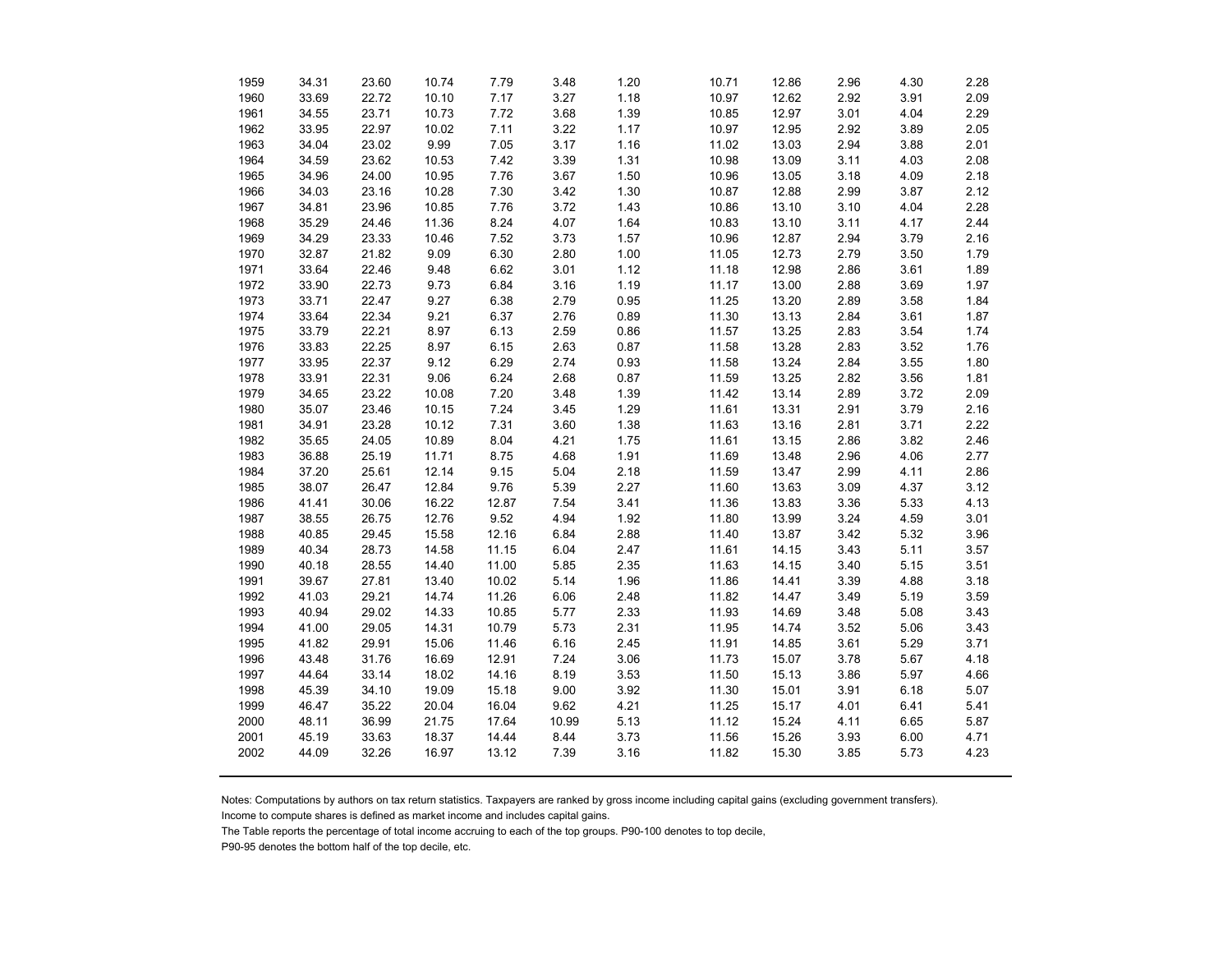| Table A4: Top fractiles income levels (excluding capital gains) in the United States, 1913-2002      |  |  |  |
|------------------------------------------------------------------------------------------------------|--|--|--|
| (fractiles are defined by total income (excluding capital gains)) (incomes are expressed in 2000 \$) |  |  |  |

|      | P90-100 | P95-100 | P99-100         | P99.5-100 | P99.9-100                   | P99.99-100          | P0-90  | P90-95 | P95-99 |                 |                 | P99-99.5 P99.5-99.9 P99.9-99.99 | P90    | P95    | P99                    | P99.5           | P99.9   | P99.99    |
|------|---------|---------|-----------------|-----------|-----------------------------|---------------------|--------|--------|--------|-----------------|-----------------|---------------------------------|--------|--------|------------------------|-----------------|---------|-----------|
|      | (1)     | (2)     | (3)             | (4)       | (5)                         | (6)                 | (7)    | (8)    | (9)    | (10)            | (11)            | (12)                            | (13)   | (14)   | (15)                   | (16)            | (17)    | (18)      |
| 1913 |         |         | 229,136         | 375,763   | 1,099,313 3,514,871         |                     |        |        |        | 82,509          | 194,875         | 830,918                         |        |        | 65,620                 | 107,611         | 340,199 | 1,430,935 |
| 1914 |         |         | 226,433         |           | 376,107 1,072,853 3,403,375 |                     |        |        |        | 76,758          | 201,921         | 813,906                         |        |        | 60,670                 | 100,774         | 325,982 | 1,422,412 |
| 1915 |         |         | 221,308         | 367,086   | 1,160,746 5,489,423         |                     |        |        |        | 75,528          | 168,665         | 679,759                         |        |        | 51,143                 | 97,313          | 358,638 | 1,819,678 |
| 1916 |         |         | 254,314         | 427,310   | 1,350,988                   | 6,031,517           |        |        |        | 81,318          | 196,391         | 830,930                         |        |        | 61,351                 | 109,622         | 411,436 | 2,253,327 |
| 1917 | 56,197  | 84,628  | 245,496         |           | 397,107 1,165,846           | 4,646,110           | 9,642  | 27,766 | 44,411 | 93,885          | 204,923         | 779,150                         | 22,138 | 30,659 | 75,688                 | 122,701         | 425,860 | 1,942,778 |
| 1918 | 52.703  | 77,391  | 209,779         | 327.164   | 890.343                     | 3,233,426           | 9.186  | 28.015 | 44,294 | 92,393          | 186,370         | 630,001                         | 23.439 | 31,315 | 75,621                 | 117,439         | 363,036 | 1,469,057 |
| 1919 | 51,052  | 75,793  | 205,175         | 316,384   | 834,536                     | 2,870,852           | 9,054  | 26,310 | 43,447 | 93,965          | 186,846         | 608,278                         | 22,180 | 30,634 | 76,851                 | 119,524         | 381,136 | 1,356,444 |
| 1920 | 43,946  | 63,369  | 166,776         | 252,678   | 619,561                     | 1,928,130           | 8,253  | 24,524 | 37,517 | 80,874          | 160,957         | 474,164                         | 22,514 | 27,272 | 65,965                 | 105,351         | 301,810 | 979,440   |
| 1921 | 43,632  | 62,011  | 157,516         | 236,155   | 570,306                     | 1,719,633           | 6,746  | 25,252 | 38,135 | 78,877          | 152,617         | 442,603                         | 22,085 | 27,548 | 64,994                 | 100,286         | 281,703 | 901,008   |
| 1922 | 49,344  | 71,353  | 187,183         | 284,382   | 708,705                     | 2,308,517           | 7,602  | 27,334 | 42,396 | 89,984          | 178,301         | 530,948                         | 23,500 | 30,534 | 72,771                 | 113,957         | 328,103 | 1,042,358 |
| 1923 | 51,869  | 73,986  | 191,567         | 289,392   | 703,327                     | 2,238,328           | 8,790  | 29,751 | 44,590 | 93,742          | 185,908         | 532,771                         | 25,251 | 34,368 | 75,142                 | 119,098         | 335,753 | 1,025,279 |
| 1924 | 54,621  | 78,093  | 205,989         | 313,515   | 775,194                     | 2,536,010           | 8,310  | 31,149 | 46,119 | 98,463          | 198,095         | 579,548                         | 26,246 | 35,140 | 78,947                 | 125,086         | 355,210 | 1,170,760 |
| 1925 | 56,332  | 82,816  | 224,515         | 342,164   | 861,187                     | 2,991,027           | 8,267  | 29.849 | 47,392 |                 | 106,865 212,409 | 624,538                         | 26,908 | 35,107 | 84,772                 | 133,296         | 371,004 | 1,234,448 |
| 1926 | 56,795  | 84,421  | 232,127         | 354,354   | 910,927                     | 3,271,908           | 8,367  | 29,169 | 47,494 |                 | 109,901 215,211 | 648,595                         | 26,231 | 34,059 | 88,016                 | 137,074         | 381,973 | 1,314,427 |
| 1927 | 57,995  | 86,817  | 242,533         | 372,209   | 970,267                     | 3,581,252           | 8,344  | 29,173 | 47,889 | 112,856 222,695 |                 | 680,158                         | 26,717 | 34,930 | 90,013                 | 139,501         | 391,000 | 1,461,038 |
| 1928 | 61.075  | 92.147  | 259.690         | 402.145   | 1,085,422 4,273,879         |                     | 8,305  | 30.003 | 50,261 | 117,234 231,326 |                 | 731,149                         | 27.473 | 36,156 | 92,635                 | 140.549         | 398,849 | 1,663,634 |
| 1929 | 60,450  | 91,309  | 254,433         | 392,693   |                             | 1,052,917 4,152,319 | 9,016  | 29,591 | 50,528 | 116,173 227,637 |                 | 708,540                         | 26,821 | 35,783 | 93,212                 | 141,408         | 375,522 | 1,497,802 |
| 1930 | 53,913  | 78,054  | 205,556         | 310,840   | 801,269                     | 2,989,874           | 8,265  | 29,771 | 46,179 | 100,271 188,233 |                 | 558,091                         | 26,425 | 33,794 | 82,484                 | 123,812         | 330,914 | 1,179,656 |
| 1931 | 50,428  | 70,437  | 173,419         | 257,194   | 644,492                     | 2,355,785           | 7,331  | 30,419 | 44,692 | 89,643          | 160,370         | 454,348                         | 26,121 | 32,777 | 74,729                 | 110,152         | 275,828 | 972,445   |
| 1932 | 44,224  | 62,258  | 147,842         | 220,620   | 563,177                     | 1,840,081           | 5,964  | 26,190 | 40,862 | 75,065          | 134,980         | 421,299                         | 17,916 | 30,599 | 63,929                 | 91,812          | 242,064 | 912,951   |
| 1933 | 41,885  | 60,440  | 146,707         | 219,140   | 563,212                     | 1,901,983           | 5,940  | 23,330 | 38,874 | 74,275          | 133,122         | 414,460                         | 17,426 | 28,102 | 62,184                 | 89,323          | 233,920 | 875,641   |
| 1934 | 46,136  | 67,422  | 162,128         | 241,043   | 595,014                     | 1,963,627           | 6,510  | 24,849 | 43,746 | 83,212          | 152,550         | 442,946                         | 21,113 | 29,926 | 69,207                 | 102,300         | 276,580 | 941,704   |
| 1935 | 48,004  | 68,567  | 172,890         | 258,213   | 641,286                     | 2,153,159           | 7,265  | 27,441 | 42,486 | 87,567          | 162,445         | 473,300                         | 23,187 | 32,904 | 72,540                 | 106,916         | 290,011 | 1,026,737 |
| 1936 | 54,362  | 79,298  | 214,150         | 324,653   | 811,982                     | 2,712,649           | 7,788  | 29,426 | 45,585 |                 | 103,648 202,820 | 600,797                         | 25,038 | 35,694 | 84,469                 | 128,939         | 365,151 | 1,321,440 |
| 1937 | 55,195  | 79,910  | 209,463         | 316,165   | 784,504                     | 2,566,386           | 8,369  | 30,479 | 47,522 | 102,762 199,081 |                 | 586,517                         | 26,534 | 35,625 | 84,458                 | 129,458         | 362,903 | 1,238,572 |
| 1938 | 50,363  | 70,699  | 172,511         | 253,364   | 603,841                     | 1,951,770           | 7,743  | 30,027 | 45,246 | 91,659          | 165,744         | 454,071                         | 25,992 | 34,524 | 76,791                 | 112,612         | 287,396 | 864,334   |
| 1939 | 55,616  | 78,083  | 192,084         | 283,647   | 680,206                     | 2,172,855           | 8,032  | 33,149 | 49,583 |                 | 100,521 184,508 | 514,356                         | 29,310 | 38,703 | 84,011                 | 123,701         | 322,147 | 1,060,151 |
| 1940 | 58,045  | 81,759  | 205,572         | 304,721   | 728,164                     | 2,317,863           | 8,431  | 34,332 | 50,806 | 106,423 198,860 |                 | 551,531                         | 32,521 | 38,311 | 88,255                 | 134,219         | 350,361 | 1,119,860 |
| 1941 | 62,657  | 88,624  | 229,185         | 340,492   | 807,738                     | 2,487,704           | 10,508 | 36,657 | 53,483 | 117,879 223,680 |                 | 621,075                         | 33,642 | 41,539 | 96,381                 | 149,724         | 394,831 | 1,228,466 |
| 1942 | 62,970  | 89,089  | 228,963         | 340,462   | 794,303                     | 2,344,902           | 13,220 | 36,856 | 54,120 | 117,464 227,001 |                 | 622,015                         | 34,226 | 41,518 | 95,294                 | 149,818         | 395,821 | 1,214,441 |
| 1943 | 67,025  | 94,458  | 235,618         | 345,851   | 776,171                     | 1,995,521           | 15,918 | 39,592 | 59,168 | 125,385 238,271 |                 | 640,688                         | 34,952 | 45,285 |                        | 101,798 160,607 | 409,838 | 1,063,653 |
| 1944 | 68,551  | 94,555  | 228,989         | 330,430   | 722,999                     | 2,007,911           | 17,130 | 42,547 | 60,946 | 127,548 232,288 |                 | 580,231                         | 38,163 | 45,257 |                        | 104,782 158,588 | 388,225 | 1,077,031 |
| 1945 | 69,324  | 97,276  | 235,109         | 334,206   | 704,797                     | 1,794,265           | 16,483 | 41,373 | 62,818 | 136,011 241,558 |                 | 583,745                         | 36,765 | 44,856 | 111,865 171,054        |                 | 385,720 | 942,331   |
| 1946 | 69,575  | 99,119  | 236,412         | 332,868   | 689,817                     | 1,841,828           | 15,160 | 40,032 | 64,795 | 139,956 243,630 |                 | 561,816                         | 35,841 | 45,834 |                        | 115,557 172,562 | 384,820 | 933,052   |
| 1947 | 63,682  | 89,878  | 211,274         | 297,319   | 624,090                     | 1,741,470           | 14,891 | 37,486 | 59,530 | 125,228 215,626 |                 | 499,936                         | 33,151 | 41,805 |                        | 103,859 153,757 | 339,895 | 872,865   |
| 1948 | 66.187  | 93.021  | 221,205         | 315,070   | 674,642                     | 1,872,216           | 14,455 | 39,353 | 60.975 | 127,339 225,177 |                 | 541,578                         | 34,872 | 45,541 |                        | 105,841 159,286 | 362,917 | 982,569   |
| 1949 | 65,462  | 90,979  | 212,230         | 301,302   | 646,954                     | 1,850,519           | 14,269 | 39,945 | 60,667 | 123,159 214,889 |                 | 513,224                         | 35,458 | 46,375 |                        | 102,007 151,059 | 345,651 | 949,269   |
| 1950 | 70,883  | 99,913  | 237,737         | 340,503   | 739,114                     | 1,730,493           | 15,377 | 41,854 | 65,457 | 134,970 240,850 |                 | 628,961                         | 38,315 | 47,664 |                        | 109,696 169,176 | 382,547 | 850,449   |
| 1951 | 70,768  | 97,764  | 226,800         | 319,585   | 672,119                     | 1,865,510           | 16,095 | 43,771 | 65,506 | 134,015 231,452 |                 | 539,520                         | 39,208 | 48,240 |                        | 112,813 163,618 | 364,032 | 956,134   |
| 1952 | 71,356  | 97,207  | 217,097         | 302,911   | 613,117                     | 1,659,022           | 16,791 | 45,505 | 67,235 | 131,282 225,360 |                 | 496,906                         | 41,885 | 51,443 | 111,623 164,547        |                 | 341,772 | 854,558   |
| 1953 | 72,891  | 97,592  | 210,936         | 290,952   | 582,169                     | 1,562,420           | 17,710 | 48,189 | 69,256 | 130,920 218,147 |                 | 473,252                         | 43,152 | 52,916 | 112,143 161,222        |                 | 328,227 | 783,254   |
| 1954 | 73,701  | 98,946  | 215,474         | 296,887   | 588,872                     | 1,619,721           | 17,307 | 48,456 | 69,815 | 134,061 223,890 |                 | 474,334                         | 43,389 | 52,952 | 114,157 163,664        |                 | 330,869 | 793,588   |
| 1955 | 77.936  |         | 104,879 225,196 | 308,337   | 610,082                     | 1.767.643           | 18.596 | 50.994 | 74.799 | 142,055 232,901 |                 | 481.464                         | 46.348 |        | 57,888 119,965 171,144 |                 | 332.290 | 816.406   |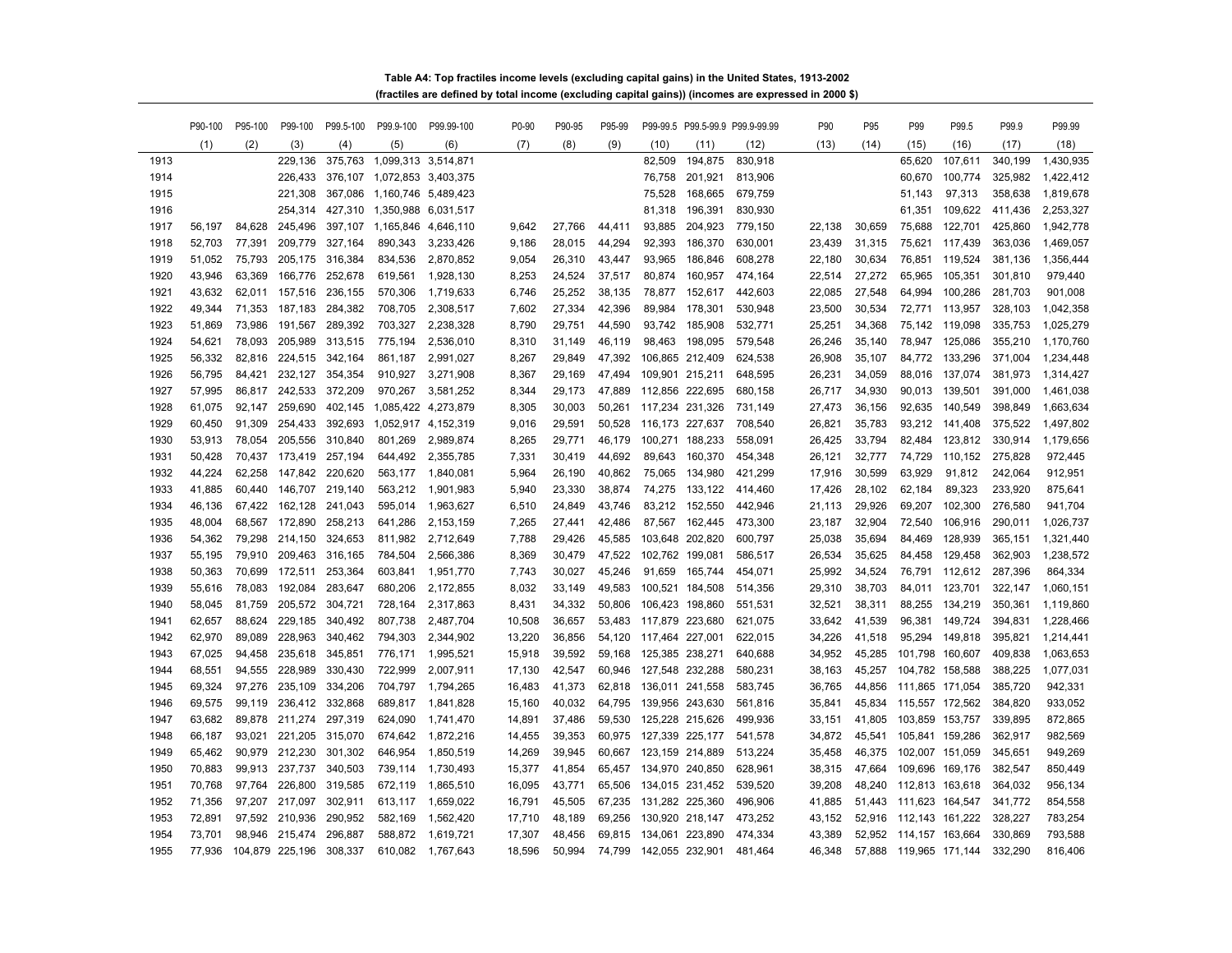| 1956 | 82,070 |                         | 110,168 234,474 317,071         | 614,872                                             | 1,757,602                                              | 19,551 | 53,973 | 79,091                         | 151,877 242,621         | 487,902                           | 48,280 | 60,403 | 128,267 174,215         |                 | 344,427                                     | 822,401   |
|------|--------|-------------------------|---------------------------------|-----------------------------------------------------|--------------------------------------------------------|--------|--------|--------------------------------|-------------------------|-----------------------------------|--------|--------|-------------------------|-----------------|---------------------------------------------|-----------|
| 1957 | 82.108 |                         | 109,698 232,738 315,086         | 611,297                                             | 1,718,166                                              | 19,668 | 54,518 | 78,938                         | 150,389 241,033         | 488,312                           | 49,338 | 61,267 |                         | 126,950 174,446 | 349,011                                     | 836,867   |
| 1958 | 80,682 |                         | 106,832 221,944 298,599         | 576,050                                             | 1,614,126                                              | 18,952 | 54,533 | 78,054                         | 145,288 229,237         | 460,708                           | 49,353 | 61,550 |                         | 123,540 166,936 | 329,444                                     | 790,031   |
| 1959 | 85.231 |                         | 111,882 232,755 313,983         | 583.035                                             | 1,639,471                                              | 20.093 | 58,581 | 81,664                         | 151,528 246,720         | 465.653                           | 52,196 | 66,041 | 131,822 185,339         |                 | 336,636                                     | 774,633   |
| 1960 | 85.283 | 110,513 225,121         | 297,463                         | 564,770                                             | 1,606,587                                              | 20,457 | 60,053 |                                | 81,861 152,779 230,636  | 449,013                           | 53,145 | 60,897 | 130,664 171,842         |                 | 322,380                                     | 760,141   |
| 1961 | 86,943 |                         | 113,976 227,266 294,894         | 559,716                                             | 1,600,147                                              | 20,626 | 59,910 |                                | 85,653 159,638 228,689  | 444,112                           | 53,493 | 66,683 | 134,693 167,999         |                 | 312,850                                     | 744,612   |
| 1962 | 90.316 | 118,056 233,196         | 304,353                         | 559.229                                             | 1,582,943                                              | 21.282 | 62,577 | 89.271                         | 162,038 240,635         | 445.483                           | 56.466 | 69,202 | 138,709 180,559         |                 | 326.335                                     | 735,796   |
| 1963 | 92.553 |                         | 120,832 236,053 308,206         | 567,744                                             | 1,642,330                                              | 21,843 | 64,273 | 92,027                         | 163,899 243,322         | 448,346                           | 58,304 | 72,208 | 140,356 182,815         |                 | 331,025                                     | 750,780   |
| 1964 | 95,862 |                         | 124,969 243,016 323,177         | 596,572                                             | 1,609,724                                              | 23,014 | 66,755 |                                | 95,458 162,856 254,828  | 484,000                           | 60,834 | 72,836 | 141,138 190,541         |                 | 337,960                                     | 723,597   |
| 1965 | 99,320 | 130,459 254,146         | 341,710                         | 641,959                                             | 1,694,924                                              | 23,978 | 68,181 |                                | 99,537 166,582 266,648  | 524,962                           | 62,588 | 76,540 | 143,784 199,261         |                 | 347,474                                     | 729,812   |
| 1966 |        | 105,198 138,099 275,257 | 367,448                         | 708,577                                             | 1,983,286                                              | 24,859 | 72,296 |                                | 103,810 183,066 282,165 | 566,943                           | 65,302 | 80,616 | 156,320 215,278         |                 | 388,463                                     | 901,232   |
| 1967 |        |                         | 108,180 142,276 284,422 380,067 | 729,172                                             | 2,013,564                                              | 25,489 | 74,084 |                                | 106,739 188,776 292,791 | 586,461                           | 66,464 | 82,344 | 161,554 220,447         |                 | 397,851                                     | 926,701   |
| 1968 |        | 111,507 146,267 291,189 | 388,989                         | 748,008                                             | 2,027,641                                              | 26,349 | 76,747 | 110,037 193,389 299,234        |                         | 605,827                           | 69,149 | 85,095 | 166,653 222,221         |                 | 409,986                                     | 897,699   |
| 1969 |        |                         | 112,637 146,403 283,795 375,464 | 708,356                                             | 1,936,693                                              | 26,815 | 78,871 | 112,056 192,126 292,242        |                         | 571,874                           | 71,189 | 88,067 | 165,256 223,220         |                 | 386,676                                     | 823,209   |
| 1970 |        | 111,987 144,899 277,317 | 366,451                         | 688,605                                             | 1,866,840                                              | 27,041 | 79,074 | 111,795 188,182 285,913        |                         | 557,690                           | 71,352 | 88,771 | 162,919 220,267         |                 | 394,825                                     | 885,756   |
| 1971 |        | 112,523 145,260 275,908 | 363,076                         | 678,395                                             | 1,835,753                                              | 26,871 |        | 79,787 112,598 188,740 284,246 |                         | 549,800                           | 71,796 | 89,440 | 164,494 218,164         |                 | 384,949                                     | 850,452   |
| 1972 |        |                         | 116,730 150,377 286,225 376,433 | 707.106                                             | 1,921,141                                              | 28,044 | 83.083 | 116,415 196,017 293,765        |                         | 572.213                           | 75.074 | 92.513 | 170,935 226,166         |                 | 399.314                                     | 879,542   |
| 1973 |        | 120,066 155,074 291,819 | 382,247                         | 711,023                                             | 1,866,633                                              | 28.540 | 85.058 |                                | 120,888 201,392 300,053 | 582,622                           | 76.472 | 95,408 | 176,515 231,870         |                 | 412,007                                     | 941,876   |
| 1974 |        | 118,363 153,893 297,141 | 395,705                         | 770,643                                             | 2,059,178                                              | 27,490 | 82,834 | 118,080 198,577 301,970        |                         | 627,472                           | 74,726 | 95,148 | 173,514 230,550         |                 | 452,041                                     | 1,084,508 |
| 1975 |        | 113,062 145,743 277,477 | 367,973                         | 706,365                                             | 1,939,902                                              | 25,948 | 80,381 | 112,810 186,981 283,375        |                         | 569,305                           | 72,381 | 90,350 | 163,281 217,724         |                 | 405,028                                     | 971,625   |
| 1976 |        | 115,026 147,933 279,928 | 371,201                         | 716,457                                             | 1,993,880                                              | 26,644 | 82,119 | 114,934 188,656 284,887        |                         | 574,521                           | 74,006 | 92,112 | 164,832 218,316         |                 | 406,247                                     | 993,887   |
| 1977 |        |                         | 116,242 149,328 283,098 376,426 | 731,688                                             | 2,029,207                                              | 26,905 |        | 83,156 115,885 189,770 287,610 |                         | 587,519                           | 74,816 | 93,310 | 165,621 219,708         |                 | 411,622                                     | 995,550   |
| 1978 |        | 118,443 152,340 290,359 | 387,171                         | 759,157                                             | 2,119,679                                              | 27,408 | 84,547 | 117,835 193,547 294,175        |                         | 607,988                           | 76,053 | 94,588 |                         | 169,213 224,190 | 426,111                                     | 1,080,089 |
| 1979 |        |                         | 116,242 149,715 288,665 387,043 | 775,484                                             | 2,211,325                                              | 27.015 | 82,769 | 114,978 190,287 289,933        |                         | 615.946                           | 74,663 | 92,580 |                         | 165,014 220,046 | 417,859                                     | 1,000,177 |
| 1980 |        | 112,592 145,047 280,121 | 377,266                         | 764,353                                             | 2,243,291                                              | 25,555 | 80,137 | 111,278 182,977 280,494        |                         | 600,027                           | 72,337 | 89,561 |                         | 159,550 211,339 | 407,446                                     | 1,073,110 |
| 1981 |        | 109,784 140,725 269,318 | 363,944                         | 746,722                                             | 2,201,109                                              | 25,086 | 78,844 |                                | 108,577 174,693 268,250 | 585,124                           | 71,071 | 88,316 | 152,839 199,979         |                 | 393,534                                     | 1,038,057 |
| 1982 |        |                         | 109,875 141,540 277,513 379,191 | 810.478                                             | 2,562,559                                              | 24,544 | 78,209 | 107,547 175,835 271,369        |                         | 615.803                           | 70.568 | 86,910 | 152,699 199,288         |                 | 396,572                                     | 1.156.024 |
| 1983 |        |                         | 111,471 144,164 284,303 392,828 | 863,050                                             | 2,883,399                                              | 24,376 | 78,777 | 109,129 175,778 275,273        |                         | 638,567                           | 70,976 | 87,729 | 152,581 200,027         |                 | 400,455                                     | 1,281,305 |
| 1984 |        | 116,201 151,274 304,179 | 425,592                         | 968,648                                             | 3,357,544                                              | 25,122 | 81,128 | 113,048 182,767 289,828        |                         | 703,215                           | 72,799 | 90,755 | 158,720 208,356         |                 | 426,435                                     | 1,464,608 |
| 1985 |        |                         |                                 | 119,184 155,730 316,460 445,045 1,012,869 3,376,919 |                                                        | 25,420 | 82,639 | 115,548 187,874 303,089        |                         | 750,197                           | 73,881 | 92,421 |                         | 163,609 212,480 | 466,297                                     | 1,474,672 |
| 1986 |        |                         |                                 | 121,837 159,226 321,762 449,732 1,010,667 3,513,740 |                                                        | 25,624 |        | 84,447 118,592 193,792 309,498 |                         | 732,548                           | 75,332 | 93,779 |                         | 165,738 215,503 | 413,283                                     | 1,446,071 |
| 1987 |        |                         |                                 | 132,307 177,624 389,719 563,004 1,351,289 4,718,208 |                                                        | 25,594 | 86,991 |                                | 124,600 216,435 365,932 | 977,187                           | 77,183 | 96,546 | 183,174 253,797         |                 | 583,952                                     | 1,995,591 |
| 1988 |        |                         |                                 | 146,343 204,197 498,794 754,884 1,975,094 7,540,601 |                                                        | 25,836 | 88,489 |                                |                         | 130,548 242,704 449,831 1,356,704 | 78,167 |        | 99,541 201,118 292,472  |                 | 760,032                                     | 2,990,710 |
| 1989 |        |                         |                                 | 144,715 200,599 474,405 705,082 1,782,874 6,547,060 |                                                        | 25,717 | 88,831 |                                |                         | 132,148 243,727 435,634 1,253,520 | 78,206 |        | 100,903 202,677 294,367 |                 | 726,568                                     | 2,634,026 |
| 1990 |        |                         |                                 | 144,315 201,061 482,388 721,904 1,820,223 6,784,079 |                                                        | 25,253 | 87,569 |                                |                         | 130,729 242,872 447,325 1,268,683 | 77,162 | 99,591 |                         | 201,580 297,867 | 741,897                                     | 2,779,977 |
| 1991 |        |                         |                                 | 138,416 190,630 438,800 641,998 1,571,340 5,798,855 |                                                        | 24,691 | 86,201 |                                |                         | 128,588 235,603 409,662 1,101,616 | 76,571 | 99,785 | 195,893 282,697         |                 | 661,106                                     | 2,518,315 |
| 1992 |        |                         |                                 | 144,472 202,320 489,090 733,778 1,891,764 7,317,678 |                                                        | 24,262 | 86.625 |                                |                         | 130,627 244,402 444,281 1,288,884 | 76,215 | 98.895 |                         | 202,907 300,790 | 744,084                                     | 2.998.135 |
| 1993 |        |                         |                                 | 140,286 194,797 455,562 671,691 1,675,601 6,173,997 |                                                        | 23,892 | 85,774 |                                |                         | 129,606 239,434 420,713 1,175,780 | 75,625 |        | 97,891 202,010 285,984  |                 | 685,509                                     | 2,518,817 |
| 1994 |        |                         |                                 | 142,676 198,198 463,088 680,867 1,695,219 6,241,652 |                                                        | 24,183 | 87,153 |                                |                         | 131,975 245,309 427,279 1,190,060 | 76,477 |        | 99,872 206,507 292,539  |                 | 696,932                                     | 2,591,735 |
| 1995 |        |                         |                                 | 148,483 207,678 492,645 729,004 1,824,680 6,658,985 |                                                        | 24,552 | 89.288 |                                |                         | 136,436 256,286 455,085 1,287,535 | 78.043 |        | 102,274 213,522 306,873 |                 | 734.783                                     | 2,864,031 |
| 1996 |        |                         |                                 | 152,456 216,066 522,516 776,977 1,972,879 7,314,462 |                                                        | 24,214 | 88,847 |                                |                         | 139,453 268,055 478,002 1,379,369 | 77,137 |        | 104,412 225,096 330,718 |                 | 827,931                                     | 3,335,778 |
| 1997 |        |                         |                                 | 160,446 229,572 567,998 855,386 2,232,665 8,443,807 |                                                        | 24,888 | 91,318 |                                |                         | 144,966 280,610 511,066 1,542,538 | 79,481 |        | 107,270 234,125 347,216 |                 | 909,273                                     | 3,784,581 |
| 1998 |        |                         |                                 | 169,153 243,830 614,527 932,992 2,491,037 9,664,282 |                                                        | 25,781 | 94,477 |                                |                         | 151,156 296,061 543,481 1,694,009 | 81,980 |        | 111,576 247,662 367,829 |                 | 968,584                                     | 4,299,189 |
| 1999 |        |                         |                                 |                                                     | 177,799 258,069 661,857 1,013,732 2,766,792 10,973,158 | 26,483 | 97,527 |                                |                         | 157,123 309,980 575,467 1,854,974 | 84,381 |        |                         |                 | 115,473 258,610 385,486 1,045,718 4,764,927 |           |
| 2000 |        |                         |                                 |                                                     | 186,525 273,121 719,642 1,112,934 3,130,905 12,984,220 | 26,474 | 99,930 |                                |                         | 161,490 326,358 608,445 2,036,067 | 86,855 |        |                         |                 | 119,567 276,476 395,987 1,128,348 5,318,430 |           |
| 2001 |        |                         |                                 |                                                     | 176,566 253,816 641,006 975,304 2,616,972 10,240,364   | 26,455 | 99,315 |                                |                         | 157,019 306,713 564,889 1,769,898 | 86,552 |        |                         |                 | 118,096 260,685 376,326 1,016,167 4,293,265 |           |
| 2002 |        |                         |                                 | 167,661 238,267 587,339 886,198 2,326,405 8,995,161 |                                                        | 25,862 | 97.056 |                                |                         | 150,998 288,479 526,146 1,585,453 |        |        |                         |                 | 84,550  114,341  245,807  355,883  925,821  | 3,834,838 |
|      |        |                         |                                 |                                                     |                                                        |        |        |                                |                         |                                   |        |        |                         |                 |                                             |           |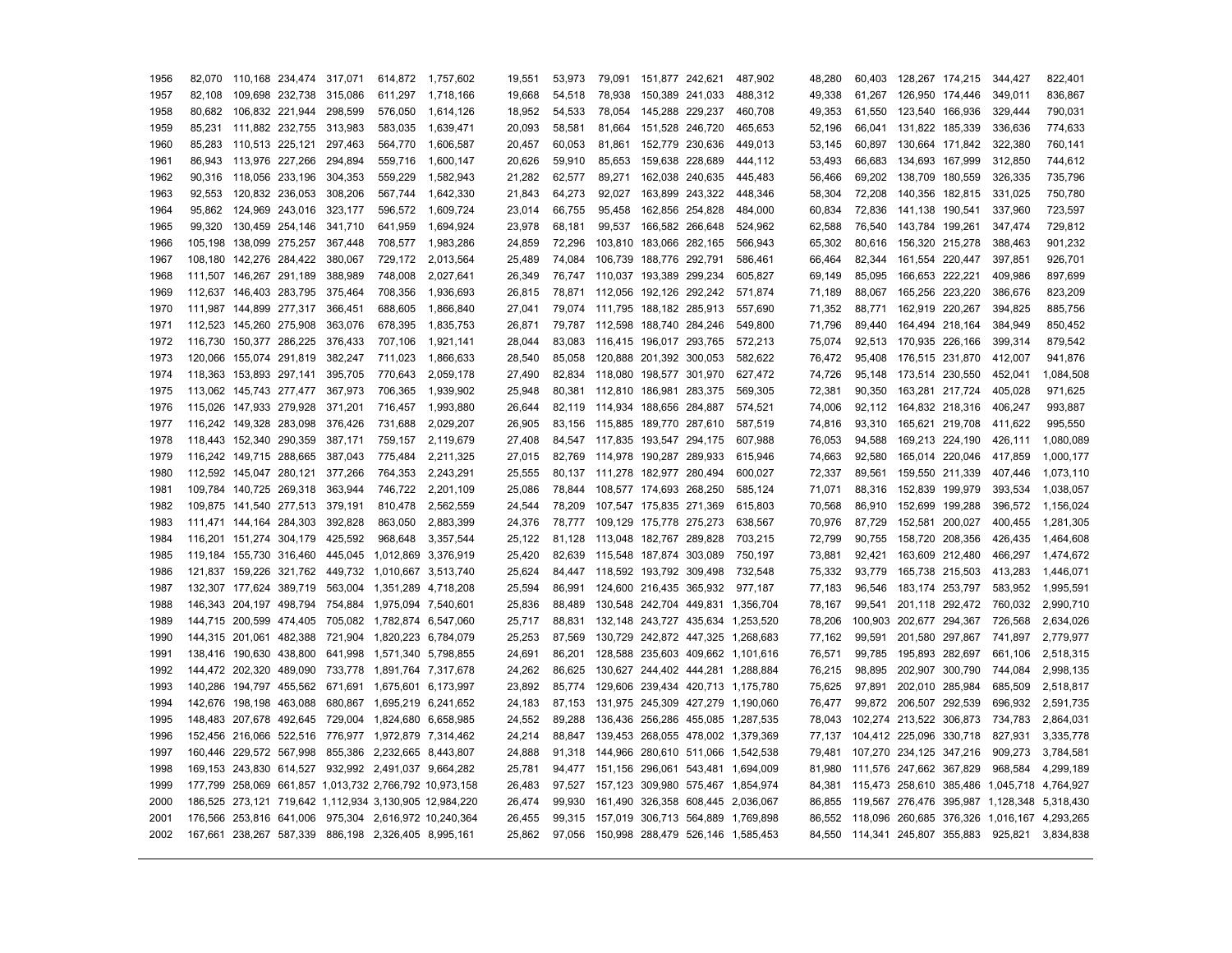**(fractiles are defined by total income (excluding capital gains)) (incomes are expressed in 2000 \$) Table A5: Top fractiles income levels (including capital gains) in the United States, 1913-2002**

|      | P90-100 | P95-100         | P99-100         | P99.5-100 | P99.9-100 | P99.99-100 | P0-90  | P90-95 | P95-99 |                 |                 | P99-99.5 P99.5-99.9 P99.9-99.99 | P90    | P95    | P99                    | P99.5           | P99.9   | P99.99    |
|------|---------|-----------------|-----------------|-----------|-----------|------------|--------|--------|--------|-----------------|-----------------|---------------------------------|--------|--------|------------------------|-----------------|---------|-----------|
|      | (1)     | (2)             | (3)             | (4)       | (5)       | (6)        | (7)    | (8)    | (9)    | (10)            | (11)            | (12)                            | (13)   | (14)   | (15)                   | (16)            | (17)    | (18)      |
| 1913 |         |                 | 229.136         | 375,763   | 1,099,313 | 3,514,871  |        |        |        | 82.509          | 194,875         | 830,918                         |        |        | 65.620                 | 107,611         | 340.199 | 1.430.935 |
| 1914 |         |                 | 226,433         | 376,107   | 1,072,853 | 3,403,375  |        |        |        | 76,758          | 201,921         | 813,906                         |        |        | 60,670                 | 100,774         | 325,982 | 1,422,412 |
| 1915 |         |                 | 221,308         | 367,086   | 1,160,746 | 5,489,423  |        |        |        | 75,528          | 168,665         | 679,759                         |        |        | 51,143                 | 97,313          | 358,638 | 1,819,678 |
| 1916 |         |                 | 262,786         | 443,365   | 1,408,801 | 6,280,941  |        |        |        | 82,207          | 202,006         | 867,452                         |        |        | 62,021                 | 112,757         | 429,520 | 2,346,510 |
| 1917 | 56.895  | 86.025          | 249,334         | 402,963   | 1,180,335 | 4,682,948  | 9,690  | 27,766 | 45,198 | 95,706          | 208,619         | 791,156                         | 22,138 | 31,203 | 77,156                 | 124,915         | 432,422 | 1,958,182 |
| 1918 | 53,328  | 78,435          | 212,704         | 331,243   | 897,387   | 3,246,678  | 9,217  | 28,220 | 44,867 | 94,166          | 189,707         | 636,355                         | 23,610 | 31,720 | 77,072                 | 119,542         | 366,697 | 1,475,077 |
| 1919 | 52,668  | 78,609          | 213,105         | 327,650   | 858,958   | 2,930,300  | 9,142  | 26,728 | 44,985 | 98,559          | 194,824         | 628,809                         | 22,531 | 31,718 | 80,608                 | 124,628         | 394,000 | 1,384,532 |
| 1920 | 45,528  | 65,958          | 172,733         | 259,853   | 629,111   | 1,940,072  | 8,318  | 25,097 | 39,265 | 85,613          | 167,539         | 483,449                         | 23,041 | 28,542 | 69,830                 | 109,659         | 307,719 | 985,506   |
| 1921 | 44,301  | 63,169          | 160,582         | 240,218   | 577,044   | 1,726,455  | 6,777  | 25,433 | 38,816 | 80,945          | 156,011         | 449,332                         | 22,243 | 28,040 | 66,698                 | 102,517         | 285,986 | 904,582   |
| 1922 | 50,722  | 73,829          | 195,425         | 297,466   | 745,203   | 2,451,870  | 7,704  | 27,616 | 43,430 | 93,384          | 185,532         | 555,573                         | 23,742 | 31,279 | 75,520                 | 118,579         | 343,320 | 1,107,086 |
| 1923 | 53,535  | 76,618          | 199,690         | 302,267   | 738,738   | 2,385,736  | 8,898  | 30,452 | 45,850 | 97,114          | 193,149         | 555,738                         | 25,846 | 35,339 | 77,844                 | 123,737         | 350,226 | 1,092,800 |
| 1924 | 56.765  | 81.640          | 218,505         | 333,516   | 829,498   | 2,728,054  | 8,458  | 31,891 | 47,423 |                 | 103,494 209,520 | 618,548                         | 26,871 | 36,134 | 82,981                 | 132,300         | 379,113 | 1,259,418 |
| 1925 | 60,171  | 89,779          | 251,458         | 387,140   | 995,396   | 3,552,963  | 8,610  | 30,563 | 49,359 |                 | 115,775 235,076 | 711,222                         | 27,552 | 36,565 | 91,840                 | 147,521         | 422,499 | 1,466,369 |
| 1926 | 59,831  | 89,798          | 252,291         | 388,414   | 1,018,187 | 3,757,620  | 8,648  | 29,864 | 49,175 | 116,168 230,971 |                 | 713,806                         | 26,856 | 35,265 | 93,035                 | 147,112         | 420,377 | 1,509,552 |
| 1927 | 61,682  | 93,340          | 267,435         | 415,119   | 1.108.836 | 4,179,841  | 8,687  | 30,024 | 49,816 |                 | 119,752 241,689 | 767,613                         | 27,496 | 36,337 | 95,513                 | 151,400         | 441,275 | 1,705,243 |
| 1928 | 66,785  | 102,703         | 304,441         | 481,024   | 1,347,623 | 5,388,947  | 8,884  | 30,866 | 52,269 |                 | 127,859 264,374 | 898,588                         | 28,264 | 37,600 |                        | 101,031 160,629 | 490,188 | 2,097,681 |
| 1929 | 65,450  | 100,543         | 294,042         | 463,021   | 1,305,723 | 5,372,428  | 9,557  | 30,357 | 52,168 |                 | 125,063 252,345 | 853,867                         | 27,516 | 36,944 |                        | 100,344 156,757 | 452,545 | 1,937,914 |
| 1930 | 55,541  | 80,820          | 214,683         | 326,296   | 853,204   | 3,250,099  | 8,419  | 30,262 | 47,355 |                 | 103,070 194,569 | 586,882                         | 26,861 | 34,654 | 84,787                 | 127,980         | 347,986 | 1,282,328 |
| 1931 | 50,975  | 71,398          | 176,743         | 262,752   | 662,523   | 2,447,354  | 7,397  | 30,552 | 45,062 | 90,735          | 162,809         | 464,209                         | 26,236 | 33,049 | 75,639                 | 111,827         | 281,815 | 1,010,244 |
| 1932 | 44,439  | 62,618          | 149,177         | 223,056   | 570,909   | 1,867,562  | 5,975  | 26,260 | 40,978 | 75,298          | 136,092         | 426,837                         | 17,965 | 30,686 | 64,127                 | 92,568          | 245,246 | 926,586   |
| 1933 | 42,726  | 61,980          | 152,222         | 228,722   | 594,944   | 2,027,035  | 6,008  | 23,472 | 39,419 | 75,723          | 137,167         | 435,823                         | 17,532 | 28,496 | 63,396                 | 92,037          | 245,977 | 933,213   |
| 1934 | 46,632  | 68,352          | 165,176         | 246,107   | 608,301   | 1,996,360  | 6,563  | 24,912 | 44,146 | 84,244          | 155,559         | 454,072                         | 21,166 | 30,200 | 70,066                 | 104,317         | 283,528 | 957,402   |
| 1935 | 49,162  | 70,768          | 180,273         | 270,387   | 673,349   | 2,230,319  | 7,370  | 27,555 | 43,392 | 90,160          | 169,646         | 500,353                         | 23,284 | 33,606 | 74,688                 | 111,655         | 306,587 | 1,063,531 |
| 1936 | 56,825  | 83.623          | 228,613         | 348,071   | 870.492   | 2,836,955  | 7,970  | 30.027 | 47,375 |                 | 109,154 217,466 | 651,996                         | 25,549 | 37.096 | 88,956                 | 138,250         | 396,268 | 1,381,995 |
| 1937 | 56,118  | 81,437          | 214,823         | 324,377   | 803,412   | 2,610,920  | 8,425  | 30,800 | 48,091 |                 | 105,270 204,618 | 602,578                         | 26,813 | 36,051 | 86,520                 | 133,059         | 372,841 | 1,260,064 |
| 1938 | 51,377  | 72,453          | 178,959         | 264,054   | 638,040   | 2,139,428  | 7,837  | 30,301 | 45,827 |                 | 93,864 170,557  | 471,219                         | 26,229 | 34,968 | 78,638                 | 115,881         | 298,250 | 947,438   |
| 1939 | 56,631  | 79,792          | 197,895         | 292,688   | 703,164   | 2,244,365  | 8,099  | 33,470 | 50,267 |                 | 103,103 190,069 | 531,920                         | 29,594 | 39,237 | 86,168                 | 127,430         | 333,148 | 1,095,041 |
| 1940 | 58,943  | 83,328          | 211,029         | 313,371   | 751,332   | 2,411,151  | 8,498  | 34,557 | 51,403 |                 | 108,688 203,881 | 566,908                         | 32,734 | 38,761 | 90,133                 | 137,608         | 360,129 | 1,164,932 |
| 1941 | 63,674  | 90,468          | 235,526         | 350,735   | 839,401   | 2,638,071  | 10,596 | 36,832 | 54,203 |                 | 120,317 228,568 | 639,548                         | 33,803 | 42,098 | 98,374                 | 152,996         | 406,575 | 1,302,719 |
| 1942 | 63,645  | 90,387          | 233,432         | 347,491   | 816,147   | 2,443,503  | 13,283 | 36,906 | 54,625 | 119,373 230,327 |                 | 635,330                         | 34,273 | 41,905 |                        | 96,843 152,013  | 404,294 | 1,265,508 |
| 1943 | 68,633  |                 | 97,318 245,192  | 360,655   | 818,068   | 2,147,117  | 16,042 | 39,947 | 60,350 |                 | 129,730 246,302 | 670,396                         | 35,266 | 46,189 |                        | 105,325 166,020 | 428,842 | 1,144,457 |
| 1944 | 70,159  | 97,421          | 238,003         | 344,515   | 761,831   | 2,153,564  | 17,250 | 42,898 | 62,275 |                 | 131,491 240,186 | 607,194                         | 38,477 | 46,244 |                        | 108,021 163,980 | 406,266 | 1,155,159 |
| 1945 | 72,838  | 103,559 254,423 |                 | 364,421   | 787,418   | 2,074,565  | 16,731 | 42,116 | 65,844 |                 | 144,426 258,672 | 644,402                         | 37,425 | 47,017 | 118,785 183,173        |                 | 425,799 | 1,089,541 |
| 1946 | 74,144  | 106,703 257,136 |                 | 364,459   | 780,605   | 2,210,569  | 15,452 | 41,584 | 69,094 |                 | 149,813 260,422 | 621,720                         | 37,232 | 48,875 | 123,696 184,456        |                 | 425,852 | 1,119,854 |
| 1947 | 66,231  | 94.177          | 223,300         | 316,211   | 682,534   | 1,981,598  | 15,068 | 38.284 | 61.897 |                 | 130,388 224,630 | 538,193                         | 33.856 | 43.467 | 108,139 160,178        |                 | 365.905 | 993.223   |
| 1948 | 68,650  | 97,261          | 233,120         | 333,792   | 728,884   | 2,082,649  | 14,624 | 40,039 | 63,297 |                 | 132,448 235,019 | 578,465                         | 35,480 | 47,275 | 110,088 166,247        |                 | 387,636 | 1,093,008 |
| 1949 | 67,182  | 93,931          | 221,142         | 315,417   | 688,036   | 2,013,332  | 14,395 | 40,432 | 62,128 |                 | 126,868 222,262 | 540,781                         | 35.890 | 47.492 | 105,078 156,243        |                 | 364,211 | 1,032,788 |
| 1950 | 74,280  | 105,397 257,205 |                 | 369,655   | 824,214   | 1,989,191  | 15,603 | 43.163 | 67.445 |                 | 144,756 256,015 | 694,772                         | 39.513 | 49,112 | 117,649 179,828        |                 | 422,575 | 977,586   |
| 1951 | 73,587  |                 | 102,805 243,521 | 345,663   | 746,698   | 2,145,234  | 16,312 | 44,369 | 67,627 |                 | 141,378 245,404 | 591,305                         | 39,744 |        | 49,802 119,012 173,481 |                 | 398,973 | 1,099,502 |
| 1952 | 73.594  |                 | 101,106 230,506 | 324,348   | 678,895   | 1,891,628  | 16,968 | 46,081 | 68,756 |                 | 136,665 235,711 | 544,147                         | 42,416 | 52,607 | 116,200 172,105        |                 | 374,264 | 974,373   |
| 1953 | 74,665  | 100,724 221,513 |                 | 308,479   | 636,377   | 1,766,505  | 17,856 | 48,606 | 70,526 |                 | 134,548 226,505 | 510,808                         | 43,526 | 53,886 | 115,250 167,398        |                 | 354,274 | 885,563   |
| 1954 | 76,774  | 104,788 233,986 |                 | 326,632   | 683,006   | 1,955,530  | 17,555 | 48,761 | 72,488 |                 | 141,339 237,539 | 541,615                         | 43,662 | 54,980 | 120,355 173,641        |                 | 377,801 | 958,119   |
| 1955 | 82,753  | 113,031 252,560 |                 | 352,224   | 746,255   | 2,243,984  | 18,954 | 52.474 | 78,149 |                 | 152,895 253,716 | 579,841                         | 47.694 | 60.480 | 129,120 186,439        |                 | 400,187 | 1,036,409 |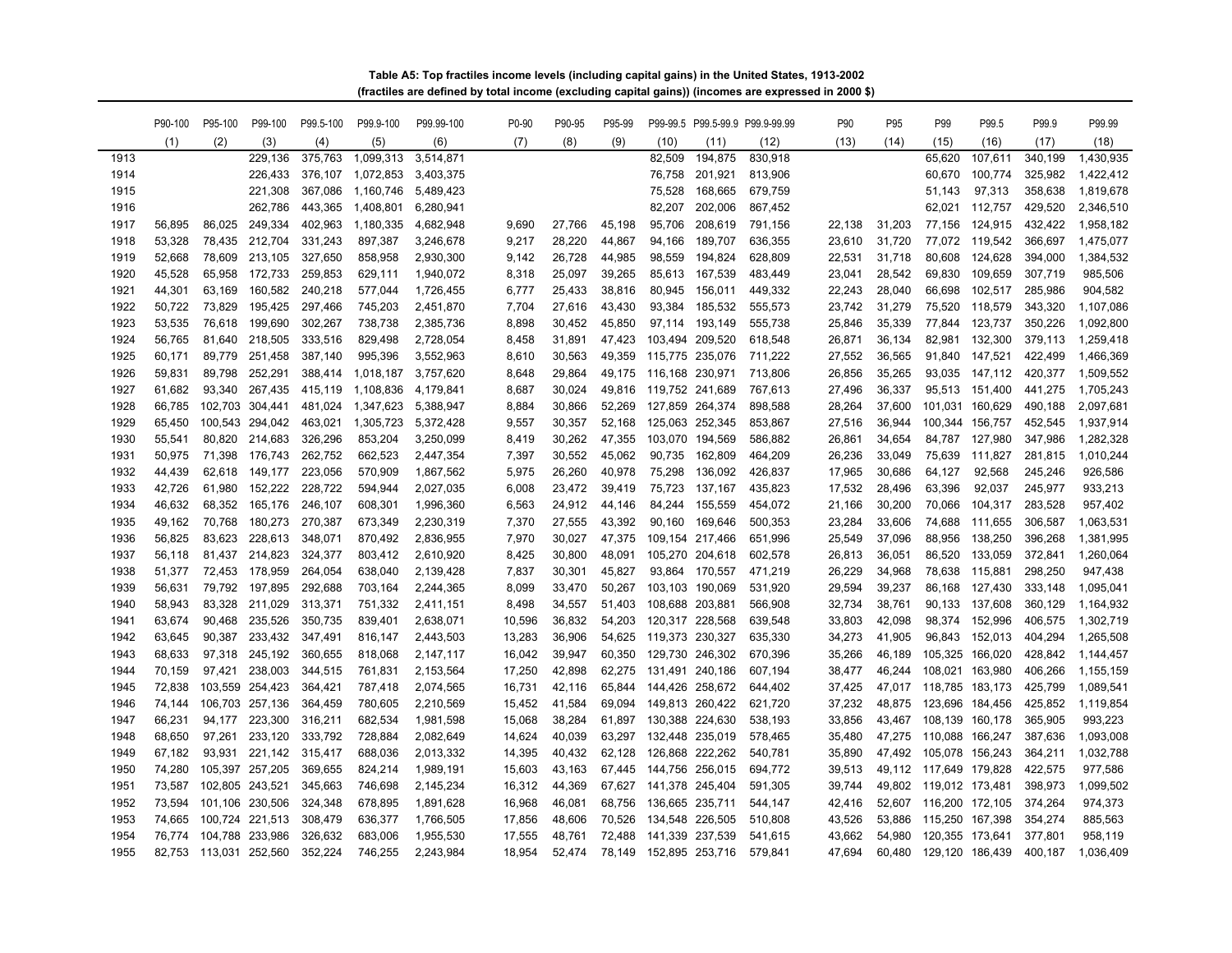| 1956 |        | 85,916 116,854 258,073  |                         | 359,839 | 743,150                                                | 2,186,056 | 19,869 | 54,979 | 81,549 | 156,307 264,011                | 582,828                                   | 49,180 | 62,281 | 132,008 189,574         | 411,439                                     | 1,022,878 |
|------|--------|-------------------------|-------------------------|---------|--------------------------------------------------------|-----------|--------|--------|--------|--------------------------------|-------------------------------------------|--------|--------|-------------------------|---------------------------------------------|-----------|
| 1957 |        | 85,004 114,945 249,968  |                         | 345,867 | 705,712                                                | 2,032,352 | 19,898 | 55,063 | 81,190 | 154,069 255,906                | 558,307                                   | 49,832 | 63,015 | 130,056 185,210         | 399,039                                     | 989,898   |
| 1958 |        | 84,021 113,045 241,999  |                         | 333,973 | 680,360                                                | 1,964,980 | 19,215 | 54,998 | 80,806 | 150,024 247,377                | 537,624                                   | 49,774 | 63,720 | 127,567 180,146         | 384,445                                     | 961,756   |
| 1959 |        | 90,134 121,517 262,825  |                         | 366,559 | 736,362                                                | 2,145,675 | 20,473 | 58,751 | 86,190 | 159,091 274,108                | 579,771                                   | 52,348 | 69,701 | 138,401 205,914         | 419,136                                     | 1,013,809 |
| 1960 |        | 89,574 118,535 250,766  |                         | 342,500 | 701,916                                                | 2,112,445 | 20,773 | 60,612 | 85,478 | 159,032 252,647                | 545,190                                   | 53,640 | 63,588 | 136,012 188,241         | 391,433                                     | 999,483   |
| 1961 | 92,823 | 124,481 263,510         |                         | 360,035 | 756,007                                                | 2,327,714 | 21,085 | 61,165 | 89,723 | 166,986 261,042                | 581,373                                   | 54,614 | 69,852 | 140,892 191,765         | 409,541                                     | 1,083,179 |
| 1962 | 94,361 | 125,415 259,427         |                         | 352,368 | 709,442                                                | 2,131,880 | 21,605 | 63,308 | 91,912 | 166,485 263,099                | 551,394                                   | 57,125 | 71,250 | 142,516 197,415         | 403,919                                     | 990,957   |
| 1963 | 97.159 | 128,985 265,033         |                         | 358,674 | 719,554                                                | 2,187,492 | 22,187 | 65.333 |        | 94,974 171,392 268,454         | 556,450                                   | 59,265 | 74,520 | 146,773 201,698         | 410,841                                     | 999,998   |
| 1964 |        | 103,115 137,620 286,795 |                         | 388,281 | 782,627                                                | 2,387,216 | 23,374 | 68,609 |        | 100,327 185,309 289,695        | 604,339                                   | 62,523 | 76,551 | 160,596 216,612         | 421,989                                     | 1,073,092 |
| 1965 |        | 108,435 145,255 307,132 |                         | 417,929 | 864,793                                                | 2,710,798 | 24,445 | 71.614 |        | 104,786 196,335 306,213        | 659.681                                   | 65,739 | 80,576 | 169,465 228,828         | 436.645                                     | 1,167,233 |
| 1966 |        | 112,573 151,491 323,161 |                         | 444,652 | 943,508                                                | 2,863,106 | 25,207 | 73.655 |        | 108,574 201,671 319,938        | 730,220                                   | 66,530 | 84,316 | 172,207 244,097         | 500,338                                     | 1,301,034 |
| 1967 |        | 118,903 161,401 350,115 |                         | 485,353 | 1,023,385                                              | 2,985,831 | 25,938 | 76.406 |        | 114,222 214,877 350,845        | 805.335                                   | 68,547 | 88,117 | 183,890 264,157         | 546,333                                     | 1,374,167 |
| 1968 |        | 124,859 169,991 374,392 |                         | 522,979 | 1,115,264                                              | 3,238,804 | 26,913 | 79,727 |        | 118,890 225,804 374,908        | 879,315                                   | 71,834 | 91,942 | 194,586 278,419         | 595,065                                     | 1,433,918 |
| 1969 |        |                         | 122,328 164,123 349,332 | 485,940 | 1,035,337                                              | 3,224,924 | 27,265 |        |        | 80,534 117,820 212,724 348,591 | 792,050                                   | 72,689 | 92,598 | 182,974 266,261         | 535,549                                     | 1,370,784 |
| 1970 |        | 116,622 153,298 308,397 |                         | 417,105 | 835,803                                                | 2,430,007 | 27,352 | 79,946 |        | 114,523 199,689 312,430        | 658,670                                   | 72,138 | 90,937 | 172,881 240,696         | 466,315                                     | 1,152,961 |
| 1971 |        | 119,310 157,403 318,454 |                         | 431,555 | 875,425                                                | 2,550,252 | 27,267 |        |        | 81,217 117,141 205,354 320,587 | 689,333                                   | 73,082 | 93,049 | 178,974 246,057         | 482,645                                     | 1,181,460 |
| 1972 |        | 125,265 165,228 335,883 |                         | 454,907 | 924,122                                                | 2,768,467 | 28,576 | 85.302 |        | 122,564 216,858 337,603        | 719,195                                   | 77,079 | 97,399 | 189,108 259,916         | 501,884                                     | 1,267,467 |
| 1973 |        | 126,587 166,466 327,157 |                         | 438,208 | 858,315                                                | 2,346,731 | 29,044 | 86.707 |        | 126,293 216,107 333,181        | 692,935                                   | 77,955 | 99,673 | 189,413 257,471         | 490,017                                     | 1,184,127 |
| 1974 |        | 122,623 161,244 321,314 |                         | 433,425 | 868,973                                                | 2,398,643 | 27,818 | 84,003 |        | 121,226 209,203 324,538        | 699,009                                   | 75,782 | 97,683 | 182,799 247,780         | 503,577                                     | 1,263,295 |
| 1975 |        | 116,836 152,159 298,475 |                         | 400,436 | 795,491                                                | 2,294,180 | 26,244 |        |        | 81,513 115,580 196,514 301,672 | 628,970                                   | 73,400 | 92,569 | 171,606 231,782         | 447,476                                     | 1,149,070 |
| 1976 |        | 119,839 155,998 305,741 |                         | 411,497 | 823,771                                                | 2,391,699 | 26,980 | 83,681 |        | 118,562 199,985 308,428        | 649,557                                   | 75,413 | 95,020 | 174,731 236,356         | 459,305                                     | 1,192,187 |
| 1977 |        | 121,357 157,933 310,508 |                         | 418,376 | 841,544                                                | 2,403,200 | 27,318 | 84,780 |        | 119,789 202,640 312,585        | 668,026                                   | 76,277 |        | 96,453 176,853 238,787  | 468,026                                     | 1,179,034 |
| 1978 |        | 123,457 160,631 316,292 |                         | 427,097 | 861,066                                                | 2,449,179 | 27,797 | 86,283 |        | 121,716 205,487 318,604        | 684,609                                   | 77,615 | 97,703 | 179,652 242,808         | 479,812                                     | 1,247,986 |
| 1979 |        | 124,429 164,099 339,086 |                         | 470,443 | 1,034,589                                              | 3,387,913 | 27,532 | 84,760 |        | 120,352 207,729 329,407        | 773,108                                   | 76,459 | 96,907 | 180,140 250,004         | 524,479                                     | 1,532,344 |
| 1980 |        | 120,141 158,320 327,843 |                         | 455,823 | 991,654                                                | 3,130,942 | 25,951 |        |        | 81,962 115,940 199,863 321,865 | 753,955                                   | 73,984 |        | 93,313 174,274 242,509  | 511,971                                     | 1,497,730 |
| 1981 |        | 116,629 152,759 312,583 |                         | 435,165 | 952,798                                                | 3,005,874 | 25,522 | 80,498 |        | 112,803 190,002 305,757        | 724,679                                   | 72,562 | 91,754 | 166,233 227,940         | 487,394                                     | 1,417,589 |
| 1982 |        | 118,494 157,328 337,350 |                         | 481,632 | 1,134,852                                              | 3,917,846 | 24,900 | 79,660 |        | 112,323 193,068 318,327        | 825,631                                   | 71,877 | 90,770 | 167,665 233,773         | 531,700                                     | 1,767,423 |
| 1983 |        | 122,848 164,737 361,088 |                         |         | 520,204 1,243,658                                      | 4,369,283 | 24,840 | 80,958 |        | 115,650 201,972 339,340        | 896,367                                   | 72,941 | 92,970 | 175,319 246,582         | 562,126                                     | 1,941,592 |
| 1984 |        | 128,514 173,391 386,610 |                         | 566,365 | 1,406,602                                              | 5,036,777 | 25,619 | 83,637 |        |                                | 120,086 206,854 356,306 1,003,249         | 75,051 | 96,406 | 179,638 256,147         | 608,378                                     | 2,197,114 |
| 1985 |        | 134,286 182,603 414,137 |                         | 610,274 | 1,519,764                                              | 5,305,168 | 25,996 | 85,968 |        |                                | 124,720 218,000 382,901 1,099,164         | 76,857 | 99,758 | 189,844 268,432         | 683,204                                     | 2,316,722 |
| 1986 |        | 151,341 212,872 525,308 |                         | 798,253 | 1,955,294 7,737,890                                    |           | 26,740 | 89,809 |        |                                | 134,763 252,363 508,993 1,312,783         | 80,115 |        | 106,566 215,830 354,412 | 740,636                                     | 3,184,510 |
| 1987 |        | 142,220 194,938 447,960 |                         |         | 658,457 1,618,437                                      | 5,733,615 | 26,224 | 89,502 |        |                                | 131,682 237,463 418,462 1,161,195         | 79,410 |        | 102,034 200,970 290,230 | 693,913                                     | 2,425,063 |
| 1988 |        | 158,574 226,475 584,131 |                         |         | 900,815 2,431,659 9,521,255                            |           | 26,432 | 90.673 |        |                                | 137,061 267,448 518,104 1,643,926         | 80.097 |        | 104,507 221,622 336,861 | 920.934                                     | 3,776,266 |
| 1989 |        | 154,866 218,821 543,733 |                         |         | 821,574 2,153,283                                      | 8,260,655 | 26,249 | 90.911 |        |                                | 137,593 265,891 488,647 1,474,686         | 80.038 |        | 105,060 221,107 330,188 | 854,762                                     | 3,323,443 |
| 1990 |        | 151,379 213,819 530,859 |                         |         | 804,110 2,075,261 7,996,387                            |           | 25,674 | 88.939 |        |                                | 134,559 257,608 486,322 1,417,358         | 78.369 |        | 102,508 213,810 323,835 | 828.838                                     | 3.276.756 |
| 1991 |        | 143,951 200,288 472,063 |                         | 696,296 | 1,732,134                                              | 6,370,799 | 25,125 | 87.615 |        |                                | 132,344 247,830 437,337 1,216,727         | 77.827 |        | 102,700 206,059 301,795 | 730,188                                     | 2,766,697 |
| 1992 |        |                         | 150,967 213,915 532,672 |         | 807,265 2,122,134                                      | 8,235,400 | 24,626 | 88,020 |        |                                | 134,226 258,079 478,547 1,442,883         | 77,442 |        | 101,619 214,262 323,989 | 832,989                                     | 3,374,136 |
| 1993 |        | 147,749 208,209 504,799 |                         |         | 756,192  1,944,380  7,260,930                          |           | 24,311 | 87,289 |        |                                | 134,062 253,406 459,145 1,353,653         | 76,961 |        | 101,257 213,798 312,109 | 789,214                                     | 2,962,255 |
| 1994 |        | 149,810 210,736 509,356 |                         | 759,299 | 1,932,148                                              | 7,213,916 | 24,607 | 88.884 |        |                                | 136,082 259,413 466,087 1,345,285         | 77.996 |        | 102,980 218,379 319,109 | 787.836                                     | 2,995,451 |
| 1995 |        | 157,412 223,689 551,805 |                         |         | 827,281 2,116,761 7,702,273                            |           | 24,999 | 91,134 |        |                                | 141,660 276,328 504,911 1,496,149         | 79,657 |        | 106,189 230,220 340,472 | 853,836                                     | 3,312,749 |
| 1996 |        | 156,064 222,471 549,709 |                         |         | 822,777 2,099,252 7,630,567                            |           | 24,747 | 89.664 |        |                                | 140,671 276,641 503,659 1,335,819         | 78,166 |        | 105,596 227,493 345,525 | 881,790                                     | 3,515,757 |
| 1997 |        | 166,032 240,637 615,949 |                         |         | 935,674 2,468,155 9,387,860                            |           | 25,566 | 91.435 |        |                                | 146,800 296,225 552,553 1,529,369         | 79.342 |        | 108,649 242,587 373,377 | 987,042                                     | 4.193.838 |
| 1998 |        |                         |                         |         | 179,255 263,814 695,737 1,072,268 2,927,347 10,993,941 |           | 26,670 | 94,696 |        |                                | 155,823 319,205 608,396 1,827,953         | 82,355 |        |                         | 113,160 258,602 403,599 1,135,882 4,951,048 |           |
| 1999 |        |                         |                         |         | 191,922 284,932 765,980 1,188,385 3,282,773 12,619,715 |           | 27,589 | 98,921 |        |                                | 164,680 343,575 664,680 2,020,368         | 85,646 |        |                         | 118,869 277,803 437,293 1,229,557 5,644,573 |           |
| 2000 |        |                         |                         |         | 204,106 305,439 833,140 1,300,810 3,627,442 14,031,014 |           | 27,875 |        |        |                                | 102,755 173,525 365,288 719,152 2,472,768 | 88.944 |        |                         | 124,559 294,948 467,738 1,349,227 6,220,532 |           |
| 2001 |        |                         |                         |         | 214,745 324,311 910,985 1,441,728 4,145,448 16,848,012 |           | 26,884 |        |        |                                | 105,179 177,642 380,246 765,803 2,734,013 | 91.417 |        |                         | 128,686 313,128 479,886 1,467,650 6,901,066 |           |
| 2002 |        |                         |                         |         | 192,183 282,513 751,604 1,166,531 3,227,309 12,700,382 |           | 25,925 |        |        |                                | 101,852 165,241 336,679 651,338 2,174,710 | 88.763 |        |                         | 122,696 280,245 423,505 1,210,132 5,324,626 |           |
|      |        |                         |                         |         |                                                        |           |        |        |        |                                |                                           |        |        |                         |                                             |           |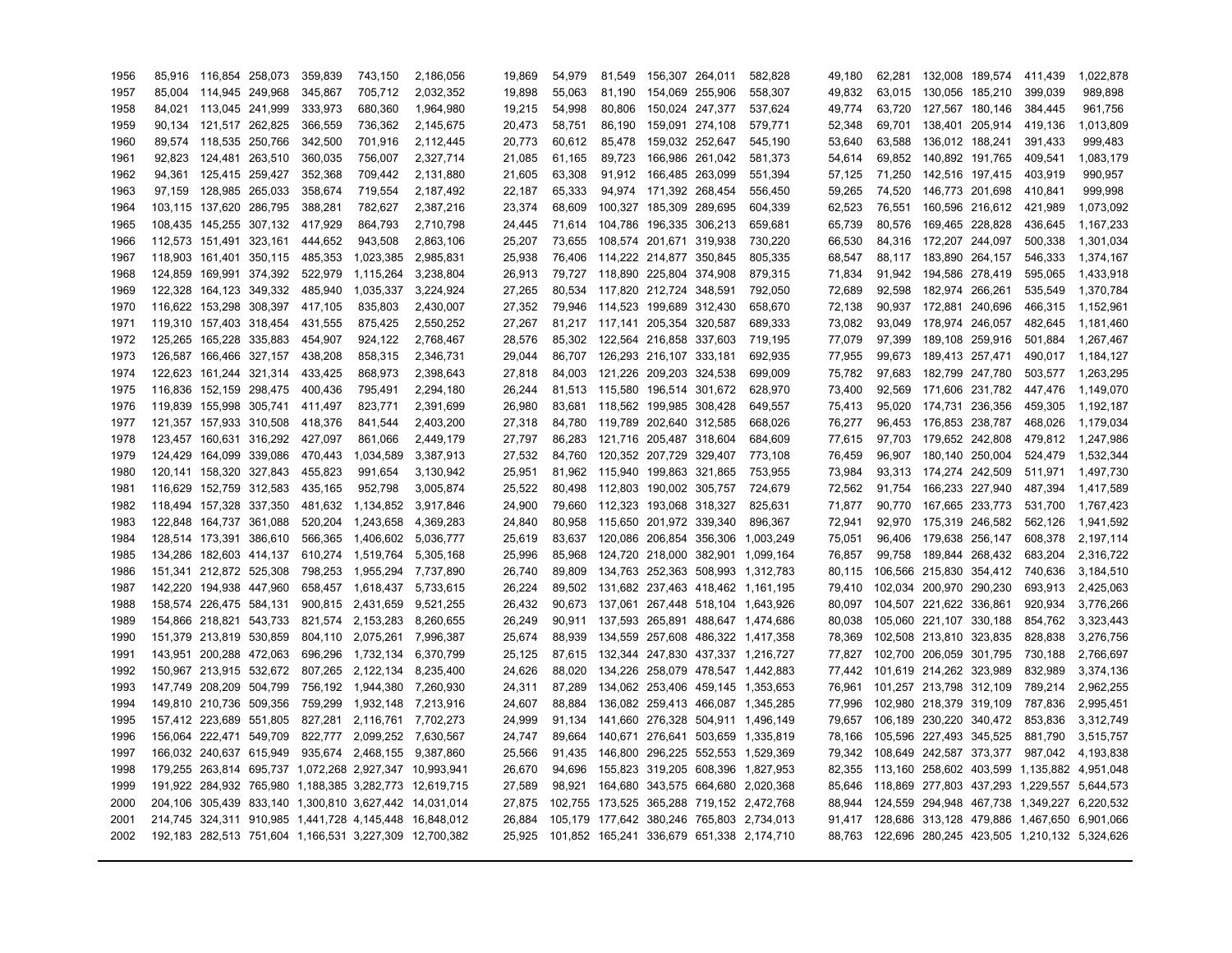**(fractiles are defined by total income (including capital gains)) (incomes are expressed in 2000 \$) Table A6: Top fractiles income levels (including capital gains) in the United States, 1913-2002**

|      | P90-100 | P95-100        | P99-100 | P99.5-100 | P99.9-100               | P99.99-100 | P0-90  | P90-95 | P95-99 |                 |                 | P99-99.5 P99.5-99.9 P99.9-99.99 | P90    | P95    | P99                    | P99.5           | P99.9   | P99.99    |
|------|---------|----------------|---------|-----------|-------------------------|------------|--------|--------|--------|-----------------|-----------------|---------------------------------|--------|--------|------------------------|-----------------|---------|-----------|
|      | (1)     | (2)            | (3)     | (4)       | (5)                     | (6)        | (7)    | (8)    | (9)    | (10)            | (11)            | (12)                            | (13)   | (14)   | (15)                   | (16)            | (17)    | (18)      |
| 1913 |         |                | 229,136 | 375,763   | 1,099,313 3,514,871     |            |        |        |        | 82.509          | 194.875         | 830,918                         |        |        | 65.620                 | 107.611         | 340.199 | 1.430.935 |
| 1914 |         |                | 226,433 | 376,107   | 1,072,853 3,403,375     |            |        |        |        | 76,758          | 201,921         | 813,906                         |        |        | 60,670                 | 100,774         | 325,982 | 1,422,412 |
| 1915 |         |                | 221,308 | 367,086   | 1,160,746 5,489,423     |            |        |        |        | 75,528          | 168,665         | 679,759                         |        |        | 51.143                 | 97,313          | 358,638 | 1,819,678 |
| 1916 |         |                | 268,648 | 455,526   | 1,462,782 6,651,574     |            |        |        |        | 81,770          | 203,712         | 886,250                         |        |        |                        | 61,691 113,709  | 438,828 | 2,484,976 |
| 1917 | 56,999  | 86,233         | 249,583 | 403,634   | 1,182,195 4,735,238     |            | 9,678  | 27,766 | 45,395 | 95,531          | 208,994         | 787,413                         | 22,138 | 31,339 |                        | 77,015 125,139  | 430,377 | 1,980,047 |
| 1918 | 53,363  | 78,482         | 212,369 | 330,751   | 893,633                 | 3,265,367  | 9,213  | 28,243 | 45,011 | 93,986          | 190,031         | 630,107                         | 23,629 | 31,821 | 76,924                 | 119,746         | 363,097 | 1,483,568 |
| 1919 | 53,184  | 79,593         | 216,488 | 333,444   | 874,581                 | 3,016,350  | 9,085  | 26,774 | 45,370 | 99,532          | 198,160         | 636,606                         | 22,571 | 31,989 |                        | 81,404 126,762  | 398,886 | 1,425,190 |
| 1920 | 45,914  | 66,666         | 174,524 | 262,272   | 630,462                 | 1,956,974  | 8,275  | 25,161 | 39,701 | 86,776          | 170,224         | 483,072                         | 23,099 | 28,860 |                        | 70,779 111,417  | 307,480 | 994,092   |
| 1921 | 44,400  | 63,348         | 160,795 | 240,569   | 576,014                 | 1,736,074  | 6,765  | 25,453 | 38,986 | 81,021          | 156,707         | 447,118                         | 22,260 | 28,163 | 66,760                 | 102,974         | 284,577 | 909,622   |
| 1922 | 51,321  | 74,996         | 200,227 | 306,552   | 778,887                 | 2,669,472  | 7,638  | 27,647 | 43.688 | 93,902          | 188,468         | 568,822                         | 23,769 | 31.465 |                        | 75,939 120,455  | 351,507 | 1,205,339 |
| 1923 | 54,167  | 77,805         | 204,363 | 311,143   | 771,649                 | 2,610,263  | 8.828  | 30,530 | 46.165 | 97,583          | 196,016         | 567,358                         | 25,912 | 35,581 | 78,221                 | 125,574         | 357,549 | 1,195,646 |
| 1924 | 57,741  | 83,509         | 226,547 | 348,489   | 882,495                 | 3,023,058  | 8,350  | 31,973 | 47.749 |                 | 104,605 214,987 | 644,654                         | 26,941 | 36,382 | 83,871                 | 135,752         | 395,114 | 1,395,608 |
| 1925 | 62,602  | 94,562         | 273,407 | 428,404   | 1, 151, 173 4, 471, 377 |            | 8,340  | 30,642 | 49.851 | 118,410 247,711 |                 | 782,261                         | 27,623 | 36,929 |                        | 93,930 155,450  | 464,699 | 1,845,415 |
| 1926 | 61,668  | 93,395         | 268,594 | 419,511   | 1,141,208 4,538,410     |            | 8,444  | 29,941 | 49,596 |                 | 117,677 239,086 | 763,741                         | 26,925 | 35,566 |                        | 94,244 152,281  | 449,785 | 1,823,220 |
| 1927 | 64,021  | 97,924         | 288,429 | 455,365   | 1,269,489 5,150,164     |            | 8,427  | 30,118 | 50,298 |                 | 121,493 251,834 | 838,302                         | 27,582 | 36,688 |                        | 96,902 157,755  | 481,912 | 2,101,104 |
| 1928 | 71,146  | 111,330        | 345,567 | 560,032   | 1,665,877 7,252,662     |            | 8,399  | 30,962 | 52,771 |                 |                 | 131,101 283,571 1,045,123       | 28,351 | 37,961 |                        | 103,593 172,292 | 570,124 | 2,823,143 |
| 1929 | 69,523  | 108,603        | 332,700 | 537,804   | 1,624,393 7,427,510     |            | 9,105  | 30,442 | 52,578 |                 | 127,597 266,156 | 979,602                         | 27,593 | 37,235 | 102,378 165,336        |                 | 519,184 | 2,679,212 |
| 1930 | 56,339  | 82,360         | 221,207 | 339,176   | 908,581                 | 3,653,395  | 8,330  | 30,317 | 47,649 |                 | 103,238 196,825 | 603,601                         | 26,909 | 34,870 |                        | 84,925 129,464  | 357,899 | 1,441,449 |
| 1931 | 51.139  | 71,710         | 177,932 | 265,565   | 676,601                 | 2,583,034  | 7,379  | 30,567 | 45.155 | 90,299          | 162,807         | 464,775                         | 26,248 | 33.116 |                        | 75,276 111,826  | 282,158 | 1,066,251 |
| 1932 | 44,448  | 62,628         | 149,111 | 222,825   | 572,208                 | 1,907,006  | 5,974  | 26,268 | 41,007 | 75,398          | 135,479         | 423,897                         | 17,970 | 30.707 | 64,212                 | 92,151          | 243,557 | 946,156   |
| 1933 | 43.136  | 62,784         | 155,700 | 235,812   | 625,148                 | 2,217,493  | 5,962  | 23,487 | 39,555 | 75,587          | 138,478         | 448,221                         | 17.544 | 28,595 | 63,283                 | 92,917          | 252,975 | 1.020.897 |
| 1934 | 47,261  | 69,603         | 169,263 | 253,839   | 632,696                 | 2,140,166  | 6,493  | 24,919 | 44,689 | 84,687          | 159,124         | 465,199                         | 21,172 | 30,571 |                        | 70,433 106,708  | 290,475 | 1,026,368 |
| 1935 | 50,233  | 72,898         | 188,273 | 285,276   | 721,682                 | 2,470,168  | 7,251  | 27,568 | 44,054 |                 | 91,271 176,174  | 527,406                         | 23,294 | 34,119 |                        | 75,609 115,952  | 323,163 | 1,177,904 |
| 1936 | 58.644  | 87,194         | 242,767 | 374,019   | 952,179                 | 3,193,027  | 7,768  | 30,094 | 48.301 |                 | 111,514 229,480 | 703,196                         | 25,606 | 37,821 | 90,879                 | 145,887         | 427,386 | 1,555,452 |
| 1937 | 57,006  | 83,176         | 221,022 | 335,700   | 837,012                 | 2,802,363  | 8,326  | 30,835 | 48,715 |                 | 106,345 210,372 | 618,640                         | 26,844 | 36,520 | 87,403                 | 136,801         | 382,779 | 1,352,457 |
| 1938 | 52,508  | 74,685         | 187,696 | 280,583   | 700,972                 | 2,614,426  | 7,711  | 30,332 | 46,432 | 94,808          | 175,486         | 488,366                         | 26,256 | 35,429 |                        | 79,430 119,230  | 309,103 | 1,157,789 |
| 1939 | 57,597  | 81,690         | 204,681 | 305,153   | 742,985                 | 2,484,501  | 7,992  | 33,505 | 50,942 |                 | 104,209 195,695 | 549,483                         | 29,625 | 39,765 |                        | 87,093 131,202  | 344,148 | 1,212,205 |
| 1940 | 59,916  | 85,251         | 217,981 | 326,304   | 794,397                 | 2,703,403  | 8,390  | 34,582 | 52,068 |                 | 109,658 209,280 | 582,286                         | 32,758 | 39,263 |                        | 90,938 141,252  | 369,898 | 1,306,131 |
| 1941 | 64.847  | 92,767         | 244,130 | 366,898   | 897,998                 | 3,057,784  | 10,467 | 36,851 | 54.927 |                 | 121,362 234,122 | 658,022                         | 33,821 | 42,660 | 99.228                 | 156,713         | 418,319 | 1.509.979 |
| 1942 | 64,580  | 92,248         | 240,044 | 359,896   | 860,095                 | 2,763,140  | 13.179 | 36,912 | 55.299 |                 | 120,191 234,847 | 648,646                         | 34,279 | 42.422 |                        | 97,507 154,996  | 412,768 | 1,431,050 |
| 1943 | 70.111  | 100,235        | 256,168 | 380,744   | 887,131                 | 2,570,373  | 15,877 | 39,987 | 61.252 |                 | 131,592 254,148 | 700,104                         | 35,301 | 46.879 | 106,837 171,309        |                 | 447,846 | 1,370,062 |
| 1944 | 71,608  | 100,279        | 248,459 | 363,737   | 827,161                 | 2,564,195  | 17,089 | 42,937 | 63,234 | 133,181 247,881 |                 | 634,157                         | 38,512 | 46,956 | 109,409 169,233        |                 | 424,306 | 1,375,419 |
| 1945 | 75,432  | 108,664        | 274,258 | 400,483   | 911,398                 | 2,768,459  | 16,443 | 42,199 | 67,266 |                 | 148,032 272,755 | 705,058                         | 37,499 | 48,033 | 121,751 193,145        |                 | 465,879 | 1,453,968 |
| 1946 | 77,131  | 112,505        | 279,042 | 404,047   | 923,006                 | 3,095,444  | 15,120 | 41,757 | 70.871 |                 | 154,038 274,307 | 681,625                         | 37,386 | 50,131 | 127,184 194,290        |                 | 466,884 | 1,568,123 |
| 1947 | 68,153  | 97,933         | 237,211 | 341,823   | 777,448                 | 2,586,425  | 14,855 | 38,373 | 63,113 |                 | 132,599 232,917 | 576,450                         | 33,935 | 44,321 | 109,973 166,087        |                 | 391,915 | 1,296,376 |
| 1948 | 70,522  | 100,930        | 246,584 | 358,530   | 816,764                 | 2,629,464  | 14,416 | 40,115 | 64,516 | 134,637 243,971 |                 | 615,353                         | 35,548 | 48,186 | 111,907 172,580        |                 | 412,355 | 1,379,985 |
| 1949 | 68,660  | 96,835         | 231,699 | 334,941   | 756,994                 | 2,454,907  | 14,231 | 40,486 | 63,119 |                 | 128,457 229,427 | 568,337                         | 35,938 | 48,250 | 106,395 161,280        |                 | 382,770 | 1,259,304 |
| 1950 | 76.779  | 110,250        | 276,766 | 404,582   | 947,870                 | 2,633,441  | 15,326 | 43,308 | 68.621 |                 | 148,949 268,760 | 760,584                         | 39,646 | 49.968 | 121,058 188,780        |                 | 462,602 | 1,294,201 |
| 1951 | 75.898  | 107,361        | 261,452 | 378,369   | 862,937                 | 2,841,560  | 16,055 | 44,436 | 68.838 |                 | 144,534 257,227 | 643,090                         | 39,804 | 50.694 | 121,668 181,839        |                 | 433,914 | 1,456,392 |
| 1952 |         | 75,552 104,958 | 245,477 | 351,983   | 779,860                 | 2,476,115  | 16,751 | 46,145 | 69.828 |                 | 138,971 245,014 | 591,388                         | 42,475 | 53.427 | 118,161 178,898        |                 | 406,757 | 1,275,440 |
| 1953 | 76.347  | 104,042        | 234,000 | 331,897   | 721,990                 | 2,284,623  | 17,669 | 48,653 | 71,552 |                 | 136,103 234,374 | 548,364                         | 43,567 | 54,670 | 116,582 173,214        |                 | 380,321 | 1,145,300 |
| 1954 | 79,377  | 109,959        | 254,243 | 364,027   | 823,817                 | 2,758,102  | 17,266 | 48,795 | 73,888 |                 | 144,458 249,080 | 608,896                         | 43,692 | 56,042 | 123,011 182,078        |                 | 424,732 | 1,351,342 |
| 1955 | 86.371  | 120,103        | 281,413 | 405,284   | 945,454                 | 3,350,570  | 18,552 | 52,639 | 79.776 |                 | 157,541 270,242 | 678,218                         | 47.844 |        | 61,740 133,043 198,583 |                 | 468,083 | 1.547.498 |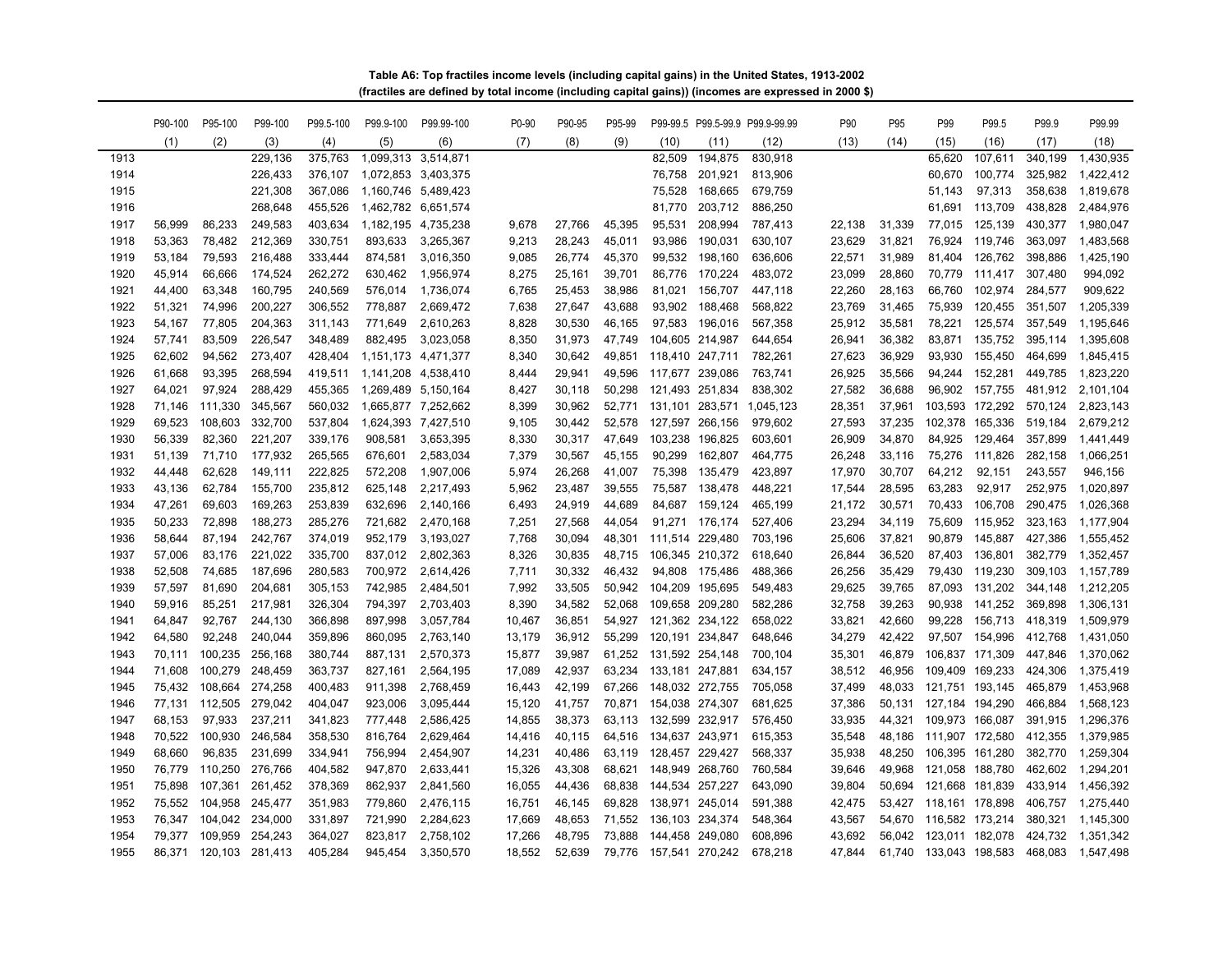| 1956 |                 | 89,182 123,274          | 284,429 | 410,653 | 929,161                                                  | 3,191,824           | 19,506 | 55,090 | 82,986 | 158,205 281,026                | 677,754                                   | 49,280 |         |                         | 63,378 133,611 201,792 478,451 |                                             | 1,493,488         |
|------|-----------------|-------------------------|---------|---------|----------------------------------------------------------|---------------------|--------|--------|--------|--------------------------------|-------------------------------------------|--------|---------|-------------------------|--------------------------------|---------------------------------------------|-------------------|
| 1957 |                 | 87,560 119,996          | 269,697 | 383,748 | 844,929                                                  | 2,794,568           | 19,614 | 55,124 | 82,570 | 155,646 268,453                | 628,303                                   | 49,887 | 64,086  |                         | 131,387 194,291                | 449,067                                     | 1,361,150         |
| 1958 |                 | 86,863 118,676          | 264,141 | 376,228 | 832,986                                                  | 2,799,000           | 18,899 | 55,049 | 82,309 | 152,053 262,039                | 614,540                                   | 49,821 | 64,906  |                         | 129,292 190,823                | 439,446                                     | 1,369,966         |
| 1959 |                 | 94,141 129,512 294,781  |         | 427,230 | 955,101                                                  | 3,306,007           | 20,027 | 58,770 | 88,195 | 162,332 295,262                | 693,889                                   | 52,365 |         |                         |                                | 71,323 141,221 221,805 501,635              | 1,562,054         |
| 1960 |                 | 93,162 125,649          | 279,264 | 396,817 | 904,214                                                  | 3,269,832           | 20,374 | 60.674 | 87,246 | 161,711 269,967                | 641,368                                   | 53,695 | 64.903  | 138,303 201,146         |                                | 460,486                                     | 1,547,089         |
| 1961 |                 | 97,642 133,980          | 303,310 | 436,485 |                                                          | 1,040,790 3,940,196 | 20,550 | 61.305 | 91.648 | 170,135 285,408                | 718,634                                   | 54,738 | 71,351  | 143,549 209,666         |                                | 506,233                                     | 1.833.531         |
| 1962 |                 | 98,039 132,689          | 289,452 | 410,512 | 929,244                                                  | 3,376,697           | 21,196 | 63,389 | 93,498 | 168,391 280,829                | 657,305                                   | 57,198 | 72,479  | 144,147 210,718         |                                | 481,503                                     | 1,569,582         |
| 1963 |                 | 101,053 136,656         | 296,611 | 418,619 | 940,967                                                  | 3,428,683           | 21,755 | 65,451 |        | 96,667 174,604 288,033         | 664,554                                   | 59,372 | 75,849  | 149,523 216,408         |                                | 490,656                                     | 1,567,400         |
| 1964 |                 | 108,444 148,072         | 330,124 | 465,317 | 1,062,433 4,102,226                                      |                     | 22,782 | 68,815 |        | 102,559 194,931 316,038        | 724,678                                   | 62,711 | 78,255  |                         | 168,936 236,310                |                                             | 506,017 1,844,017 |
| 1965 | 114,817 157,639 |                         | 359,558 | 510,030 | 1,206,617 4,916,568                                      |                     | 23,735 | 71,996 |        | 107,159 209,086 335,883        | 794,400                                   | 66,089 | 82,401  |                         | 180,471 251,000                | 525,816                                     | 2,117,009         |
| 1966 | 115,501 157,240 |                         | 349,030 | 495,244 | 1,161,215 4,424,520                                      |                     | 24,881 | 73,763 |        | 109,292 202,816 328,751        | 798,626                                   | 66,627 | 84,874  |                         | 173,185 250,821                | 547,209                                     | 2,010,562         |
| 1967 |                 | 122,662 168,813         | 382,378 | 546,621 | 1,309,431 5,043,803                                      |                     | 25,520 | 76,510 |        | 115,422 218,135 355,919        | 894,500                                   | 68,640 | 89,043  |                         | 186,679 267,978                | 606,822                                     | 2,321,306         |
| 1968 |                 | 129,545 179,562 416,838 |         | 605,136 | 1,495,501 6,003,507                                      |                     | 26,393 | 79,527 |        | 120,243 228,540 382,545        | 994,611                                   | 71,654 | 92,988  | 196,944 284,091         |                                | 673,091                                     | 2,657,937         |
| 1969 |                 | 126,086 171,567         | 384,676 | 553,392 | 1,372,627 5,790,370                                      |                     | 26,848 | 80,605 |        | 118,289 215,959 348,583        | 881,767                                   | 72,754 | 92,966  |                         | 185,756 266,255                |                                             | 596,212 2,461,250 |
| 1970 | 119,249 158,351 |                         | 329,865 | 456,938 | 1,014,360 3,641,285                                      |                     | 27,060 | 80,148 |        | 115,472 202,792 317,582        | 722,480                                   | 72,320 | 91,691  |                         | 175,568 244,666                | 511,490                                     | 1,727,674         |
| 1971 |                 | 122,686 163,824         | 345,902 | 483,114 | 1,099,541 4,098,663                                      |                     | 26,892 | 81,548 |        | 118,304 208,691 329,007        | 766,306                                   | 73,381 |         |                         | 93,973 181,883 252,519         | 536,538                                     | 1,898,795         |
| 1972 |                 | 129.653 173.859         | 372.049 | 523.469 | 1.206.681 4.548.099                                      |                     | 28,089 | 85.448 |        | 124,311 220,629 352,666        | 835.412                                   | 77.211 | 98.787  |                         | 192,397 271,513                | 582.985                                     | 2.082.224         |
| 1973 | 130,743 174,260 |                         | 359,385 | 494,519 | 1,082,604 3,692,491                                      |                     | 28,582 | 87.226 |        | 127,978 224,250 347,498        | 792.617                                   | 78,421 | 101.003 | 196,550 268,534         |                                | 560.507                                     | 1.863.177         |
| 1974 | 125,484 166,649 |                         | 343,669 | 475,196 | 1,027,806 3,310,904                                      |                     | 27,500 | 84,319 |        | 122,394 212,142 337,043        | 774,129                                   | 76,066 |         | 98,624 185,367 257,328  |                                |                                             | 557,694 1,743,756 |
| 1975 | 119,273 156,838 |                         | 316,535 | 432,948 | 914,897                                                  | 3,020,203           | 25,973 | 81.708 |        | 116,913 200,122 312,461        | 680.974                                   | 73,576 |         | 93,637 174,756 240,071  |                                | 484.475                                     | 1.512.708         |
| 1976 | 122,701 161,389 |                         | 325,388 | 445,722 | 952,837                                                  | 3,157,853           | 26,662 | 84.013 |        | 120,389 205,054 318,943        | 707,836                                   | 75,712 |         |                         |                                | 96,485 179,159 244,414 500,515 1,574,091    |                   |
| 1977 |                 | 124,680 164,275         | 335,061 | 461,622 | 1,005,331 3,429,012                                      |                     | 26,949 | 85.084 |        | 121,579 208,500 325,695        | 736,033                                   | 76,550 | 97,895  |                         |                                | 181,968 248,802 515,673                     | 1,682,308         |
| 1978 |                 | 126,694 166,746         | 338,643 | 466,224 | 1,001,858 3,240,098                                      |                     | 27,437 | 86.643 |        | 123,772 211,062 332,315        | 753.164                                   | 77,939 | 99,354  |                         | 184,526 253,257                | 527,859                                     | 1.651.001         |
| 1979 |                 | 128,956 172,869         | 375,334 | 535,883 | 1,296,356 5,174,683                                      |                     | 27,029 |        |        | 85,042 122,253 214,785 345,765 | 865,430                                   | 76,714 | 98,438  |                         | 186,259 262,419                |                                             | 587,110 2,340,496 |
| 1980 |                 | 124,043 165,957         | 358,916 | 512,105 | 1,221,163 4,571,874                                      |                     | 25,518 | 82,129 |        | 117,717 205,728 334,840        | 848,862                                   | 74,135 |         |                         |                                | 94,744 179,387 252,285 576,417 2,187,021    |                   |
| 1981 | 120,901 161,253 |                         | 350,593 | 506,330 | 1,248,158 4,780,492                                      |                     | 25,047 | 80,549 |        | 113,918 194,856 320,873        | 855,676                                   | 72,609 | 92,660  |                         | 170,480 239,210                | 575,498                                     | 2,254,510         |
| 1982 |                 | 122,159 164,788         | 373,259 | 550,773 | 1,443,749 5,994,492                                      |                     | 24,493 | 79,530 |        | 112,670 195,744 327,530        | 938,111                                   | 71,760 | 91,050  |                         |                                | 169,989 240,531 604,136                     | 2,704,242         |
| 1983 |                 | 127,765 174,546 405,792 |         | 606,168 | 1,622,741 6,616,748                                      |                     | 24,293 | 80,983 |        |                                | 116,734 205,416 352,025 1,067,851         | 72,963 |         | 93,842 178,308 255,800  |                                |                                             | 669,667 2,940,306 |
| 1984 |                 | 133,613 183,942 436,072 |         | 657,538 | 1,811,708 7,832,766                                      |                     | 25,053 | 83,284 |        |                                | 120,910 214,606 368,996 1,142,701         | 74,734 |         | 97,067 186,370 265,270  |                                | 692,943                                     | 3,416,764         |
| 1985 |                 | 140,222 195,000 472,957 |         | 718,651 | 1,985,322 8,348,097                                      |                     | 25,337 | 85.444 |        |                                | 125,511 227,262 401,983 1,278,347         | 76,389 |         |                         | 100,390 197,910 281,810        | 794,578                                     | 3.645.544         |
| 1986 |                 | 162,393 235,722 636,202 |         |         | 1,009,000 2,956,924 13,367,774                           |                     | 25,512 | 89,064 |        |                                | 135,602 263,403 522,019 1,800,163         | 79,450 |         |                         |                                | 107,230 225,272 363,483 1,015,602 5,501,476 |                   |
| 1987 |                 | 145,808 202,353 482,731 |         | 720.421 | 1,867,701 7,273,277                                      |                     | 25,826 | 89.262 |        |                                | 132,259 245,041 433,601 1,267,081         | 79.198 |         |                         | 102,481 207,384 300,730        | 757.189                                     | 3.076.271         |
| 1988 |                 | 161,961 233,516 617,620 |         |         | 964,018 2,710,338 11,411,233                             |                     | 26,056 | 90.405 |        |                                | 137,490 271,222 527,438 1,743,572         | 79,860 |         |                         |                                | 104,834 224,750 342,930 976,756             | 4,525,859         |
| 1989 |                 | 157,784 224,745 570,230 |         |         | 872,200 2,361,548 9,662,422                              |                     | 25,925 | 90.823 |        |                                | 138,374 268,260 499,863 1,550,340         | 79,961 |         |                         | 105,657 223,078 337,767        | 898,612                                     | 3,887,405         |
| 1990 | 153,670 218,391 |                         | 550,843 | 841,413 | 2,238,989 8,970,255                                      |                     | 25,420 | 88.948 |        |                                | 135,278 260,273 492,019 1,491,070         | 78,378 |         |                         | 103,056 216,021 327,628        | 871,943                                     | 3.675.827         |
| 1991 |                 | 146,794 205,817         | 495,953 | 741,341 | 1,901,607 7,264,551                                      |                     | 24,809 | 87,772 |        |                                | 133,283 250,565 451,274 1,305,724         | 77,966 |         |                         |                                | 103,428 208,333 311,412 783,597 3,154,834   |                   |
| 1992 | 152,872 217,681 |                         | 549,391 | 838,760 | 2,258,666 9,223,700                                      |                     | 24,414 | 88,062 |        |                                | 134,754 260,021 483,784 1,484,773         | 77,479 |         |                         | 102,020 215,875 327,535        | 857,173                                     | 3,779,053         |
| 1993 |                 | 150,081 212,722 525,181 |         |         | 795,078 2,113,979 8,550,902                              |                     | 24,052 | 87,441 |        |                                | 134,607 255,284 465,353 1,398,765         | 77,095 |         |                         |                                | 101,668 215,383 316,328 815,516             | 3,488,527         |
| 1994 |                 | 152,234 215,705 531,261 |         |         | 801,392 2,129,232 8,565,994                              |                     | 24,338 | 88,763 |        |                                | 136,816 261,129 469,432 1,414,036         | 77,890 |         | 103,536 219,824 321,399 |                                | 828,098                                     | 3,556,878         |
| 1995 |                 | 159,913 228,726         | 575,950 |         | 876,093 2,356,191 9,360,209                              |                     | 24,721 | 91,099 |        |                                | 141,920 275,807 506,069 1,577,967         | 79,626 |         |                         | 106,385 229,786 341,253        | 900,529                                     | 4,025,828         |
| 1996 |                 | 169,185 247,078         | 649,082 |         | 1,004,351 2,816,838 11,905,656                           |                     | 24,398 | 91,291 |        |                                | 146,577 293,814 551,229 1,806,969         | 78,689 |         |                         |                                | 107,271 243,771 368,390 1,006,194 4,851,818 |                   |
| 1997 |                 | 183,349 272,179         | 739,565 |         | 1,162,990 3,361,037 14,486,989                           |                     | 25,158 | 94,520 |        |                                | 155,332 316,139 613,478 2,124,820         | 81,703 |         |                         |                                | 111,896 262,325 400,358 1,154,919 5,813,676 |                   |
| 1998 |                 | 197,309 296,436         |         |         | 829,725 1,319,827 3,910,927 17,052,937                   |                     | 26,141 | 98.181 |        |                                | 163,115 339,623 672,053 2,450,704         | 84.589 |         |                         |                                | 117,054 276,921 433,208 1,289,992 6,819,331 |                   |
| 1999 |                 |                         |         |         | 211,050 319,783 910,397 1,456,773 4,370,622 19,136,970   |                     | 26,821 |        |        |                                | 102,315 172,130 364,023 728,310 2,729,917 | 87.709 |         |                         |                                | 121,667 296,915 464,442 1,423,342 7,630,696 |                   |
| 2000 |                 |                         |         |         | 223,991 344,460 1,012,584 1,642,549 5,117,680 23,869,868 |                     | 26,848 |        |        |                                | 103,522 177,429 382,619 773,766 3,034,104 | 89.977 |         |                         |                                | 127,532 313,698 482,906 1,547,553 8,752,114 |                   |
| 2001 |                 |                         |         |         | 196,202 291,999 797,527 1,253,989 3,663,411 16,197,967   |                     | 26,438 |        |        |                                | 100,405 165,617 341,065 651,633 2,270,683 | 87.502 |         |                         |                                | 121,936 282,273 426,049 1,233,967 6,080,951 |                   |
| 2002 |                 |                         |         |         | 181,991 266,374 700,436 1,082,943 3,048,937 13,048,843   |                     | 25,646 |        |        |                                | 97,608 157,859 317,928 591,445 1,937,837  | 85.030 |         |                         |                                | 117,230 263,800 396,027 1,083,908 5,086,546 |                   |
|      |                 |                         |         |         |                                                          |                     |        |        |        |                                |                                           |        |         |                         |                                |                                             |                   |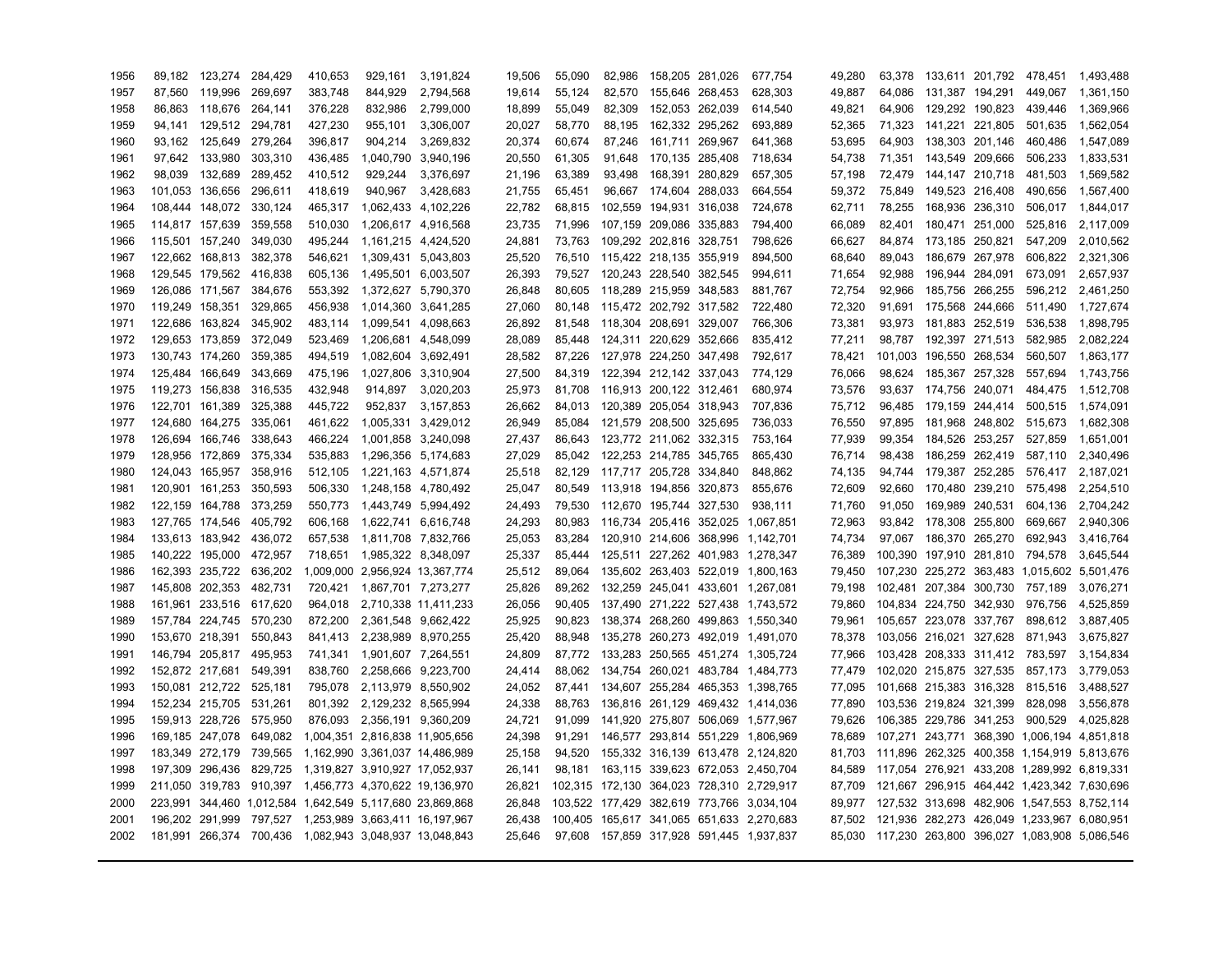### **Table A7: Income composition by sources of income and by fractiles of total income in the United States, 1916-1999**

### **(wage income, entrepreneurial income, dividends, interest and rents are expressed in % of total income (excluding capital gains) of each fractile)**

|      |      |                                    | P90-100 |     |     | P95-100 |      |      |      |                                    |     |  |      |      |         | P99-100 |          |       |      |      |         | P99.5-100 |                 |       |
|------|------|------------------------------------|---------|-----|-----|---------|------|------|------|------------------------------------|-----|--|------|------|---------|---------|----------|-------|------|------|---------|-----------|-----------------|-------|
|      |      | Wage Entrep. Divid. Interest Rents |         |     |     |         |      |      |      | Wage Entrep. Divid. Interest Rents |     |  |      | Wage | Entrep. | Divid.  | Interest | Rents |      | Wage | Entrep. |           | Divid. Interest | Rents |
| 1916 |      |                                    |         |     |     | 1916    |      |      |      |                                    |     |  | 1916 | 19.5 | 32.8    | 32.4    | 9.3      | 6.0   | 1916 | 16.5 | 31.7    | 36.7      | 9.5             | 5.6   |
| 1917 |      |                                    |         |     |     | 1917    | 31.4 | 31.4 | 23.5 | 7.7                                | 5.9 |  | 1917 | 24.4 | 22.2    | 37.3    | 11.4     | 4.6   | 1917 | 21.7 | 19.0    | 43.1      | 12.0            | 4.1   |
| 1918 | 46.1 | 25.8                               | 14.4    | 8.0 | 5.6 | 1918    | 38.2 | 28.2 | 19.0 | 9.0                                | 5.7 |  | 1918 | 27.6 | 26.7    | 29.8    | 10.9     | 5.0   | 1918 | 25.7 | 24.2    | 34.5      | 11.3            | 4.3   |
| 1919 | 47.7 | 28.3                               | 12.1    | 7.1 | 4.8 | 1919    | 39.4 | 31.7 | 15.8 | 8.2                                | 5.0 |  | 1919 | 28.7 | 31.8    | 24.9    | 10.2     | 4.4   | 1919 | 26.0 | 30.4    | 28.7      | 10.8            | 4.0   |
| 1920 | 52.0 | 22.4                               | 13.8    | 7.4 | 4.4 | 1920    | 44.7 | 25.4 | 17.1 | 8.2                                | 4.7 |  | 1920 | 32.1 | 26.6    | 27.3    | 9.6      | 4.4   | 1920 | 28.8 | 25.8    | 31.2      | 10.0            | 4.2   |
| 1921 | 58.0 | 17.6                               | 11.9    | 7.4 | 5.0 | 1921    | 49.0 | 20.5 | 16.4 | 8.7                                | 5.4 |  | 1921 | 35.5 | 22.5    | 26.4    | 10.2     | 5.4   | 1921 | 31.5 | 22.0    | 30.7      | 10.7            | 5.2   |
| 1922 | 54.3 | 19.1                               | 12.6    | 7.7 | 6.3 | 1922    | 45.7 | 21.6 | 16.9 | 8.8                                | 7.0 |  | 1922 | 32.0 | 22.1    | 27.4    | 10.5     | 8.0   | 1922 | 28.0 | 21.2    | 31.9      | 10.9            | 8.0   |
| 1923 | 45.6 | 24.3                               | 14.0    | 8.3 | 7.7 | 1923    | 39.6 | 25.4 | 17.8 | 9.1                                | 8.0 |  | 1923 | 32.2 | 20.9    | 29.0    | 9.9      | 8.0   | 1923 | 28.1 | 20.0    | 34.0      | 10.1            | 7.8   |
| 1924 | 44.3 | 25.1                               | 13.8    | 8.6 | 8.3 | 1924    | 39.4 | 25.7 | 17.4 | 9.2                                | 8.3 |  | 1924 | 31.4 | 22.3    | 29.0    | 9.8      | 7.5   | 1924 | 27.6 | 20.5    | 34.5      | 10.1            | 7.3   |
| 1925 | 43.2 | 25.7                               | 14.8    | 8.3 | 8.1 | 1925    | 39.3 | 26.0 | 18.3 | 8.6                                | 7.9 |  | 1925 | 29.7 | 23.7    | 29.5    | 9.5      | 7.5   | 1925 | 25.9 | 22.2    | 34.8      | 9.8             | 7.3   |
| 1926 | 43.2 | 23.7                               | 16.7    | 8.6 | 7.8 | 1926    | 39.1 | 24.2 | 20.3 | 8.8                                | 7.6 |  | 1926 | 29.4 | 21.3    | 32.2    | 9.9      | 7.2   | 1926 | 25.7 | 19.4    | 37.8      | 10.1            | 7.0   |
| 1927 | 44.2 | 22.5                               | 17.2    | 9.0 | 7.1 | 1927    | 39.8 | 22.8 | 21.0 | 9.4                                | 7.0 |  | 1927 | 29.2 | 20.7    | 32.8    | 10.3     | 7.0   | 1927 | 25.3 | 19.1    | 38.3      | 10.5            | 6.8   |
| 1928 | 45.5 | 20.9                               | 18.2    | 8.9 | 6.4 | 1928    | 40.6 | 21.4 | 22.2 | 9.3                                | 6.5 |  | 1928 | 28.6 | 21.3    | 32.9    | 10.5     | 6.7   | 1928 | 24.5 | 20.2    | 38.2      | 10.7            | 6.4   |
| 1929 | 45.2 | 20.2                               | 19.0    | 8.8 | 6.8 | 1929    | 40.4 | 20.7 | 23.0 | 9.1                                | 6.8 |  | 1929 | 28.4 | 20.3    | 33.8    | 10.4     | 7.0   | 1929 | 24.2 | 18.9    | 39.3      | 10.8            | 6.9   |
| 1930 | 49.1 | 15.8                               | 19.1    | 9.4 | 6.6 | 1930    | 44.5 | 15.6 | 23.8 | 9.5                                | 6.6 |  | 1930 | 32.4 | 15.5    | 34.9    | 10.3     | 6.9   | 1930 | 27.8 | 13.9    | 40.9      | 10.6            | 6.9   |
| 1931 | 51.6 | 14.0                               | 18.1    | 9.6 | 6.7 | 1931    | 47.2 | 13.8 | 22.4 | 9.9                                | 6.7 |  | 1931 | 37.0 | 14.3    | 31.4    | 10.5     | 6.9   | 1931 | 31.6 | 13.1    | 37.2      | 10.9            | 7.1   |
| 1932 | 58.1 | 11.3                               | 15.4    | 8.9 | 6.3 | 1932    | 53.2 | 11.4 | 18.8 | 9.9                                | 6.8 |  | 1932 | 43.3 | 12.2    | 27.1    | 10.4     | 6.9   | 1932 | 36.7 | 12.1    | 32.4      | 11.3            | 7.5   |
| 1933 | 59.0 | 15.6                               | 11.7    | 8.0 | 5.7 | 1933    | 53.8 | 15.7 | 15.1 | 8.8                                | 6.6 |  | 1933 | 44.3 | 16.6    | 23.2    | 9.5      | 6.5   | 1933 | 37.9 | 17.2    | 28.0      | 10.1            | 6.8   |
| 1934 | 60.2 | 15.4                               | 12.4    | 6.5 | 5.5 | 1934    | 52.9 | 16.3 | 16.7 | 7.6                                | 6.5 |  | 1934 | 42.6 | 17.1    | 26.1    | 7.8      | 6.3   | 1934 | 36.3 | 16.8    | 31.5      | 8.8             | 6.6   |
| 1935 | 60.0 | 15.9                               | 12.5    | 6.0 | 5.6 | 1935    | 52.4 | 17.3 | 16.9 | 6.8                                | 6.6 |  | 1935 | 41.7 | 18.4    | 26.6    | 6.8      | 6.4   | 1935 | 35.7 | 17.4    | 32.4      | 7.7             | 6.7   |
| 1936 | 56.5 | 17.0                               | 15.7    | 4.7 | 6.1 | 1936    | 48.0 | 18.5 | 21.5 | 5.0                                | 6.9 |  | 1936 | 36.1 | 19.0    | 33.7    | 4.8      | 6.4   | 1936 | 30.7 | 17.6    | 39.8      | 5.4             | 6.5   |
| 1937 | 59.6 | 15.8                               | 15.7    | 3.8 | 5.0 | 1937    | 53.8 | 16.8 | 20.3 | 3.9                                | 5.2 |  | 1937 | 36.3 | 18.4    | 34.0    | 4.9      | 6.4   | 1937 | 31.7 | 16.8    | 40.1      | 5.0             | 6.5   |
| 1938 | 63.1 | 16.6                               | 11.5    | 3.9 | 4.9 | 1938    | 58.2 | 17.4 | 15.3 | 4.0                                | 5.1 |  | 1938 | 42.3 | 20.1    | 26.2    | 5.2      | 6.3   | 1938 | 37.9 | 19.0    | 31.4      | 5.3             | 6.4   |
| 1939 | 62.4 | 16.8                               | 12.8    | 3.4 | 4.6 | 1939    | 56.4 | 18.4 | 16.6 | 3.7                                | 5.0 |  | 1939 | 39.5 | 21.2    | 28.2    | 4.7      | 6.3   | 1939 | 35.1 | 19.8    | 33.8      | 4.9             | 6.4   |
| 1940 | 63.4 | 16.8                               | 12.7    | 2.8 | 4.3 | 1940    | 55.2 | 19.6 | 16.9 | 3.4                                | 5.0 |  | 1940 | 39.4 | 22.4    | 27.9    | 4.1      | 6.2   | 1940 | 35.4 | 21.0    | 33.2      | 4.2             | 6.3   |
| 1941 | 61.4 | 20.9                               | 11.5    | 2.3 | 3.9 | 1941    | 52.2 | 24.7 | 15.6 | 2.8                                | 4.7 |  | 1941 | 38.4 | 28.9    | 24.3    | 3.2      | 5.3   | 1941 | 35.2 | 28.1    | 28.3      | 3.1             | 5.3   |
| 1942 | 60.1 | 25.4                               | 8.9     | 1.8 | 3.7 | 1942    | 52.0 | 29.9 | 11.8 | 2.3                                | 4.0 |  | 1942 | 35.7 | 37.8    | 19.0    | 2.8      | 4.7   | 1942 | 32.7 | 38.0    | 21.9      | 2.8             | 4.6   |
| 1943 | 57.0 | 30.0                               | 7.9     | 1.6 | 3.5 | 1943    | 47.7 | 36.2 | 10.6 | 2.0                                | 3.6 |  | 1943 | 30.0 | 46.6    | 16.8    | 2.5      | 4.1   | 1943 | 27.3 | 47.0    | 19.2      | 2.5             | 3.9   |
| 1944 | 61.1 | 27.6                               | 6.9     | 1.5 | 2.9 | 1944    | 48.9 | 36.0 | 9.6  | 1.9                                | 3.6 |  | 1944 | 30.8 | 46.8    | 15.7    | 2.4      | 4.2   | 1944 | 28.1 | 46.9    | 18.3      | 2.5             | 4.2   |
| 1945 | 57.4 | 31.3                               | 6.8     | 1.5 | 3.0 | 1945    | 45.2 | 39.8 | 9.4  | 1.9                                | 3.6 |  | 1945 | 29.7 | 48.7    | 15.0    | 2.4      | 4.2   | 1945 | 27.4 | 48.2    | 17.7      | 2.6             | 4.2   |
| 1946 | 54.0 | 33.6                               | 7.8     | 1.5 | 3.1 | 1946    | 43.4 | 40.6 | 10.5 | 1.9                                | 3.6 |  | 1946 | 31.5 | 45.2    | 16.6    | 2.4      | 4.2   | 1946 | 29.3 | 44.1    | 19.8      | 2.5             | 4.3   |
| 1947 | 56.4 | 30.3                               | 8.5     | 1.4 | 3.3 | 1947    | 45.9 | 36.6 | 11.7 | 1.8                                | 4.0 |  | 1947 | 34.4 | 39.4    | 19.2    | 2.2      | 4.8   | 1947 | 31.9 | 37.7    | 23.1      | 2.3             | 5.0   |
| 1948 | 59.7 | 27.0                               | 8.6     | 1.4 | 3.3 | 1948    | 49.1 | 33.4 | 11.9 | 1.7                                | 4.0 |  | 1948 | 35.1 | 37.6    | 20.1    | 2.2      | 4.9   | 1948 | 32.4 | 35.7    | 24.5      | 2.3             | 5.1   |
| 1949 | 62.9 | 23.1                               | 8.9     | 1.6 | 3.6 | 1949    | 53.0 | 28.5 | 12.3 | 1.9                                | 4.3 |  | 1949 | 37.6 | 33.3    | 21.1    | 2.5      | 5.5   | 1949 | 34.4 | 31.6    | 25.7      | 2.6             | 5.7   |
| 1950 | 63.1 | 23.0                               | 8.9     | 1.5 | 3.5 | 1950    | 52.7 | 28.8 | 12.3 | 1.9                                | 4.3 |  | 1950 | 36.0 | 34.6    | 21.5    | 2.5      | 5.5   | 1950 | 32.7 | 33.1    | 25.9      | 2.6             | 5.7   |
| 1951 | 64.0 | 22.5                               | 8.6     | 1.5 | 3.4 | 1951    | 53.4 | 28.5 | 12.1 | 1.8                                | 4.1 |  | 1951 | 37.1 | 34.4    | 20.9    | 2.4      | 5.3   | 1951 | 33.8 | 33.3    | 25.0      | 2.4             | 5.5   |
| 1952 | 65.7 | 21.6                               | 8.0     | 1.5 | 3.2 | 1952    | 55.7 | 27.3 | 11.2 | 1.9                                | 3.9 |  | 1952 | 37.7 | 34.4    | 20.0    | 2.5      | 5.4   | 1952 | 34.7 | 32.7    | 24.4      | 2.6             | 5.6   |
| 1953 | 68.2 | 19.9                               | 7.4     | 1.5 | 3.0 | 1953    | 58.1 | 25.7 | 10.5 | 1.9                                | 3.8 |  | 1953 | 40.4 | 32.7    | 19.1    | 2.6      | 5.2   | 1953 | 37.5 | 31.0    | 23.4      | 2.7             | 5.5   |
| 1954 | 67.0 | 20.5                               | 7.7     | 1.5 | 3.3 | 1954    | 58.3 | 25.1 | 10.9 | 1.8                                | 3.9 |  | 1954 | 39.4 | 32.9    | 19.8    | 2.9      | 5.0   | 1954 | 36.4 | 31.1    | 24.1      | 3.0             | 5.3   |
| 1955 | 67.6 | 20.4                               | 8.0     | 1.5 | 2.5 | 1955    | 60.0 | 24.4 | 10.9 | 1.7                                | 2.9 |  | 1955 | 39.2 | 33.2    | 21.4    | 2.9      | 3.4   | 1955 | 36.8 | 30.6    | 26.5      | 3.0             | 3.1   |
| 1956 | 67.0 | 20.8                               | 7.9     | 1.5 | 2.8 | 1956    | 58.6 | 25.3 | 11.1 | 1.9                                | 3.2 |  | 1956 | 39.3 | 32.0    | 21.6    | 2.9      | 4.2   | 1956 | 36.4 | 28.1    | 28.1      | 3.0             | 4.4   |
| 1957 | 67.9 | 19.7                               | 8.3     | 1.9 | 2.2 | 1957    | 57.5 | 25.4 | 11.8 | 2.4                                | 2.9 |  | 1957 | 40.2 | 31.8    | 21.1    | 3.1      | 3.9   | 1957 | 36.5 | 28.7    | 27.6      | 3.2             | 4.0   |
| 1958 | 68.9 | 19.1                               | 7.8     | 2.0 | 2.2 | 1958    | 58.5 | 24.7 | 11.3 | 2.6                                | 2.9 |  | 1958 | 40.8 | 31.6    | 20.2    | 3.3      | 4.0   | 1958 | 37.1 | 28.3    | 26.9      | 3.5             | 4.1   |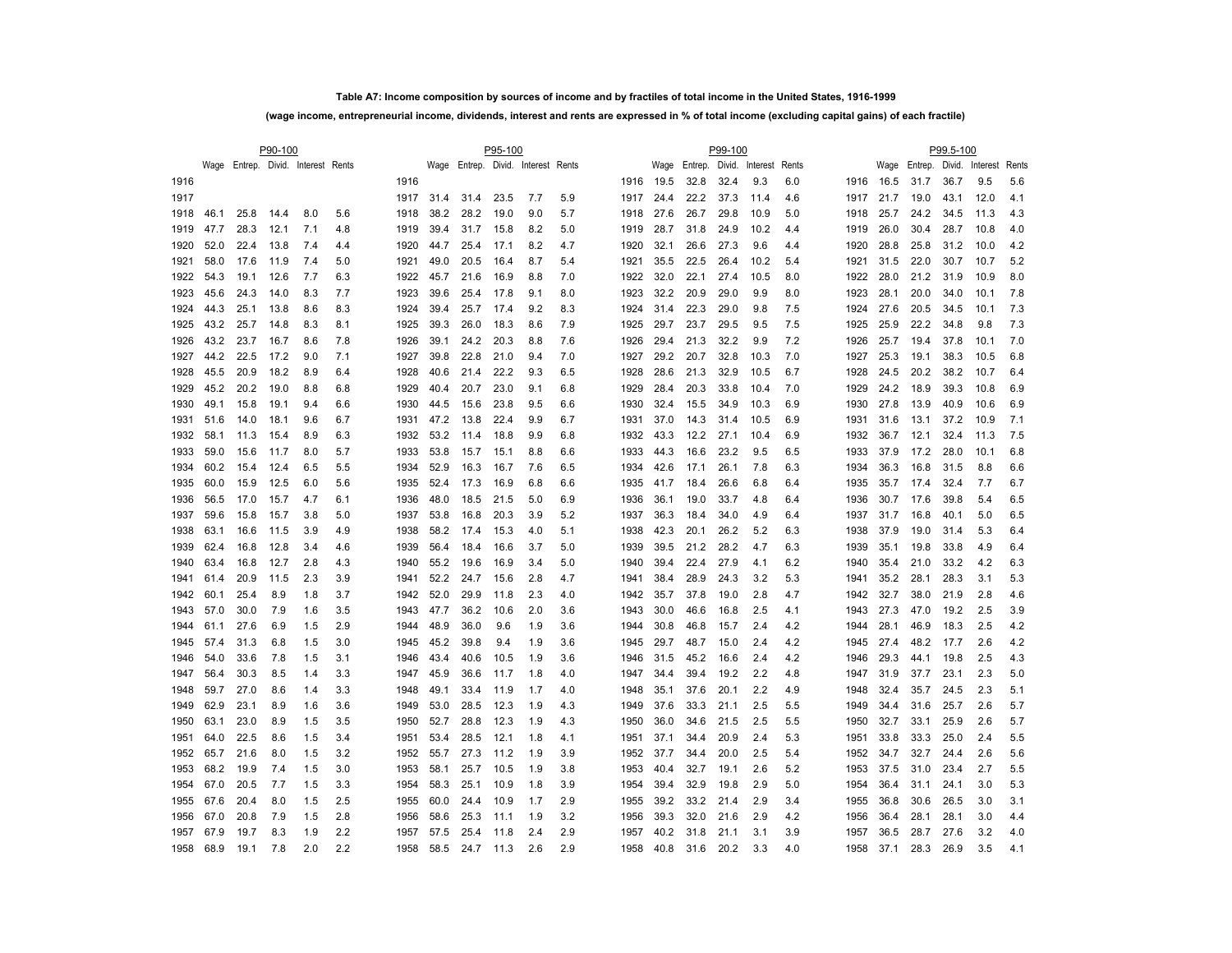| 1959      | 68.6           | 19.2 | 8.1 | 2.2 | 2.0 | 1959      | 57.5           | 25.4 | 11.6 | 2.8  | 2.7 | 1959      | 40.6      | 32.2 | 20.0 | 3.5  | 3.7 | 1959 | 36.6 | 29.4 | 26.4 | 3.7  | 3.9 |
|-----------|----------------|------|-----|-----|-----|-----------|----------------|------|------|------|-----|-----------|-----------|------|------|------|-----|------|------|------|------|------|-----|
| 1960      | 70.1           | 17.7 | 7.8 | 2.3 | 2.1 | 1960      | 59.0           | 23.7 | 11.4 | 3.0  | 2.8 | 1960      | 42.5      | 30.1 | 19.7 | 3.8  | 4.0 | 1960 | 38.2 | 26.7 | 26.8 | 4.0  | 4.3 |
| 1961      | 70.6           | 17.6 | 7.4 | 2.5 | 1.9 | 1961      | 61.1           | 22.9 | 10.5 | 3.1  | 2.5 | 1961 42.0 |           | 30.9 | 19.7 | 3.9  | 3.5 | 1961 | 37.8 | 27.6 | 26.9 | 4.1  | 3.7 |
| 1962      | 70.7           | 17.5 | 7.2 | 2.7 | 1.8 | 1962      | 61.0           | 22.9 | 10.3 | 3.3  | 2.4 | 1962      | 42.1      | 30.8 | 19.4 | 4.3  | 3.4 | 1962 | 38.1 | 27.1 | 26.8 | 4.4  | 3.6 |
| 1963      | 70.8           | 17.0 | 7.4 | 3.1 | 1.7 | 1963      | 61.5           | 22.1 | 10.4 | 3.7  | 2.2 | 1963      | 42.4      | 29.9 | 19.9 | 4.6  | 3.2 | 1963 | 37.9 | 26.6 | 27.3 | 4.8  | 3.4 |
| 1964      | 69.0           | 18.4 | 8.0 | 3.3 | 1.3 | 1964      | 59.8           | 23.6 | 11.0 | 3.9  | 1.7 | 1964 42.7 |           | 28.5 | 21.8 | 4.7  | 2.4 | 1964 | 37.6 | 27.0 | 28.1 | 4.8  | 2.5 |
| 1965      | 68.1           | 19.4 | 7.8 | 3.5 | 1.2 | 1965      | 59.9           | 23.9 | 10.7 | 4.0  | 1.5 | 1965 42.3 |           | 28.8 | 21.9 | 4.9  | 2.1 | 1965 | 37.5 | 27.7 | 27.6 | 5.0  | 2.2 |
| 1966      | 69.9           | 18.0 | 6.9 | 3.4 | 1.7 | 1966      | 60.2           | 23.7 | 9.9  | 4.0  | 2.2 | 1966 40.9 |           | 32.6 | 18.5 | 4.9  | 3.2 | 1966 | 37.2 | 31.6 | 22.9 | 4.9  | 3.5 |
| 1967 70.3 |                | 18.0 | 6.7 | 3.6 | 1.5 | 1967      | 60.9           | 23.6 | 9.4  | 4.2  | 1.9 | 1967 41.8 |           | 33.1 | 17.5 | 5.0  | 2.7 | 1967 | 38.0 | 32.5 | 21.7 | 5.0  | 2.8 |
| 1968      | 70.8           | 17.3 | 6.7 | 3.8 | 1.4 | 1968      | 61.2 22.8      |      | 9.5  | 4.5  | 1.9 | 1968      | 42.0      | 31.5 | 18.3 | 5.4  | 2.7 | 1968 | 37.3 | 31.1 | 23.2 | 5.6  | 2.8 |
| 1969      | 72.2           | 16.5 | 6.1 | 3.8 | 1.3 | 1969      | 63.3           | 21.9 | 8.6  | 4.5  | 1.7 | 1969      | 43.9      | 31.1 | 16.6 | 5.9  | 2.5 | 1969 | 39.9 | 29.7 | 21.0 | 6.5  | 2.8 |
| 1970      | 73.7           | 15.2 | 5.6 | 4.2 | 1.3 | 1970      | 65.2           | 20.2 | 7.9  | 5.0  | 1.8 | 1970      | 45.6      | 30.0 | 14.9 | 6.5  | 2.9 | 1970 | 41.0 | 30.0 | 18.8 | 7.0  | 3.2 |
| 1971      | 74.8           | 14.3 | 5.1 | 4.4 | 1.3 | 1971      | 66.3           | 19.2 | 7.4  | 5.3  | 1.8 | 1971      | 47.6      | 28.8 | 14.0 | 6.8  | 3.0 | 1971 | 42.5 | 29.1 | 17.8 | 7.2  | 3.5 |
| 1972      | 74.6           | 14.5 | 5.1 | 4.4 | 1.4 | 1972      | 66.2           | 19.3 | 7.2  | 5.3  | 2.0 | 1972 49.3 |           | 27.2 | 13.6 | 6.6  | 3.2 | 1972 | 46.2 | 26.4 | 16.9 | 7.0  | 3.5 |
| 1973      | 73.2           | 15.4 | 5.1 | 4.8 | 1.5 | 1973      | 64.9           | 20.2 | 7.1  | 5.7  | 2.1 | 1973      | 49.1      | 27.2 | 13.3 | 7.1  | 3.2 | 1973 | 45.7 | 26.7 | 16.6 | 7.5  | 3.5 |
| 1974      | 72.7           | 14.9 | 5.2 | 5.4 | 1.8 | 1974      | 64.8           | 19.5 | 7.0  | 6.3  | 2.4 | 1974 49.4 |           | 26.2 | 12.9 | 7.9  | 3.6 | 1974 | 45.6 | 25.5 | 16.1 | 8.6  | 4.2 |
| 1975      | 75.5           | 13.0 | 4.9 | 5.0 | 1.6 | 1975      | 68.1           | 17.1 | 6.8  | 5.8  | 2.3 | 1975 52.9 |           | 23.4 | 12.7 | 7.3  | 3.7 | 1975 | 49.7 | 22.6 | 15.7 | 7.7  | 4.3 |
| 1976      | 76.1           | 12.4 | 4.9 | 5.1 | 1.5 | 1976      | 69.2           | 16.2 | 6.8  | 5.8  | 2.0 | 1976      | 54.7      | 22.0 | 12.8 | 7.0  | 3.6 | 1976 | 52.0 | 20.9 | 15.9 | 7.0  | 4.2 |
| 1977      | 76.6           | 11.9 | 5.0 | 5.1 | 1.4 | 1977      | 69.8           | 15.6 | 6.9  | 5.7  | 1.9 | 1977 56.1 |           | 21.0 | 12.8 | 6.7  | 3.4 | 1977 | 53.3 | 20.1 | 15.7 | 6.9  | 4.0 |
| 1978      | 76.9           | 11.9 | 4.9 | 5.0 | 1.4 |           | 1978 70.5      | 15.2 | 6.7  | 5.7  | 1.9 | 1978      | 58.1      | 19.6 | 12.4 | 6.5  | 3.4 | 1978 | 55.0 | 18.9 | 15.4 | 6.7  | 4.0 |
| 1979      | 77.5           | 10.6 | 4.9 | 5.7 | 1.3 | 1979      | 71.0           | 13.6 | 6.8  | 6.7  | 1.9 | 1979      | 59.0      | 17.0 | 12.5 | 8.0  | 3.5 | 1979 | 56.3 | 15.7 | 15.6 | 8.3  | 4.1 |
| 1980      | 78.1           | 8.3  | 5.1 | 7.2 | 1.3 | 1980      | 72.3           | 10.3 | 7.0  | 8.4  | 1.9 | 1980      | 60.5      | 13.3 | 12.5 | 10.0 | 3.6 | 1980 | 57.7 | 12.5 | 15.3 | 10.3 | 4.3 |
| 1981      | 79.0           | 5.7  | 5.0 | 9.3 | 1.1 | 1981 73.8 |                | 6.8  | 6.9  | 10.8 | 1.7 | 1981 62.7 |           | 7.8  | 12.4 | 13.3 | 3.7 | 1981 | 59.8 | 6.6  | 15.1 | 14.0 | 4.6 |
| 1982 79.4 |                | 5.1  | 5.3 | 9.0 | 1.2 | 1982 73.9 |                | 6.5  | 7.2  | 10.5 | 1.9 | 1982 62.6 |           | 8.2  | 12.3 | 12.9 | 3.9 | 1982 | 59.3 | 7.6  | 14.9 | 13.1 | 5.0 |
| 1983      | 81.0           | 5.9  | 4.6 | 7.7 | 0.8 | 1983      | 76.4           | 7.3  | 6.3  | 8.8  | 1.3 | 1983 65.5 |           | 9.8  | 11.0 | 10.7 | 3.0 | 1983 | 61.8 | 10.0 | 13.0 | 11.3 | 3.9 |
| 1984      | 80.6           | 6.2  | 4.1 | 8.6 | 0.6 | 1984      | 75.5           | 7.7  | 5.6  | 10.1 | 1.1 | 1984      | 66.1      | 9.9  | 8.9  | 12.4 | 2.7 | 1984 | 63.5 | 10.0 | 10.3 | 12.9 | 3.2 |
| 1985      | 80.3           | 6.6  | 4.2 | 8.3 | 0.6 | 1985      | 75.2           | 8.4  | 5.7  | 9.6  | 1.2 | 1985      | 63.6      | 11.0 | 9.6  | 12.3 | 3.4 | 1985 | 59.3 | 11.7 | 11.2 | 13.2 | 4.7 |
| 1986      | 81.2           | 7.1  | 4.6 | 6.9 | 0.2 | 1986      | 76.4           | 8.8  | 6.1  | 8.1  | 0.6 | 1986      | 65.7      | 11.1 | 10.8 | 10.6 | 1.7 | 1986 | 61.5 | 11.3 | 13.1 | 11.7 | 2.5 |
| 1987      | 79.5           | 9.7  | 4.0 | 6.7 | 0.1 | 1987      | 74.2           | 12.5 | 5.1  | 7.9  | 0.4 | 1987 63.9 |           | 17.2 | 7.2  | 10.4 | 1.4 | 1987 | 61.2 | 17.8 | 8.0  | 11.3 | 1.7 |
| 1988      | 76.3           | 12.3 | 4.3 | 6.8 | 0.3 | 1988      | 70.5           | 15.5 | 5.3  | 8.0  | 0.7 | 1988      | 59.8      | 21.2 | 7.6  | 10.0 | 1.5 | 1988 | 56.9 | 22.5 | 8.5  | 10.5 | 1.6 |
| 1989      | 75.0           | 12.5 | 4.2 | 7.9 | 0.5 | 1989      | 68.8           | 15.9 | 5.2  | 9.1  | 0.9 | 1989      | 56.7      | 22.3 | 7.4  | 11.8 | 1.8 | 1989 | 52.9 | 23.8 | 8.2  | 12.8 | 2.2 |
| 1990      | 75.6           | 12.3 | 3.9 | 7.6 | 0.6 | 1990      | 69.8           | 15.7 | 4.7  | 8.8  | 1.0 | 1990      | 57.9      | 22.3 | 6.8  | 11.1 | 2.0 | 1990 | 54.1 | 24.0 | 7.5  | 12.1 | 2.3 |
| 1991      | 76.2           | 12.5 | 3.7 | 7.0 | 0.7 |           | 1991 70.1      | 16.0 | 4.5  | 8.2  | 1.1 | 1991 57.4 |           | 23.0 | 6.6  | 11.0 | 2.1 | 1991 | 53.1 | 24.8 | 7.3  | 12.4 | 2.4 |
| 1992 78.1 |                | 13.0 | 3.3 | 4.8 | 0.9 | 1992 72.6 |                | 16.7 | 4.0  | 5.4  | 1.3 | 1992 61.6 |           | 23.6 | 5.4  | 7.1  | 2.3 | 1992 | 58.6 | 25.1 | 5.9  | 7.9  | 2.5 |
| 1993      | 78.8           | 13.1 | 3.2 | 3.9 | 1.0 | 1993 73.4 |                | 16.8 | 3.8  | 4.5  | 1.4 | 1993      | 62.1      | 23.8 | 5.3  | 6.2  | 2.6 | 1993 | 58.7 | 25.7 | 5.8  | 6.8  | 3.0 |
| 1994      | 77.9           | 14.1 | 3.2 | 3.7 | 1.1 | 1994      | 72.0           | 18.2 | 3.9  | 4.4  | 1.6 | 1994      | 59.1      | 26.8 | 5.3  | 6.1  | 2.7 | 1994 | 54.7 | 29.3 | 6.0  | 6.9  | 3.1 |
| 1995      | 77.3           | 13.7 | 3.5 | 4.3 | 1.2 | 1995      | 71.6           | 17.6 | 4.2  | 5.0  | 1.6 | 1995      | 59.6      | 25.5 | 5.8  | 6.6  | 2.5 | 1995 | 55.7 | 27.8 | 6.4  | 7.4  | 2.8 |
| 1996      | 77.6           | 14.4 | 3.1 | 3.8 | 1.1 | 1996      | 71.7           | 18.6 | 3.7  | 4.4  | 1.6 | 1996      | 59.2      | 27.3 | 5.1  | 5.9  | 2.4 | 1996 | 55.5 | 29.6 | 5.6  | 6.5  | 2.7 |
| 1997 77.1 |                | 14.7 | 3.2 | 3.8 | 1.2 | 1997 71.5 |                | 18.8 | 3.8  | 4.3  | 1.6 | 1997      | 59.7      | 27.1 | 5.2  | 5.7  | 2.4 | 1997 | 56.1 | 29.3 | 5.6  | 6.3  | 2.7 |
| 1998      | 76.9           | 14.7 | 3.4 | 3.7 | 1.3 | 1998      | 71.3           | 18.7 | 4.1  | 4.3  | 1.7 | 1998      | 60.3      | 26.7 | 5.1  | 5.4  | 2.5 | 1998 | 56.9 | 28.9 | 5.5  | 5.9  | 2.8 |
|           | 1999 77.0 15.1 |      | 3.1 | 3.5 | 1.2 |           | 1999 71.6 19.1 |      | 3.7  | 4.0  | 1.6 |           | 1999 61.1 | 26.6 | 4.8  | 5.2  | 2.4 | 1999 | 58.1 | 28.6 | 5.1  | 5.7  | 2.6 |

Notes: Groups ranked by income (AGI + adjustments) excluding realized capital gains and SS and UI benefits.

Wages is defined as wages and salaries and pensions (and includes bonuses, stock-option exercises, etc.). Entrep. is profits from S-Corporations (entities not subject

to corporate taxes and taxed only at the individual level) plus profits from Partnerships plus profits from sole proprietorship businesses (Schedule C income) plus farm income.

Divid. is dividends distributed. Interest is interest income. Rents is rental income. The sums of all sources add up to 100%

(other forms of income are very small and excluded from the decomposition).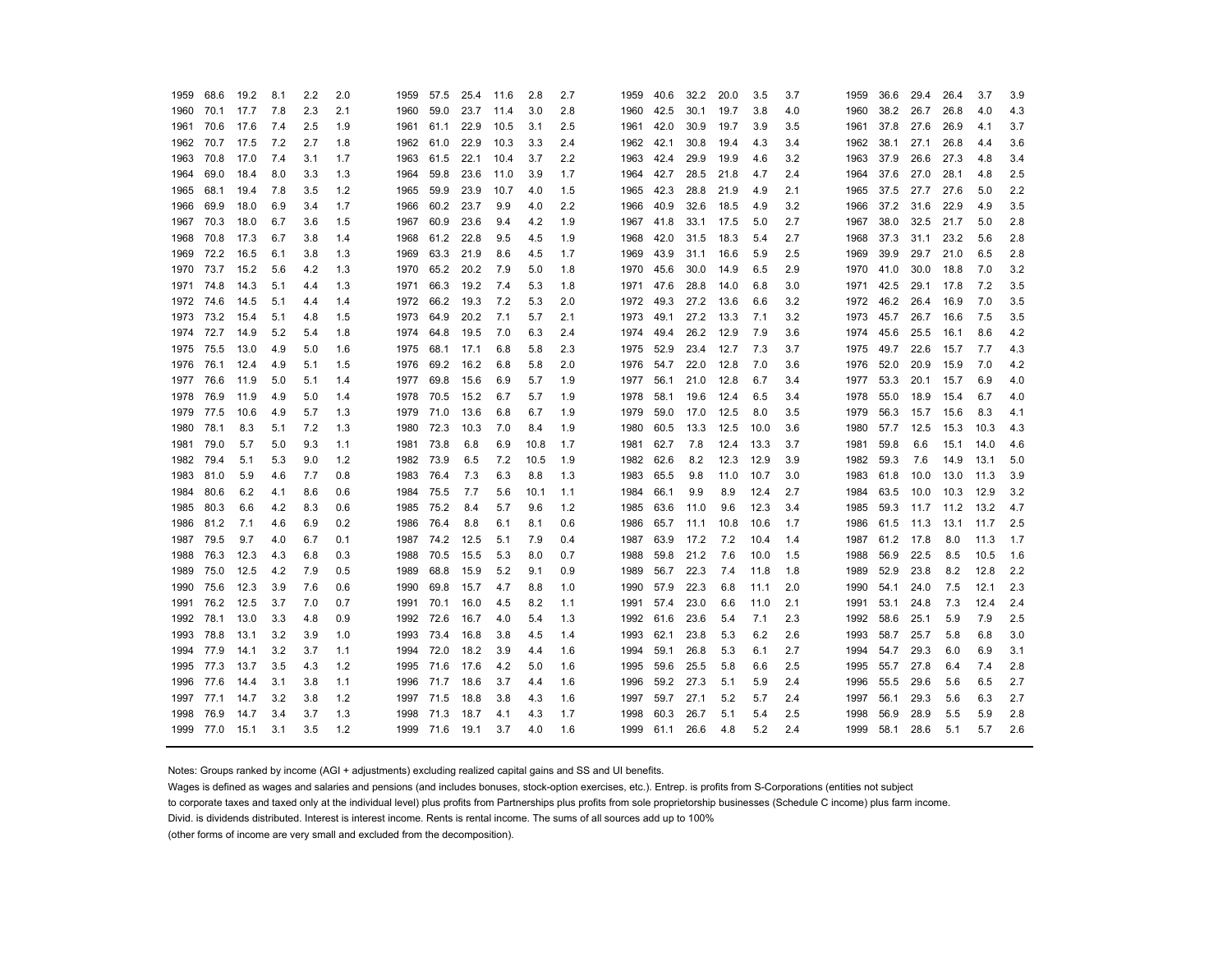# **Table A7: Income composition by sources of income and by fractiles of total income in the United States, 1916-1999 (continued) (wage income, entrepreneurial income, dividends, interest and rents are expressed in % of total income (excluding capital gains) of each fractile)**

|      |      |                                    | P99.9-100 |      |     |      |      |                     | P99.99-100 |          |       |      |      |      | P90-95 |                                    |     |      |      |      | P95-99 |                                    |     |
|------|------|------------------------------------|-----------|------|-----|------|------|---------------------|------------|----------|-------|------|------|------|--------|------------------------------------|-----|------|------|------|--------|------------------------------------|-----|
|      |      | Wage Entrep. Divid. Interest Rents |           |      |     |      |      | Wage Entrep. Divid. |            | Interest | Rents |      |      |      |        | Wage Entrep. Divid. Interest Rents |     |      |      |      |        | Wage Entrep. Divid. Interest Rents |     |
| 1916 | 10.2 | 28.3                               | 47.3      | 9.6  | 4.6 | 1916 | 5.6  | 24.3                | 56.8       | 9.3      | 4.0   | 1916 |      |      |        |                                    |     | 1916 |      |      |        |                                    |     |
| 1917 | 15.4 | 16.0                               | 52.7      | 12.9 | 3.1 | 1917 | 8.4  | 13.8                | 61.2       | 14.3     | 2.4   | 1917 |      |      |        |                                    |     | 1917 | 41.3 | 44.4 | 4.1    | 2.6                                | 7.7 |
| 1918 | 19.2 | 22.5                               | 42.7      | 12.4 | 3.2 | 1918 | 10.1 | 23.5                | 49.5       | 14.3     | 2.6   | 1918 | 67.9 | 18.5 | 2.5    | 5.6                                | 5.5 | 1918 | 50.7 | 29.8 | 6.2    | 6.9                                | 6.4 |
| 1919 | 19.0 | 30.7                               | 35.4      | 11.6 | 3.3 | 1919 | 10.0 | 31.8                | 42.6       | 12.9     | 2.7   | 1919 | 71.2 | 18.2 | 2.2    | 4.0                                | 4.4 | 1919 | 52.1 | 31.5 | 4.8    | 5.9                                | 5.7 |
| 1920 | 21.1 | 25.5                               | 39.2      | 10.5 | 3.7 | 1920 | 11.6 | 25.4                | 48.7       | 11.0     | 3.4   | 1920 | 73.2 | 15.3 | 2.6    | 5.3                                | 3.6 | 1920 | 58.6 | 24.1 | 5.6    | 6.8                                | 4.9 |
| 1921 | 23.1 | 21.7                               | 39.9      | 10.9 | 4.5 | 1921 | 13.5 | 21.3                | 51.0       | 10.2     | 4.0   | 1921 | 79.0 | 10.8 | 1.4    | 4.6                                | 4.1 | 1921 | 62.8 | 18.7 | 6.0    | 7.2                                | 5.4 |
| 1922 | 20.0 | 20.0                               | 41.4      | 10.9 | 7.6 | 1922 | 11.2 | 18.1                | 52.6       | 10.3     | 7.8   | 1922 | 75.7 | 12.9 | 1.8    | 4.9                                | 4.7 | 1922 | 60.5 | 21.1 | 5.3    | 7.1                                | 6.0 |
| 1923 | 20.2 | 17.7                               | 44.7      | 10.1 | 7.3 | 1923 | 12.2 | 13.5                | 57.6       | 9.7      | 7.1   | 1923 | 61.8 | 21.8 | 2.8    | 6.5                                | 7.1 | 1923 | 48.0 | 29.9 | 5.8    | 8.3                                | 7.9 |
| 1924 | 20.1 | 17.2                               | 45.8      | 10.2 | 6.6 | 1924 | 12.4 | 13.5                | 58.1       | 9.5      | 6.5   | 1924 | 58.1 | 23.5 | 3.0    | 7.2                                | 8.2 | 1924 | 48.5 | 29.2 | 4.7    | 8.5                                | 9.1 |
| 1925 | 18.7 | 20.2                               | 45.3      | 9.5  | 6.4 | 1925 | 10.7 | 19.1                | 56.5       | 8.6      | 5.1   | 1925 | 56.0 | 24.6 | 3.4    | 7.4                                | 8.6 | 1925 | 50.5 | 28.5 | 5.2    | 7.5                                | 8.3 |
| 1926 | 18.1 | 16.3                               | 49.8      | 9.7  | 6.1 | 1926 | 11.4 | 13.3                | 62.7       | 8.1      | 4.5   | 1926 | 56.9 | 22.2 | 4.6    | 7.8                                | 8.5 | 1926 | 51.0 | 27.3 | 6.0    | 7.7                                | 8.0 |
| 1927 | 17.6 | 16.9                               | 49.8      | 9.8  | 5.8 | 1927 | 10.2 | 16.3                | 61.0       | 8.4      | 4.1   | 1927 | 59.0 | 21.3 | 4.5    | 7.8                                | 7.4 | 1927 | 53.0 | 25.3 | 6.4    | 8.3                                | 7.1 |
| 1928 | 16.6 | 20.3                               | 47.9      | 10.1 | 5.1 | 1928 | 9.3  | 24.1                | 54.3       | 9.2      | 3.1   | 1928 | 61.2 | 20.2 | 4.5    | 7.8                                | 6.3 | 1928 | 55.5 | 21.5 | 8.8    | 7.9                                | 6.2 |
| 1929 | 15.9 | 18.0                               | 49.6      | 10.6 | 5.8 | 1929 | 8.8  | 20.6                | 56.8       | 10.2     | 3.7   | 1929 | 59.7 | 19.8 | 5.8    | 7.7                                | 7.0 | 1929 | 55.1 | 21.1 | 9.7    | 7.7                                | 6.5 |
| 1930 | 19.1 | 10.7                               | 53.8      | 10.1 | 6.2 | 1930 | 12.2 | 6.7                 | 69.1       | 8.1      | 3.9   | 1930 | 61.2 | 18.1 | 5.4    | 8.8                                | 6.4 | 1930 | 57.7 | 15.7 | 11.4   | 8.8                                | 6.4 |
| 1931 | 21.8 | 10.4                               | 50.4      | 10.6 | 6.8 | 1931 | 12.9 | 6.5                 | 67.8       | 8.4      | 4.4   | 1931 | 62.6 | 16.4 | 5.6    | 8.7                                | 6.7 | 1931 | 58.3 | 14.3 | 11.3   | 9.4                                | 6.6 |
| 1932 | 25.7 | 10.4                               | 44.9      | 11.4 | 7.6 | 1932 | 15.6 | 6.9                 | 64.0       | 8.5      | 5.0   | 1932 | 71.4 | 12.1 | 4.7    | 6.6                                | 5.1 | 1932 | 64.6 | 11.7 | 8.9    | 8.2                                | 6.7 |
| 1933 | 27.0 | 16.6                               | 39.5      | 10.2 | 6.6 | 1933 | 15.6 | 14.6                | 57.4       | 8.2      | 4.2   | 1933 | 71.5 | 16.2 | 2.3    | 5.9                                | 4.1 | 1933 | 65.6 | 16.1 | 4.7    | 6.8                                | 6.8 |
| 1934 | 26.0 | 13.6                               | 45.4      | 8.6  | 6.3 | 1934 | 15.6 | 9.2                 | 64.6       | 6.3      | 4.2   | 1934 | 74.5 | 15.0 | 3.4    | 3.8                                | 3.4 | 1934 | 65.9 | 16.5 | 5.0    | 5.9                                | 6.6 |
| 1935 | 25.3 | 14.9                               | 46.0      | 7.4  | 6.4 | 1935 | 14.2 | 11.4                | 64.8       | 5.2      | 4.4   | 1935 | 73.8 | 15.0 | 3.2    | 4.2                                | 3.8 | 1935 | 66.2 | 17.0 | 5.0    | 5.2                                | 6.6 |
| 1936 | 21.1 | 14.5                               | 53.5      | 4.9  | 6.0 | 1936 | 10.8 | 11.3                | 70.3       | 3.4      | 4.2   | 1936 | 72.2 | 15.9 | 3.3    | 4.0                                | 4.6 | 1936 | 63.4 | 18.6 | 6.9    | 3.7                                | 7.4 |
| 1937 | 22.6 | 12.5                               | 54.3      | 4.4  | 6.2 | 1937 | 12.5 | 7.2                 | 72.5       | 3.2      | 4.6   | 1937 | 74.0 | 13.6 | 4.3    | 3.5                                | 4.6 | 1937 | 71.6 | 15.1 | 6.5    | 2.9                                | 4.0 |
| 1938 | 29.4 | 15.6                               | 44.2      | 4.8  | 6.0 | 1938 | 18.9 | 9.5                 | 63.6       | 3.4      | 4.6   | 1938 | 74.0 | 14.9 | 3.0    | 3.6                                | 4.6 | 1938 | 72.1 | 15.0 | 5.8    | 3.1                                | 4.0 |
| 1939 | 26.5 | 15.2                               | 47.7      | 4.4  | 6.1 | 1939 | 16.3 | 8.1                 | 67.8       | 3.1      | 4.7   | 1939 | 76.0 | 13.2 | 4.5    | 2.7                                | 3.7 | 1939 | 71.3 | 15.8 | 6.2    | 2.8                                | 3.8 |
| 1940 | 27.2 | 16.5                               | 46.6      | 3.7  | 6.0 | 1940 | 16.3 | 9.4                 | 66.9       | 2.7      | 4.6   | 1940 | 81.9 | 10.4 | 3.2    | 1.6                                | 2.8 | 1940 | 69.9 | 17.0 | 6.5    | 2.7                                | 3.9 |
| 1941 | 28.0 | 25.1                               | 39.1      | 2.8  | 5.1 | 1941 | 16.8 | 19.4                | 57.4       | 2.2      | 4.2   | 1941 | 83.3 | 12.0 | 1.6    | 1.0                                | 2.0 | 1941 | 65.7 | 20.6 | 7.1    | 2.5                                | 4.1 |
| 1942 | 25.3 | 39.4                               | 28.8      | 2.4  | 4.2 | 1942 | 13.3 | 42.3                | 39.3       | 1.9      | 3.2   | 1942 | 79.5 | 14.7 | 2.1    | 0.7                                | 3.0 | 1942 | 68.4 | 21.9 | 4.6    | 1.8                                | 3.3 |
| 1943 | 21.2 | 46.8                               | 25.9      | 2.4  | 3.7 | 1943 | 11.5 | 44.8                | 38.3       | 2.3      | 3.1   | 1943 | 78.8 | 15.7 | 1.7    | 0.6                                | 3.2 | 1943 | 65.0 | 26.0 | 4.4    | 1.5                                | 3.2 |
| 1944 | 22.1 | 45.7                               | 25.7      | 2.5  | 4.1 | 1944 | 12.5 | 39.6                | 41.8       | 2.5      | 3.6   | 1944 | 87.9 | 9.1  | 0.8    | 0.7                                | 1.6 | 1944 | 65.6 | 26.0 | 4.0    | 1.5                                | 3.0 |
| 1945 | 21.8 | 45.6                               | 25.7      | 2.7  | 4.2 | 1945 | 13.4 | 35.0                | 44.5       | 3.1      | 3.9   | 1945 | 85.8 | 11.4 | 0.7    | 0.6                                | 1.6 | 1945 | 59.5 | 31.6 | 4.4    | 1.5                                | 3.1 |
| 1946 | 23.9 | 38.7                               | 30.0      | 2.9  | 4.5 | 1946 | 15.1 | 24.4                | 52.5       | 3.6      | 4.4   | 1946 | 80.0 | 16.3 | 1.3    | 0.6                                | 1.8 | 1946 | 54.0 | 36.4 | 5.0    | 1.5                                | 3.1 |
| 1947 | 25.7 | 30.9                               | 35.4      | 2.6  | 5.4 | 1947 | 15.0 | 17.1                | 59.6       | 3.0      | 5.3   | 1947 | 81.4 | 15.2 | 1.0    | 0.5                                | 1.8 | 1947 | 56.0 | 34.2 | 5.1    | 1.4                                | 3.3 |
| 1948 | 26.1 | 29.2                               | 36.8      | 2.5  | 5.5 | 1948 | 15.6 | 17.1                | 59.4       | 2.7      | 5.2   | 1948 | 84.5 | 12.3 | 0.9    | 0.6                                | 1.7 | 1948 | 61.5 | 29.5 | 4.6    | 1.3                                | 3.1 |
| 1949 | 28.0 | 24.8                               | 38.6      | 2.7  | 6.0 | 1949 | 17.0 | 13.6                | 61.4       | 2.7      | 5.4   | 1949 | 85.3 | 10.8 | 1.2    | 0.8                                | 1.9 | 1949 | 66.3 | 24.3 | 4.7    | 1.4                                | 3.3 |
| 1950 | 25.2 | 26.7                               | 39.4      | 2.7  | 6.1 | 1950 | 11.9 | 15.0                | 64.7       | 2.6      | 5.8   | 1950 | 86.4 | 10.0 | 1.0    | 0.7                                | 1.8 | 1950 | 66.6 | 24.0 | 4.7    | 1.4                                | 3.3 |
| 1951 | 27.3 | 26.8                               | 37.5      | 2.5  | 5.8 | 1951 | 15.4 | 15.0                | 61.6       | 2.3      | 5.6   | 1951 | 87.6 | 9.1  | 0.9    | 0.6                                | 1.7 | 1951 | 67.2 | 23.5 | 4.7    | 1.4                                | 3.1 |
| 1952 | 28.1 | 24.5                               | 38.5      | 2.7  | 6.2 | 1952 | 16.3 | 11.5                | 63.5       | 2.7      | 6.0   | 1952 | 86.9 | 9.5  | 1.3    | 0.6                                | 1.7 | 1952 | 70.1 | 21.7 | 4.2    | 1.4                                | 2.7 |
| 1953 | 30.3 | 24.2                               | 36.6      | 2.8  | 6.1 | 1953 | 17.2 | 11.3                | 62.5       | 2.8      | 6.2   | 1953 | 88.4 | 8.3  | 1.2    | 0.7                                | 1.5 | 1953 | 71.4 | 20.4 | 4.1    | 1.4                                | 2.8 |
| 1954 | 29.6 | 22.7                               | 38.7      | 3.1  | 6.0 | 1954 | 18.2 | 11.5                | 61.0       | 3.0      | 6.3   | 1954 | 84.5 | 11.4 | 1.1    | 0.8                                | 2.2 | 1954 | 72.7 | 19.2 | 4.1    | 1.0                                | 3.0 |
| 1955 | 29.0 | 19.9                               | 43.6      | 2.9  | 4.7 | 1955 | 17.1 | 9.3                 | 67.1       | 2.7      | 4.0   | 1955 | 83.1 | 12.3 | 1.9    | 0.9                                | 1.8 | 1955 | 75.4 | 18.0 | 3.2    | 0.9                                | 2.5 |
| 1956 | 29.6 | 17.9                               | 44.8      | 3.0  | 4.6 | 1956 | 17.7 | 6.7                 | 68.7       | 2.9      | 4.0   | 1956 | 84.0 | 11.9 | 1.4    | 0.6                                | 2.1 | 1956 | 72.6 | 20.4 | 3.4    | 1.2                                | 2.4 |
| 1957 | 28.9 | 19.6                               | 43.9      | 3.3  | 4.3 | 1957 | 17.6 | 7.3                 | 67.3       | 3.3      | 4.4   | 1957 | 88.8 | 8.2  | 1.2    | 0.9                                | 0.9 | 1957 | 70.0 | 20.7 | 5.1    | 1.9                                | 2.2 |
| 1958 | 30.0 | 18.9                               | 42.9      | 3.7  | 4.5 | 1958 | 18.1 | 7.5                 | 66.1       | 3.7      | 4.6   | 1958 | 89.3 | 8.1  | 0.9    | 0.9                                | 0.8 | 1958 | 70.8 | 19.8 | 5.2    | 2.0                                | 2.2 |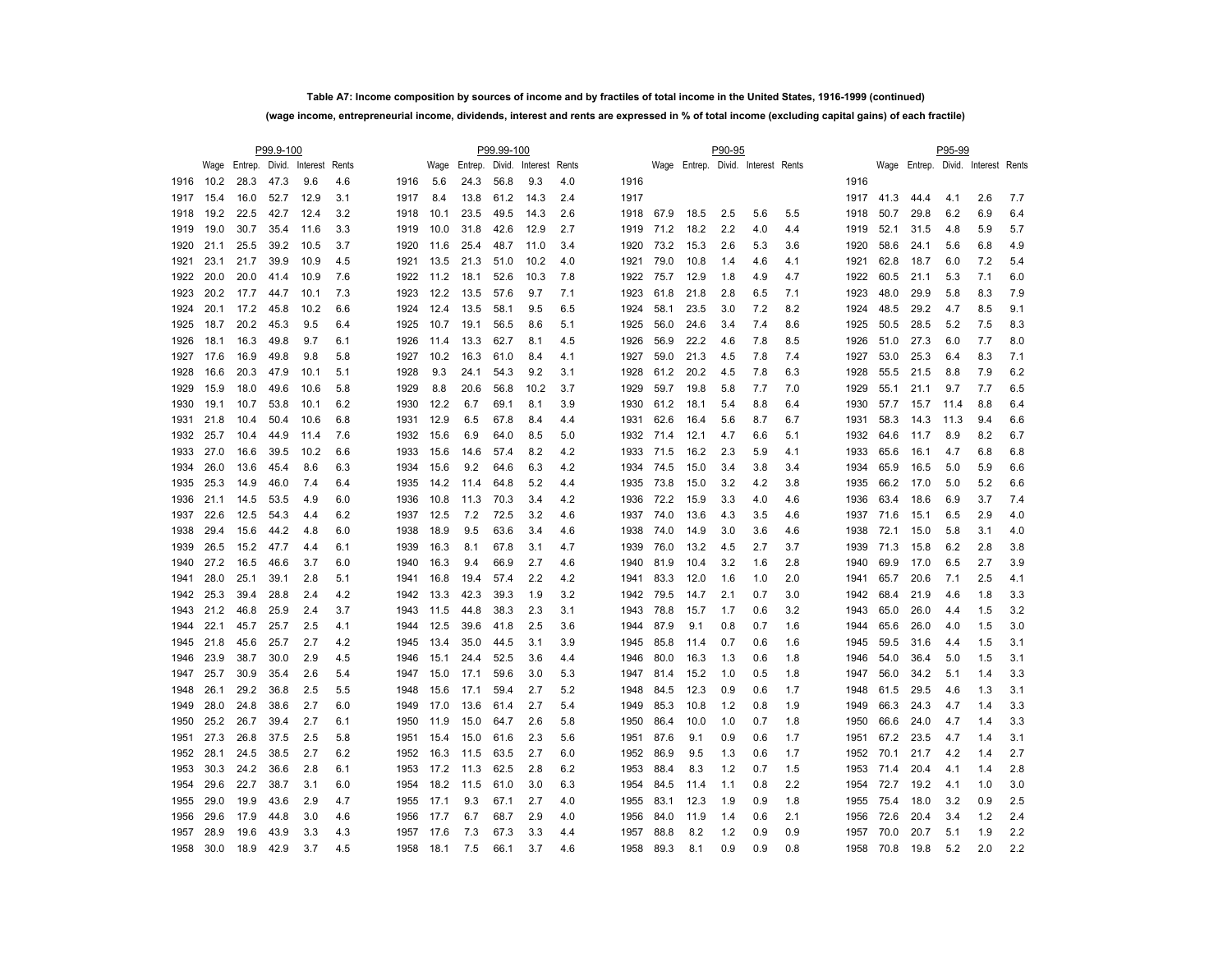| 1959 | 29.2 | 20.1 | 42.9 | 3.9  | 4.0 | 1959      | 17.8 | 8.6  | 65.9 | 3.8  | 3.8 | 1959 | 89.5      | 7.4  | 1.3 | 1.0 | 0.7    | 1959 | 69.4      | 20.6   | 5.7 | 2.2 | 2.1    |
|------|------|------|------|------|-----|-----------|------|------|------|------|-----|------|-----------|------|-----|-----|--------|------|-----------|--------|-----|-----|--------|
| 1960 | 30.6 | 17.1 | 43.3 | 4.2  | 4.8 | 1960      | 18.1 | 5.4  | 68.4 | 4.2  | 3.8 | 1960 | 90.3      | 6.8  | 1.2 | 1.1 | 0.6    | 1960 | 70.3      | 19.4   | 5.8 | 2.4 | 2.1    |
| 1961 | 30.0 | 18.9 | 43.0 | 4.3  | 3.8 | 1961      | 17.0 | 7.8  | 67.5 | 4.3  | 3.4 | 1961 | 88.5      | 7.6  | 1.7 | 1.4 | 0.8    | 1961 | 73.6      | 17.7   | 4.5 | 2.5 | 1.8    |
| 1962 | 29.7 | 17.8 | 44.0 | 4.6  | 3.8 | 1962 17.4 |      | 5.4  | 68.7 | 4.7  | 3.8 | 1962 | 88.9      | 7.3  | 1.4 | 1.6 | 0.8    | 1962 | 73.1      | 17.9   | 4.5 | 2.7 | 1.7    |
| 1963 | 29.1 | 17.4 | 44.8 | 5.0  | 3.7 | 1963      | 16.6 | 4.9  | 69.9 | 4.9  | 3.6 | 1963 | 88.1      | 7.4  | 1.8 | 2.0 | 0.7    | 1963 | 73.6      | 17.1   | 4.4 | 3.2 | 1.6    |
| 1964 | 29.0 | 18.3 | 45.1 | 5.1  | 2.4 | 1964      | 12.6 | 3.2  | 78.0 | 4.7  | 1.5 | 1964 | 86.2      | 8.6  | 2.4 | 2.2 | 0.6    | 1964 | 71.6      | 19.1   | 4.5 | 3.5 | 1.3    |
| 1965 | 29.1 | 19.2 | 44.1 | 5.4  | 2.2 | 1965      | 13.1 | 5.7  | 74.0 | 5.3  | 1.9 | 1965 | 83.9      | 10.7 | 2.3 | 2.5 | 0.6    | 1965 | 72.0      | 19.3   | 3.9 | 3.6 | 1.2    |
| 1966 | 29.8 | 23.4 | 37.9 | 5.3  | 3.6 | 1966      | 15.9 | 11.3 | 62.9 | 5.8  | 4.0 | 1966 | 88.3      | 7.4  | 1.4 | 2.3 | 0.6    | 1966 | 72.7      | 17.9   | 4.3 | 3.5 | 1.6    |
| 1967 | 30.4 | 24.7 | 35.7 | 5.7  | 3.6 | 1967      | 17.8 | 13.6 | 58.0 | 6.4  | 4.1 |      | 1967 88.2 | 7.3  | 1.7 | 2.3 | 0.6    | 1967 | 73.3      | - 17.4 | 4.1 | 3.7 | 1.4    |
| 1968 | 29.3 | 21.7 | 39.7 | 6.4  | 2.9 | 1968      | 18.2 | 11.3 | 58.8 | 8.2  | 3.6 | 1968 | 88.6      | 7.0  | 1.3 | 2.4 | 0.6    | 1968 | 73.7      | 17.2   | 3.9 | 3.9 | 1.3    |
| 1969 | 32.1 | 21.7 | 34.4 | 8.1  | 3.7 | 1969      | 18.4 | 8.3  | 57.2 | 11.2 | 4.8 | 1969 | 88.6      | 6.8  | 1.4 | 2.6 | 0.6    | 1969 | 75.3      | 16.1   | 3.7 | 3.7 | 1.2    |
| 1970 | 32.2 | 23.0 | 31.8 | 8.9  | 4.1 | 1970      | 18.1 | 10.6 | 55.0 | 11.2 | 5.0 | 1970 | 89.2      | 6.0  | 1.5 | 2.7 | 0.5    | 1970 | 77.1      | 14.1   | 3.5 | 4.1 | 1.1    |
| 1971 | 34.0 | 22.9 | 30.3 | 8.6  | 4.3 | 1971      | 19.0 | 13.6 | 51.5 | 10.8 | 5.1 | 1971 | 90.1      | 5.6  | 1.1 | 2.8 | 0.4    |      | 1971 77.6 | 13.4   | 3.5 | 4.4 | 1.2    |
| 1972 | 37.4 | 21.7 | 28.6 | 8.1  | 4.2 | 1972 24.5 |      | 12.3 | 48.3 | 9.9  | 4.9 |      | 1972 89.6 | 5.9  | 1.3 | 2.8 | 0.5    |      | 1972 76.4 | 14.6   | 3.3 | 4.5 | 1.2    |
| 1973 | 36.9 | 22.1 | 27.2 | 9.2  | 4.6 | 1973      | 23.3 | 12.8 | 46.2 | 11.8 | 5.8 | 1973 | 88.8      | 6.4  | 1.4 | 3.0 | 0.5    | 1973 | 74.2      | 16.0   | 3.4 | 4.8 | 1.5    |
| 1974 | 36.2 | 22.5 | 25.6 | 9.8  | 5.9 | 1974      | 22.9 | 18.3 | 39.9 | 11.1 | 7.8 | 1974 | 86.9      | 6.6  | 2.0 | 3.8 | 0.8    | 1974 | 74.3      | 15.5   | 3.4 | 5.3 | 1.6    |
| 1975 | 40.7 | 20.3 | 25.0 | 8.3  | 5.7 | 1975      | 25.8 | 16.7 | 40.1 | 9.7  | 7.6 |      | 1975 88.7 | 5.6  | 1.4 | 3.7 | 0.5    | 1975 | 77.4      | 13.3   | 3.2 | 4.8 | 1.4    |
| 1976 | 43.4 | 18.6 | 24.8 | 7.5  | 5.7 | 1976      | 27.9 | 16.4 | 38.9 | 8.4  | 8.3 | 1976 | 88.4      | 5.8  | 1.5 | 3.7 | 0.6    | 1976 | 77.9      | 12.7   | 3.3 | 5.1 | 1.0    |
| 1977 | 45.4 | 17.5 | 24.5 | 7.3  | 5.2 | 1977      | 29.2 | 15.6 | 39.4 | 8.1  | 7.7 | 1977 | 88.7      | 5.4  | 1.5 | 3.9 | 0.4    | 1977 | 78.1      | 12.4   | 3.4 | 5.2 | 1.0    |
| 1978 | 45.9 | 16.9 | 24.2 | 7.5  | 5.5 | 1978      | 30.7 | 16.3 | 37.7 | 7.9  | 7.4 | 1978 | 88.4      | 5.8  | 1.6 | 3.7 | 0.5    | 1978 | 78.0      | 12.6   | 3.3 | 5.2 | 1.0    |
| 1979 | 46.8 | 14.2 | 23.9 | 9.5  | 5.6 | 1979      | 31.3 | 13.7 | 36.2 | 11.5 | 7.3 | 1979 | 89.1      | 5.2  | 1.6 | 4.0 | 0.2    | 1979 | 78.4      | 11.5   | 3.3 | 5.8 | 1.0    |
| 1980 | 49.1 | 10.4 | 23.0 | 11.6 | 6.0 | 1980      | 33.7 | 10.7 | 34.7 | 13.3 | 7.6 | 1980 | 88.6      | 4.5  | 1.7 | 4.9 | 0.4    | 1980 | 79.7      | 8.5    | 3.6 | 7.4 | 0.9    |
| 1981 | 50.7 | 4.6  | 22.1 | 15.7 | 6.9 | 1981      | 35.4 | 3.5  | 32.5 | 18.9 | 9.7 |      | 1981 88.1 | 3.7  | 1.6 | 6.6 | 0.0    | 1981 | 80.6      | 6.1    | 3.5 | 9.2 | 0.5    |
| 1982 | 47.6 | 8.0  | 22.1 | 15.1 | 7.3 | 1982      | 30.3 | 12.1 | 30.8 | 18.6 | 8.3 | 1982 | 89.2      | 2.5  | 2.0 | 6.2 | 0.0    | 1982 | 81.2      | 5.4    | 3.9 | 9.0 | 0.6    |
| 1983 | 50.2 | 12.1 | 18.7 | 12.9 | 6.1 | 1983      | 34.0 | 21.4 | 23.9 | 14.6 | 6.1 | 1983 | 89.5      | 3.4  | 1.6 | 5.7 | $-0.1$ | 1983 | 83.4      | 5.7    | 3.2 | 7.5 | 0.2    |
| 1984 | 53.9 | 12.1 | 13.1 | 15.6 | 5.3 | 1984      | 32.6 | 28.2 | 17.0 | 16.3 | 5.9 | 1984 | 89.9      | 3.2  | 1.4 | 5.8 | $-0.4$ | 1984 | 81.8      | 6.3    | 3.3 | 8.5 | 0.1    |
| 1985 | 46.1 | 15.5 | 15.4 | 14.9 | 8.1 | 1985      | 34.5 | 26.5 | 15.9 | 17.1 | 6.0 | 1985 | 89.9      | 3.2  | 1.4 | 5.8 | $-0.4$ | 1985 | 82.9      | 6.6    | 3.0 | 7.8 | $-0.3$ |
| 1986 | 49.2 | 14.6 | 17.5 | 13.8 | 4.9 | 1986      | 38.8 | 24.1 | 18.0 | 15.7 | 3.4 | 1986 | 90.1      | 3.8  | 1.7 | 4.8 | $-0.5$ | 1986 | 83.3      | 7.3    | 3.1 | 6.4 | $-0.2$ |
| 1987 | 52.3 | 22.0 | 9.6  | 13.7 | 2.3 | 1987      | 36.2 | 31.3 | 12.2 | 17.9 | 2.5 | 1987 | 90.1      | 4.3  | 1.9 | 4.3 | $-0.6$ | 1987 | 81.8      | 8.9    | 3.5 | 6.0 | $-0.2$ |
| 1988 | 48.4 | 26.8 | 10.7 | 12.2 | 2.0 | 1988      | 38.7 | 30.3 | 14.7 | 14.3 | 2.0 | 1988 | 89.4      | 4.9  | 2.0 | 4.2 | $-0.5$ | 1988 | 80.3      | 10.4   | 3.2 | 6.2 | $-0.1$ |
| 1989 | 43.5 | 28.6 | 10.2 | 15.2 | 2.6 | 1989      | 30.8 | 35.3 | 13.2 | 17.9 | 2.7 | 1989 | 88.6      | 4.9  | 1.9 | 5.1 | $-0.5$ | 1989 | 79.3      | 10.3   | 3.4 | 6.9 | 0.1    |
| 1990 | 45.7 | 27.4 | 9.6  | 14.4 | 2.8 | 1990      | 34.3 | 33.1 | 13.3 | 16.6 | 2.7 | 1990 | 88.7      | 4.7  | 2.0 | 4.9 | $-0.3$ | 1990 | 80.5      | 9.8    | 2.9 | 6.7 | 0.1    |
| 1991 | 43.2 | 29.3 | 9.4  | 15.5 | 2.7 | 1991      | 29.9 | 36.4 | 11.8 | 19.3 | 2.6 | 1991 | 89.4      | 4.7  | 1.8 | 4.4 | $-0.3$ | 1991 | 80.8      | 10.2   | 2.8 | 5.9 | 0.3    |
| 1992 | 53.2 | 27.6 | 7.3  | 9.3  | 2.7 | 1992 46.1 |      | 32.3 | 8.5  | 10.8 | 2.3 | 1992 | 90.9      | 4.3  | 1.7 | 3.3 | $-0.1$ |      | 1992 82.6 | 10.5   | 2.6 | 3.9 | 0.4    |
| 1993 | 51.1 | 29.8 | 7.2  | 8.5  | 3.4 | 1993      | 41.0 | 36.2 | 8.7  | 10.4 | 3.8 | 1993 | 90.9      | 5.0  | 1.8 | 2.5 | $-0.1$ | 1993 | 83.2      | 10.7   | 2.6 | 3.1 | 0.4    |
| 1994 | 44.4 | 35.9 | 7.2  | 8.9  | 3.5 | 1994      | 32.7 | 43.6 | 8.4  | 11.4 | 3.9 | 1994 | 91.1      | 5.0  | 1.6 | 2.2 | 0.1    | 1994 | 82.9      | 10.8   | 2.7 | 2.9 | 0.7    |
| 1995 | 46.7 | 32.7 | 8.0  | 9.3  | 3.3 | 1995      | 35.8 | 38.8 | 10.2 | 11.7 | 3.6 | 1995 | 90.4      | 4.9  | 1.8 | 2.8 | 0.1    | 1995 | 82.1      | 10.6   | 2.9 | 3.5 | 0.8    |
| 1996 | 46.6 | 35.0 | 7.1  | 8.0  | 3.3 | 1996      | 36.4 | 42.0 | 8.5  | 9.5  | 3.6 | 1996 | 91.7      | 4.4  | 1.6 | 2.3 | 0.1    | 1996 | 83.0      | 10.7   | 2.5 | 3.1 | 0.7    |
| 1997 | 48.0 | 34.6 | 6.8  | 7.6  | 3.1 | 1997      | 40.1 | 40.0 | 8.0  | 8.8  | 3.2 | 1997 | 90.8      | 4.6  | 1.8 | 2.6 | 0.2    | 1997 | 82.5      | 11.0   | 2.5 | 3.1 | 0.9    |
| 1998 | 50.4 | 33.3 | 6.3  | 7.0  | 3.0 | 1998      | 45.8 | 36.8 | 6.6  | 7.9  | 2.9 | 1998 | 91.1      | 4.7  | 1.9 | 2.1 | 0.2    | 1998 | 82.0      | 11.0   | 3.0 | 3.2 | 0.9    |
| 1999 | 53.1 | 31.8 | 5.7  | 6.7  | 2.7 | 1999      | 51.5 | 32.4 | 6.1  | 7.2  | 2.8 |      | 1999 91.2 | 4.8  | 1.7 | 2.2 | 0.2    | 1999 | 82.2 11.4 |        | 2.6 | 2.9 | 0.9    |

Notes: Groups ranked by income (AGI + adjustments) excluding realized capital gains and SS and UI benefits.

Wages is defined as wages and salaries and pensions (and includes bonuses, stock-option exercises, etc.). Entrep. is profits from S-Corporations (entities not subject

to corporate taxes and taxed only at the individual level) plus profits from Partnerships plus profits from sole proprietorship businesses (Schedule C income) plus farm income.

Divid. is dividends distributed. Interest is interest income. Rents is rental income. The sums of all sources add up to 100%

(other forms of income are very small and excluded from the decomposition).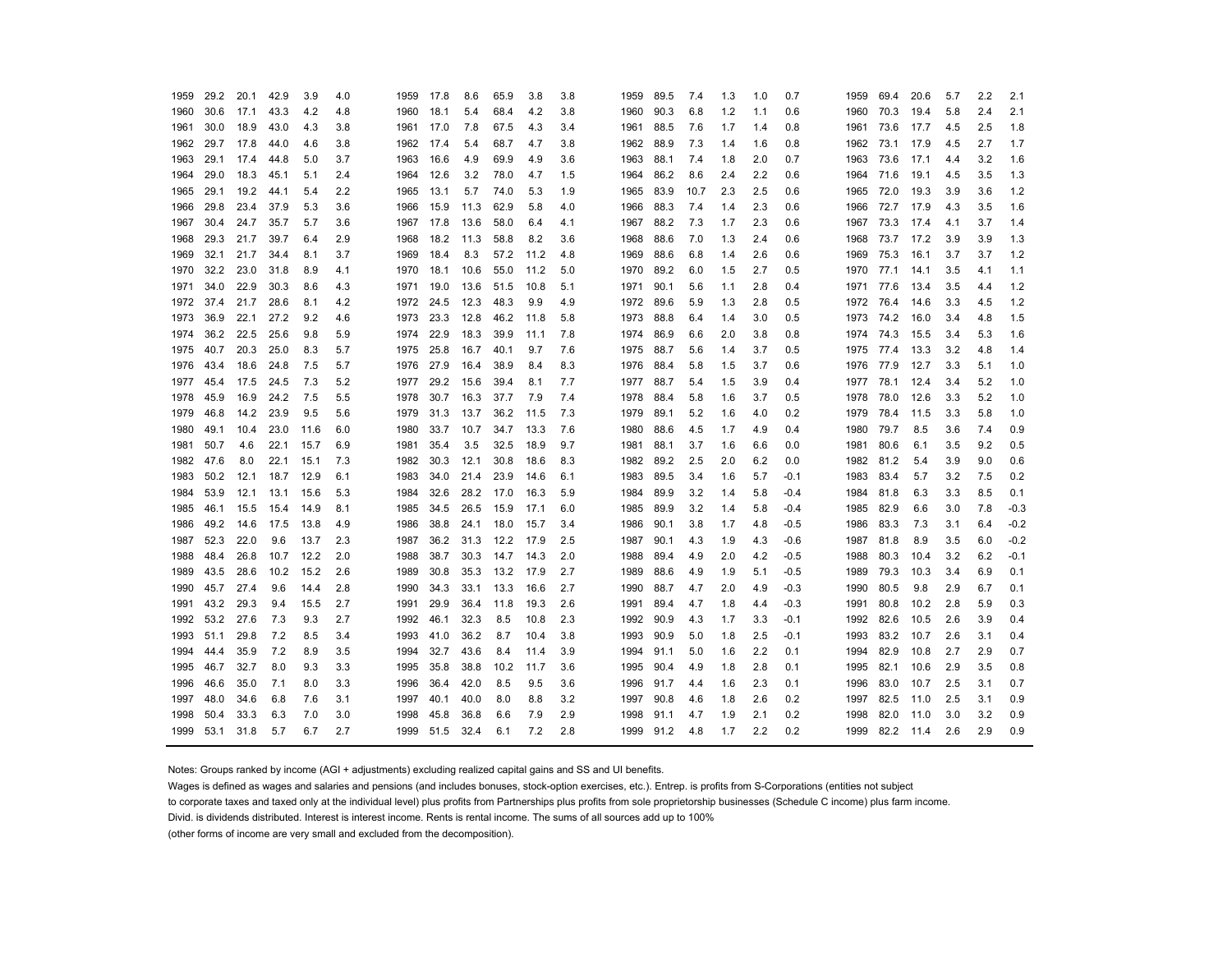# **Table A7: Income composition by sources of income and by fractiles of total income in the United States, 1916-1999 (continued) (wage income, entrepreneurial income, dividends, interest and rents are expressed in % of total income (excluding capital gains) of each fractile)**

|      |      |                                    | P99-99.5 |     |     |      |      |      | P99.5-99.9 |                                    |     |      |      |                                    | P99.9-99.99 |      |     |      |      |      | P99.99-100 |                                    |     |
|------|------|------------------------------------|----------|-----|-----|------|------|------|------------|------------------------------------|-----|------|------|------------------------------------|-------------|------|-----|------|------|------|------------|------------------------------------|-----|
|      |      | Wage Entrep. Divid. Interest Rents |          |     |     |      |      |      |            | Wage Entrep. Divid. Interest Rents |     |      |      | Wage Entrep. Divid. Interest Rents |             |      |     |      |      |      |            | Wage Entrep. Divid. Interest Rents |     |
| 1916 | 35.0 | 38.4                               | 10.0     | 8.3 | 8.3 | 1916 | 26.9 | 37.4 | 19.0       | 9.4                                | 7.2 | 1916 | 13.8 | 31.4                               | 39.9        | 9.7  | 5.2 | 1916 | 5.6  | 24.3 | 56.8       | 9.3                                | 4.0 |
| 1917 | 35.6 | 35.7                               | 13.0     | 8.9 | 6.8 | 1917 | 30.6 | 23.4 | 29.6       | 10.9                               | 5.5 | 1917 | 20.1 | 17.4                               | 47.0        | 11.9 | 3.6 | 1917 | 8.4  | 13.8 | 61.2       | 14.3                               | 2.4 |
| 1918 | 34.3 | 35.9                               | 13.1     | 9.4 | 7.4 | 1918 | 33.5 | 26.1 | 24.8       | 10.0                               | 5.6 | 1918 | 24.4 | 21.9                               | 38.8        | 11.4 | 3.5 | 1918 | 10.1 | 23.5 | 49.5       | 14.3                               | 2.6 |
| 1919 | 37.7 | 36.4                               | 12.0     | 8.4 | 5.6 | 1919 | 33.7 | 30.2 | 21.3       | 9.9                                | 4.9 | 1919 | 23.7 | 30.1                               | 31.7        | 11.0 | 3.6 | 1919 | 10.0 | 31.8 | 42.6       | 12.9                               | 2.7 |
| 1920 | 42.2 | 29.0                               | 15.1     | 8.3 | 5.3 | 1920 | 36.1 | 26.1 | 23.7       | 9.5                                | 4.6 | 1920 | 25.5 | 25.5                               | 34.8        | 10.3 | 3.9 | 1920 | 11.6 | 25.4 | 48.7       | 11.0                               | 3.4 |
| 1921 | 47.4 | 23.9                               | 13.5     | 9.0 | 6.1 | 1921 | 39.4 | 22.3 | 22.1       | 10.4                               | 5.8 | 1921 | 27.3 | 21.8                               | 35.0        | 11.2 | 4.8 | 1921 | 13.5 | 21.3 | 51.0       | 10.2                               | 4.0 |
| 1922 | 44.4 | 25.1                               | 13.0     | 9.5 | 8.0 | 1922 | 35.7 | 22.4 | 22.8       | 10.8                               | 8.3 | 1922 | 24.1 | 20.8                               | 36.2        | 11.2 | 7.6 | 1922 | 11.2 | 18.1 | 52.6       | 10.3                               | 7.8 |
| 1923 | 44.5 | 23.8                               | 13.9     | 9.3 | 8.5 | 1923 | 35.4 | 22.1 | 24.1       | 10.1                               | 8.3 | 1923 | 23.7 | 19.5                               | 39.0        | 10.3 | 7.4 | 1923 | 12.2 | 13.5 | 57.6       | 9.7                                | 7.1 |
| 1924 | 43.6 | 27.9                               | 11.7     | 8.6 | 8.1 | 1924 | 34.6 | 23.7 | 23.7       | 10.1                               | 7.9 | 1924 | 23.6 | 18.9                               | 40.3        | 10.5 | 6.7 | 1924 | 12.4 | 13.5 | 58.1       | 9.5                                | 6.5 |
| 1925 | 41.7 | 28.3                               | 13.0     | 8.7 | 8.3 | 1925 | 32.8 | 24.1 | 24.8       | 10.1                               | 8.1 | 1925 | 22.3 | 20.7                               | 40.1        | 9.9  | 7.0 | 1925 | 10.7 | 19.1 | 56.5       | 8.6                                | 5.1 |
| 1926 | 41.0 | 27.3                               | 14.7     | 9.2 | 7.8 | 1926 | 33.3 | 22.6 | 25.7       | 10.5                               | 7.9 | 1926 | 21.5 | 17.8                               | 43.4        | 10.5 | 6.8 | 1926 | 11.4 | 13.3 | 62.7       | 8.1                                | 4.5 |
| 1927 | 41.7 | 25.8                               | 15.0     | 9.8 | 7.7 | 1927 | 33.2 | 21.3 | 26.5       | 11.2                               | 7.8 | 1927 | 21.3 | 17.3                               | 44.1        | 10.6 | 6.7 | 1927 | 10.2 | 16.3 | 61.0       | 8.4                                | 4.1 |
| 1928 | 42.1 | 25.2                               | 15.4     | 9.7 | 7.5 | 1928 | 33.1 | 20.0 | 27.7       | 11.4                               | 7.8 | 1928 | 20.5 | 18.3                               | 44.3        | 10.6 | 6.3 | 1928 | 9.3  | 24.1 | 54.3       | 9.2                                | 3.1 |
| 1929 | 42.0 | 25.1                               | 16.2     | 9.3 | 7.4 | 1929 | 33.0 | 19.7 | 28.1       | 10.9                               | 8.2 | 1929 | 19.8 | 16.6                               | 45.7        | 10.9 | 7.0 | 1929 | 8.8  | 20.6 | 56.8       | 10.2                               | 3.7 |
| 1930 | 46.5 | 20.4                               | 16.9     | 9.3 | 6.8 | 1930 | 36.7 | 17.1 | 27.6       | 11.0                               | 7.6 | 1930 | 22.9 | 13.0                               | 45.4        | 11.2 | 7.5 | 1930 | 12.2 | 6.7  | 69.1       | 8.1                                | 3.9 |
| 1931 | 52.1 | 17.6                               | 14.7     | 9.3 | 6.3 | 1931 | 41.3 | 15.9 | 24.2       | 11.3                               | 7.4 | 1931 | 26.9 | 12.5                               | 40.7        | 11.7 | 8.2 | 1931 | 12.9 | 6.5  | 67.8       | 8.4                                | 4.4 |
| 1932 | 62.6 | 12.7                               | 11.8     | 7.7 | 5.3 | 1932 | 48.0 | 13.9 | 19.6       | 11.1                               | 7.4 | 1932 | 30.5 | 12.0                               | 35.7        | 12.9 | 8.9 | 1932 | 15.6 | 6.9  | 64.0       | 8.5                                | 5.0 |
| 1933 | 63.0 | 14.6                               | 9.1      | 7.7 | 5.7 | 1933 | 49.1 | 17.8 | 16.2       | 10.0                               | 6.9 | 1933 | 32.5 | 17.6                               | 30.9        | 11.1 | 7.8 | 1933 | 15.6 | 14.6 | 57.4       | 8.2                                | 4.2 |
| 1934 | 60.9 | 18.0                               | 10.5     | 4.9 | 5.6 | 1934 | 46.2 | 19.8 | 18.1       | 9.1                                | 6.8 | 1934 | 31.2 | 15.8                               | 35.9        | 9.7  | 7.4 | 1934 | 15.6 | 9.2  | 64.6       | 6.3                                | 4.2 |
| 1935 | 59.3 | 21.2                               | 9.8      | 4.1 | 5.7 | 1935 | 45.9 | 19.9 | 19.2       | 8.1                                | 7.0 | 1935 | 30.8 | 16.6                               | 36.7        | 8.5  | 7.4 | 1935 | 14.2 | 11.4 | 64.8       | 5.2                                | 4.4 |
| 1936 | 52.9 | 23.4                               | 14.7     | 2.8 | 6.2 | 1936 | 40.2 | 20.7 | 26.3       | 5.9                                | 6.9 | 1936 | 26.1 | 16.1                               | 45.3        | 5.6  | 6.9 | 1936 | 10.8 | 11.3 | 70.3       | 3.4                                | 4.2 |
| 1937 | 50.4 | 23.5                               | 15.3     | 4.6 | 6.2 | 1937 | 40.5 | 20.9 | 26.2       | 5.5                                | 6.9 | 1937 | 27.5 | 15.1                               | 45.4        | 5.1  | 6.9 | 1937 | 12.5 | 7.2  | 72.5       | 3.2                                | 4.6 |
| 1938 | 54.2 | 23.0                               | 12.0     | 4.7 | 6.1 | 1938 | 45.5 | 22.0 | 19.9       | 5.7                                | 6.8 | 1938 | 34.1 | 18.4                               | 35.5        | 5.5  | 6.6 | 1938 | 18.9 | 9.5  | 63.6       | 3.4                                | 4.6 |
| 1939 | 52.1 | 25.0                               | 12.5     | 4.3 | 6.0 | 1939 | 42.9 | 24.0 | 21.1       | 5.3                                | 6.7 | 1939 | 31.3 | 18.6                               | 38.3        | 5.0  | 6.8 | 1939 | 16.3 | 8.1  | 67.8       | 3.1                                | 4.7 |
| 1940 | 50.8 | 26.3                               | 13.0     | 3.9 | 6.0 | 1940 | 42.8 | 25.1 | 21.0       | 4.6                                | 6.5 | 1940 | 32.2 | 19.7                               | 37.3        | 4.2  | 6.6 | 1940 | 16.3 | 9.4  | 66.9       | 2.7                                | 4.6 |
| 1941 | 47.3 | 31.2                               | 12.9     | 3.2 | 5.4 | 1941 | 41.6 | 30.7 | 18.7       | 3.5                                | 5.5 | 1941 | 32.8 | 27.6                               | 31.2        | 3.0  | 5.4 | 1941 | 16.8 | 19.4 | 57.4       | 2.2                                | 4.2 |
| 1942 | 44.4 | 37.0                               | 10.8     | 2.9 | 5.0 | 1942 | 39.1 | 36.9 | 15.9       | 3.1                                | 5.0 | 1942 | 30.2 | 38.1                               | 24.4        | 2.7  | 4.5 | 1942 | 13.3 | 42.3 | 39.3       | 1.9                                | 3.2 |
| 1943 | 37.3 | 45.4                               | 10.3     | 2.5 | 4.6 | 1943 | 32.3 | 47.2 | 13.9       | 2.6                                | 4.1 | 1943 | 24.5 | 47.4                               | 21.8        | 2.5  | 3.9 | 1943 | 11.5 | 44.8 | 38.3       | 2.3                                | 3.1 |
| 1944 | 37.7 | 46.6                               | 9.0      | 2.3 | 4.3 | 1944 | 32.7 | 47.8 | 12.7       | 2.5                                | 4.3 | 1944 | 25.7 | 47.9                               | 19.7        | 2.5  | 4.2 | 1944 | 12.5 | 39.6 | 41.8       | 2.5                                | 3.6 |
| 1945 | 35.3 | 49.9                               | 8.5      | 2.2 | 4.1 | 1945 | 31.3 | 50.1 | 11.9       | 2.4                                | 4.3 | 1945 | 24.5 | 48.9                               | 19.7        | 2.6  | 4.3 | 1945 | 13.4 | 35.0 | 44.5       | 3.1                                | 3.9 |
| 1946 | 36.8 | 47.9                               | 9.2      | 2.0 | 4.0 | 1946 | 32.9 | 47.8 | 12.8       | 2.3                                | 4.2 | 1946 | 26.8 | 43.5                               | 22.4        | 2.6  | 4.6 | 1946 | 15.1 | 24.4 | 52.5       | 3.6                                | 4.4 |
| 1947 | 40.2 | 43.4                               | 10.0     | 2.0 | 4.3 | 1947 | 36.3 | 42.4 | 14.5       | 2.2                                | 4.7 | 1947 | 29.6 | 35.9                               | 26.5        | 2.5  | 5.4 | 1947 | 15.0 | 17.1 | 59.6       | 3.0                                | 5.3 |
| 1948 | 41.9 | 42.4                               | 9.4      | 2.0 | 4.4 | 1948 | 37.0 | 40.5 | 15.4       | 2.2                                | 4.9 | 1948 | 29.9 | 33.6                               | 28.6        | 2.4  | 5.6 | 1948 | 15.6 | 17.1 | 59.4       | 2.7                                | 5.2 |
| 1949 | 45.2 | 37.5                               | 10.2     | 2.2 | 4.9 | 1949 | 39.2 | 36.7 | 16.1       | 2.5                                | 5.5 | 1949 | 32.2 | 29.1                               | 29.8        | 2.7  | 6.2 | 1949 | 17.0 | 13.6 | 61.4       | 2.7                                | 5.4 |
| 1950 | 43.9 | 38.1                               | 10.8     | 2.2 | 5.0 | 1950 | 38.0 | 37.7 | 16.3       | 2.5                                | 5.5 | 1950 | 30.0 | 30.9                               | 30.1        | 2.7  | 6.2 | 1950 | 11.9 | 15.0 | 64.7       | 2.6                                | 5.8 |
| 1951 | 44.8 | 37.1                               | 11.1     | 2.2 | 4.8 | 1951 | 38.3 | 37.8 | 16.1       | 2.4                                | 5.3 | 1951 | 31.6 | 31.1                               | 28.9        | 2.5  | 5.9 | 1951 | 15.4 | 15.0 | 61.6       | 2.3                                | 5.6 |
| 1952 | 44.4 | 38.2                               | 10.1     | 2.4 | 4.9 | 1952 | 39.1 | 38.2 | 15.0       | 2.5                                | 5.2 | 1952 | 32.2 | 29.0                               | 29.8        | 2.7  | 6.3 | 1952 | 16.3 | 11.5 | 63.5       | 2.7                                | 6.0 |
| 1953 | 47.0 | 36.6                               | 9.6      | 2.3 | 4.5 | 1953 | 42.1 | 35.4 | 14.9       | 2.6                                | 5.1 | 1953 | 34.9 | 28.7                               | 27.6        | 2.8  | 6.0 | 1953 | 17.2 | 11.3 | 62.5       | 2.8                                | 6.2 |
| 1954 | 46.0 | 36.8                               | 10.3     | 2.6 | 4.4 | 1954 | 40.7 | 36.5 | 14.9       | 3.0                                | 4.9 | 1954 | 33.5 | 26.6                               | 30.9        | 3.1  | 5.9 | 1954 | 18.2 | 11.5 | 61.0       | 3.0                                | 6.3 |
| 1955 | 44.2 | 38.6                               | 10.5     | 2.6 | 4.0 | 1955 | 41.7 | 37.4 | 15.7       | 3.0                                | 2.1 | 1955 | 33.3 | 23.7                               | 35.1        | 2.9  | 4.9 | 1955 | 17.1 | 9.3  | 67.1       | 2.7                                | 4.0 |
| 1956 | 45.4 | 39.9                               | 8.0      | 2.8 | 3.8 | 1956 | 40.5 | 34.3 | 18.0       | 3.0                                | 4.3 | 1956 | 33.9 | 22.0                               | 36.2        | 3.1  | 4.8 | 1956 | 17.7 | 6.7  | 68.7       | 2.9                                | 4.0 |
| 1957 | 47.4 | 38.3                               | 7.7      | 2.8 | 3.8 | 1957 | 41.2 | 34.2 | 17.6       | 3.2                                | 3.8 | 1957 | 33.0 | 24.0                               | 35.5        | 3.3  | 4.2 | 1957 | 17.6 | 7.3  | 67.3       | 3.3                                | 4.4 |
| 1958 | 48.0 | 38.5                               | 6.7      | 3.1 | 3.7 | 1958 | 41.5 | 34.1 | 17.2       | 3.3                                | 3.9 | 1958 | 34.2 | 23.0                               | 34.7        | 3.7  | 4.5 | 1958 | 18.1 | 7.5  | 66.1       | 3.7                                | 4.6 |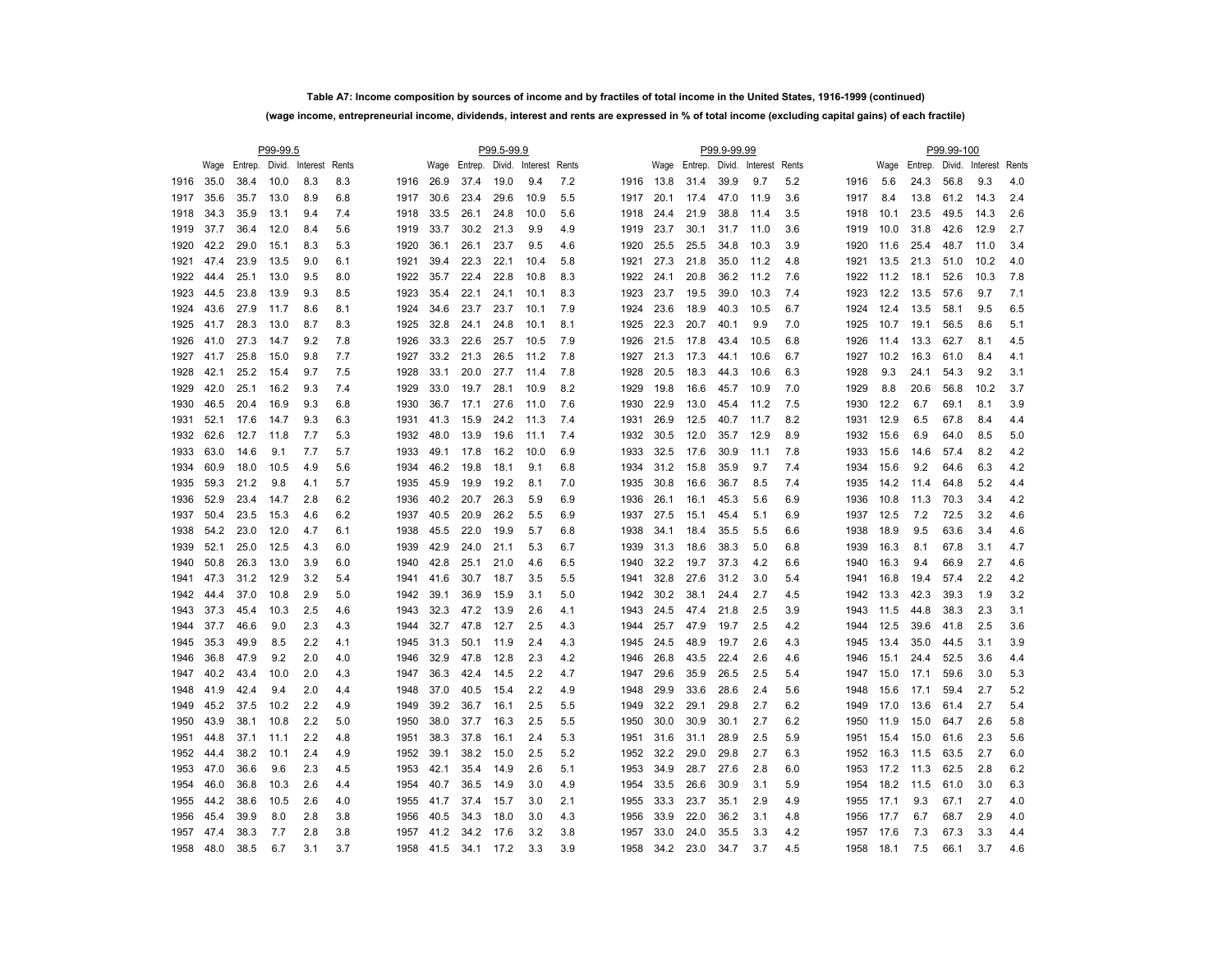| 1959      | 48.2 | 38.2 | 7.1  | 3.3  | 3.3 | 1959      | 40.9      | 34.6 | 17.1 | 3.6  | 3.8 | 1959      | 33.1 | 24.0 | 34.9 | 4.0  | 4.0 | 1959 | 17.8      | 8.6  | 65.9 | 3.8  | 3.8 |
|-----------|------|------|------|------|-----|-----------|-----------|------|------|------|-----|-----------|------|------|------|------|-----|------|-----------|------|------|------|-----|
| 1960      | 50.5 | 36.1 | 6.4  | 3.5  | 3.5 | 1960      | 42.6      | 32.4 | 17.1 | 3.8  | 4.0 | 1960      | 34.9 | 21.2 | 34.4 | 4.2  | 5.2 | 1960 | 18.1      | 5.4  | 68.4 | 4.2  | 3.8 |
| 1961      | 50.3 | 35.7 | 7.1  | 3.7  | 3.3 | 1961      | 42.3      | 32.6 | 17.6 | 3.9  | 3.6 | 1961      | 34.5 | 22.7 | 34.5 | 4.3  | 4.0 | 1961 | 17.0      | 7.8  | 67.5 | 4.3  | 3.4 |
| 1962      | 50.5 | 36.2 | 6.0  | 4.1  | 3.1 | 1962      | 42.7      | 32.3 | 17.3 | 4.3  | 3.5 | 1962      | 34.0 | 22.1 | 35.4 | 4.6  | 3.9 | 1962 | 17.4      | 5.4  | 68.7 | 4.7  | 3.8 |
| 1963      | 51.6 | 34.7 | 6.4  | 4.4  | 2.9 | 1963      | 42.8      | 31.7 | 17.6 | 4.7  | 3.3 | 1963      | 33.5 | 21.9 | 35.8 | 5.0  | 3.8 | 1963 | 16.6      | 4.9  | 69.9 | 4.9  | 3.6 |
| 1964      | 52.6 | 31.4 | 9.5  | 4.4  | 2.1 | 1964      | 42.4      | 31.8 | 18.7 | 4.7  | 2.5 | 1964      | 34.2 | 23.0 | 34.8 | 5.3  | 2.7 | 1964 | 12.6      | 3.2  | 78.0 | 4.7  | 1.5 |
| 1965      | 52.0 | 31.2 | 10.3 | 4.6  | 1.9 | 1965 42.3 |           | 32.5 | 18.2 | 4.9  | 2.1 | 1965      | 34.0 | 23.2 | 35.1 | 5.4  | 2.3 | 1965 | 13.1      | 5.7  | 74.0 | 5.3  | 1.9 |
| 1966      | 48.2 | 34.6 | 9.8  | 4.8  | 2.7 | 1966      | 41.6      | 36.5 | 13.9 | 4.7  | 3.4 | 1966      | 34.5 | 27.5 | 29.4 | 5.2  | 3.5 | 1966 | 15.9      | 11.3 | 62.9 | 5.8  | 4.0 |
| 1967 49.1 |      | 34.3 | 9.3  | 5.0  | 2.3 |           | 1967 42.4 | 37.0 | 13.5 | 4.6  | 2.4 | 1967      | 34.5 | 28.3 | 28.4 | 5.5  | 3.4 | 1967 | 17.8      | 13.6 | 58.0 | 6.4  | 4.1 |
| 1968      | 51.1 | 32.3 | 8.9  | 5.0  | 2.7 | 1968      | 41.9      | 36.6 | 13.7 | 5.2  | 2.7 | 1968      | 32.7 | 24.9 | 33.8 | 5.9  | 2.7 | 1968 | 18.2      | 11.3 | 58.8 | 8.2  | 3.6 |
| 1969      | 51.3 | 33.7 | 8.2  | 4.9  | 1.9 | 1969      | 44.3      | 34.3 | 13.5 | 5.6  | 2.3 | 1969      | 36.3 | 25.8 | 27.5 | 7.1  | 3.4 | 1969 | 18.4      | 8.3  | 57.2 | 11.2 | 4.8 |
| 1970      | 54.5 | 30.2 | 7.5  | 5.5  | 2.3 | 1970 46.0 |           | 34.0 | 11.4 | 6.0  | 2.7 | 1970      | 36.8 | 27.1 | 24.1 | 8.1  | 3.8 | 1970 | 18.1      | 10.6 | 55.0 | 11.2 | 5.0 |
| 1971      | 57.2 | 28.1 | 6.8  | 6.0  | 2.0 | 1971      | 47.2      | 32.6 | 10.8 | 6.3  | 3.1 | 1971      | 38.9 | 25.9 | 23.4 | 7.9  | 4.0 | 1971 | 19.0      | 13.6 | 51.5 | 10.8 | 5.1 |
| 1972      | 54.9 | 28.7 | 7.7  | 6.0  | 2.7 | 1972 51.1 |           | 29.1 | 10.4 | 6.3  | 3.1 | 1972 41.5 |      | 24.7 | 22.3 | 7.6  | 4.0 | 1972 | 24.5      | 12.3 | 48.3 | 9.9  | 4.9 |
| 1973      | 55.5 | 28.2 | 7.3  | 6.4  | 2.6 | 1973      | 50.5      | 29.3 | 10.8 | 6.6  | 2.9 | 1973      | 41.2 | 25.0 | 21.2 | 8.3  | 4.2 | 1973 | 23.3      | 12.8 | 46.2 | 11.8 | 5.8 |
| 1974      | 56.7 | 27.3 | 6.9  | 6.6  | 2.5 |           | 1974 51.2 | 27.4 | 10.3 | 7.9  | 3.2 | 1974      | 40.8 | 24.0 | 20.7 | 9.3  | 5.2 | 1974 | 22.9      | 18.3 | 39.9 | 11.1 | 7.8 |
| 1975      | 59.0 | 25.0 | 6.8  | 6.6  | 2.6 | 1975      | 55.1      | 24.0 | 10.1 | 7.3  | 3.5 | 1975 45.9 |      | 21.6 | 19.6 | 7.8  | 5.0 | 1975 | 25.8      | 16.7 | 40.1 | 9.7  | 7.6 |
| 1976      | 60.0 | 24.0 | 6.7  | 6.8  | 2.5 | 1976      | 57.2      | 22.4 | 10.5 | 6.7  | 3.2 | 1976      | 48.9 | 19.3 | 19.7 | 7.2  | 4.8 | 1976 | 27.9      | 16.4 | 38.9 | 8.4  | 8.3 |
| 1977      | 61.5 | 22.8 | 7.2  | 6.4  | 2.1 | 1977      | 58.1      | 21.7 | 10.3 | 6.6  | 3.3 | 1977 51.1 |      | 18.2 | 19.3 | 7.1  | 4.4 | 1977 | 29.2      | 15.6 | 39.4 | 8.1  | 7.7 |
| 1978      | 64.2 | 21.0 | 6.4  | 6.1  | 2.2 | 1978      | 60.7      | 20.1 | 10.0 | 6.2  | 3.1 | 1978      | 51.4 | 17.1 | 19.3 | 7.3  | 4.9 | 1978 | 30.7      | 16.3 | 37.7 | 7.9  | 7.4 |
| 1979      | 64.4 | 19.6 | 6.4  | 7.4  | 2.2 | 1979      | 62.5      | 16.7 | 10.2 | 7.6  | 3.1 | 1979      | 52.3 | 14.4 | 19.5 | 8.7  | 5.0 | 1979 | 31.3      | 13.7 | 36.2 | 11.5 | 7.3 |
| 1980      | 66.3 | 15.0 | 7.0  | 9.5  | 2.2 | 1980      | 63.2      | 13.9 | 10.3 | 9.5  | 3.1 | 1980      | 54.9 | 10.3 | 18.5 | 10.9 | 5.4 | 1980 | 33.7      | 10.7 | 34.7 | 13.3 | 7.6 |
| 1981      | 68.6 | 10.4 | 7.0  | 12.1 | 1.9 | 1981      | 65.7      | 7.9  | 10.5 | 12.8 | 3.1 | 1981      | 56.5 | 5.0  | 18.2 | 14.5 | 5.9 | 1981 | 35.4      | 3.5  | 32.5 | 18.9 | 9.7 |
| 1982      | 69.6 | 9.5  | 6.8  | 12.6 | 1.5 | 1982      | 67.7      | 7.3  | 9.9  | 11.7 | 3.4 | 1982      | 54.7 | 6.3  | 18.5 | 13.6 | 6.9 | 1982 | 30.3      | 12.1 | 30.8 | 18.6 | 8.3 |
| 1983      | 73.7 | 9.5  | 6.6  | 9.4  | 0.9 | 1983 70.4 |           | 8.4  | 8.8  | 10.1 | 2.3 | 1983      | 57.6 | 7.8  | 16.3 | 12.1 | 6.1 | 1983 | 34.0      | 21.4 | 23.9 | 14.6 | 6.1 |
| 1984      | 71.9 | 9.6  | 5.9  | 11.3 | 1.3 | 1984 71.2 |           | 8.4  | 8.0  | 10.8 | 1.6 | 1984      | 64.1 | 4.4  | 11.3 | 15.2 | 5.0 | 1984 | 32.6      | 28.2 | 17.0 | 16.3 | 5.9 |
| 1985      | 73.9 | 9.4  | 6.1  | 10.3 | 0.4 | 1985      | 69.8      | 8.7  | 7.8  | 11.8 | 2.0 | 1985      | 51.2 | 10.6 | 15.2 | 14.0 | 9.0 | 1985 | 34.5      | 26.5 | 15.9 | 17.1 | 6.0 |
| 1986      | 75.1 | 10.9 | 5.7  | 8.2  | 0.1 | 1986      | 70.6      | 8.8  | 9.8  | 10.2 | 0.7 | 1986      | 53.9 | 10.4 | 17.2 | 12.9 | 5.6 | 1986 | 38.8      | 24.1 | 18.0 | 15.7 | 3.4 |
| 1987      | 70.4 | 15.9 | 5.2  | 8.1  | 0.4 | 1987      | 68.8      | 14.1 | 6.5  | 9.3  | 1.2 | 1987 59.9 |      | 17.7 | 8.4  | 11.7 | 2.2 | 1987 | 36.2      | 31.3 | 12.2 | 17.9 | 2.5 |
| 1988      | 68.3 | 17.2 | 5.1  | 8.5  | 0.9 | 1988      | 65.6      | 18.1 | 6.2  | 8.7  | 1.3 | 1988      | 53.9 | 24.8 | 8.4  | 10.9 | 2.0 | 1988 | 38.7      | 30.3 | 14.7 | 14.3 | 2.0 |
| 1989      | 67.4 | 18.2 | 4.9  | 8.8  | 0.7 | 1989      | 62.0      | 19.1 | 6.4  | 10.6 | 1.9 | 1989      | 50.1 | 25.1 | 8.6  | 13.7 | 2.5 | 1989 | 30.8      | 35.3 | 13.2 | 17.9 | 2.7 |
| 1990      | 68.8 | 17.4 | 4.5  | 8.2  | 1.0 | 1990      | 62.1      | 20.7 | 5.5  | 9.8  | 1.8 | 1990      | 52.1 | 24.3 | 7.6  | 13.2 | 2.8 | 1990 | 34.3      | 33.1 | 13.3 | 16.6 | 2.7 |
| 1991      | 68.9 | 18.0 | 4.7  | 7.1  | 1.3 | 1991      | 62.1      | 20.8 | 5.4  | 9.6  | 2.1 | 1991      | 50.3 | 25.4 | 8.0  | 13.4 | 2.8 |      | 1991 29.9 | 36.4 | 11.8 | 19.3 | 2.6 |
| 1992 70.4 |      | 19.1 | 4.0  | 5.0  | 1.6 | 1992      | 64.2      | 22.6 | 4.6  | 6.3  | 2.3 | 1992 57.4 |      | 24.8 | 6.6  | 8.5  | 2.9 |      | 1992 46.1 | 32.3 | 8.5  | 10.8 | 2.3 |
| 1993      | 71.3 | 18.7 | 4.0  | 4.4  | 1.6 | 1993      | 65.9      | 21.8 | 4.5  | 5.2  | 2.5 | 1993      | 56.5 | 26.4 | 6.5  | 7.5  | 3.2 | 1993 | 41.0      | 36.2 | 8.7  | 10.4 | 3.8 |
| 1994      | 71.1 | 20.0 | 3.5  | 3.7  | 1.6 | 1994      | 64.3      | 23.1 | 4.8  | 5.1  | 2.7 | 1994      | 50.7 | 31.9 | 6.6  | 7.5  | 3.3 | 1994 | 32.7      | 43.6 | 8.4  | 11.4 | 3.9 |
| 1995      | 70.6 | 19.2 | 4.0  | 4.5  | 1.7 | 1995      | 64.1      | 23.1 | 4.9  | 5.5  | 2.5 | 1995      | 52.2 | 29.6 | 6.9  | 8.1  | 3.1 | 1995 | 35.8      | 38.8 | 10.2 | 11.7 | 3.6 |
| 1996      | 69.7 | 20.7 | 3.7  | 4.3  | 1.7 | 1996      | 64.4      | 24.2 | 4.2  | 5.0  | 2.1 | 1996      | 52.4 | 31.0 | 6.2  | 7.2  | 3.2 | 1996 | 36.4      | 42.0 | 8.5  | 9.5  | 3.6 |
| 1997      | 69.8 | 20.6 | 4.1  | 4.0  | 1.6 | 1997      | 64.6      | 23.9 | 4.4  | 4.9  | 2.3 | 1997      | 52.6 | 31.3 | 6.1  | 6.9  | 3.1 | 1997 | 40.1      | 40.0 | 8.0  | 8.8  | 3.2 |
| 1998      | 70.7 | 19.9 | 4.0  | 3.8  | 1.7 | 1998      | 64.0      | 24.1 | 4.7  | 4.7  | 2.6 | 1998      | 53.1 | 31.3 | 6.1  | 6.5  | 3.0 | 1998 | 45.8      | 36.8 | 6.6  | 7.9  | 2.9 |
| 1999      | 70.4 | 20.5 | 3.7  | 3.6  | 1.9 | 1999 63.8 |           | 24.9 | 4.3  | 4.6  | 2.3 | 1999      | 54.2 | 31.3 | 5.5  | 6.3  | 2.7 | 1999 | 51.5      | 32.4 | 6.1  | 7.2  | 2.8 |

Notes: Groups ranked by income (AGI + adjustments) excluding realized capital gains and SS and UI benefits.

Wages is defined as wages and salaries and pensions (and includes bonuses, stock-option exercises, etc.). Entrep. is profits from S-Corporations (entities not subject

to corporate taxes and taxed only at the individual level) plus profits from Partnerships plus profits from sole proprietorship businesses (Schedule C income) plus farm income.

Divid. is dividends distributed. Interest is interest income. Rents is rental income. The sums of all sources add up to 100%

(other forms of income are very small and excluded from the decomposition).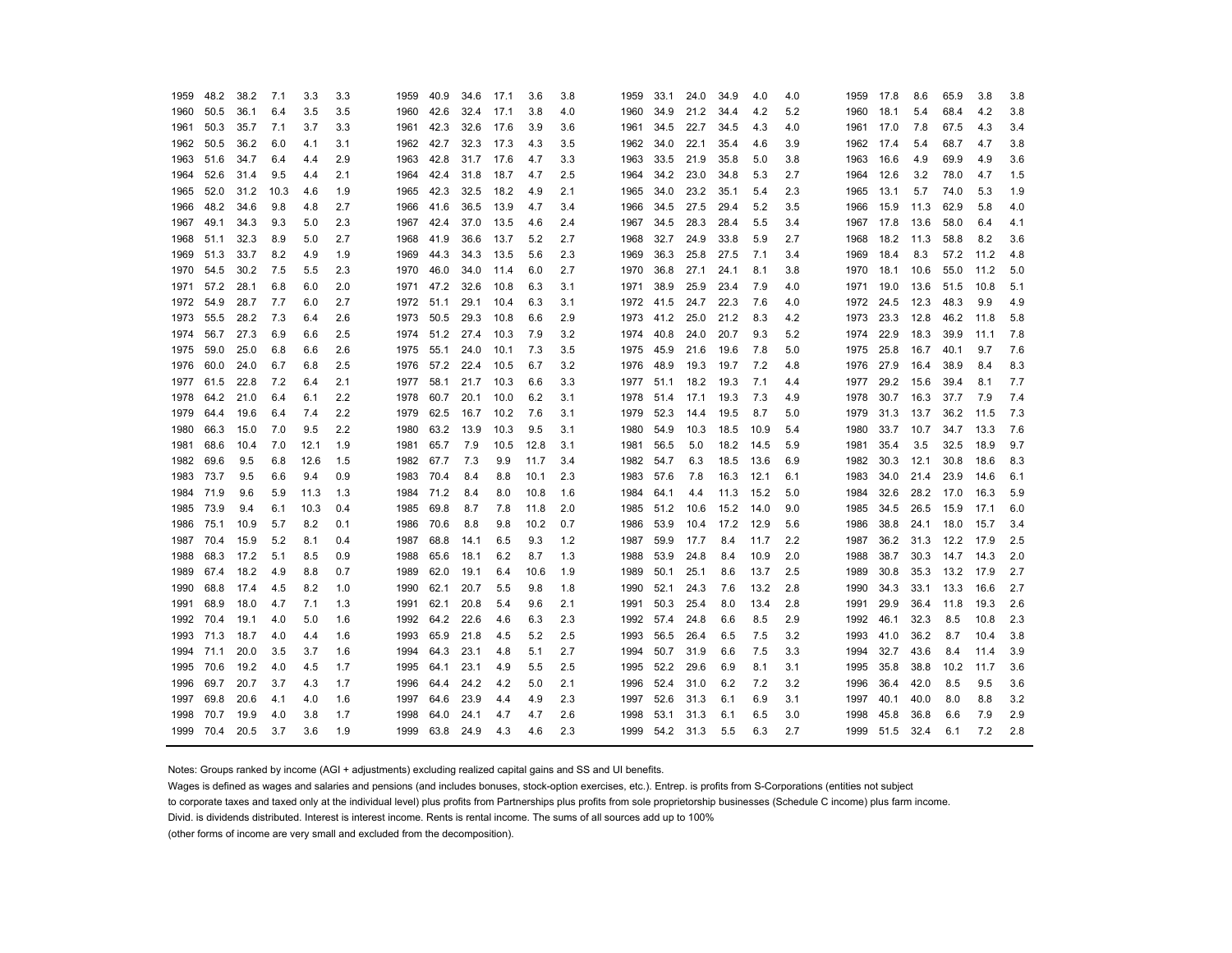### **Table A8: Capital gains by fractiles of total income in the United States, 1916-2002**

### **(capital gains are expressed in % of total income (including capital gains) of each fractile)**

|      |         |         |         |           |      | A. (fractiles are defined by total income (excluding capital gains)) |        |        |          |            |                        |      |      |         |         |         |           |           | B. (fractiles are defined by total income (including capital gains)) |        |        |          |      |                                   |      |
|------|---------|---------|---------|-----------|------|----------------------------------------------------------------------|--------|--------|----------|------------|------------------------|------|------|---------|---------|---------|-----------|-----------|----------------------------------------------------------------------|--------|--------|----------|------|-----------------------------------|------|
|      | P90-100 | P95-100 | P99-100 | P99.5-100 |      | P99.9-100 P99.99-100                                                 | P90-95 | P95-99 | P99-99.5 | P99.5-99.9 | P99.9-99.99 P99.99-100 |      |      | P90-100 | P95-100 | P99-100 | P99.5-100 | P99.9-100 | P99.99-100                                                           | P90-95 | P95-99 | P99-99.5 |      | P99.5-99.9 P99.9-99.99 P99.99-100 |      |
| 1916 |         |         | 3.2     | 3.6       | 4.1  | 4.0                                                                  |        |        | 1.1      | 2.8        | 4.2                    | 4.0  | 1916 |         |         | 7.5     | 8.6       | 10.9      | 14.2                                                                 |        |        | 1.5      | 4.5  | 8.1                               | 14.2 |
| 1917 |         | 1.6     | 1.5     | 1.5       | 1.2  | 0.8                                                                  |        | 1.7    | 1.9      | 1.8        | 1.5                    | 0.8  | 1917 |         | 2.6     | 2.9     | 3.0       | 3.0       | 3.1                                                                  |        | 2.2    | 2.7      | 2.9  | 3.0                               | 3.1  |
| 1918 | 1.2     | 1.3     | 1.4     | 1.2       | 0.8  | 0.4                                                                  | 0.7    | 1.3    | 1.9      | 1.8        | 1.0                    | 0.4  | 1918 | 1.7     | 2.0     | 2.4     | 2.3       | 1.8       | 1.6                                                                  | 0.8    | 1.6    | 2.7      | 2.9  | 2.0                               | 1.6  |
| 1919 | 3.1     | 3.6     | 3.7     | 3.4       | 2.8  | 2.0                                                                  | 1.6    | 3.4    | 4.7      | 4.1        | 3.3                    | 2.0  | 1919 | 4.5     | 5.5     | 6.7     | 6.7       | 6.8       | 7.6                                                                  | 1.7    | 4.2    | 6.5      | 6.6  | 6.3                               | 7.6  |
| 1920 | 3.5     | 3.9     | 3.4     | 2.8       | 1.5  | 0.6                                                                  | 2.3    | 4.5    | 5.5      | 3.9        | 1.9                    | 0.6  | 1920 | 4.7     | 5.6     | 5.6     | 4.9       | 3.3       | 2.4                                                                  | 2.5    | 5.5    | 7.7      | 6.4  | 3.8                               | 2.4  |
| 1921 | 1.5     | 1.8     | 1.9     | 1.7       | 1.2  | 0.4                                                                  | 0.7    | 1.8    | 2.6      | 2.2        | 1.5                    | 0.4  | 1921 | 2.1     | 2.7     | 3.2     | 3.1       | 2.5       | 1.6                                                                  | 0.8    | 2.2    | 3.6      | 3.6  | 3.0                               | 1.6  |
| 1922 | 2.7     | 3.4     | 4.2     | 4.4       | 4.9  | 5.8                                                                  | 1.0    | 2.4    | 3.6      | 3.9        | 4.4                    | 5.8  | 1922 | 4.5     | 5.8     | 8.4     | 9.4       | 12.4      | 19.9                                                                 | 1.1    | 3.0    | 5.1      | 6.3  | 8.5                               | 19.9 |
| 1923 | 3.1     | 3.4     | 4.1     | 4.3       | 4.8  | 6.2                                                                  | 2.3    | 2.7    | 3.5      | 3.7        | 4.1                    | 6.2  | 1923 | 4.9     | 5.8     | 8.2     | 9.2       | 12.3      | 20.9                                                                 | 2.6    | 3.4    | 4.9      | 6.1  | 7.9                               | 20.9 |
| 1924 | 3.8     | 4.3     | 5.7     | 6.0       | 6.5  | 7.0                                                                  | 2.3    | 2.7    | 4.9      | 5.5        | 6.3                    | 7.0  | 1924 | 6.0     | 7.4     | 11.0    | 12.3      | 15.8      | 23.2                                                                 | 2.6    | 3.4    | 6.8      | 8.8  | 11.9                              | 23.2 |
| 1925 | 6.4     | 7.8     | 10.7    | 11.6      | 13.5 | 15.8                                                                 | 2.3    | 4.0    | 7.7      | 9.6        | 12.2                   | 15.8 | 1925 | 11.1    | 13.6    | 20.4    | 23.1      | 30.0      | 42.9                                                                 | 2.6    | 4.9    | 10.6     | 15.1 | 21.7                              | 42.9 |
| 1926 | 5.1     | 6.0     | 8.0     | 8.8       | 10.5 | 12.9                                                                 | 2.3    | 3.4    | 5.4      | 6.8        | 9.1                    | 12.9 | 1926 | 9.0     | 10.9    | 16.1    | 18.5      | 24.9      | 37.3                                                                 | 2.6    | 4.2    | 7.5      | 10.9 | 16.7                              | 37.3 |
| 1927 | 6.0     | 7.0     | 9.3     | 10.3      | 12.5 | 14.3                                                                 | 2.8    | 3.9    | 5.8      | 7.9        | 11.4                   | 14.3 | 1927 | 10.6    | 12.7    | 18.5    | 21.3      | 28.4      | 40.1                                                                 | 3.1    | 4.8    | 8.0      | 12.4 | 20.5                              | 40.1 |
| 1928 | 8.5     | 10.3    | 14.7    | 16.4      | 19.5 | 20.7                                                                 | 2.8    | 3.8    | 8.3      | 12.5       | 18.6                   | 20.7 | 1928 | 15.4    | 18.7    | 27.8    | 31.6      | 40.0      | 51.1                                                                 | 3.1    | 4.8    | 11.5     | 19.2 | 31.4                              | 51.1 |
| 1929 | 7.6     | 9.2     | 13.5    | 15.2      | 19.4 | 22.7                                                                 | 2.5    | 3.1    | 7.1      | 9.8        | 17.0                   | 22.7 | 1929 | 14.2    | 17.4    | 26.6    | 30.5      | 40.5      | 54.0                                                                 | 2.8    | 3.9    | 9.9      | 15.3 | 29.1                              | 54.0 |
| 1930 | 2.9     | 3.4     | 4.3     | 4.7       | 6.1  | 8.0                                                                  | 1.6    | 2.5    | 2.7      | 3.3        | 4.9                    | 8.0  | 1930 | 5.4     | 6.3     | 9.3     | 11.0      | 16.0      | 25.8                                                                 | 1.8    | 3.1    | 3.8      | 5.3  | 9.4                               | 25.8 |
| 1931 | 1.1     | 1.3     | 1.9     | 2.1       | 2.7  | 3.7                                                                  | 0.4    | 0.8    | 1.2      | 1.5        | 2.1                    | 3.7  | 1931 | 2.2     | 2.6     | 4.3     | 5.1       | 7.7       | 13.5                                                                 | 0.5    | 1.0    | 1.7      | 2.5  | 4.2                               | 13.5 |
| 1932 | 0.5     | 0.6     | 0.9     | 1.1       | 1.4  | 1.5                                                                  | 0.3    | 0.3    | 0.3      | 0.8        | 1.3                    | 1.5  | 1932 | 0.7     | 0.9     | 2.0     | 2.5       | 3.6       | 5.6                                                                  | 0.3    | 0.4    | 0.4      | 1.4  | 2.6                               | 5.6  |
| 1933 | 2.0     | 2.5     | 3.6     | 4.2       | 5.3  | 6.2                                                                  | 0.6    | 1.4    | 1.9      | 2.9        | 4.9                    | 6.2  | 1933 | 3.4     | 4.4     | 7.8     | 9.4       | 13.4      | 20.8                                                                 | 0.7    | 1.7    | 2.7      | 4.8  | 9.3                               | 20.8 |
| 1934 | 1.1     | 1.4     | 1.8     | 2.1       | 2.2  | 1.6                                                                  | 0.3    | 0.9    | 1.2      | 1.9        | 2.5                    | 1.6  | 1934 | 1.7     | 2.2     | 3.4     | 4.0       | 4.7       | 4.5                                                                  | 0.3    | 1.1    | 1.8      | 3.2  | 4.9                               | 4.5  |
| 1935 | 2.4     | 3.1     | 4.1     | 4.5       | 4.8  | 3.5                                                                  | 0.4    | 2.1    | 2.9      | 4.2        | 5.4                    | 3.5  | 1935 | 3.9     | 5.1     | 7.5     | 8.6       | 10.1      | 9.1                                                                  | 0.5    | 2.6    | 4.1      | 7.0  | 10.6                              | 9.1  |
| 1936 | 4.3     | 5.2     | 6.3     | 6.7       | 6.7  | 4.4                                                                  | 2.0    | 3.8    | 5.0      | 6.7        | 7.9                    | 4.4  | 1936 | 6.8     | 8.4     | 11.3    | 12.5      | 13.9      | 11.4                                                                 | 2.2    | 4.7    | 7.2      | 11.1 | 15.2                              | 11.4 |
| 1937 | 1.6     | 1.9     | 2.5     | 2.5       | 2.4  | 1.7                                                                  | 1.0    | 1.2    | 2.4      | 2.7        | 2.7                    | 1.7  | 1937 | 2.5     | 3.1     | 4.4     | 4.8       | 5.1       | 4.6                                                                  | 1.2    | 1.5    | 3.4      | 4.5  | 5.3                               | 4.6  |
| 1938 | 2.0     | 2.4     | 3.6     | 4.0       | 5.4  | 8.8                                                                  | 0.9    | 1.3    | 2.3      | 2.8        | 3.6                    | 8.8  | 1938 | 3.5     | 4.5     | 7.3     | 8.7       | 12.7      | 21.9                                                                 | 1.0    | 1.6    | 3.4      | 4.7  | 7.2                               | 21.9 |
| 1939 | 1.8     | 2.1     | 2.9     | 3.1       | 3.3  | 3.2                                                                  | 1.0    | 1.4    | 2.5      | 2.9        | 3.3                    | 3.2  | 1939 | 2.8     | 3.6     | 5.4     | 6.0       | 7.2       | 8.5                                                                  | 1.1    | 1.7    | 3.6      | 4.9  | 6.6                               | 8.5  |
| 1940 | 1.5     | 1.9     | 2.6     | 2.8       | 3.1  | 3.9                                                                  | 0.7    | 1.2    | 2.1      | 2.5        | 2.7                    | 3.9  | 1940 | 2.5     | 3.2     | 4.9     | 5.5       | 7.1       | 10.3                                                                 | 0.7    | 1.5    | 3.0      | 4.1  | 5.4                               | 10.3 |
| 1941 | 1.6     | 2.0     | 2.7     | 2.9       | 3.8  | 5.7                                                                  | 0.5    | 1.3    | 2.0      | 2.1        | 2.9                    | 5.7  | 1941 | 2.7     | 3.6     | 5.3     | 6.1       | 8.8       | 14.8                                                                 | 0.5    | 1.7    | 2.9      | 3.6  | 5.7                               | 14.8 |
| 1942 | 1.1     | 1.4     | 1.9     | 2.0       | 2.7  | 4.0                                                                  | 0.1    | 0.9    | 1.6      | 1.4        | 2.1                    | 4.0  | 1942 | 1.9     | 2.5     | 3.8     | 4.3       | 6.3       | 10.9                                                                 | 0.2    | 1.2    | 2.3      | 2.4  | 4.2                               | 10.9 |
| 1943 | 2.3     | 2.9     | 3.9     | 4.1       | 5.1  | 7.1                                                                  | 0.9    | 2.0    | 3.3      | 3.3        | 4.4                    | 7.1  | 1943 | 3.9     | 5.0     | 7.4     | 8.3       | 11.6      | 18.5                                                                 | 1.0    | 2.5    | 4.8      | 5.5  | 8.9                               | 18.5 |
| 1944 | 2.3     | 2.9     | 3.8     | 4.1       | 5.1  | 6.8                                                                  | 0.8    | 2.1    | 3.0      | 3.3        | 4.4                    | 6.8  | 1944 | 3.7     | 4.9     | 7.2     | 8.3       | 11.6      | 17.7                                                                 | 0.9    | 2.7    | 4.3      | 5.5  | 8.9                               | 17.7 |
| 1945 | 4.8     | 6.1     | 7.6     | 8.3       | 10.5 | 13.5                                                                 | 1.8    | 4.6    | 5.8      | 6.6        | 9.4                    | 13.5 | 1945 | 7.9     | 10.2    | 14.4    | 16.6      | 23.2      | 33.3                                                                 | 2.0    | 5.8    | 8.5      | 11.1 | 18.8                              | 33.3 |
| 1946 | 6.2     | 7.1     | 8.1     | 8.7       | 11.6 | 16.7                                                                 | 3.7    | 6.2    | 6.6      | 6.4        | 9.6                    | 16.7 | 1946 | 9.7     | 11.7    | 15.6    | 17.9      | 26.2      | 40.0                                                                 | 4.2    | 8.0    | 9.6      | 10.9 | 19.3                              | 40.0 |
| 1947 | 3.8     | 4.6     | 5.4     | 6.0       | 8.6  | 12.1                                                                 | 2.1    | 3.8    | 4.0      | 4.0        | 7.1                    | 12.1 | 1947 | 6.2     | 7.7     | 10.6    | 12.6      | 19.6      | 30.3                                                                 | 2.3    | 4.8    | 5.7      | 6.7  | 14.2                              | 30.3 |
| 1948 | 3.6     | 4.4     | 5.1     | 5.6       | 7.4  | 10.1                                                                 | 1.7    | 3.7    | 3.9      | 4.2        | 6.4                    | 10.1 | 1948 | 5.7     | 7.2     | 9.9     | 11.5      | 16.9      | 25.7                                                                 | 1.9    | 4.6    | 5.6      | 7.0  | 12.8                              | 25.7 |
| 1949 | 2.6     | 3.1     | 4.0     | 4.5       | 6.0  | 8.1                                                                  | 1.2    | 2.4    | 2.9      | 3.3        | 5.1                    | 8.1  | 1949 | 4.1     | 5.3     | 7.8     | 9.2       | 13.7      | 20.9                                                                 | 1.3    | 3.0    | 4.2      | 5.6  | 10.2                              | 20.9 |
| 1950 | 4.6     | 5.2     | 7.6     | 7.9       | 10.3 | 13.0                                                                 | 3.0    | 2.9    | 6.8      | 5.9        | 9.5                    | 13.0 | 1950 | 7.4     | 9.0     | 14.3    | 15.9      | 22.6      | 32.2                                                                 | 3.4    | 3.7    | 9.8      | 10.0 | 18.9                              | 32.2 |
| 1951 | 3.8     | 4.9     | 6.9     | 7.5       | 10.0 | 13.0                                                                 | 1.3    | 3.1    | 5.2      | 5.7        | 8.8                    | 13.0 | 1951 | 6.4     | 8.5     | 13.2    | 15.4      | 22.4      | 32.3                                                                 | 1.5    | 4.0    | 7.6      | 9.6  | 17.5                              | 32.3 |
| 1952 | 3.0     | 3.9     | 5.8     | 6.6       | 9.7  | 12.3                                                                 | 1.3    | 2.2    | 3.9      | 4.4        | 8.7                    | 12.3 | 1952 | 5.2     | 6.8     | 11.4    | 13.7      | 21.6      | 30.7                                                                 | 1.4    | 2.8    | 5.7      | 7.4  | 17.4                              | 30.7 |
| 1953 | 2.4     | 3.1     | 4.8     | 5.7       | 8.5  | 11.6                                                                 | 0.9    | 1.8    | 2.7      | 3.7        | 7.4                    | 11.6 | 1953 | 4.1     | 5.5     | 9.5     | 11.9      | 19.2      | 29.0                                                                 | 1.0    | 2.3    | 3.9      | 6.2  | 14.7                              | 29.0 |
| 1954 | 4.0     | 5.6     | 7.9     | 9.1       | 13.8 | 17.2                                                                 | 0.6    | 3.7    | 5.1      | 5.7        | 12.4                   | 17.2 | 1954 | 7.0     | 9.8     | 15.7    | 19.0      | 30.3      | 41.0                                                                 | 0.7    | 4.7    | 7.5      | 9.7  | 24.8                              | 41.0 |
| 1955 | 5.8     | 7.2     | 10.8    | 12.5      | 18.2 | 21.2                                                                 | 2.8    | 4.3    | 7.1      | 8.2        | 17.0                   | 21.2 | 1955 | 10.0    | 12.9    | 21.4    | 25.7      | 39.3      | 49.0                                                                 | 3.2    | 5.4    | 10.3     | 13.9 | 33.9                              | 49.0 |
| 1956 | 4.5     | 5.7     | 9.1     | 11.9      | 17.3 | 19.6                                                                 | 1.8    | 3.0    | 2.8      | 8.1        | 16.3                   | 19.6 | 1956 | 8.0     | 10.7    | 18.7    | 24.3      | 37.1      | 45.9                                                                 | 2.0    | 3.8    | 4.1      | 13.7 | 32.6                              | 45.9 |
| 1957 | 3.4     | 4.6     | 6.9     | 8.9       | 13.4 | 15.5                                                                 | 1.0    | 2.8    | 2.4      | 5.8        | 12.5                   | 15.5 | 1957 | 6.0     | 8.2     | 14.0    | 18.3      | 29.2      | 37.5                                                                 | 1.1    | 3.5    | 3.4      | 9.8  | 25.1                              | 37.5 |
| 1958 | 4.0     | 5.5     | 8.3     | 10.6      | 15.3 | 17.9                                                                 | 0.8    | 3.4    | 3.2      | 7.3        | 14.3                   | 17.9 | 1958 | 7.0     | 9.8     | 16.7    | 21.6      | 33.3      | 42.4                                                                 | 0.9    | 4.3    | 4.6      | 12.4 | 28.6                              | 42.4 |
| 1959 | 5.4     | 7.9     | 11.4    | 14.3      | 20.8 | 23.6                                                                 | 0.3    | 5.3    | 4.8      | 10.0       | 19.7                   | 23.6 | 1959 | 9.8     | 14.1    | 23.0    | 29.1      | 44.2      | 53.4                                                                 | 0.3    | 6.7    | 6.9      | 16.9 | 39.4                              | 53.4 |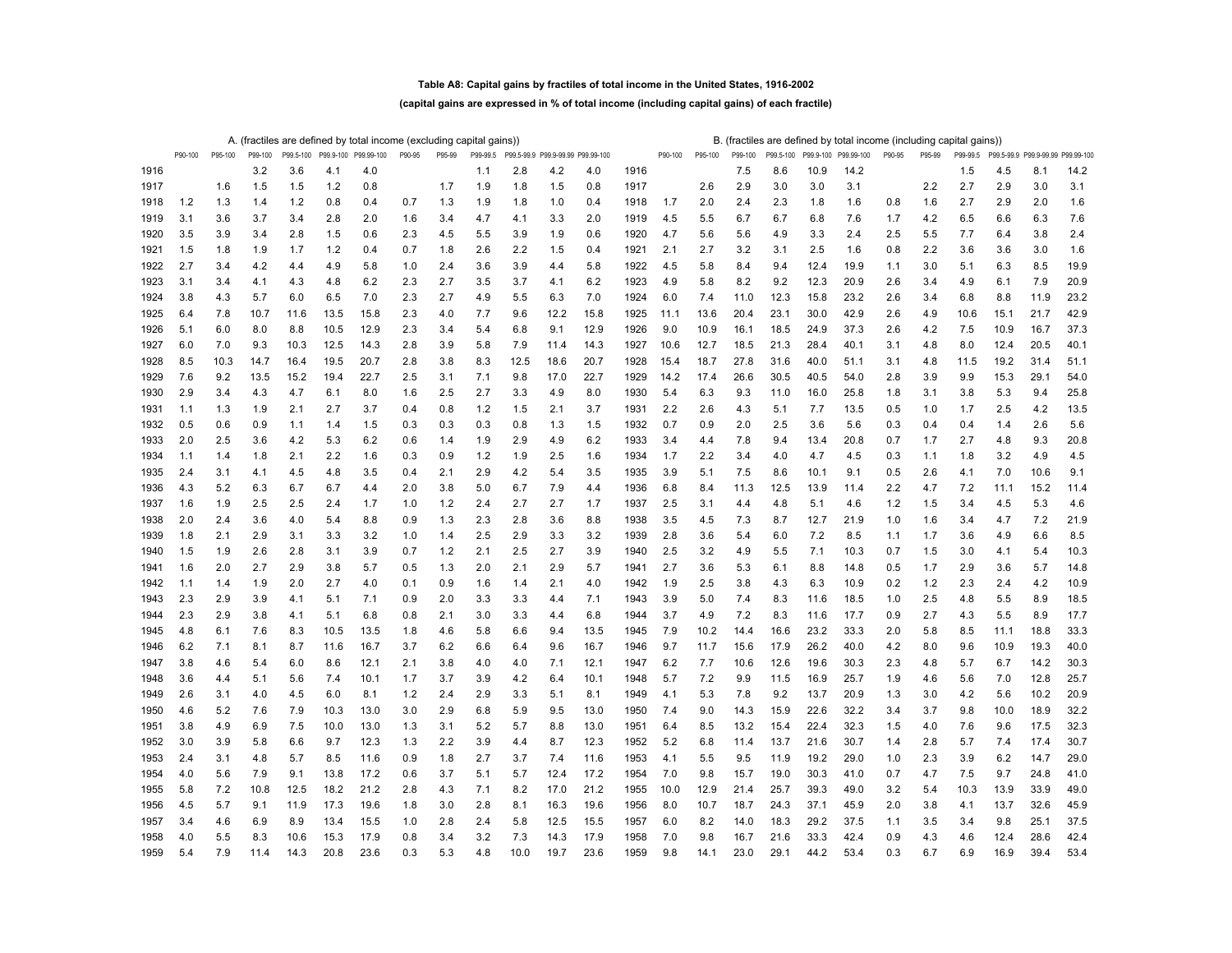| 1960 | 4.8  | 6.8  | 10.2 | 13.1 | 19.5 | 23.9 | 0.9 | 4.2  | 3.9  | 8.7  | 17.6 | 23.9 | 1960 | 8.6  | 12.3 | 21.0 | 27.2 | 42.1 | 54.1 | 1.0 | 5.4  | 5.7  | 14.7 | 35.3 | 54.1 |
|------|------|------|------|------|------|------|-----|------|------|------|------|------|------|------|------|------|------|------|------|-----|------|------|------|------|------|
| 1961 | 6.3  | 8.4  | 13.8 | 18.1 | 26.0 | 31.3 | 2.1 | 4.5  | 4.4  | 12.4 | 23.6 | 31.3 | 1961 | 11.7 | 16.0 | 28.5 | 37.1 | 54.6 | 66.7 | 2.3 | 5.8  | 6.4  | 21.1 | 47.2 | 66.7 |
| 1962 | 4.3  | 5.9  | 10.1 | 13.6 | 21.2 | 25.7 | 1.2 | 2.9  | 2.7  | 8.5  | 19.2 | 25.7 | 1962 | 8.1  | 11.3 | 21.3 | 28.4 | 45.3 | 57.3 | 1.3 | 3.6  | 3.8  | 14.4 | 38.4 | 57.3 |
| 1963 | 4.7  | 6.3  | 10.9 | 14.1 | 21.1 | 24.9 | 1.6 | 3.1  | 4.4  | 9.4  | 19.4 | 24.9 | 1963 | 8.6  | 11.9 | 22.3 | 29.0 | 45.1 | 55.9 | 1.8 | 3.9  | 6.3  | 15.9 | 38.9 | 55.9 |
| 1964 | 7.0  | 9.2  | 15.3 | 16.8 | 23.8 | 32.6 | 2.7 | 4.9  | 12.1 | 12.0 | 19.9 | 32.6 | 1964 | 12.3 | 16.6 | 29.5 | 34.4 | 51.0 | 68.8 | 3.0 | 6.2  | 17.9 | 20.5 | 39.8 | 68.8 |
| 1965 | 8.4  | 10.2 | 17.3 | 18.2 | 25.8 | 37.5 | 4.8 | 5.0  | 15.2 | 12.9 | 20.4 | 37.5 | 1965 | 14.5 | 18.7 | 33.4 | 37.8 | 55.3 | 76.3 | 5.4 | 6.4  | 22.6 | 22.0 | 40.8 | 76.3 |
| 1966 | 6.6  | 8.8  | 14.8 | 17.4 | 24.9 | 30.7 | 1.8 | 4.4  | 9.2  | 11.8 | 22.4 | 30.7 | 1966 | 10.5 | 14.4 | 25.3 | 31.5 | 48.6 | 68.0 | 2.3 | 5.6  | 10.2 | 16.4 | 36.7 | 68.0 |
| 1967 | 9.0  | 11.8 | 18.8 | 21.7 | 28.7 | 32.6 | 3.0 | 6.6  | 12.1 | 16.5 | 27.2 | 32.6 | 1967 | 13.6 | 18.3 | 30.7 | 36.1 | 53.3 | 72.8 | 3.3 | 7.9  | 17.2 | 20.3 | 41.1 | 72.8 |
| 1968 | 10.7 | 14.0 | 22.2 | 25.6 | 32.9 | 37.4 | 3.7 | 7.4  | 14.4 | 20.2 | 31.1 | 37.4 | 1968 | 15.6 | 21.3 | 35.3 | 42.1 | 60.0 | 78.9 | 3.0 | 9.1  | 17.1 | 24.6 | 47.3 | 78.9 |
| 1969 | 7.9  | 10.8 | 18.8 | 22.7 | 31.6 | 39.9 | 2.1 | 4.9  | 9.7  | 16.2 | 27.8 | 39.9 | 1969 | 12.2 | 17.0 | 31.1 | 38.5 | 58.4 | 79.7 | 2.1 | 5.5  | 12.2 | 18.9 | 42.8 | 79.7 |
| 1970 | 4.0  | 5.5  | 10.1 | 12.1 | 17.6 | 23.2 | 1.1 | 2.4  | 5.8  | 8.5  | 15.3 | 23.2 | 1970 | 7.5  | 10.6 | 20.1 | 25.2 | 41.7 | 64.4 | 1.3 | 3.8  | 8.7  | 12.0 | 28.9 | 64.4 |
| 1971 | 5.7  | 7.7  | 13.4 | 15.9 | 22.5 | 28.0 | 1.8 | 3.9  | 8.1  | 11.3 | 20.2 | 28.0 | 1971 | 9.9  | 13.9 | 25.1 | 31.3 | 49.0 | 71.0 | 1.9 | 5.6  | 10.7 | 16.6 | 35.8 | 71.0 |
| 1972 | 6.8  | 9.0  | 14.8 | 17.3 | 23.5 | 30.6 | 2.6 | 5.0  | 9.6  | 13.0 | 20.4 | 30.6 | 1972 | 11.9 | 16.4 | 28.4 | 34.9 | 53.4 | 75.3 | 2.7 | 7.4  | 13.1 | 19.1 | 40.1 | 75.3 |
| 1973 | 5.2  | 6.8  | 10.8 | 12.8 | 17.2 | 20.5 | 1.9 | 4.3  | 6.8  | 9.9  | 15.9 | 20.5 | 1973 | 10.2 | 13.9 | 24.9 | 30.0 | 46.5 | 68.5 | 2.8 | 6.2  | 13.7 | 17.1 | 35.0 | 68.5 |
| 1974 | 3.5  | 4.6  | 7.5  | 8.7  | 11.3 | 14.2 | 1.4 | 2.6  | 5.1  | 7.0  | 10.2 | 14.2 | 1974 | 7.2  | 9.9  | 17.9 | 22.6 | 35.3 | 55.0 | 1.7 | 4.4  | 7.3  | 12.9 | 26.0 | 55.0 |
| 1975 | 3.2  | 4.2  | 7.0  | 8.1  | 11.2 | 15.4 | 1.4 | 2.4  | 4.9  | 6.1  | 9.5  | 15.4 | 1975 | 6.5  | 9.1  | 16.3 | 20.1 | 31.7 | 51.2 | 1.5 | 4.2  | 8.2  | 11.6 | 22.0 | 51.2 |
| 1976 | 4.0  | 5.2  | 8.4  | 9.8  | 13.0 | 16.6 | 1.9 | 3.1  | 5.7  | 7.6  | 11.6 | 16.6 | 1976 | 7.9  | 10.8 | 18.6 | 22.2 | 34.0 | 52.1 | 2.1 | 5.6  | 10.7 | 13.4 | 25.1 | 52.1 |
| 1977 | 4.2  | 5.4  | 8.8  | 10.0 | 13.1 | 15.6 | 1.9 | 3.3  | 6.4  | 8.0  | 12.1 | 15.6 | 1977 | 8.4  | 11.6 | 20.9 | 25.0 | 37.4 | 58.2 | 2.2 | 5.3  | 11.7 | 15.5 | 26.7 | 58.2 |
| 1978 | 4.1  | 5.2  | 8.2  | 9.3  | 11.8 | 13.5 | 2.0 | 3.2  | 5.8  | 7.7  | 11.2 | 13.5 | 1978 | 8.3  | 11.2 | 19.0 | 22.8 | 34.3 | 51.7 | 2.6 | 5.9  | 10.8 | 14.1 | 25.9 | 51.7 |
| 1979 | 6.6  | 8.8  | 14.9 | 17.7 | 25.0 | 34.7 | 2.3 | 4.5  | 8.4  | 12.0 | 20.3 | 34.7 | 1979 | 12.4 | 17.0 | 29.6 | 35.5 | 50.5 | 71.7 | 3.0 | 7.4  | 14.8 | 21.5 | 36.5 | 71.7 |
| 1980 | 6.3  | 8.4  | 14.6 | 17.2 | 22.9 | 28.4 | 2.2 | 4.0  | 8.4  | 12.9 | 20.4 | 28.4 | 1980 | 11.3 | 15.6 | 27.8 | 33.9 | 48.6 | 67.4 | 2.6 | 6.3  | 12.7 | 20.4 | 37.4 | 67.4 |
| 1981 | 5.9  | 7.9  | 13.8 | 16.4 | 21.6 | 26.8 | 2.1 | 3.7  | 8.1  | 12.3 | 19.3 | 26.8 | 1981 | 11.1 | 15.7 | 29.1 | 35.4 | 51.9 | 71.1 | 2.0 | 5.3  | 12.8 | 19.4 | 39.9 | 71.1 |
| 1982 | 7.3  | 10.1 | 17.8 | 21.3 | 28.6 | 34.6 | 1.8 | 4.3  | 8.9  | 14.8 | 25.4 | 34.6 | 1982 | 11.7 | 16.5 | 30.4 | 37.2 | 53.4 | 71.0 | 1.5 | 5.0  | 10.8 | 19.2 | 40.9 | 71.0 |
| 1983 | 9.3  | 12.6 | 21.3 | 24.5 | 30.6 | 34.0 | 2.7 | 5.6  | 13.0 | 18.9 | 28.8 | 34.0 | 1983 | 15.0 | 20.6 | 35.8 | 42.2 | 56.7 | 70.5 | 2.8 | 7.1  | 16.7 | 25.4 | 47.2 | 70.5 |
| 1984 | 9.6  | 12.8 | 21.4 | 24.9 | 31.1 | 33.3 | 3.0 | 5.9  | 11.6 | 18.7 | 29.9 | 33.3 | 1984 | 15.1 | 21.0 | 36.3 | 42.1 | 55.5 | 70.6 | 2.0 | 7.0  | 18.3 | 25.5 | 43.9 | 70.6 |
| 1985 | 11.3 | 14.8 | 23.6 | 27.1 | 33.4 | 36.3 | 3.9 | 7.4  | 13.8 | 20.8 | 31.7 | 36.3 | 1985 | 17.3 | 23.6 | 39.3 | 45.1 | 58.6 | 73.9 | 2.9 | 8.6  | 20.6 | 28.3 | 47.4 | 73.9 |
| 1986 | 19.6 | 25.3 | 38.8 | 43.7 | 48.3 | 54.6 | 6.0 | 12.0 | 23.2 | 39.2 | 44.2 | 54.6 | 1986 | 27.9 | 36.7 | 56.7 | 63.4 | 75.9 | 84.9 | 4.4 | 13.1 | 30.5 | 45.7 | 68.3 | 84.9 |
| 1987 | 7.0  | 8.9  | 13.0 | 14.5 | 16.5 | 17.7 | 2.8 | 5.4  | 8.9  | 12.6 | 15.8 | 17.7 | 1987 | 10.7 | 14.3 | 23.5 | 27.0 | 35.3 | 46.7 | 2.9 | 5.7  | 9.7  | 14.4 | 18.8 | 46.7 |
| 1988 | 7.7  | 9.8  | 14.6 | 16.2 | 18.8 | 20.8 | 2.4 | 4.8  | 9.3  | 13.2 | 17.5 | 20.8 | 1988 | 10.9 | 14.4 | 22.7 | 25.6 | 33.2 | 43.0 | 2.5 | 5.0  | 10.2 | 15.2 | 21.2 | 43.0 |
| 1989 | 6.6  | 8.3  | 12.8 | 14.2 | 17.2 | 20.7 | 2.3 | 4.0  | 8.3  | 10.8 | 15.0 | 20.7 | 1989 | 9.5  | 12.4 | 19.9 | 22.9 | 30.1 | 40.9 | 2.3 | 4.1  | 9.1  | 12.2 | 17.6 | 40.9 |
| 1990 | 4.7  | 6.0  | 9.1  | 10.2 | 12.3 | 15.2 | 1.5 | 2.8  | 5.7  | 8.0  | 10.5 | 15.2 | 1990 | 7.1  | 9.3  | 14.9 | 17.2 | 23.4 | 31.9 | 1.6 | 2.9  | 6.1  | 8.7  | 11.7 | 31.9 |
| 1991 | 3.8  | 4.8  | 7.0  | 7.8  | 9.3  | 9.0  | 1.6 | 2.8  | 4.9  | 6.3  | 9.5  | 9.0  | 1991 | 6.4  | 8.4  | 13.7 | 16.0 | 21.5 | 28.3 | 1.6 | 2.9  | 5.2  | 6.8  | 10.4 | 28.3 |
| 1992 | 4.3  | 5.4  | 8.2  | 9.1  | 10.9 | 11.1 | 1.6 | 2.7  | 5.3  | 7.2  | 10.7 | 11.1 | 1992 | 6.4  | 8.3  | 13.1 | 15.1 | 20.2 | 27.1 | 1.6 | 2.8  | 5.6  | 7.7  | 11.9 | 27.1 |
| 1993 | 5.1  | 6.4  | 9.8  | 11.2 | 13.8 | 15.0 | 1.7 | 3.3  | 5.5  | 8.4  | 13.1 | 15.0 | 1993 | 7.5  | 9.8  | 15.6 | 18.3 | 25.2 | 35.7 | 1.8 | 3.4  | 5.8  | 9.1  | 15.1 | 35.7 |
| 1994 | 4.8  | 6.0  | 9.1  | 10.3 | 12.3 | 13.5 | 1.9 | 3.0  | 5.4  | 8.3  | 11.5 | 13.5 | 1994 | 7.2  | 9.5  | 15.4 | 18.0 | 25.3 | 35.6 | 2.0 | 3.1  | 5.7  | 9.1  | 13.0 | 35.6 |
| 1995 | 5.7  | 7.2  | 10.7 | 11.9 | 13.8 | 13.5 | 2.0 | 3.7  | 7.3  | 9.9  | 13.9 | 13.5 | 1995 | 8.1  | 10.5 | 16.8 | 19.6 | 27.4 | 38.4 | 2.1 | 3.8  | 7.8  | 10.9 | 16.2 | 38.4 |
| 1996 | 8.2  | 10.2 | 15.1 | 16.9 | 20.1 | 22.1 | 2.8 | 5.0  | 9.4  | 13.5 | 18.8 | 22.1 | 1996 | 10.8 | 13.8 | 21.9 | 25.6 | 35.1 | 48.3 | 2.7 | 4.9  | 9.4  | 13.5 | 25.4 | 48.3 |
| 1997 | 10.4 | 12.9 | 18.3 | 20.2 | 23.7 | 23.2 | 3.5 | 6.9  | 12.0 | 15.9 | 24.0 | 23.2 | 1997 | 13.6 | 17.1 | 25.8 | 29.7 | 38.9 | 51.4 | 3.3 | 6.8  | 11.7 | 17.0 | 29.5 | 51.4 |
| 1998 | 11.7 | 14.2 | 19.6 | 21.3 | 24.0 | 23.3 | 4.3 | 8.0  | 13.7 | 18.1 | 24.4 | 23.3 | 1998 | 15.5 | 19.5 | 29.0 | 33.0 | 42.4 | 54.1 | 3.5 | 7.4  | 13.4 | 19.3 | 33.4 | 54.1 |
| 1999 | 12.9 | 15.5 | 20.6 | 22.1 | 23.8 | 21.8 | 5.1 | 9.5  | 15.2 | 20.0 | 25.0 | 21.8 | 1999 | 17.1 | 21.1 | 30.5 | 34.4 | 42.9 | 53.8 | 4.5 | 8.8  | 14.9 | 21.5 | 34.4 | 53.8 |
| 2000 | 13.1 | 15.8 | 21.0 | 22.8 | 24.5 | 22.9 | 5.0 | 9.1  | 14.2 | 20.5 | 25.5 | 22.9 | 2000 | 18.2 | 22.3 | 32.1 | 36.6 | 45.6 | 57.1 | 4.7 | 8.3  | 12.8 | 21.8 | 35.5 | 57.1 |
| 2001 | 8.1  | 10.2 | 14.7 | 16.4 | 18.9 | 19.4 | 2.5 | 5.0  | 8.9  | 13.3 | 18.6 | 19.4 | 2001 | 10.7 | 13.6 | 21.3 | 25.0 | 33.6 | 46.1 | 2.3 | 4.3  | 7.6  | 12.9 | 23.7 | 46.1 |
| 2002 | 6.6  | 8.4  | 12.4 | 13.8 | 16.2 | 16.9 | 1.9 | 4.0  | 7.9  | 11.0 | 15.8 | 16.9 | 2002 | 8.3  | 10.7 | 17.1 | 20.2 | 27.8 | 39.0 | 1.8 | 3.5  | 6.6  | 10.4 | 19.5 | 39.0 |
|      |      |      |      |      |      |      |     |      |      |      |      |      |      |      |      |      |      |      |      |     |      |      |      |      |      |

Notes: In Panel A, tax returns are ranked by total income excluding capital gains. Series report the additional income reported in the form of capital gains. The share of Capital gains reported are the share of total income including capital gains. For example, the top decile (defined by income excluding capital gains) in 1999 earned 12.9% of their total income (including capital gains) in the form of capital gains. In Panel B, average marginal tax rate on long-term capital gains (dollar weighted) are estimated from micro-files and using the TAXSIM calculator.

Details on estimation are presented in Appendix Section C.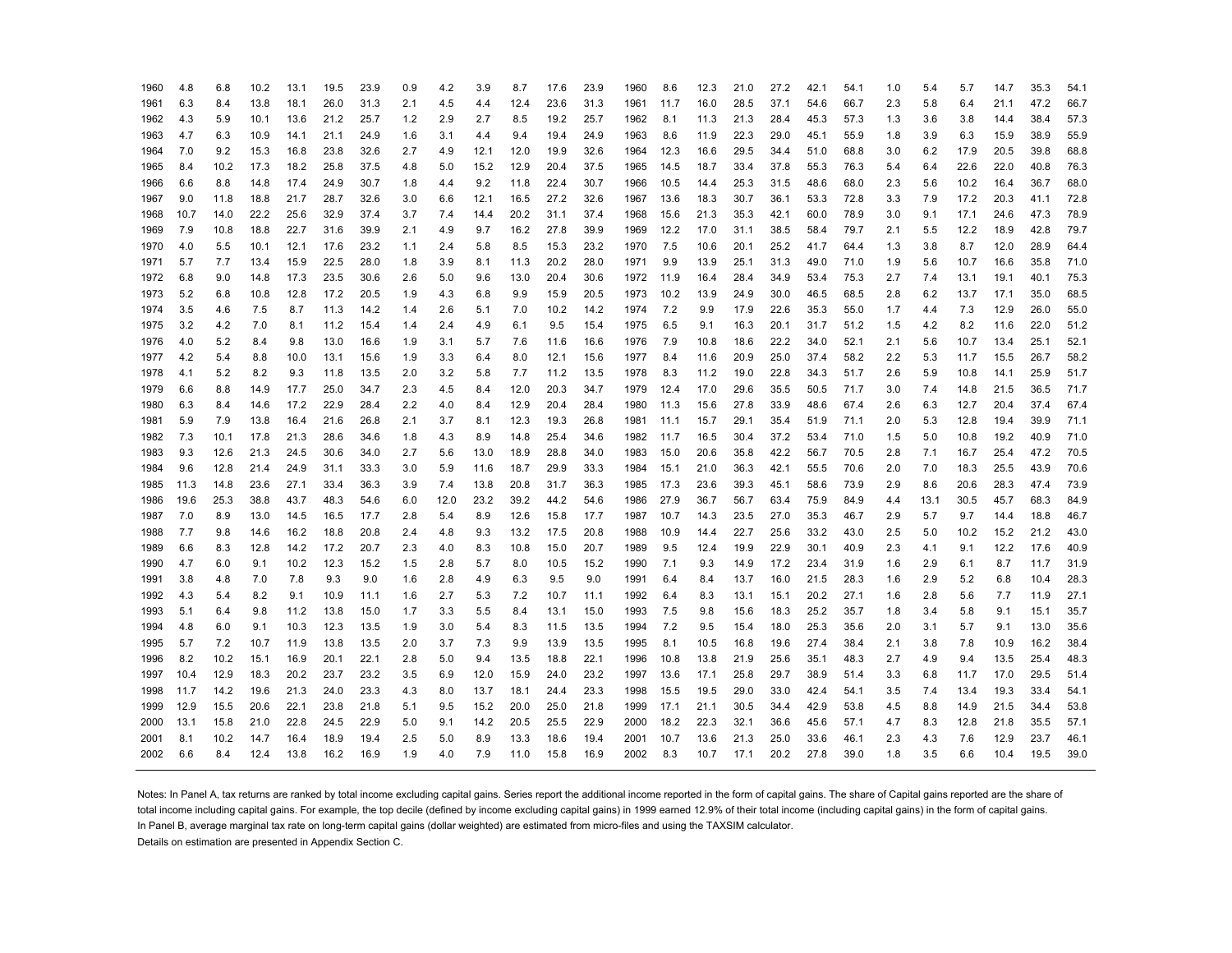|              | Total<br>Number of<br><b>Employees</b> | <b>Married</b><br>Women<br><b>Employees</b> | Number of<br><b>Tax units</b> | <b>Total wage</b><br>income<br>with Wage (current mn\$) | Average<br>wage<br>income (\$<br>2000) | Share of officer<br>compensation | CPI (base<br>2000) |
|--------------|----------------------------------------|---------------------------------------------|-------------------------------|---------------------------------------------------------|----------------------------------------|----------------------------------|--------------------|
|              | (1)                                    | (2)                                         | (3)                           | (4)                                                     | (5)                                    | (6)                              | (7)                |
| 1917         | 29,042                                 | 1,354                                       | 27,689                        | 26,174                                                  | 12,139                                 | 5.25                             | 7.425              |
| 1918         | 32,119                                 | 1,406                                       | 30,713                        | 32,773                                                  | 11,706                                 | 6.79                             | 8.716              |
| 1919         | 31,441                                 | 1,404                                       | 30,036                        | 35,858                                                  | 11,388                                 | 5.56                             | 10.015             |
| 1920         | 30,406                                 | 1,399                                       | 29,008                        | 42,377                                                  | 12,017                                 | 5.75                             | 11.598             |
| 1921         | 28,041                                 | 1,446                                       | 26,595                        | 34,311                                                  | 11,814                                 | 6.58                             | 10.357             |
| 1922         | 30,410                                 | 1,554                                       | 28,856                        | 35,727                                                  | 12,107                                 | 6.74                             | 9.704              |
| 1923         | 33,285                                 | 1,677                                       | 31,608                        | 41,845                                                  | 12,726                                 | 6.15                             | 9.879              |
| 1924         | 32,993                                 | 1,761                                       | 31,233                        | 41,829                                                  | 12,808                                 | 6.30                             | 9.899              |
| 1925         | 34,619                                 | 1,864                                       | 32,756                        | 43,467                                                  | 12,375                                 |                                  | 10.146             |
| 1926         | 35,882                                 | 1,971                                       | 33,911                        | 46,361                                                  | 12,608                                 |                                  | 10.248             |
| 1927         | 36,017                                 | 2,064                                       | 33,953                        | 46,763                                                  | 12,915                                 |                                  | 10.053             |
| 1928         | 36,355                                 | 2,159                                       | 34,197                        | 47,659                                                  | 13,212                                 | 6.71                             | 9.922              |
| 1929         | 37,699                                 | 2,274                                       | 35,425                        | 50,460                                                  | 13,490                                 | 6.61                             | 9.922              |
| 1930         | 35,590                                 | 2,324                                       | 33,266                        | 46,214                                                  | 13,423                                 | 6.79                             | 9.674              |
| 1931         | 32,724                                 | 2,338                                       | 30,386                        | 39,157                                                  | 13,562                                 | 6.89                             | 8.823              |
| 1932         | 29,445                                 | 2,328                                       | 27,117                        | 30,514                                                  | 13,095                                 | 6.99                             | 7.914              |
| 1933         | 30,940                                 | 2,449                                       | 28,491                        | 29,027                                                  | 12,492                                 | 6.87                             | 7.510              |
| 1934         | 34,238                                 | 2,673                                       | 31,565                        | 33,734                                                  | 12,687                                 | 6.44                             | 7.766              |
| 1935         | 35,577                                 | 2,787                                       | 32,790                        | 36,722                                                  | 12,967                                 | 6.39                             | 7.960              |
| 1936         | 38,599                                 | 2,991                                       | 35,608                        | 41,954                                                  | 13,520                                 | 6.47                             | 8.040              |
| 1937         | 39,701                                 | 3,047                                       | 36,654                        | 46,139                                                  | 13,953                                 | 6.09                             | 8.329              |
| 1938         | 38,322                                 | 3,117                                       | 35,205                        | 43,013                                                  | 13,737                                 | 6.02                             | 8.171              |
| 1939         | 39,633                                 | 3,220                                       | 36,413                        | 45,985                                                  | 14,402                                 | 5.86                             | 8.056              |
| 1940         | 41,437                                 | 3,350                                       | 38,087                        | 49,860                                                  | 14,788                                 | 5.92                             | 8.137              |
| 1941         | 45,785                                 | 3,896                                       | 41,889                        | 62,085                                                  | 15,871                                 | 5.59                             | 8.544              |
| 1942         | 50,219                                 | 4,328                                       | 45,891                        | 82,098                                                  | 17,285                                 | 4.50                             | 9.458              |
| 1943         | 55,995                                 | 4,887                                       | 51,108                        | 105,786                                                 | 18,827                                 | 3.54                             | 10.035             |
| 1944         | 57,221                                 | 5,293                                       | 51,928                        | 116,749                                                 | 19,993                                 | 3.22                             | 10.205             |
| 1945         | 55,548                                 | 5,338                                       | 50,210                        | 117,493                                                 | 20,260                                 | 3.50                             | 10.440             |
| 1946         | 49,643                                 | 5,273                                       | 44,370                        | 112,005                                                 | 19,918                                 | 4.59                             | 11.328             |
| 1947         | 49,936                                 | 5,354                                       | 44,582                        | 123,097                                                 | 19,023                                 | 4.90                             | 12.959             |
| 1948         | 51,332                                 | 6,057                                       | 45,275                        | 135,537                                                 | 18,901                                 | 4.97                             | 13.969             |
| 1949         | 50,358                                 | 6,270                                       | 44,088                        | 134,719                                                 | 19,344                                 | 5.01                             | 13.830             |
| 1950         | 52,424                                 | 6,832                                       | 45,592                        | 147,238                                                 | 20,107                                 | 5.17                             | 13.968             |
| 1951         | 56,415                                 | 7,557                                       | 48,858                        | 171,591                                                 | 20,181                                 | 4.73                             | 15.072             |
| 1952         | 57,702                                 | 7,739                                       | 49,963                        | 185,619                                                 | 20,884                                 | 4.54                             | 15.403             |
| 1953         | 58,918                                 | 8,227                                       | 50,691                        | 198,970                                                 | 21,751                                 | 4.41                             | 15.526             |
| 1954         | 57,387                                 | 8,243                                       | 49,144                        | 197,242                                                 | 22,027                                 | 4.62                             | 15.604             |
| 1955         | 59,080                                 | 8,615                                       | 50,465                        | 212,129                                                 | 23,103                                 | 4.94                             | 15.542             |
|              | 60,845                                 | 9,213                                       | 51,632                        | 229,002                                                 | 23,859                                 | 4.82                             | 15.775             |
|              |                                        |                                             |                               |                                                         |                                        |                                  |                    |
| 1956<br>1957 | 61,308                                 | 9,583                                       | 51,725                        | 239,926                                                 | 23,946                                 | 4.93                             | 16.343             |

**Table B1: Aggregate Series on Wage Income**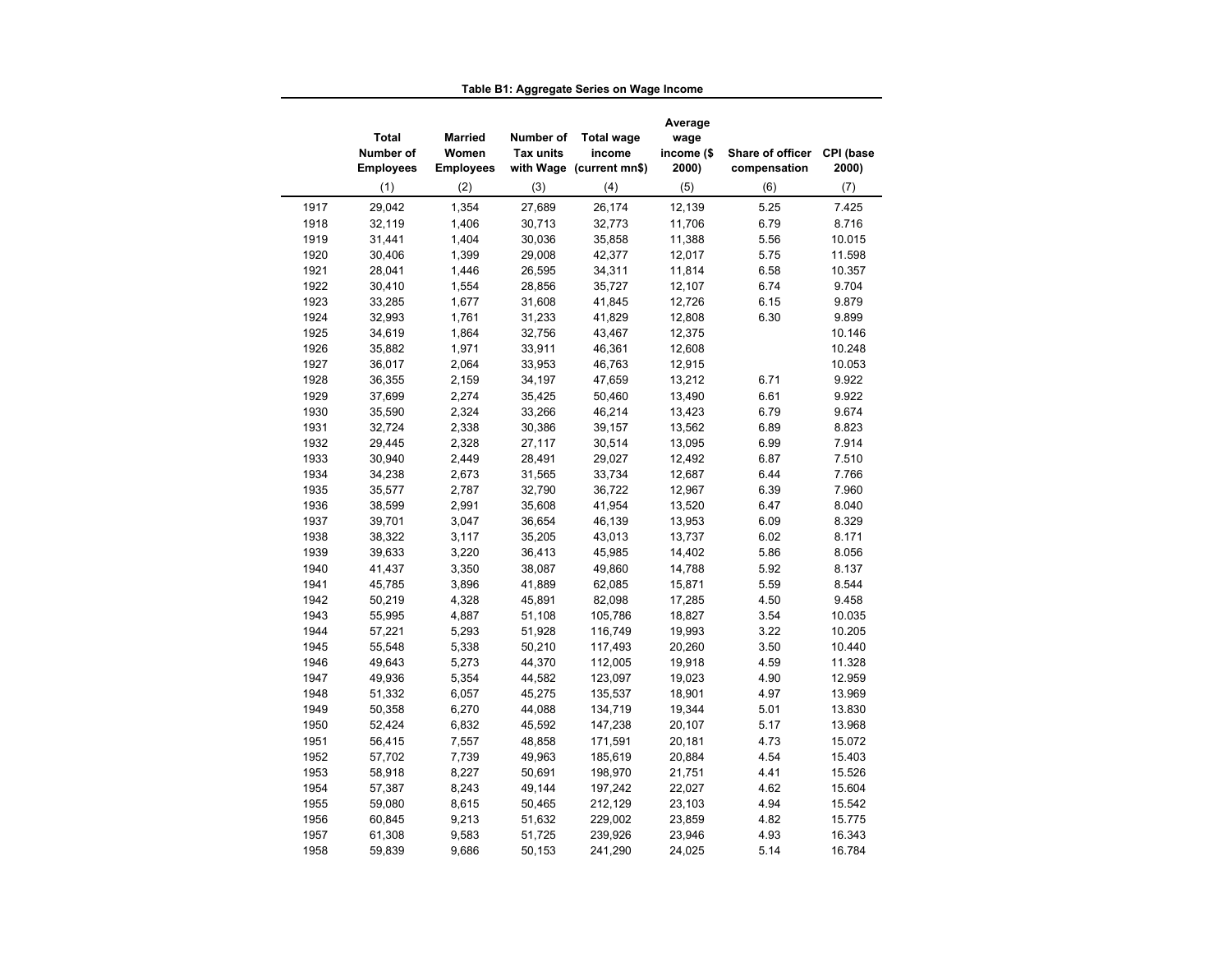| 1959 | 61,587  | 10,072 | 51,515  | 259,814   | 24,936 | 5.16 | 16.918  |
|------|---------|--------|---------|-----------|--------|------|---------|
| 1960 | 62,680  | 10,126 | 52,554  | 272,823   | 25,322 | 5.32 | 17.189  |
| 1961 | 62,881  | 10,935 | 51,946  | 280,483   | 25,693 | 5.48 | 17.361  |
| 1962 | 64,573  | 11,235 | 53,338  | 299,319   | 26,410 | 5.67 | 17.552  |
| 1963 | 65,619  | 11,726 | 53,893  | 314,809   | 27,010 | 5.74 | 17.762  |
| 1964 | 67,275  | 12,059 | 55,216  | 337,742   | 27,901 | 5.70 | 17.993  |
| 1965 | 69,692  | 12,453 | 57,239  | 363,707   | 28,519 | 5.78 | 18.299  |
| 1966 | 73,516  | 13,158 | 60,358  | 400,265   | 28,915 | 5.70 | 18.830  |
| 1967 | 75,442  | 13,871 | 61,571  | 428,946   | 29,345 | 5.71 | 19.376  |
| 1968 | 77,602  | 14,766 | 62,836  | 471,904   | 30,120 | 5.62 | 20.190  |
| 1969 | 79,850  | 15,479 | 64,371  | 518,259   | 30,500 | 5.85 | 21.280  |
| 1970 | 79,750  | 15,972 | 63,778  | 551,472   | 30,685 | 5.96 | 22.535  |
| 1971 | 79,554  | 16,360 | 63,194  | 584,450   | 31,226 | 6.23 | 23.527  |
| 1972 | 81,583  | 16,833 | 64,750  | 638,671   | 32,243 | 6.47 | 24.280  |
| 1973 | 85,202  | 17,588 | 67,614  | 708,639   | 32,256 | 6.65 | 25.785  |
| 1974 | 86,573  | 18,055 | 68,518  | 772,150   | 31,162 | 6.87 | 28.621  |
| 1975 | 85,044  | 18,373 | 66,671  | 814,690   | 30,678 | 7.10 | 31.226  |
| 1976 | 87,402  | 18,943 | 68,459  | 899,580   | 31,154 | 7.11 | 33.037  |
| 1977 | 90,421  | 19,523 | 70,898  | 993,986   | 31,243 | 7.42 | 35.185  |
| 1978 | 94,785  | 20,282 | 74,503  | 1,121,020 | 31,240 | 7.59 | 37.859  |
| 1979 | 98,025  | 20,987 | 77,038  | 1,255,590 | 30,398 | 7.74 | 42.137  |
| 1980 | 98,379  | 21,466 | 76,913  | 1,377,416 | 29,276 | 7.91 | 47.825  |
| 1981 | 99,235  | 21,796 | 77,439  | 1,517,272 | 28,985 | 7.93 | 52.751  |
| 1982 | 97,762  | 21,991 | 75,771  | 1,593,395 | 29,094 | 8.13 | 56.022  |
| 1983 | 98,527  | 22,267 | 76,260  | 1,684,275 | 29,568 | 8.38 | 57.814  |
| 1984 | 103,119 | 23,111 | 80,008  | 1,854,793 | 29,829 | 8.47 | 60.300  |
| 1985 | 105,806 | 23,870 | 81,936  | 1,995,186 | 30,185 | 8.56 | 62.471  |
| 1986 | 107,735 | 24,395 | 83,340  | 2,114,392 | 30,830 | 8.77 | 63.658  |
| 1987 | 110,743 | 25,125 | 85,618  | 2,270,210 | 31,084 | 8.81 | 65.950  |
| 1988 | 113,896 | 25,775 | 88,121  | 2,452,699 | 31,367 | 8.29 | 68.654  |
| 1989 | 116,631 | 26,486 | 90,145  | 2,596,838 | 30,946 | 7.62 | 71.949  |
| 1990 | 118,127 | 26,779 | 91,348  | 2,754,605 | 30,750 | 7.46 | 75.834  |
| 1991 | 116,625 | 26,812 | 89,813  | 2,824,190 | 30,646 | 7.13 | 79.019  |
| 1992 | 117,110 | 27,227 | 89,883  | 2,966,813 | 31,126 | 7.45 | 81.390  |
| 1993 | 118,790 | 27,511 | 91,279  | 3,091,625 | 31,046 | 7.31 | 83.832  |
| 1994 | 121,708 | 28,438 | 93,270  | 3,254,312 | 31,087 | 8.66 | 86.011  |
| 1995 | 124,632 | 29,244 | 95,388  | 3,441,060 | 31,226 | 8.82 | 88.419  |
| 1996 | 127,009 | 29,671 | 97,338  | 3,630,142 | 31,384 | 8.79 | 91.072  |
| 1997 | 130,118 | 29,957 | 100,161 | 3,885,977 | 32,055 | 8.64 | 93.167  |
| 1998 | 133,456 | 30,387 | 103,069 | 4,192,775 | 33,190 |      | 94.657  |
| 1999 | 136,294 | 31,061 | 105,233 | 4,475,588 | 33,944 |      | 96.740  |
| 2000 | 139,207 | 31,514 | 107,693 | 4,836,329 | 34,742 |      | 100.000 |
| 2001 | 138,840 | 31,431 | 107,409 | 4,950,605 | 34,670 |      | 102.846 |
| 2002 | 137,262 | 31,074 | 106,188 | 4,976,266 | 34,702 |      | 104.472 |
|      |         |        |         |           |        |      |         |

Notes: Total number of part-time and full time employees from NIPA 1929-2001 (includes military). From 1917 to 1929. extrapolated using Lebergott series on employees. Married women employees from Historical Statistics and Statistical Abstract. Total wage bill is from NIPA 1929-1999 (line 1). Wage bill 1917-1927 extrapolated from Kuznets (p. 570, (1)) Average wage is column (5) over column (2).Officer compensation share from Corporate Tax returns statistics.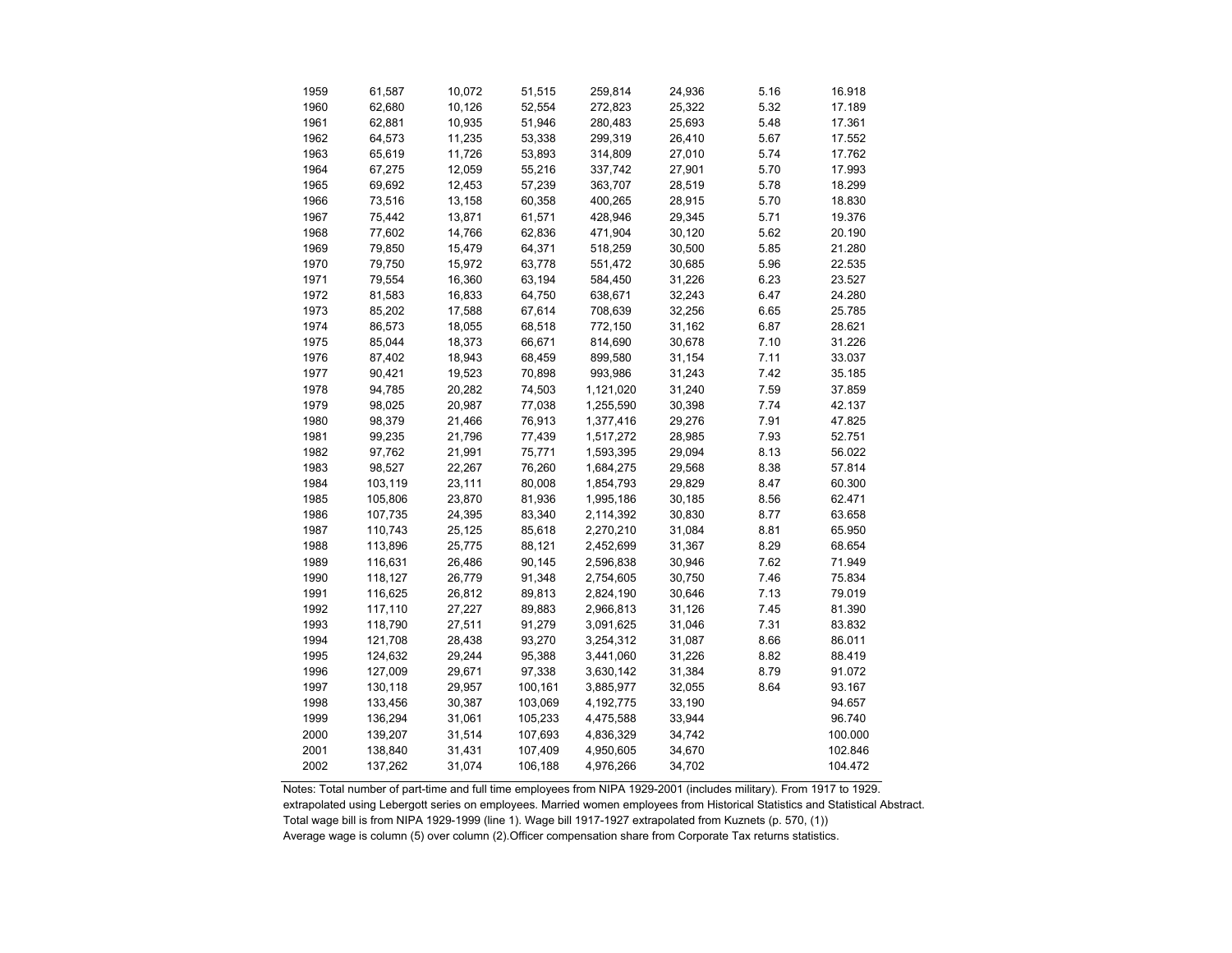|              |                |                |                |              |              | P90-100 P95-100 P99-100 P99.5-100 P99.9-100 P99.99-100 | P90-95         | P95-99         |              |              | P99-99.5 P99.5-99.9 P99.9-99.99 P99.99-100 |              |
|--------------|----------------|----------------|----------------|--------------|--------------|--------------------------------------------------------|----------------|----------------|--------------|--------------|--------------------------------------------|--------------|
| (1)          | (2)            | (3)            | (4)            | (5)          | (6)          | (7)                                                    | (8)            | (9)            | (10)         | (11)         | (12)                                       | (13)         |
| 1927         | 27.89          | 18.85          | 8.65           | 6.08         | 2.53         | 0.68                                                   | 9.04           | 10.20          | 2.57         | 3.55         | 1.86                                       | 0.68         |
| 1928<br>1929 | 29.11<br>29.24 | 19.78<br>19.76 | 8.87<br>8.67   | 6.20<br>6.08 | 2.59<br>2.56 | 0.69<br>0.72                                           | 9.33<br>9.49   | 10.91<br>11.09 | 2.66<br>2.60 | 3.61<br>3.51 | 1.91<br>1.85                               | 0.69<br>0.72 |
| 1930         | 28.63          | 19.23          | 8.54           | 5.99         | 2.56         | 0.73                                                   | 9.40           | 10.69          | 2.55         | 3.43         | 1.82                                       | 0.73         |
| 1931         | 29.34          | 19.69          | 8.47           | 5.81         | 2.45         | 0.67                                                   | 9.65           | 11.22          | 2.66         | 3.36         | 1.78                                       | 0.67         |
| 1932         | 30.28          | 19.68          | 8.29           | 5.66         | 2.37         | 0.62                                                   | 10.61          | 11.39          | 2.63         | 3.29         | 1.75                                       | 0.62         |
| 1933         | 30.08          | 19.81          | 8.31           | 5.77         | 2.45         | 0.63                                                   | 10.27          | 11.50          | 2.54         | 3.32         | 1.82                                       | 0.63         |
| 1934         | 29.77          | 19.94          | 8.31           | 5.76         | 2.37         | 0.59                                                   | 9.83           | 11.64          | 2.55         | 3.38         | 1.78                                       | 0.59         |
| 1935         | 30.31          | 20.12          | 8.40           | 5.85         | 2.40         | 0.60                                                   | 10.19          | 11.72          | 2.55         | 3.45         | 1.80                                       | 0.60         |
| 1936<br>1937 | 29.70<br>30.06 | 19.95<br>20.05 | 8.60<br>8.41   | 6.02<br>5.89 | 2.45<br>2.41 | 0.59<br>0.60                                           | 9.75<br>10.01  | 11.35<br>11.64 | 2.58<br>2.52 | 3.57<br>3.48 | 1.86<br>1.81                               | 0.59<br>0.60 |
| 1938         | 29.83          | 19.66          | 8.13           | 5.74         | 2.36         | 0.59                                                   | 10.18          | 11.53          | 2.38         | 3.39         | 1.77                                       | 0.59         |
| 1939         | 30.65          | 20.06          | 8.20           | 5.70         | 2.32         | 0.57                                                   | 10.59          | 11.86          | 2.50         | 3.38         | 1.75                                       | 0.57         |
| 1940         | 30.85          | 20.07          | 8.37           | 5.84         | 2.39         | 0.58                                                   | 10.78          | 11.70          | 2.53         | 3.45         | 1.81                                       | 0.58         |
| 1941         | 29.33          | 19.05          | 8.11           | 5.75         | 2.39         | 0.57                                                   | 10.29          | 10.94          | 2.36         | 3.36         | 1.83                                       | 0.57         |
| 1942         | 27.08          | 17.45          | 7.21           | 5.12         | 2.18         | 0.51                                                   | 9.63           | 10.24          | 2.09         | 2.94         | 1.67                                       | 0.51         |
| 1943         | 25.88          | 16.26          | 6.42           | 4.51         | 1.86         | 0.41                                                   | 9.62           | 9.83           | 1.91         | 2.65         | 1.45                                       | 0.41         |
| 1944<br>1945 | 24.61<br>24.05 | 15.13<br>14.99 | 5.56<br>5.73   | 3.84<br>3.96 | 1.56<br>1.57 | 0.36<br>0.35                                           | 9.48<br>9.05   | 9.56<br>9.27   | 1.73<br>1.77 | 2.28<br>2.38 | 1.20<br>1.22                               | 0.36<br>0.35 |
| 1946         | 25.10          | 16.18          | 6.40           | 4.33         | 1.68         | 0.37                                                   | 8.92           | 9.79           | 2.06         | 2.66         | 1.31                                       | 0.37         |
| 1947         | 24.97          | 16.07          | 6.27           | 4.23         | 1.60         | 0.34                                                   | 8.90           | 9.80           | 2.04         | 2.63         | 1.26                                       | 0.34         |
| 1948         | 25.03          | 16.13          | 6.21           | 4.20         | 1.58         | 0.35                                                   | 8.90           | 9.92           | 2.01         | 2.62         | 1.23                                       | 0.35         |
| 1949         | 25.00          | 16.05          | 6.12           | 4.11         | 1.54         | 0.34                                                   | 8.95           | 9.93           | 2.01         | 2.58         | 1.20                                       | 0.34         |
| 1950         | 25.18          | 16.13          | 6.24           | 4.21         | 1.57         | 0.34                                                   | 9.06           | 9.89           | 2.03         | 2.64         | 1.23                                       | 0.34         |
| 1951         | 24.71          | 15.63          | 5.97           | 4.00         | 1.48         | 0.31                                                   | 9.08           | 9.66           | 1.97         | 2.52         | 1.17                                       | 0.31         |
| 1952<br>1954 | 24.43<br>24.13 | 15.41<br>15.26 | 5.74<br>5.61   | 3.78<br>3.65 | 1.39<br>1.32 | 0.30<br>0.28                                           | 9.01<br>8.88   | 9.67<br>9.65   | 1.96<br>1.96 | 2.40<br>2.34 | 1.09<br>1.04                               | 0.30<br>0.28 |
| 1956         | 24.53          | 15.57          | 5.56           | 3.57         | 1.26         | 0.25                                                   | 8.96           | 10.02          | 1.99         | 2.31         | 1.00                                       | 0.25         |
| 1958         | 24.67          | 15.60          | 5.40           | 3.43         | 1.20         | 0.25                                                   | 9.07           | 10.20          | 1.97         | 2.23         | 0.95                                       | 0.25         |
| 1960         | 25.23          | 15.72          | 5.26           | 3.31         | 1.14         | 0.23                                                   | 9.51           | 10.46          | 1.95         | 2.17         | 0.91                                       | 0.23         |
| 1961         | 25.21          | 15.63          | 5.20           | 3.26         | 1.11         | 0.22                                                   | 9.58           | 10.44          | 1.93         | 2.15         | 0.89                                       | 0.22         |
| 1962         | 25.22          | 15.62          | 5.16           | 3.24         | 1.09         | 0.21                                                   | 9.60           | 10.47          | 1.92         | 2.15         | 0.88                                       | 0.21         |
| 1964         | 25.15          | 15.43          | 5.12           | 3.24         | 1.07         | 0.21                                                   | 9.72           | 10.31          | 1.88         | 2.17         | 0.86                                       | 0.21         |
| 1966<br>1967 | 25.34<br>25.77 | 15.47<br>15.81 | 5.16<br>5.34   | 3.27<br>3.38 | 1.11<br>1.14 | 0.22<br>0.23                                           | 9.87<br>9.97   | 10.31<br>10.47 | 1.89<br>1.96 | 2.16<br>2.24 | 0.88<br>0.91                               | 0.22<br>0.23 |
| 1968         | 25.60          | 15.66          | 5.24           | 3.32         | 1.12         | 0.23                                                   | 9.95           | 10.42          | 1.92         | 2.20         | 0.89                                       | 0.23         |
| 1969         | 25.71          | 15.68          | 5.19           | 3.27         | 1.10         | 0.24                                                   | 10.03          | 10.49          | 1.92         | 2.17         | 0.87                                       | 0.24         |
| 1970         | 25.67          | 15.64          | 5.13           | 3.21         | 1.06         | 0.21                                                   | 10.03          | 10.51          | 1.92         | 2.15         | 0.85                                       | 0.21         |
| 1971         | 25.67          | 15.67          | 5.18           | 3.25         | 1.08         | 0.22                                                   | 10.00          | 10.49          | 1.93         | 2.18         | 0.86                                       | 0.22         |
| 1972         | 25.81          | 15.80          | 5.32           | 3.38         | 1.14         | 0.24                                                   | 10.02          | 10.47          | 1.94         | 2.24         | $0.90\,$                                   | 0.24         |
| 1973         | 26.14          | 16.06          | 5.42           | 3.43         | 1.14         | 0.24                                                   | 10.09          | 10.63          | 1.99         | 2.29         | 0.91                                       | 0.24         |
| 1974<br>1975 | 26.61<br>26.46 | 16.48<br>16.32 | 5.66<br>5.64   | 3.63<br>3.63 | 1.26<br>1.26 | 0.27<br>0.27                                           | 10.14<br>10.15 | 10.81<br>10.68 | 2.04<br>2.01 | 2.37<br>2.37 | 0.99<br>0.99                               | 0.27<br>0.27 |
| 1976         | 26.66          | 16.49          | 5.74           | 3.70         | 1.30         | 0.29                                                   | 10.16          | 10.76          | 2.03         | 2.40         | 1.02                                       | 0.29         |
| 1977         | 26.94          | 16.70          | 5.86           | 3.79         | 1.35         | 0.30                                                   | 10.24          | 10.84          | 2.06         | 2.45         | 1.05                                       | 0.30         |
| 1978         | 27.43          | 17.07          | 6.06           | 3.93         | 1.40         | 0.31                                                   | 10.36          | 11.02          | 2.13         | 2.53         | 1.09                                       | 0.31         |
| 1979         | 27.63          | 17.24          | 6.22           | 4.06         | 1.47         | 0.34                                                   | 10.39          | 11.03          | 2.16         | 2.59         | 1.13                                       | 0.34         |
| 1980         | 28.06          | 17.60          | 6.43           | 4.23         | 1.57         | 0.38                                                   | 10.47          | 11.17          | 2.20         | 2.66         | 1.19                                       | 0.38         |
| 1981<br>1982 | 28.14<br>28.55 | 17.66<br>18.02 | 6.43<br>6.67   | 4.24<br>4.42 | 1.59<br>1.67 | 0.39<br>0.41                                           | 10.49<br>10.53 | 11.23<br>11.35 | 2.18<br>2.25 | 2.65<br>2.75 | 1.20<br>1.26                               | 0.39<br>0.41 |
| 1983         | 29.09          | 18.49          | 6.96           | 4.66         | 1.80         | 0.47                                                   | 10.59          | 11.54          | 2.30         | 2.86         | 1.33                                       | 0.47         |
| 1984         | 29.61          | 18.95          | 7.27           | 4.93         | 1.99         | 0.52                                                   | 10.66          | 11.68          | 2.34         | 2.94         | 1.47                                       | 0.52         |
| 1985         | 29.74          | 19.05          | 7.28           | 4.92         | 1.98         | 0.54                                                   | 10.70          | 11.77          | 2.35         | 2.95         | 1.44                                       | 0.54         |
| 1986         | 29.94          | 19.19          | 7.33           | 4.96         | 2.02         | 0.58                                                   | 10.76          | 11.86          | 2.37         | 2.94         | 1.44                                       | 0.58         |
| 1987         | 30.59          | 19.98          | 8.15           | 5.68         | 2.43         | 0.69                                                   | 10.61          | 11.83          | 2.47         | 3.25         | 1.74                                       | 0.69         |
| 1988         | 31.95          | 21.37          | 9.39           | 6.79         | 3.16         | 1.10                                                   | 10.58          | 11.99          | 2.59         | 3.64         | 2.06                                       | 1.10         |
| 1989<br>1990 | 31.53<br>31.79 | 20.83<br>21.13 | 8.69<br>8.99   | 6.12<br>6.41 | 2.69<br>2.87 | 0.82<br>0.91                                           | 10.70<br>10.66 | 12.13<br>12.14 | 2.57<br>2.59 | 3.44<br>3.54 | 1.86<br>1.96                               | 0.82<br>0.91 |
| 1991         | 31.43          | 20.77          | 8.56           | 5.97         | 2.57         | 0.78                                                   | 10.66          | 12.21          | 2.59         | 3.40         | 1.79                                       | 0.78         |
| 1992         | 32.45          | 21.85          | 9.63           | 6.97         | 3.33         | 1.22                                                   | 10.60          | 12.22          | 2.66         | 3.64         | 2.11                                       | 1.22         |
| 1993         | 31.85          | 21.29          | 9.05           | 6.41         | 2.90         | 0.96                                                   | 10.56          | 12.23          | 2.64         | 3.51         | 1.94                                       | 0.96         |
| 1994         | 31.54          | 20.94          | 8.72           | 6.07         | 2.63         | 0.83                                                   | 10.59          | 12.22          | 2.65         | 3.44         | 1.80                                       | 0.83         |
| 1995         | 32.43          | 21.73          | 9.25           | 6.52         | 2.91         | 0.94                                                   | 10.70          | 12.48          | 2.73         | 3.61         | 1.97                                       | 0.94         |
| 1996         | 33.15          | 22.46          | 9.80           | 6.98         | 3.21         | 1.11                                                   | 10.69          | 12.66          | 2.82         | 3.77         | 2.10                                       | 1.11         |
| 1997<br>1998 | 33.86<br>34.34 | 23.18<br>23.72 | 10.43<br>10.97 | 7.54<br>8.08 | 3.67<br>4.12 | 1.36<br>1.65                                           | 10.68<br>10.61 | 12.75<br>12.75 | 2.89<br>2.89 | 3.87<br>3.96 | 2.31<br>2.48                               | 1.36<br>1.65 |
| 1999         | 35.10          | 24.50          | 11.64          | 8.71         | 4.67         | 1.98                                                   | 10.61          | 12.85          | 2.93         | 4.04         | 2.69                                       | 1.98         |
| 2000         | 36.03          | 25.42          | 12.61          | 9.64         | 5.44         | 2.45                                                   | 10.62          | 12.84          | 2.99         | 4.24         | 3.03                                       | 2.45         |
| 2001         | 35.10          | 24.22          | 11.25          | 8.31         | 4.31         | 1.79                                                   | 10.87          | 12.96          | 2.93         | 3.98         | 2.51                                       | 1.79         |
| 2002         | 33.89          | 22.89          | 10.28          | 7.43         | 3.70         | 1.45                                                   | 10.99          | 12.62          | 2.84         | 3.75         | 2.27                                       | 1.45         |

**Table B2: Top Wage Income Shares, 1927-2002**

Notes: Shares computed from Tax returns statistics and total number of tax units and total wage bill from Table B1.

Wage income is wages, salaries, and tips on individual income tax form. It includes bonuses, and profits from exercised stockoptions.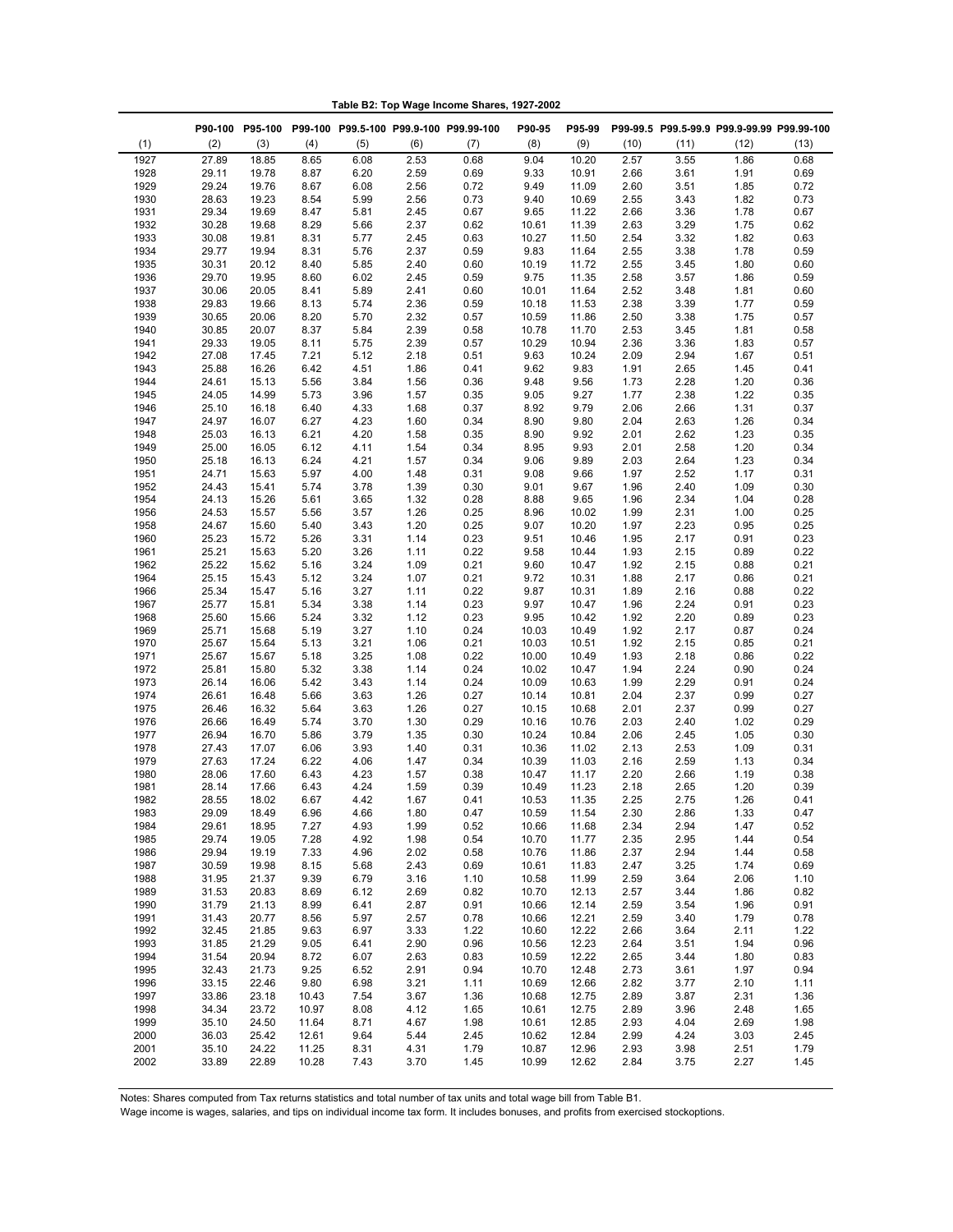|  | Table B3: Average salary and threshold for each fractile (in 2000 dollars) |  |
|--|----------------------------------------------------------------------------|--|
|--|----------------------------------------------------------------------------|--|

| Year | P90-100 | P95-100 | P99-100 |         |         | P99.5-100 P99.9-100 P99.99-100 | P90-95 | P95-99  |         |         | P99-99.5 P99.5-99.9 P99.9-99.99 | P90    | P95    | P99     | P99.5   | P99.9   | P99.99  |
|------|---------|---------|---------|---------|---------|--------------------------------|--------|---------|---------|---------|---------------------------------|--------|--------|---------|---------|---------|---------|
| (1)  | (2)     | (3)     | (4)     | (5)     | (6)     | (7)                            | (8)    | (9)     | (10)    | (11)    | (12)                            | (13)   | (14)   | (15)    | (16)    | (17)    | (18)    |
| 1927 | 38,215  | 51,652  | 118,536 | 166,708 | 347,050 | 925,207                        | 24,777 | 34,930  | 70,362  | 121,620 | 282,803                         | 21,443 | 27,627 | 56,710  | 87,533  | 198,830 | 550,891 |
| 1928 | 40,887  | 55,567  | 124,539 | 174,244 | 363,930 | 961,946                        | 26,208 | 38,323  | 74,831  | 126,822 | 297,479                         | 22,951 | 30,763 | 62,821  | 92,030  | 207,793 | 575,109 |
| 1929 | 41,983  | 56,722  | 124,481 | 174,441 | 367,972 | 1,027,358                      | 27,242 | 39,782  | 74,520  | 126,056 | 294,703                         | 23,489 | 30,772 | 62,659  | 91,435  | 206,950 | 592,717 |
| 1930 | 41,112  | 55,229  | 122,656 | 172,024 | 366,982 | 1,051,137                      | 26,994 | 38,371  | 73,287  | 123,283 | 290.962                         | 23,456 | 30,092 | 64,784  | 89,667  | 200,654 | 580,289 |
| 1931 | 42,853  | 57,521  | 123,686 | 169,703 | 357,469 | 980,702                        | 28,185 | 40,980  | 77,670  | 122,764 | 288,229                         | 25,280 | 32,152 | 64,558  | 91,827  | 198,533 | 565,938 |
| 1932 | 43,054  | 55,950  | 117,864 | 160,841 | 337,170 | 882,543                        | 30,158 | 40,472  | 74,887  | 116,762 | 276,583                         | 25,135 | 32,434 | 60,327  | 91,471  | 188,802 | 549,502 |
| 1933 | 40,799  | 53,735  | 112,715 | 156,415 | 331,759 | 854,043                        | 27,864 | 38,990  | 69,015  | 112,574 | 273,716                         | 23,888 | 30,541 | 57,089  | 85,329  | 185,957 | 533,810 |
| 1934 | 40,966  | 54,890  | 114,319 | 158,408 | 326,371 | 817,437                        | 27,042 | 40,032  | 70,230  | 116,417 | 271,806                         | 23,117 | 31,442 | 58,540  | 84,980  | 189,682 | 517,423 |
| 1935 | 42,644  | 56,608  | 118,188 | 164,529 | 338,014 | 845,873                        | 28,679 | 41,214  | 71,849  | 121,155 | 281,579                         | 24,673 | 32,824 | 60,877  | 85,482  | 194,641 | 533,486 |
| 1936 | 43,519  | 58,466  | 125,998 | 176,299 | 358,842 | 869,537                        | 28,570 | 41,583  | 75,695  | 130,660 | 302,087                         | 24,757 | 32,576 | 64,385  | 91,285  | 209,752 | 562,190 |
| 1937 | 45,432  | 60.602  | 127,054 | 178,006 | 363,853 | 903,217                        | 30,262 | 43,988  | 76,102  | 131,544 | 303.923                         | 27,049 | 34,683 | 65,062  | 93,425  | 211,844 | 570,288 |
| 1938 | 44,612  | 58,781  | 121,528 | 171,778 | 352,298 | 875,775                        | 30,442 | 43,095  | 71,276  | 126,652 | 294,139                         | 27,192 | 34,611 | 63,322  | 90,445  | 203,567 | 550,069 |
| 1939 | 48,040  | 62,884  | 128,498 | 178,608 | 363,796 | 894,731                        | 33,196 | 46,479  | 78,388  | 132,312 | 304,803                         | 29,723 | 37,654 | 66,891  | 95,343  | 211,398 | 561,199 |
| 1940 | 49,637  | 64,578  | 134,645 | 188,034 | 385,173 | 934,889                        | 34,697 | 47,061  | 81,254  | 138,747 | 324,090                         | 31,729 | 38,508 | 68,512  | 99,159  | 224,135 | 600,069 |
| 1941 | 50,889  | 66,084  | 140,712 | 199,651 | 415,380 | 983,947                        | 35,693 | 47,428  | 81,774  | 145,718 | 352,209                         | 32,789 | 39,326 | 68,367  | 101,373 | 241,957 | 657,542 |
| 1942 | 51,221  | 66,008  | 136,411 | 193,844 | 412,844 | 970,092                        | 36,435 | 48,407  | 78,980  | 139,100 | 350,937                         | 33,287 | 40,496 | 67,975  | 96,391  | 235,751 | 652,969 |
| 1943 | 53,379  | 67,070  | 132,515 | 186,091 | 384,029 | 852,490                        | 39,687 | 50,709  | 78,938  | 136,604 | 331,972                         | 36,729 | 43,564 | 68,228  | 95,687  | 232,822 | 583,703 |
| 1944 | 54,217  | 66,656  | 122,589 | 169,097 | 342,760 | 783,491                        | 41,776 | 52,671  | 76,080  | 125,676 | 293,778                         | 38,592 | 45,729 | 67,887  | 89,515  | 204,848 | 533,398 |
| 1945 | 53,898  | 67,207  | 128,352 | 177,279 | 352,386 | 781,071                        | 40,585 | 51,919  | 79,422  | 133,497 | 304,743                         | 37,513 | 44,529 | 69,495  | 95,352  | 216,509 | 542,010 |
| 1946 | 55,944  | 72,132  | 142,586 | 193,146 | 373,412 | 821,919                        | 39,755 | 54,519  | 92,026  | 148,080 | 323,581                         | 36,337 | 44,081 | 80,597  | 108,864 | 234,659 | 559,605 |
| 1947 | 53,202  | 68,502  | 133,676 | 180,377 | 341,177 | 725,857                        | 37.902 | 52,207  | 86,972  | 140,177 | 298,431                         | 35,136 | 41,585 | 76,333  | 103,293 | 220,354 | 504,750 |
| 1948 | 53,645  | 69,129  | 133,068 | 179,862 | 337,785 | 739,373                        | 38,162 | 53,144  | 86,274  | 140,383 | 293,166                         | 34,532 | 43,216 | 74,111  | 103,403 | 214,818 | 496,345 |
| 1949 | 55,245  | 70,921  | 135,204 | 181,649 | 339,167 | 744,006                        | 39,567 | 54,849  | 88,758  | 142,266 | 294,178                         | 35,757 | 44,738 | 76,619  | 105,804 | 215,953 | 498,378 |
| 1950 | 58,228  | 74,579  | 144,162 | 194,478 | 362,710 | 786.711                        | 41,874 | 57,182  | 93,843  | 152,415 | 315.589                         | 38,038 | 47,066 | 80,558  | 112,546 | 231,321 | 529,732 |
| 1951 | 57,573  | 72,847  | 139,125 | 186,546 | 345,005 | 717,680                        | 42,298 | 56,277  | 91,702  | 146,929 | 303,593                         | 38,835 | 46,850 | 79,926  | 108,896 | 223,563 | 506,975 |
| 1952 | 58,908  | 74,352  | 138,480 | 182,483 | 333,948 | 721,545                        | 43,465 | 58,323  | 94,481  | 144,622 | 290,890                         | 39,782 | 48,418 | 82,720  | 110,799 | 213,963 | 486,360 |
| 1954 | 62,072  | 78,485  | 144,300 | 187,994 | 338,292 | 712,914                        | 45,662 | 62,032  | 100,609 | 150,421 | 296,673                         | 41,706 | 50,980 | 88,771  | 116,949 | 219,952 | 487,834 |
| 1956 | 68,972  | 87,558  | 156,226 | 200,486 | 353,155 | 715,427                        | 50,385 | 70,392  | 111,964 | 162,318 | 312,902                         | 45,668 | 56,774 | 99,945  | 128,434 | 235,041 | 500,626 |
| 1958 | 70,712  | 89,420  | 154,644 | 196,649 | 343,768 | 702,092                        | 52.002 | 73,113  | 112,638 | 159,868 | 303.952                         | 46,706 | 59,212 | 101,432 | 127,880 | 229,640 | 487,353 |
| 1960 | 76,183  | 94,939  | 158,888 | 200,054 | 344,194 | 699,849                        | 57,427 | 78,952  | 117,722 | 164,020 | 304,678                         | 51,138 | 65,054 | 106,889 | 132,376 | 232,569 | 486,071 |
| 1961 | 78,411  | 97,247  | 161,620 | 203,028 | 346,498 | 697,859                        | 59,577 | 81,155  | 120,215 | 167,165 | 307,466                         | 53,274 | 67,087 | 109,330 | 134,922 | 236,068 | 487,193 |
| 1962 | 79,065  | 99,901  | 164,842 | 206,879 | 348,656 | 676,557                        | 58,228 | 83,665  | 122,803 | 171,431 | 312,219                         | 56,412 | 69,499 | 111,946 | 137,454 | 242,226 | 483,808 |
| 1964 | 84,920  | 103,727 | 174,053 | 220,075 | 363,349 | 699,295                        | 66,114 | 86,146  | 128,032 | 184,258 | 326,026                         | 60,734 | 73,060 | 115,404 | 146,459 | 261,112 | 494,731 |
| 1966 | 89,256  | 108.964 | 181,576 | 230,024 | 389,327 | 788,431                        | 69.550 | 90,813  | 133,130 | 190,203 | 344.991                         | 63,945 | 76,823 | 121,284 | 151,395 | 269,030 | 543,983 |
| 1967 | 92,669  | 113,675 | 191,815 | 243,066 | 408,920 | 829,613                        | 71,662 | 94,138  | 140,562 | 201,599 | 362,169                         | 65,615 | 79,472 | 126,531 | 160,977 | 285,129 | 569,252 |
| 1968 | 95,233  | 116,477 | 194,968 | 246,831 | 417,381 | 856,447                        | 73,989 | 96,854  | 143,103 | 204,193 | 368,594                         | 67,847 | 81,859 | 129,473 | 163,877 | 287,095 | 581,679 |
| 1969 | 97,260  | 118,610 | 196,278 | 247,580 | 417,379 | 890,449                        | 75,913 | 99,192  | 144,978 | 205,132 | 364,818                         | 69,625 | 84,042 | 130,710 | 164,991 | 286,067 | 580,265 |
| 1970 | 98,491  | 120,009 | 196,956 | 246,332 | 405,546 | 803,374                        | 76,972 | 100,771 | 147,578 | 206,526 | 361,338                         | 70,543 | 85,391 | 133,472 | 167,583 | 286,229 | 560,330 |
| 1971 | 100,913 | 123,198 | 203,714 | 255,765 | 423,601 | 846,471                        | 78.629 | 103,071 | 151,665 | 213,808 | 376,618                         | 71,960 | 87,206 | 137,505 | 173,289 | 298,362 | 583,808 |
| 1972 | 104,857 | 128,346 | 216,230 | 274,740 | 464,056 | 988,640                        | 81,368 | 106,374 | 157,720 | 227,411 | 405,767                         | 74,713 | 90,022 | 142,605 | 181,209 | 318,815 | 642,457 |
| 1973 | 106,257 | 130,519 | 220,375 | 278,732 | 465,055 | 962,448                        | 81,994 | 108,054 | 162,016 | 232,147 | 409,783                         | 75,049 | 91,132 | 145,149 | 185,626 | 322,704 | 643,176 |
| 1974 | 104,788 | 129,742 | 223,024 | 285,683 | 495,305 | 1,071,241                      | 79,835 | 106,421 | 160,366 | 233,279 | 431,313                         | 72.750 | 89,044 | 144,755 | 183,516 | 331,935 | 707,418 |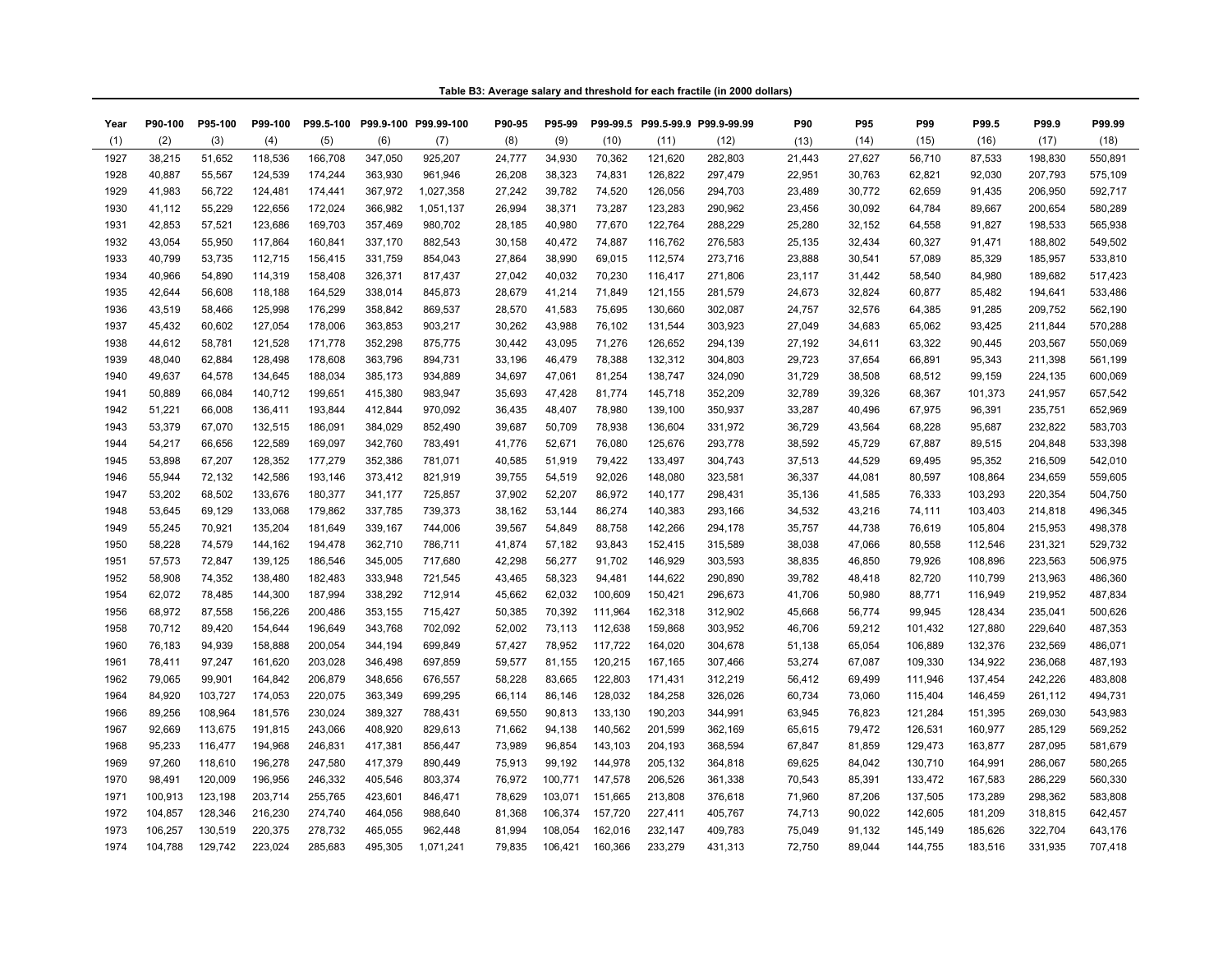| 1975 | 103,563 | 127,699 | 220,707 | 284,178 | 491,882   | 1,062,949  | 79,424 | 104,446 | 157,234 | 232,248 | 428,424   | 72,495 | 88,079  | 139,873 | 183,394 | 330,946 | 692,035   |
|------|---------|---------|---------|---------|-----------|------------|--------|---------|---------|---------|-----------|--------|---------|---------|---------|---------|-----------|
| 1976 | 106,022 | 131,188 | 228,103 | 294,430 | 518,305   | 1,144,439  | 80,858 | 106,960 | 161,776 | 238,463 | 448,737   | 74,028 | 89,925  | 144,552 | 187,215 | 341,868 | 739,757   |
| 1977 | 107,336 | 133.063 | 233,330 | 302,312 | 536,719   | 1,182,658  | 81,607 | 107,995 | 164,345 | 243,708 | 464,943   | 74,676 | 90,822  | 146,304 | 190.026 | 350,894 | 771,236   |
| 1978 | 109,025 | 135,706 | 240,713 | 312,207 | 556,635   | 1,245,071  | 82,343 | 109,454 | 169,220 | 251,098 | 480,138   | 75,257 | 91,684  | 150,240 | 196.784 | 364,111 | 798,532   |
| 1979 | 106,876 | 133,395 | 240,469 | 314,105 | 567,740   | 1,323,626  | 80,358 | 106,626 | 166,833 | 250,699 | 483,754   | 73,387 | 89,285  | 146,921 | 195,696 | 361,260 | 822,130   |
| 1980 | 105,078 | 131,771 | 240,610 | 316,542 | 586,607   | 1,425,231  | 78,384 | 104,560 | 164,677 | 249,023 | 493,424   | 71,405 | 87,131  | 145,289 | 192,259 | 368,215 | 850,885   |
| 1981 | 104,535 | 131,153 | 238,657 | 315,043 | 589,705   | 1,445,178  | 77,917 | 104,276 | 162,270 | 246,376 | 494,649   | 70,890 | 87,131  | 144,144 | 189,137 | 365,730 | 861,485   |
| 1982 | 107.166 | 135,274 | 250,469 | 332,136 | 627,511   | 1,546,478  | 79,059 | 106,475 | 168,799 | 258,290 | 525,398   | 71.777 | 88,406  | 147,737 | 198,032 | 383,588 | 926,808   |
| 1983 | 111,113 | 141,282 | 265,681 | 355,885 | 686,373   | 1,804,962  | 80,944 | 110,183 | 175,477 | 273,261 | 562,082   | 73,221 | 90,814  | 153,726 | 207,483 | 408,621 | 1,028,567 |
| 1984 | 113,835 | 145.686 | 279,403 | 378,743 | 764,663   | 2,009,879  | 81,983 | 112,259 | 180,065 | 282,264 | 626,309   | 74,084 | 92,078  | 157,989 | 212,542 | 439,327 | 1,129,789 |
| 1985 | 115.924 | 148,470 | 283,621 | 383,871 | 770,190   | 2,099,821  | 83,378 | 114.683 | 183,372 | 287,291 | 622.453   | 75,135 | 94,072  | 160,857 | 216,042 | 441,509 | 1,182,300 |
| 1986 | 119,335 | 152,929 | 291,979 | 395,395 | 803,952   | 2,303,756  | 85,740 | 118,167 | 188,562 | 293,257 | 637,308   | 77,051 | 96,747  | 166,023 | 219,820 | 447,968 | 1,232,562 |
| 1987 | 122,985 | 160,688 | 327,787 | 456,996 | 977,618   | 2,773,278  | 85,281 | 118,913 | 198,580 | 326,840 | 778,100   | 76,761 | 96,607  | 172,559 | 236,544 | 526,190 | 1,507,046 |
| 1988 | 129,511 | 173,278 | 380,482 | 550,884 | 1,280,874 | 4,450,505  | 85,746 | 121,477 | 210,081 | 368,389 | 928,699   | 76,678 | 97,668  | 179,662 | 257,709 | 615,076 | 1,984,933 |
| 1989 | 126,239 | 166,789 | 348,089 | 490,300 | 1,075,015 | 3,299,822  | 85,690 | 121,463 | 205,879 | 344,121 | 827,815   | 76,369 | 97,783  | 176,968 | 249,676 | 549,861 | 1,680,724 |
| 1990 | 126,429 | 168,060 | 357,614 | 509,408 | 1,139,996 | 3,609,764  | 84,798 | 120,670 | 205,819 | 351,758 | 865,572   | 75,671 | 96,665  | 176,942 | 250,847 | 581,084 | 1,758,639 |
| 1991 | 125,078 | 165,297 | 340,694 | 475,033 | 1,024,073 | 3,114,148  | 84,861 | 121,447 | 206,354 | 337,773 | 791,841   | 75,481 | 97,383  | 177,904 | 246,938 | 537,660 | 1,585,138 |
| 1992 | 131,600 | 177,199 | 390,393 | 565,338 | 1,351,362 | 4,939,105  | 86,000 | 123,902 | 215,450 | 368,834 | 952,728   | 76,380 | 98,189  | 184,492 | 262,476 | 608,713 | 2,124,462 |
| 1993 | 128,679 | 172,002 | 365,798 | 518,020 | 1,172,030 | 3,869,649  | 85,354 | 123,553 | 213,578 | 354,516 | 872,293   | 75,814 | 97,998  | 184,163 | 257,858 | 574,533 | 1,836,395 |
| 1994 | 127,926 | 169,924 | 353,746 | 492,597 | 1,066,342 | 3,353,820  | 85,929 | 123,969 | 214,896 | 349,161 | 812,180   | 76,325 | 98,483  | 184,699 | 257,938 | 551,860 | 1,686,746 |
| 1995 | 132,305 | 177,327 | 377,545 | 532,302 | 1,187,546 | 3,841,740  | 87,282 | 127,273 | 222,787 | 368,491 | 892,635   | 77,446 | 100,316 | 190,720 | 269,327 | 591,843 | 1,917,363 |
| 1996 | 135,755 | 183,985 | 401,303 | 571,454 | 1,314,026 | 4,527,854  | 87,525 | 129,656 | 231,152 | 385,811 | 956,934   | 77,009 | 101,360 | 196,579 | 281,009 | 618,575 | 2,149,578 |
| 1997 | 141,021 | 193,069 | 434,232 | 627,974 | 1,527,122 | 5,661,720  | 88,974 | 132,778 | 240,490 | 403,188 | 1.067.722 | 78,318 | 102,567 | 205,682 | 289.499 | 665,445 | 2,498,618 |
| 1998 | 147,556 | 203,913 | 471,589 | 694,714 | 1.772.298 | 7,078,684  | 91,199 | 136,994 | 248,464 | 425,318 | 1,182,699 | 80,019 | 105,887 | 211,327 | 302,138 | 707,276 | 2,949,712 |
| 1999 | 154,321 | 215,399 | 511,864 | 765,886 | 2,052,057 | 8,683,863  | 93,243 | 141,283 | 257,841 | 444,344 | 1,315,190 | 82,007 | 108,608 | 220,270 | 314,071 | 747,663 | 3,501,557 |
| 2000 | 161,801 | 228,277 | 566,234 | 865,771 | 2,441,640 | 10,998,522 | 95,410 | 144,132 | 268,592 | 475,823 | 1,510,943 | 83,221 | 110,859 | 228,869 | 328,104 | 818,391 | 3,983,756 |
| 2001 | 157,302 | 217,080 | 504,002 | 744,811 | 1,933,328 | 8,026,625  | 97,437 | 145,179 | 262,240 | 445,630 | 1,251,630 | 84,149 | 111,833 | 224,927 | 317,992 | 728,413 | 3,214,078 |
| 2002 | 152,030 | 205,396 | 461,043 | 667,017 | 1.657.166 | 6,487,565  | 98.612 | 141.470 | 255,094 | 420,827 | 1,131,260 | 82.721 | 110.169 | 219,928 | 304,324 | 688.949 | 2,737,121 |
|      |         |         |         |         |           |            |        |         |         |         |           |        |         |         |         |         |           |

Notes: Levels computed from Tax returns statistics and total number of tax units and total wage bill from Table B1.

Wage income is wages, salaries, and tips on individual income tax form. It includes bonuses, and profits from exercised stockoptions.